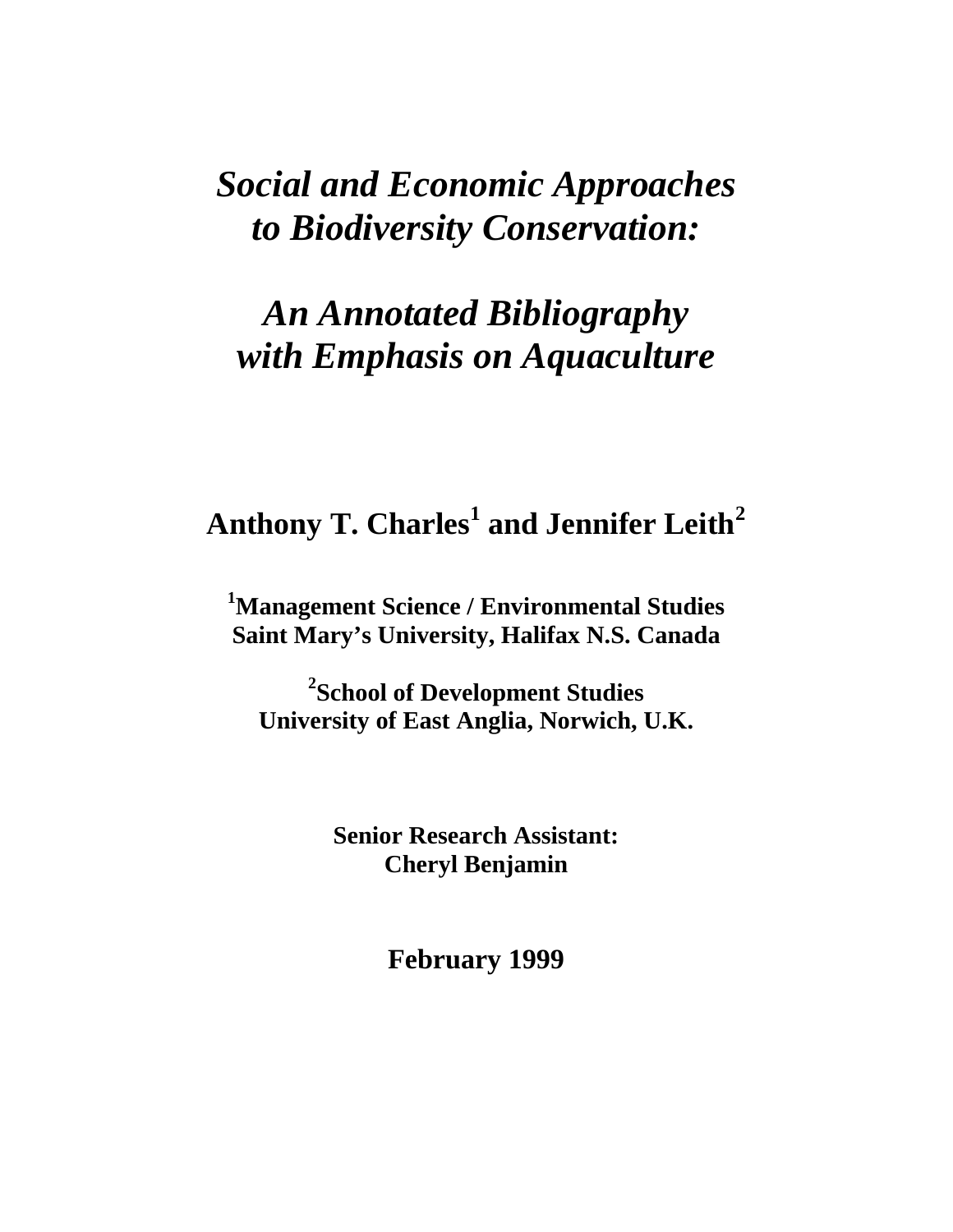#### **Acknowledgements**

This work was produced as part of a project funded by the International Development Research Centre of Canada (IDRC). We thank IDRC's Brian Davy for his whole-hearted promotion and encouragement of the interdisciplinary work involved in the valuation of local-level biodiversity in aquaculture and in examining strategies for grass-roots biodiversity conservation. The project was jointly administered by Saint Mary's University (Department of Finance and Management Science) and Dalhousie University (Department of Biology and School for Resource and Environmental Studies) in Halifax, Canada. We thank all of the academic units involved for the provision of time to undertake this research.

We are especially grateful to our colleagues and co-principal investigators, Roger Doyle (Dalhousie University) and Zubaida Basiao (Southeast Asian Fisheries Development Center), for many stimulating and enjoyable interactions, and for their patience in introducing to us the complexities of aquaculture genetics and fish breeding, as well as encouraging us to explore the socioeconomic implications of genotype-environment interactions. Our collaboration with Roger and Zubaida made for truly interdisciplinary teamwork, and led to useful insights.

We are also grateful for the opportunity to work with and learn from our Asian project partners:

| China:     | <b>Freshwater Fisheries Research Center</b>              |
|------------|----------------------------------------------------------|
|            | Shanghai Academy of Social Sciences                      |
| Indonesia: | <b>Bogor Agricultural University</b>                     |
|            | <b>Central Research Institute for Fisheries</b>          |
|            | Freshwater Aquaculture Development Center                |
|            | <b>Research Institute for Freshwater Fisheries</b>       |
| Thailand:  | Research and Development Institute, Khon Khen University |
|            | <b>Thailand Department of Fisheries</b>                  |
|            | National Aquaculture Genetics Research Institute         |

This report would not have appeared in print without the extensive research assistance of Cheryl Benjamin, Jessica Meeuwig and Scott Coffen-Smout. In particular, Ms. Benjamin was instrumental in compiling a large part of the references herein, and in carrying out the editorial work needed to bring material from disparate sources under a common format in this final report.

> Anthony T. Charles Saint Mary's University

Jennifer Leith University of East Anglia (formerly of Dalhousie University)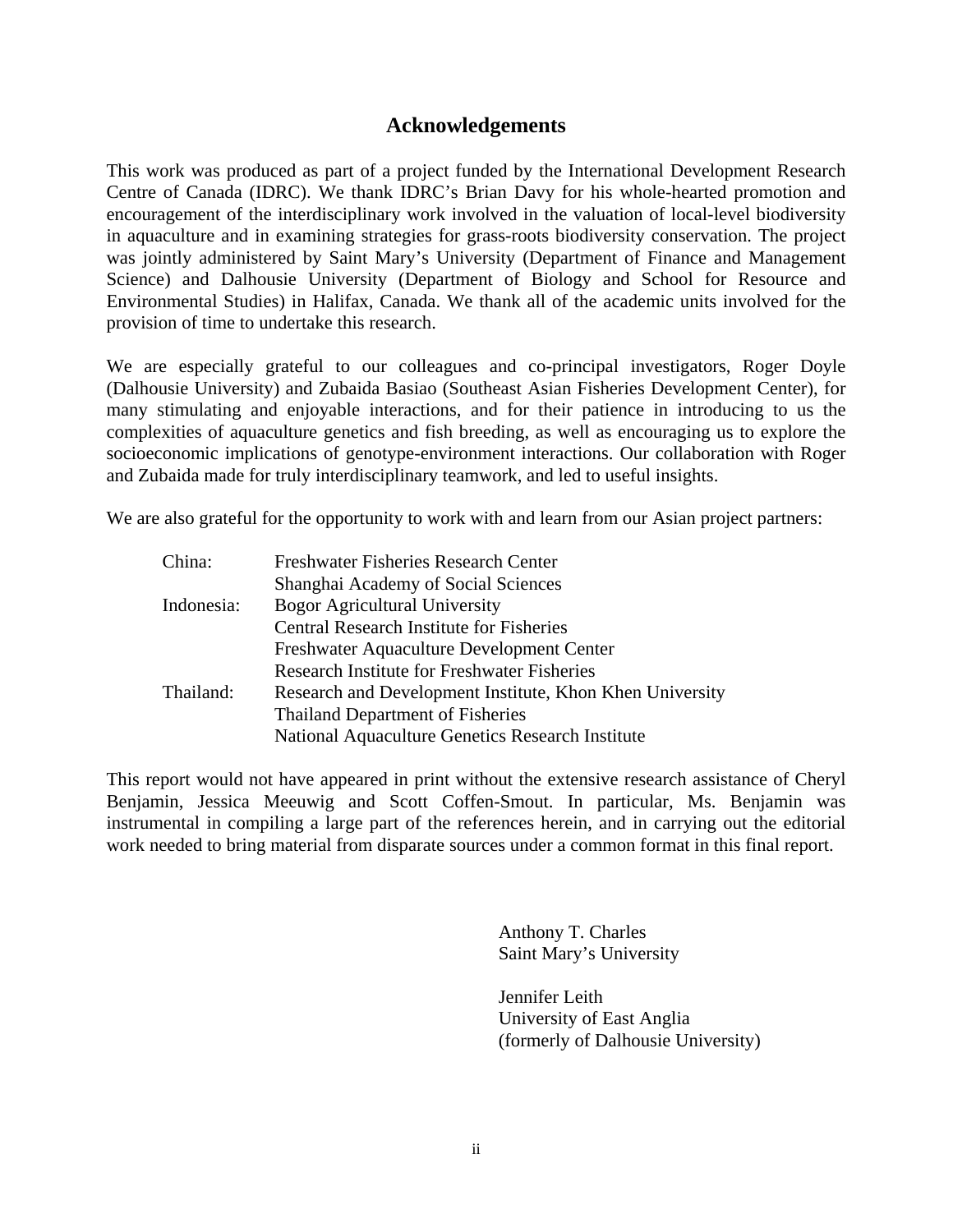#### **Abstract**

Social and economic issues and approaches in aquaculture biodiversity conservation are increasingly important and not well represented in the largely biological focus of the literature on biodiversity and food production. This annotated bibliography brings together various sources of information on social and economic aspects of biodiversity conservation. It is focused on aquaculture, agriculture and natural aquatic systems, as well as covering the discussion of issues in biodiversity conservation more generally. Selected themes are also introduced concerning technology transfer and adoption, aquaculture and rural development issues. A brief section is included which surveys social science methodologies relevant to research on biodiversity conservation, and a technical appendix is provided compiling selected literature on the science of genetic improvement in cultivation systems.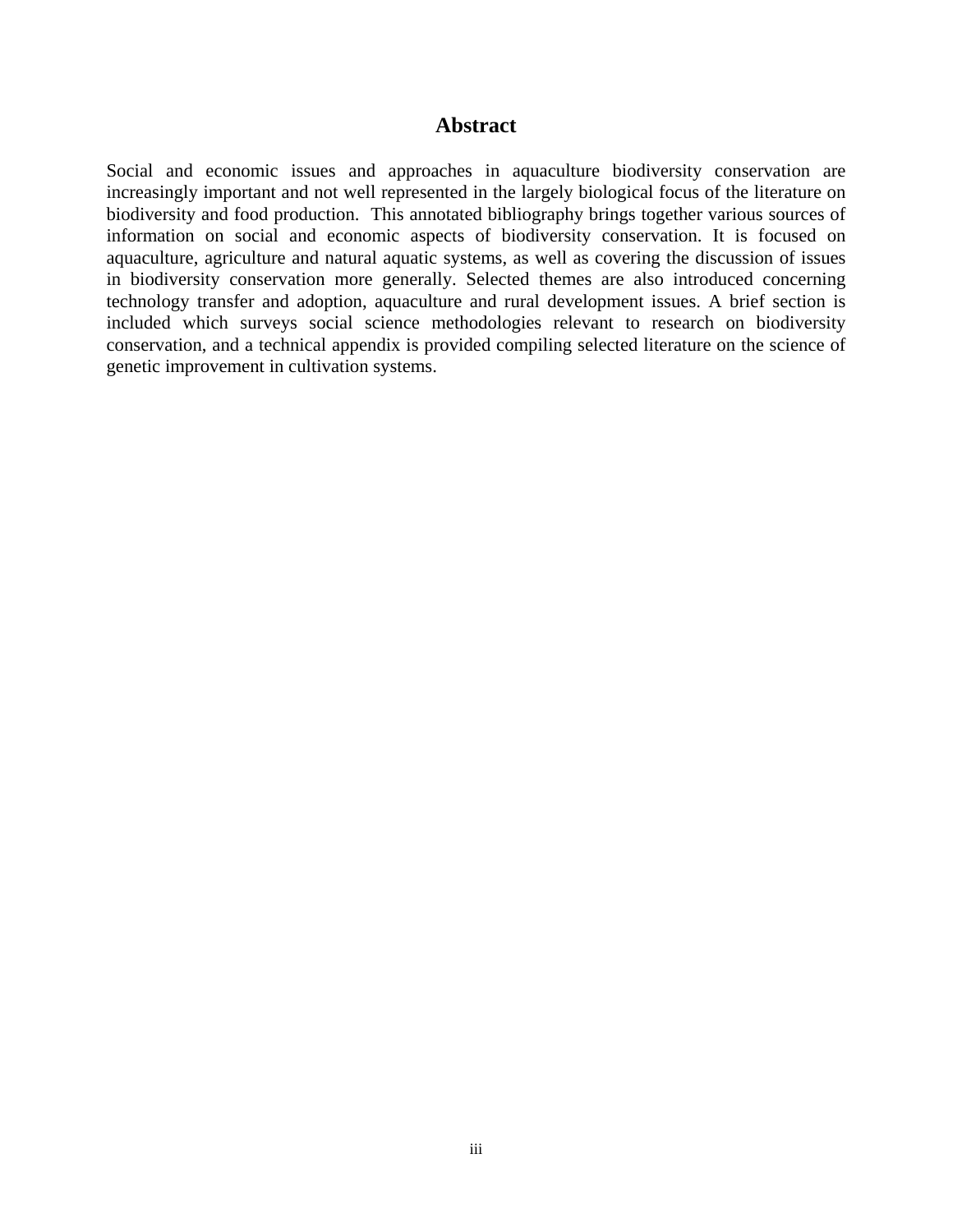### **Social and Economic Approaches to Biodiversity Conservation: An Annotated Bibliography with Emphasis on Aquaculture**

#### **Table of Contents**

| 2. Social and Economic Studies on Biodiversity Conservation in Aquaculture 6              |  |
|-------------------------------------------------------------------------------------------|--|
| 3. Social and Economic Studies on Biodiversity Conservation in Agriculture  11            |  |
| 4. Social and Economic Studies on Biodiversity Conservation in Natural Aquatic Systems 26 |  |
|                                                                                           |  |
|                                                                                           |  |
|                                                                                           |  |
|                                                                                           |  |
|                                                                                           |  |
|                                                                                           |  |
|                                                                                           |  |
|                                                                                           |  |
|                                                                                           |  |
|                                                                                           |  |
|                                                                                           |  |
|                                                                                           |  |
|                                                                                           |  |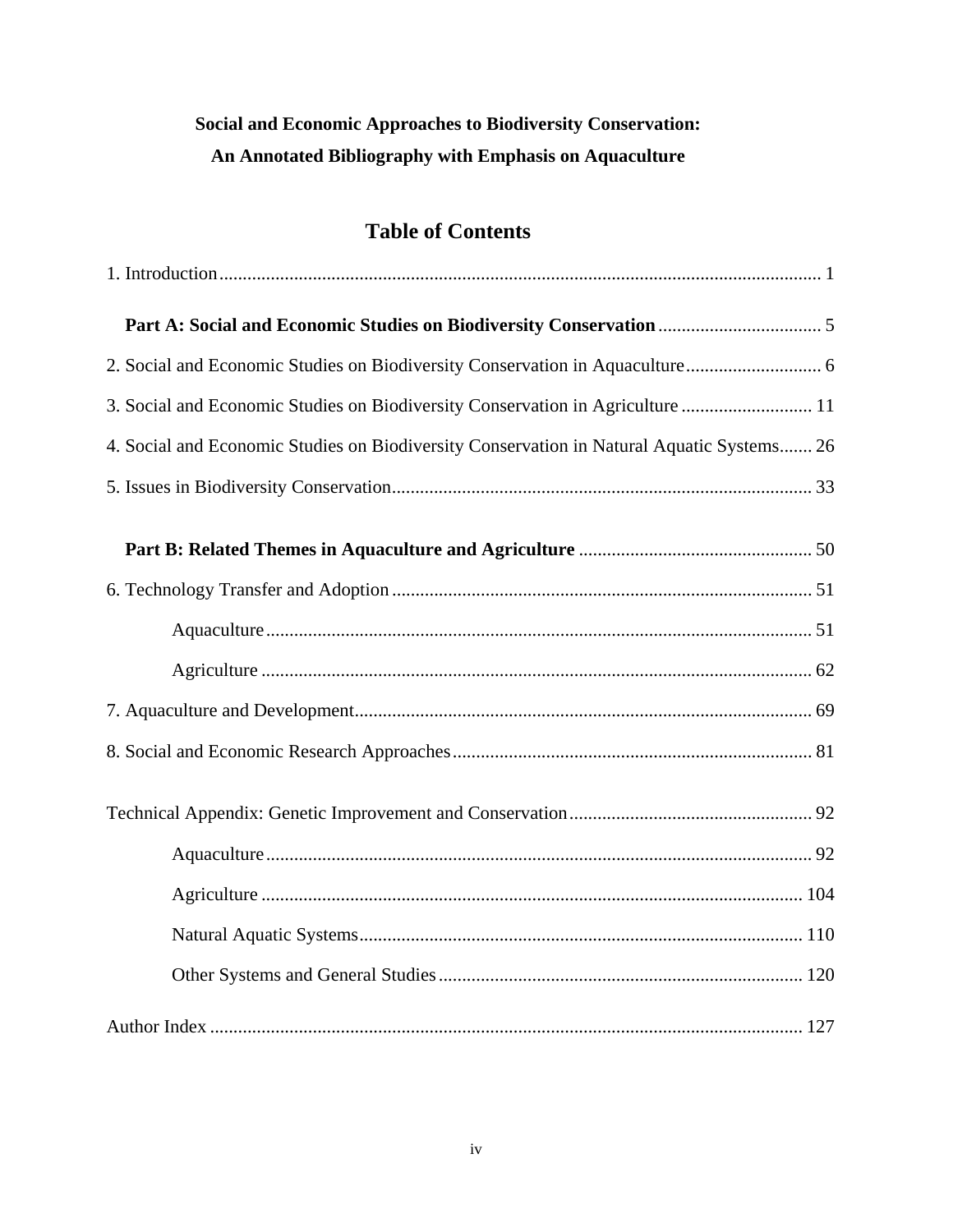#### **Chapter 1. INTRODUCTION**

This annotated bibliography provides a compilation of social and economic references focused on biodiversity conservation, with an emphasis on aquaculture and other cultivation systems. Indeed, as described below, the impetus for producing this report arose out of a three-country study on biodiversity and genetic conservation in aquaculture, funded by the International Development Research Centre of Canada. A fundamental perspective of the project was the recognition that while biological aspects of aquaculture genetics and of biodiversity conservation have received considerable research attention, the same cannot be said of the social and economic aspects. In particular, a key component of the project was to examine the social and economic, as well as biological, value of local breeds used in aquaculture.

Thus this bibliography has, at its 'core', social and economic studies concerning biodiversity conservation and genetic improvement in aquaculture. When compiling the bibliography, it was recognized that:

- there were unlikely to be many references precisely fitting this description,
- insights could be obtained as well by examining social and economic analyses of biodiversity conservation outside the aquaculture sector, particularly in agriculture, but in other wild or noncultivated sectors as well,
- it would be helpful as well to produce a compilation of social and economic studies on certain themes in aquaculture and agriculture that, while not focusing on biodiversity conservation, would provide an improved understanding of the structure and dynamics of these sectors, of use in biodiversity conservation efforts,
- to make this report more comprehensive, and useful to social scientists not familiar with aquaculture genetics, it would be helpful to include a selected set of relevant technical references, focusing on genetics and biology.

These four factors led to the content and structure of the present report, which is discussed in detail later in this Introduction. Before that, we provide a brief discussion, for the non-geneticist, of the rationale for examining biodiversity conservation in aquaculture and agriculture.

#### Background

The Green Revolution, the application of genetic improvement methods to produce new varieties of crops, has been a well-studied phenomenon. The Green Revolution has had a clear impact on agricultural productivity, notably through enhancing the growth rates of crops. At the same time, there have been concerns raised about impacts on biodiversity. One of these is a tendency for the number of crop varieties in use to decrease over time as farmers abandoned traditional varieties, whether through independent economic decisions, or due to the promotional and/or regulatory actions of governments, aid agencies and others. In addition, there have been various sociocultural impacts, including those related to processes of implementation and of distributing new varieties, and changes in such factors as income distribution among farmers.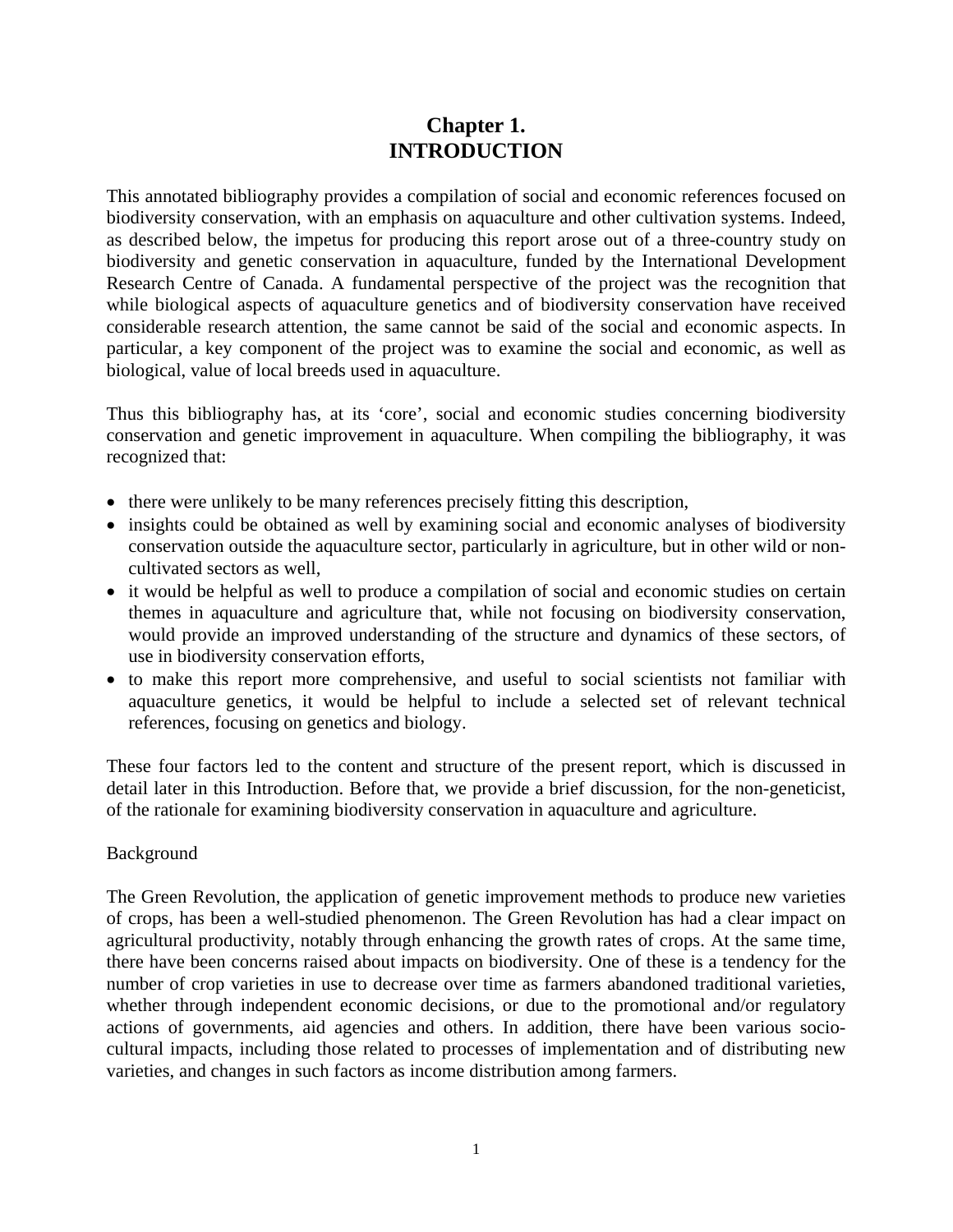In recent years, the attention of many geneticists has turned to aquaculture. There is talk of a 'Blue Revolution', as efforts expand to breed new, improved varieties of fish. Efforts to apply genetic breeding approaches have become common with salmon (popular in locations such as Norway, Canada, Scotland and Chile), brackishwater shrimp (on the coasts of many tropical countries), carps (in pond culture, particularly in Asia) and tilapia (especially in southeast Asia).

As aquaculture genetics expands, there is a growing desire to avoid in the Blue Revolution the loss of genetic biodiversity that accompanied the Green Revolution. With issues of biodiversity conservation receiving attention globally, the idea in aquaculture is to ensure that genetic improvement goes hand-in-hand with genetic conservation. Concerns about genetic biodiversity conservation within a farm environment, whether aquaculture or agriculture, focus not on the potential extinction of whole species, but rather on the loss of within-species genetic diversity.

As noted above in the case of the Green Revolution, the diverse 'breeds' ('strains' or 'varieties') that have developed in a wide range of different environments represent a pool of biodiversity. Consider the process involved. Since farmers of, say, common carp, live in a wide range of climatic and topographical environments, the same breeding approach, carried out in these different locations, may lead to differentiated breeds, what are referred to as different 'genotypes'. When this occurs, when differing environments produce differing genotypes, a process referred to as 'genotype-environment interaction' -- this produces genetic diversity, a fundamental form of biodiversity.

Different breeds of fish may have different appearances (e.g., the colour or shape of the fish) or physiological conditions (e.g., a higher growth rate) or perhaps most importantly, they may be differentially adapted to specific environments in which they were bred. In other words, a breed in a certain location may be best adapted for the local climate or topography, or to withstand certain diseases or unusual conditions that appear from time to time in that location. The local breed may appear inferior to genetically-improved strains imported from elsewhere, based on short-term measures of growth rate, yet over the long-term, it may be more robust and provide less risk to the farmer, perhaps due to better resistance to local diseases or extremes in climate.

Thus the existence of locally-adapted breeds may be valued in terms of:

- an inherent biodiversity value, arising in part from risk-spreading benefits that multiple breeds provide against the possibility of a catastrophe that decimates one breed,
- a difficult-to-measure value implicit in long-term adaptation to local conditions, a value that may be especially important from the perspective of the risk-averse farmer, yet which may well be missed in the course of typical testing, focused on short-term performance measures such as growth rate,
- a sociocultural value, derived for example from the breed's importance in relations of obligation and exchange, in enhancing community cohesion or in ceremonial purposes,
- an economic value, arising for example if the local breed serves a particular market niche, whether locally or further afield.

The idea of assessing these values inherent in local aquaculture biodiversity lay at the heart of our interdisciplinary multi-national project, out of which this report has emerged. Funded by Canada's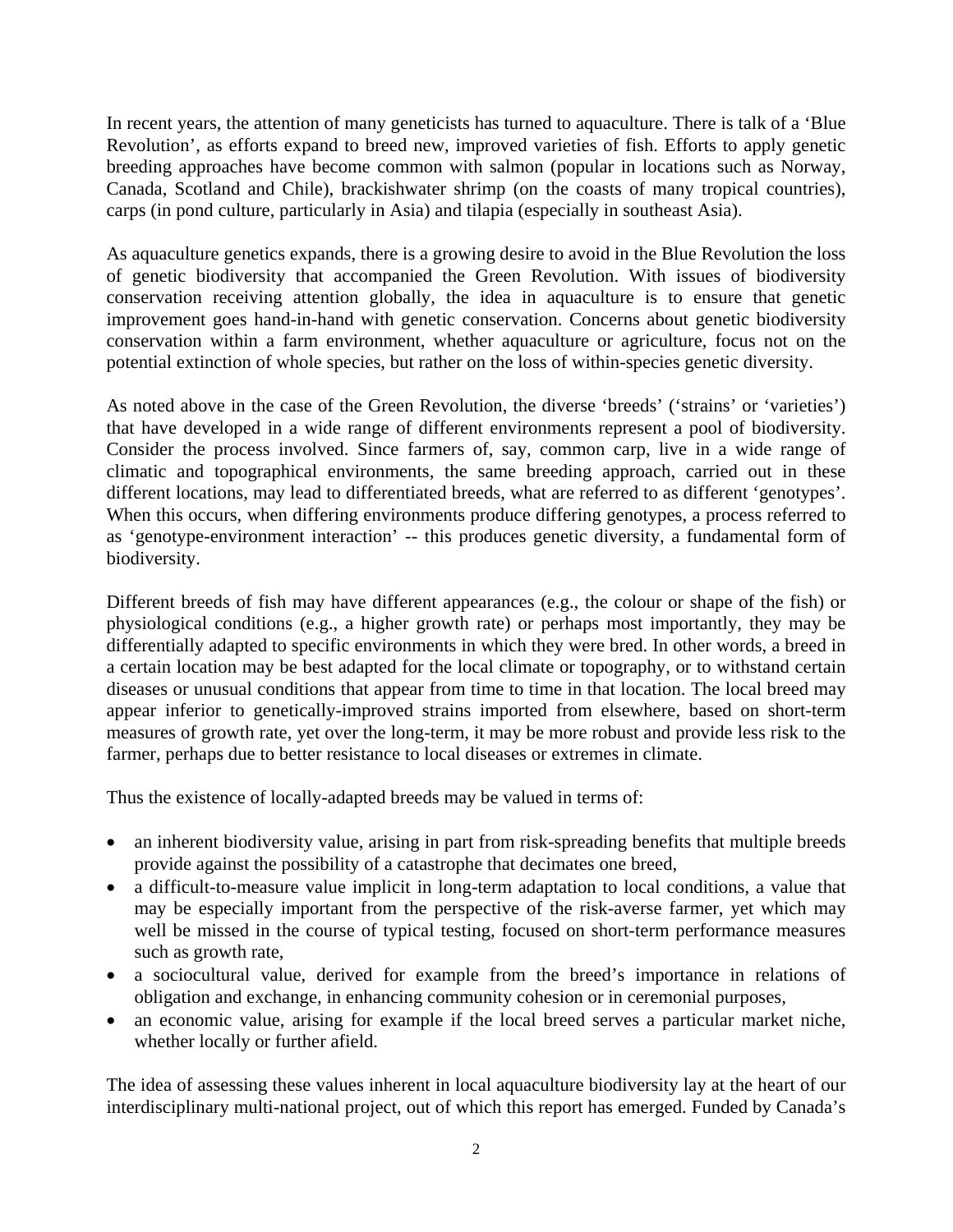International Development Research Centre (IDRC), the project sought to document the social, economic and biodiversity value of local breeds of cultured fish, and more generally to examine the implications of genetic improvement and conservation in aquaculture. A fundamental research hypothesis of the project was that the many breeds of cultured fish, developed over time through widespread breeding, represent an important source of genetic diversity that may have substantial value from both sociocultural and economic perspectives, in addition to its intrinsic biological value. The key goal of the project was therefore to examine social and economic, as well as biological, aspects of biodiversity conservation at the 'breed' (genetic) level. This goal defined the ultimate focus of the present report.

#### Content

The core of this report is found in Part A, presenting an annotated bibliography of social and economic studies on the topic of biodiversity conservation in aquaculture (Chapter 2), agriculture (Chapter 3), natural aquatic systems (Chapter 4), and "issues in biodiversity conservation" (Chapter 5). All of the references contained in part A focus on social and economic aspects, and all deal directly with biodiversity conservation. Almost all of the references on aquaculture and agriculture focus on aspects of genetic diversity. Those on natural aquatic systems, as well as those concerning other systems and general studies (in Chapter 5) are in most cases not specifically on genetic diversity; many deal with species-level biodiversity, while many others cover all forms of biodiversity in a general manner.

Of the 148 references in Part A, relatively few (13) were located on the core theme of the project within which this report was generated -- namely, the social and economic analysis of genetic diversity conservation in aquaculture (see Chapter 2). Also, rather few (20) were found on natural aquatic systems (see Chapter 4). In contrast, many more references were located on genetic diversity in agriculture (60) as well as more broadly to situate the debates on biodiversity conservation (55) - see Chapters 3 and 5 respectively. Indeed, it should be noted that the latter compilations are by no means expected to be exhaustive, since they arose while searching originally for material on aquaculture. It seems clear, therefore, that relatively little has been written on the social and economic analysis of biodiversity conservation in aquatic systems, whether natural or cultivated. Whatever the reasons for this -- such as a relatively recent appearance of genetic diversity discussions in aquaculture, certainly compared to the several decades of Green Revolution analyses in agriculture -- the limited number of references on the core theme of the project suggests a clear gap in research on this topic.

Part B of the report contains annotated bibliographies with a total of 142 social and economic references in aquaculture and agriculture, arranged according to two key themes: technology transfer and adoption (63 references, in Chapter 6), on aquaculture and rural development (40, in Chapter 7) and on social and economic research approaches (39, in Chapter 8). While these references are not on the topic of biodiversity conservation per se, they deal with social and economic factors of relevance to the implementation of programmes on biodiversity conservation, or on genetic improvement and management, in food production and cultivation systems. It must be noted that no attempt has been made to be exhaustive in coverage here. Instead the goal has been to compile a sampling of social and economic references on these themes, to indicate the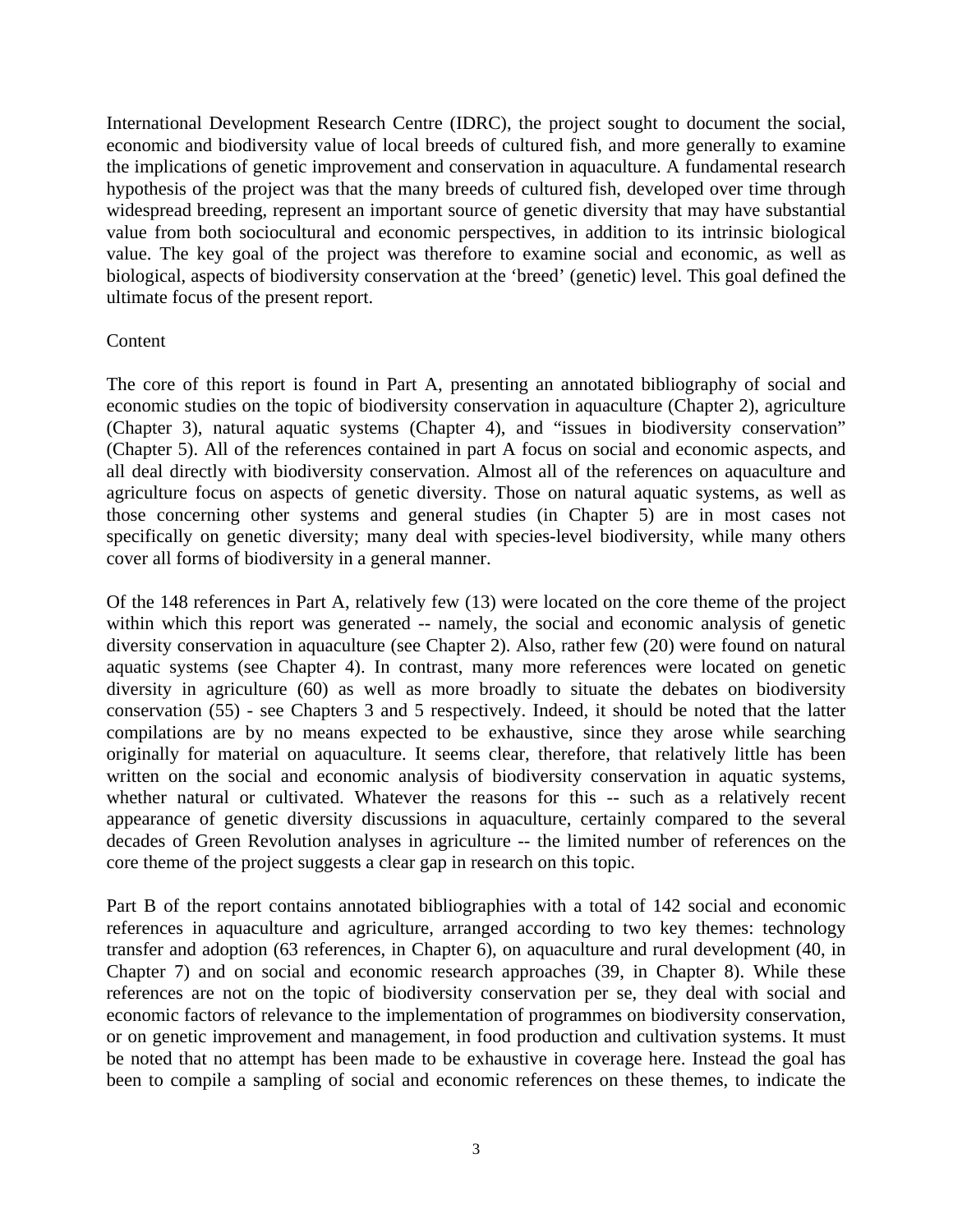value of such social science analyses in examining biodiversity conservation for both aquaculture and agriculture.

Social and economic studies of technology transfer and adoption address questions of how people choose new technologies, how they accept and adapt to new technologies, and the social/economic impacts of these processes. Such questions are clearly relevant to the selection and adoption of new breeds of fish or new varieties of plants. The wide range of developmental issues covered here (dealing primarily with aquaculture) examine gender, environment, labour and many other factors that can affect the success of development efforts, wherever these may arise, including the development of biodiversity conservation programmes. Finally, references on research approaches, as well as some on research priorities, present a range of social and economic methods used to study farming systems, and thus oriented toward obtaining a better understanding of factors such as farmer needs, risk preferences, and the feasibility of genetic improvement and conservation options.

The report also contains an Appendix, compiling technical references on genetic and/or biological topics, organized according to the four areas of part A, namely (a) aquaculture, (b) agriculture, (c) natural aquatic systems, and (d) issues in biodiversity conservation. These are references that complement those of a social and/or economic nature in Part A, providing the scientific background involved, for social scientists. In addition, while the emphasis in these references is on technical aspects, some also deal with policy recommendations, albeit typically based on technical rather than social/economic analysis.

It should be noted that each reference in this report contains the standard bibliographic citation (author, title, publisher, etc.), followed, if available, by the author's institutional affiliation in square brackets. This data is accompanied in most cases by an 'annotation', which is often the abstract, but can be an excerpt from the text of the publication, or a summary written in the course of generating the bibliography. Those references without annotation are typically ones located in literature searches but not physically obtained in the course of this work. They are included here because they appear, based simply on the title, to be of some significance to the theme of the report. The index at the end is provided to increase the accessibility of entries in the bibliography; all entries in the bibliography are listed in order of appearance, with page numbers.

Finally, it is surely a fact of life that every bibliography, whatever the topic, must issue a caveat: there are undoubtedly significant omissions from this report. We apologize in advance for this, and would be grateful to receive copies of publications that should be included herein, so that omissions can be rectified in subsequent efforts. We hope that what is included here will provide a useful resource for both natural scientists and social scientists seeking to assess and conserve biodiversity, particularly that inherent in local breeds, whether in aquaculture, agriculture, or more broadly.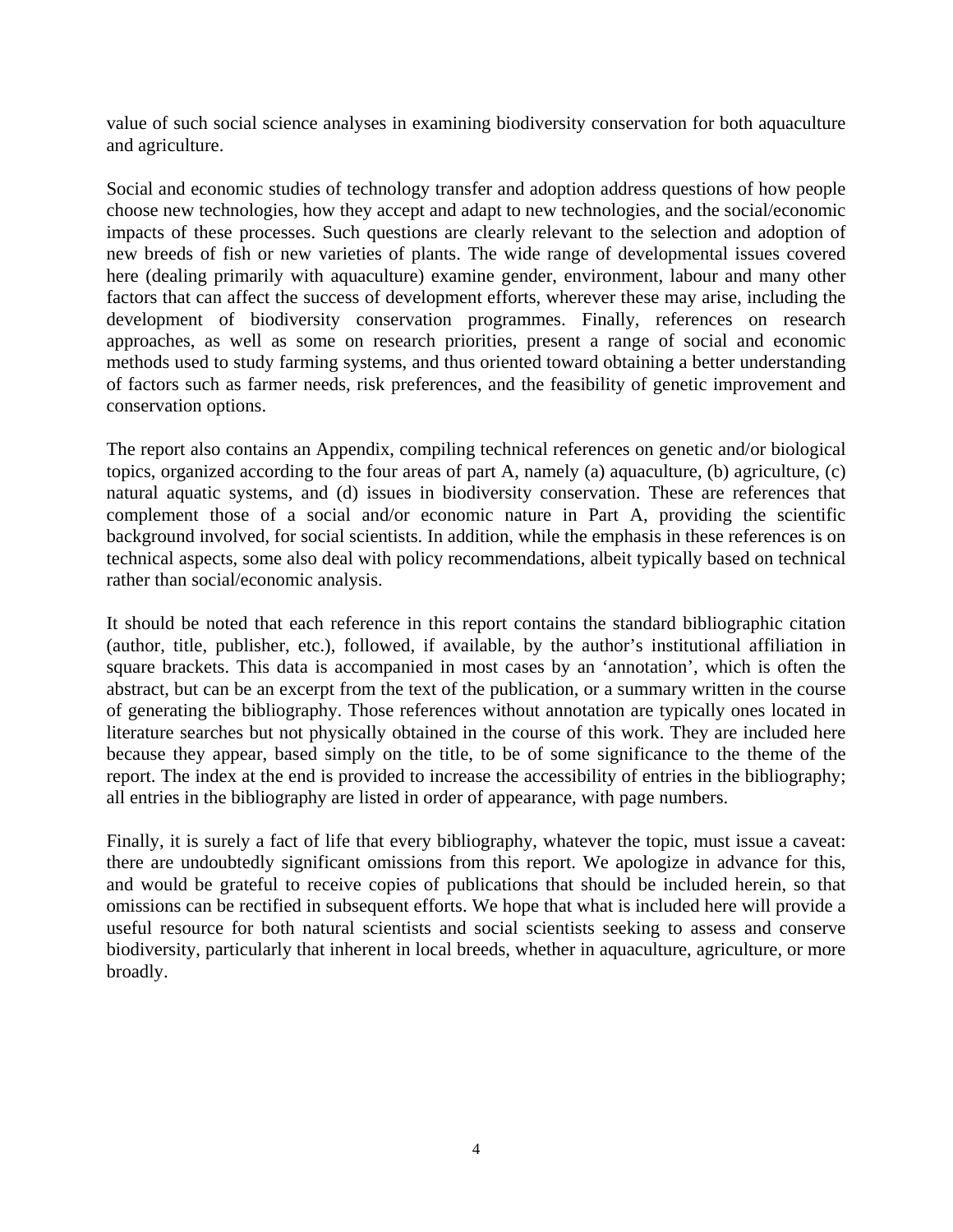### **PART A:**

# **SOCIAL AND ECONOMIC STUDIES ON BIODIVERSITY CONSERVATION**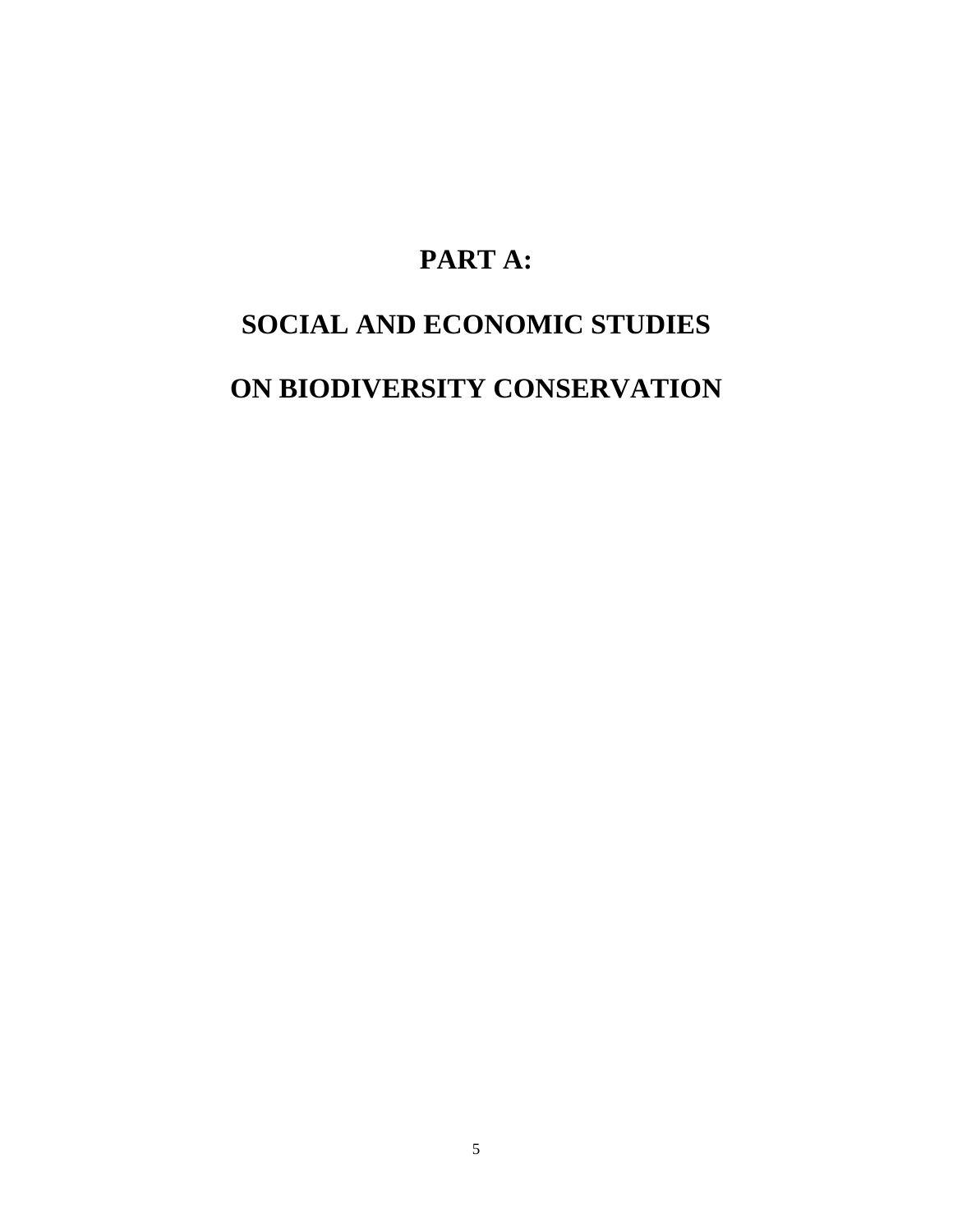#### **Chapter 2. SOCIAL AND ECONOMIC STUDIES ON BIODIVERSITY CONSERVATION IN AQUACULTURE**

Bartley, D.M. 1992. Biodiversity and genetics in aquaculture and fisheries. FAO Aquaculture Newsletter 1:8-12.

Bartley, D.M.; Hallerman, E.M. 1995. A global perspective on the utilization of genetically modified organisms in aquaculture and fisheries. Aquaculture 137:1-7. [Fisheries Department, FAO, Rome, Italy]

 "To evaluate globally the use, desires and constraints associated with the development of genetically modified organisms (GMO) in fisheries and aquaculture, a questionnaire was distributed internationally. The questionnaire focused on five main areas: (1) the current status of aquatic biotechnology, i.e. activities; (2) existing or proposed policies regulating the research, release, commercialization and patenting of GMO; (3) the level of interest in utilizing transgenic and ploidy-manipulated aquatic species; (4) the constraints associated with development of aquatic biotechnology; (5) public perception of biotechnology. Results indicated that policies and regulations on utilization of GMO are lacking in many developed countries, although this is more pronounced in developing areas. The level of interest to utilize GMO was highest in Latin America of the developing countries and they were desired as a means for augmenting production in aquaculture and fisheries. Manipulation of chromosome sets was the most common activity reported, other than education and training activities. Other common activities reported were research on transgenics, hybridization, and sex manipulation. The most important constraint to development of aquatic biotechnology was lack of financial support both in developed and developing countries. Overall, the reported public perception of biotechnology and of genetic modification of animals was favourable concerning moral issues, potential for economic benefit, ability to improve diet, and environmental safety. Results are discussed in terms of their implication to the Convention on Biological Diversity." [Abstract]

Bhaumik, U.; Chatterijee, J.G.; Mondal, S.K. 1989. Acceptance of exotic carps in aquaculture by fish farmers of West Bengal. Journal of Inland Capture Soc. India 21(2):37-40. [Cent. Inland Capture Fish. Inst., India, Barrackpore, India]

 The acceptance of exotic carps by Indian farmers in aquaculture practices and the role of mass media in technology transfer were assessed. Studies conducted in 45 C.D. blocks, selected at random from 10 districts of West Bengal, revealed significant differences concerning the acceptance of various exotic carps. Among different communication media, radio was found to play maximum role in communicating information to fish farmers.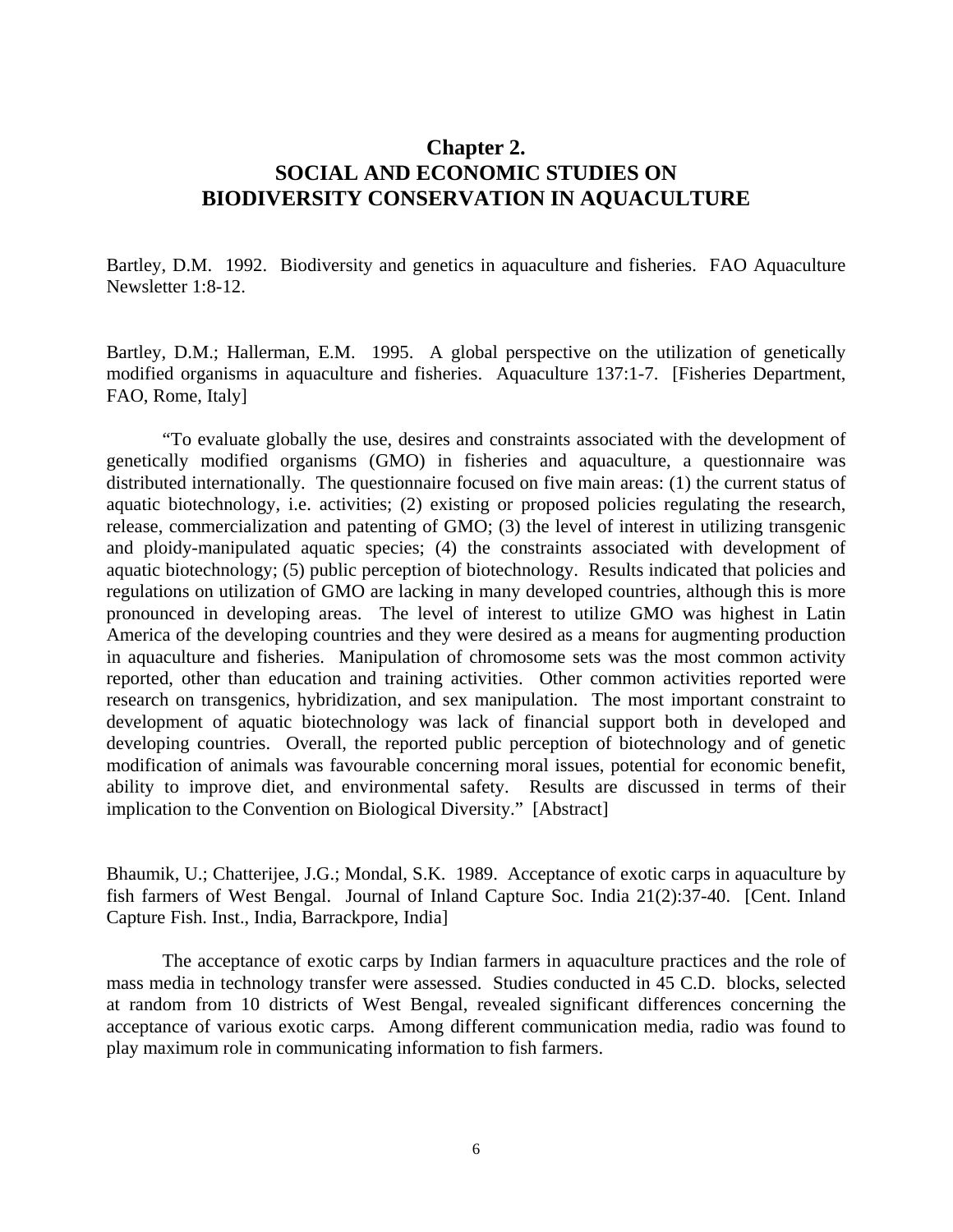De Iongh, H.H.; Van Zon, J.C.J. 1993. Assessment of impact of the introduction of exotic fish species in north-east Thailand. Aquaculture and Fisheries Management 24:279-289. [Center for Environmental Science, The Netherlands]

 "Within the framework of a fisheries project in north-east Thailand, project MK/FSPC/069 entitled 'The Fish Seed Production Centre, North East Thailand', an assessment was carried out of the ecological impact of introducing exotic fish species (common carp, *Cyprinus carpio* L., Nile tilapia, *Oreochromis niloticus* (L.), and Chinese and Indian carps). For the assessment, the protocol of Kohler & Stanley (1984) was followed, covering feasibility of introduction, acclimatization potential, potential impact, and control potentials. Regarding the (ongoing) use of the proposed exotic species in aquaculture, it was concluded that so far no clear ecological impact has been reported from escapes to open water; the use of the exotic species has shown to be highly beneficial from a socioeconomic point of view. Regarding the proposed introduction of the exotic species into public waters (natural lakes and man-made reservoirs), it was concluded that earlier releases of these species in north-east Thailand did not provoke severe ecological impact in terms of deterioration of aquatic ecosystems. Incidental cases of minor ecological impact were reported for common carp and Nile tilapia. Indications were obtained for niche competition between Chinese and Indian carps and indigenous carps, while similar niche competition was concluded for bighead carp, *Aristichthys nobilis* (Richardson), and indigenous pelagic zooplankton feeders. Observing the prolific development of the Nile tilapia in a number of reported cases, it was recommended not to include this species in stocking programmes for public water bodies, until more risk assessments are available." [Abstract]

Doyle, R.W.; Shackel, N.L.; Basiao, Z.; Uraiwan, S.; Matricia, T.; Talbot, A.J. 1991. Selective diversification of aquaculture stocks: A proposal for economically sustainable genetic conservation. Canadian Journal of Fisheries and Aquatic Sciences 48(supplement 1):148-154. [Department of Biology, Dalhousie University, Halifax, Nova Scotia, Canada]

 "The genetic diversity of aquaculture stocks can be maintained, and their genetic impact on wild stocks minimized, by breeding programmes that deliberately generate genetic diversity. Current animal breeding practices are likely to reduce the diversity of domestic stocks if they are extended to aquaculture. It is proposed that national breeding programmes for aquaculture should, instead, try to develop numerous breeds specially adapted to local environments and aquaculture systems. An economic model is presented of decision-making by individual farmers who, in choosing which breed to produce, determine the 'fitness' of the breeds in a meta-population that includes all breeds. As long as strong genotype-environment interaction for production traits is maintained by artificial selection, the economic self-interest of farmers should ensure the stability of genetic polymorphisms among breeds. Genetic variation would be conserved (in the amongbreed component of genetic diversity) but not the primordial distribution of gene and genotype frequencies. Economic benefits to farmers, plus a high return on investment at the national or supra-national level, makes breed diversification an attractive conservation strategy even though it is admittedly a compromise from a purely genetic viewpoint." [Abstract]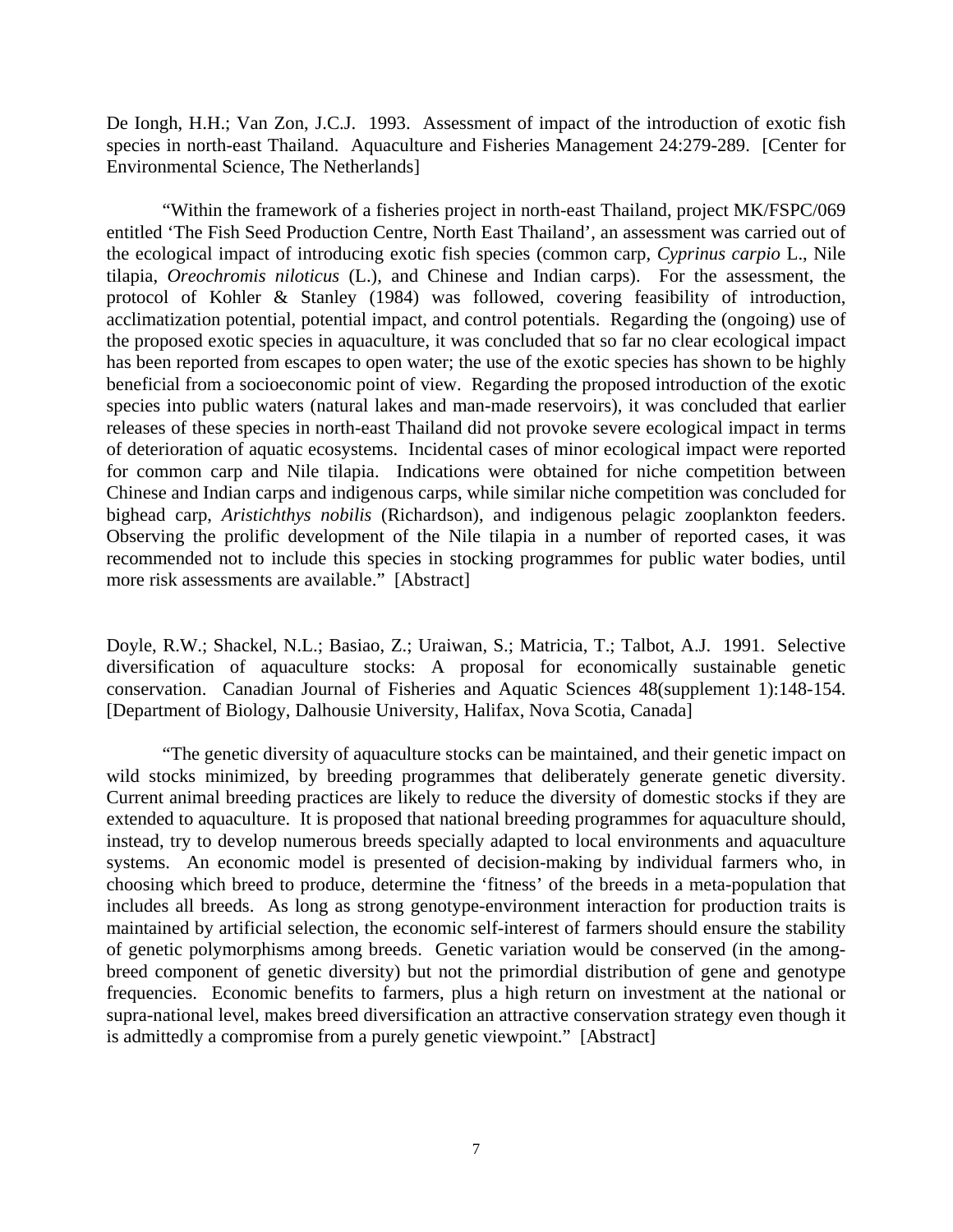Eknath, A.E.; Bentsen, H.B.; Gjerde, B.; Tayamen, M.M.; Abella, T.A.; Gjedrem, T.; Pullin, R.S.V. 1991. Approaches to national fish breeding programs: Pointers from a tilapia pilot study. Naga, The ICLARM Quarterly 14(2):10-12.

 Details are given of a framework for developing breeding programmes using experience from the Genetic Improvement of Farmed Tilapias project which focused on Nile tilapias (*Oreochromis niloticus*). The following aspects are outlined: Analysis of targeted production and marketing systems; Breeding goals; Systematic documentation and evaluation of available genetic resources and choice and genetic base; Number of strains; Breeding strategy; Selection criteria and evaluation; Production and dissemination of improved strains; and, Social, economic and environmental impacts.

FAO. 1993. Report of the Expert Consultation on the Utilization and Conservation of Aquatic Genetic Resources, Grottaferrata, Italy, 9-13 November, 1992. FAO Fisheries Report No. 491. Food and Agriculture Organization of the United Nations, Rome, Italy.

 "This report discusses the need and methodologies for the utilization and conservation of genetic resources of aquatic animals. More than a review of genetic principles and technologies, the report addresses the application of such principles and technologies in development and conservation projects and research.

 Specific recommendations are made with regard to the genetic resources contained in natural populations, fisheries stocks, and aquaculture. Recommendations concerning regulatory, policy and legal aspects of aquatic genetic resources are also presented." [Abstract]

 This report concentrates on technical issues but also contains a comprehensive discussion of policy with social and economic implications.

FAO. 1981. Conservation of the Genetic Resource of Fish: Problems and Recommendations. Report of the Expert Consultation on the Genetic Resources of Fish, Rome, 9-13 June 1980. FAO Fisheries Technical Paper No. 217. Food and Agriculture Organization of the United Nations, Rome, Italy.

 "The report reviews arguments for the preservation of the genetic resources of fish and various strategies for accomplishing this in both marine and continental waters. It reviews the significance of genetic diversity, especially within populations and subpopulations, to the viability of aquatic ecosystems and to the fitness of fish populations, and discuss the various means by which genetic impoverishment comes about. The report emphasizes the importance of maintaining breeding populations of an effective size of at least 50 for short-term fitness and of at least 500 for long-term survival; and of avoiding 'genetic bottlenecks' created by reduction of breeding populations to small size for one or more generations.

 The report also considers available technologies for the monitoring, preservation and enhancement of genetic resources in closely managed fish stocks. It concludes by presenting recommendations addressed to five different groups: these are international organizations,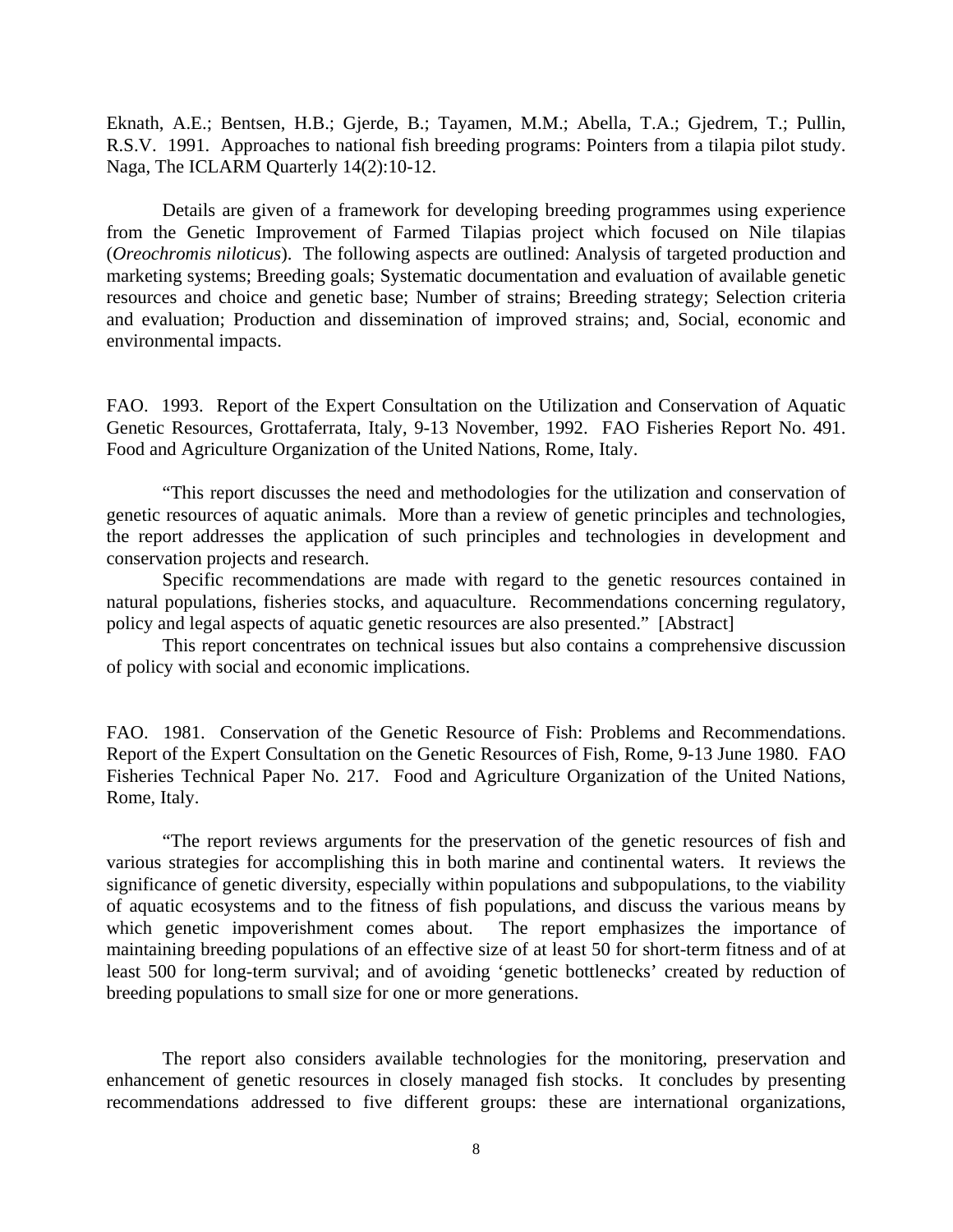governments, aquaculturists and fishery managers, conservationists and research scientists." [Abstract]

 This report concentrates on technical issues but also contains a comprehensive discussion of policy with social and economic implications.

Hu, B.; Chen, H. 1994. A Brief Survey Report on Common Carp Genetic Economics in China. Unpublished manuscript, Freshwater Fisheries Research Centre, Wuxi, China.

 "Based on the characteristics of fish genetic diversity, we focus on two aspects: genetic conservation and genetic breeding. In 1993 and 1994, we conducted a survey in Jiangxi, Jiangsu and Zhejiang province on the production and breeding of common carps, especially three local carp strains: Hebao red carp, Xinguo red carp and Wanan transparent red carp. This is a brief report on the survey and some preliminary analysis." [Abstract]

MacLean, R.H.; Jones, R.W. 1995. Aquatic Biodiversity Conservation: A Review of Current Issues and Efforts. SIFR (Strategy for International Fisheries Research), Ottawa, Ontario, Canada.

 "The purposes of this paper are to highlight the wide array of aquatic life forms and habitats that exist and to document some of the destructive patterns causing their demise. An attempt is also made to prioritize target conservation environments and taxonomic units and to outline strategies and mechanisms presently being developed to address problems associated with these environments." [from Executive Summary]

Pullin, R.S.V. 1990. Down-to-earth thoughts on conserving aquatic genetic diversity. Naga, The ICLARM Quarterly 13(1):5-8.

 A discussion is presented on the topic of maintaining genetic diversity in aquatic ecosystems, considering the various threats caused by irreversible damage or loss to the environment. The current situation in aquaculture and future prospects regarding the conservation and protection of endangered species are outlined, describing the case of tilapias in Africa as one particular example of fish conservation.

Pullin, R.S.V.; Eknath, A.E.; Gjedrem, T.; Tayamen, M.M.; Macaranas, J.M.; Abella, T.A. 1991. The genetic improvement of farmed tilapias (GIFT) project: the story so far. Naga, The ICLARM Quarterly 14(2):3-6.

 This article describes the genesis of the Genetic Improvement of Farmed Tilapias (GIFT) project from its beginnings of collaborative research efforts in the early 1980's to some of the significant results from the project. The objectives of the GIFT project are outlined as "wanting to develop more productive stocks of tilapia by selection for high growth rate and other economically important traits as and when appropriate and to provide such fish to national and regional testing programs and thence to fish farmers." Activities to accomplish this are given. [from article]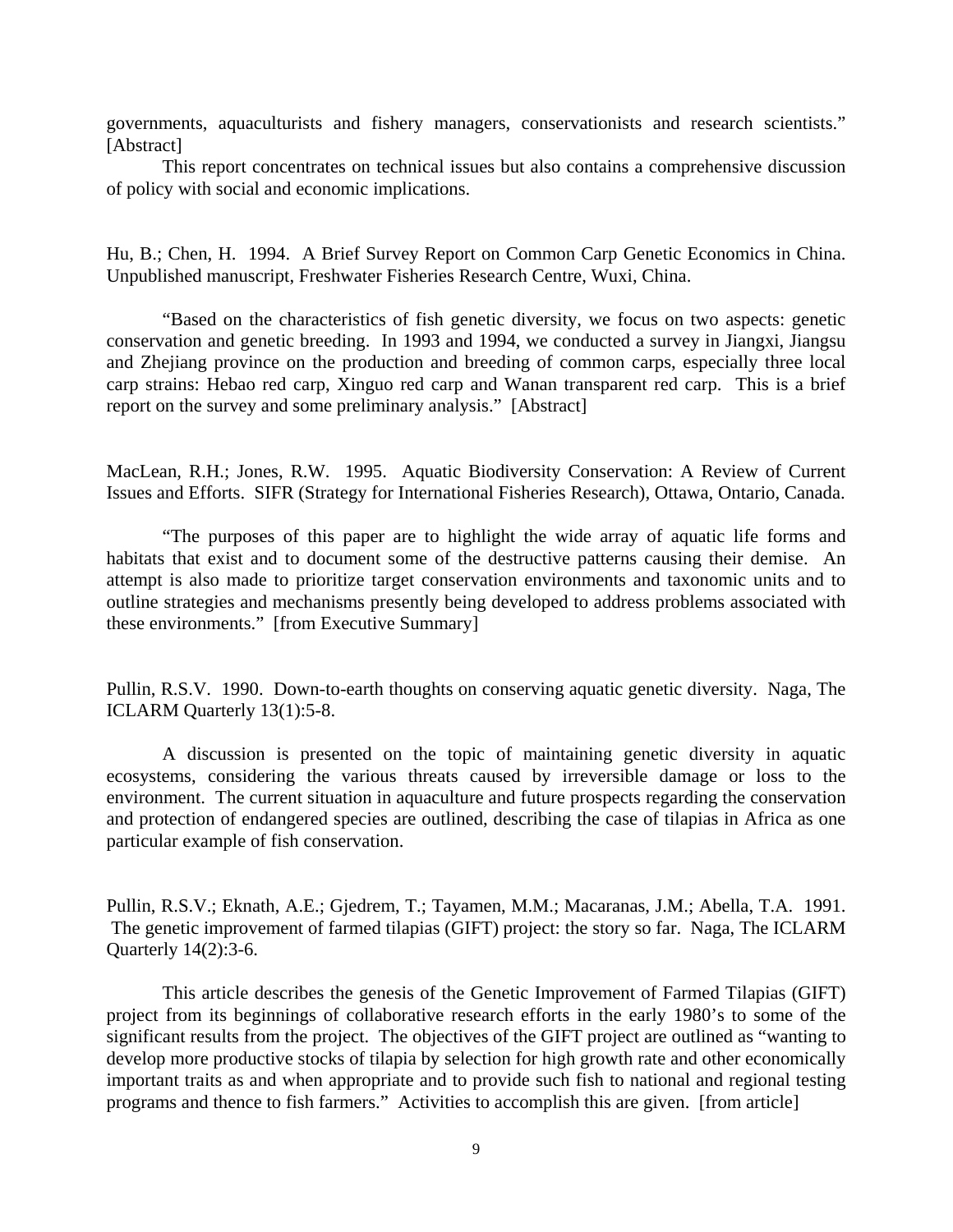Zhong, R.; Zheng, L. 1994. Genetic Diversity in Aquaculture: Economically and Socially Sustainable Conservation and Development - A Sociological Research Report on the Genetic Diversity in Aquaculture in Jiangxi Province in China. Unpublished manuscript, Institute of Sociology, Shanghai Academy of Social Sciences, Shanghai, China.

 This article describes the authors' investigations into sociological aspects of genetic diversity in aquaculture. Five species of carp are studied throughout Jiangxi, Xingguo red carp, Red transparent carp, Red purse carp, wild carp, and Pengze crucian carp.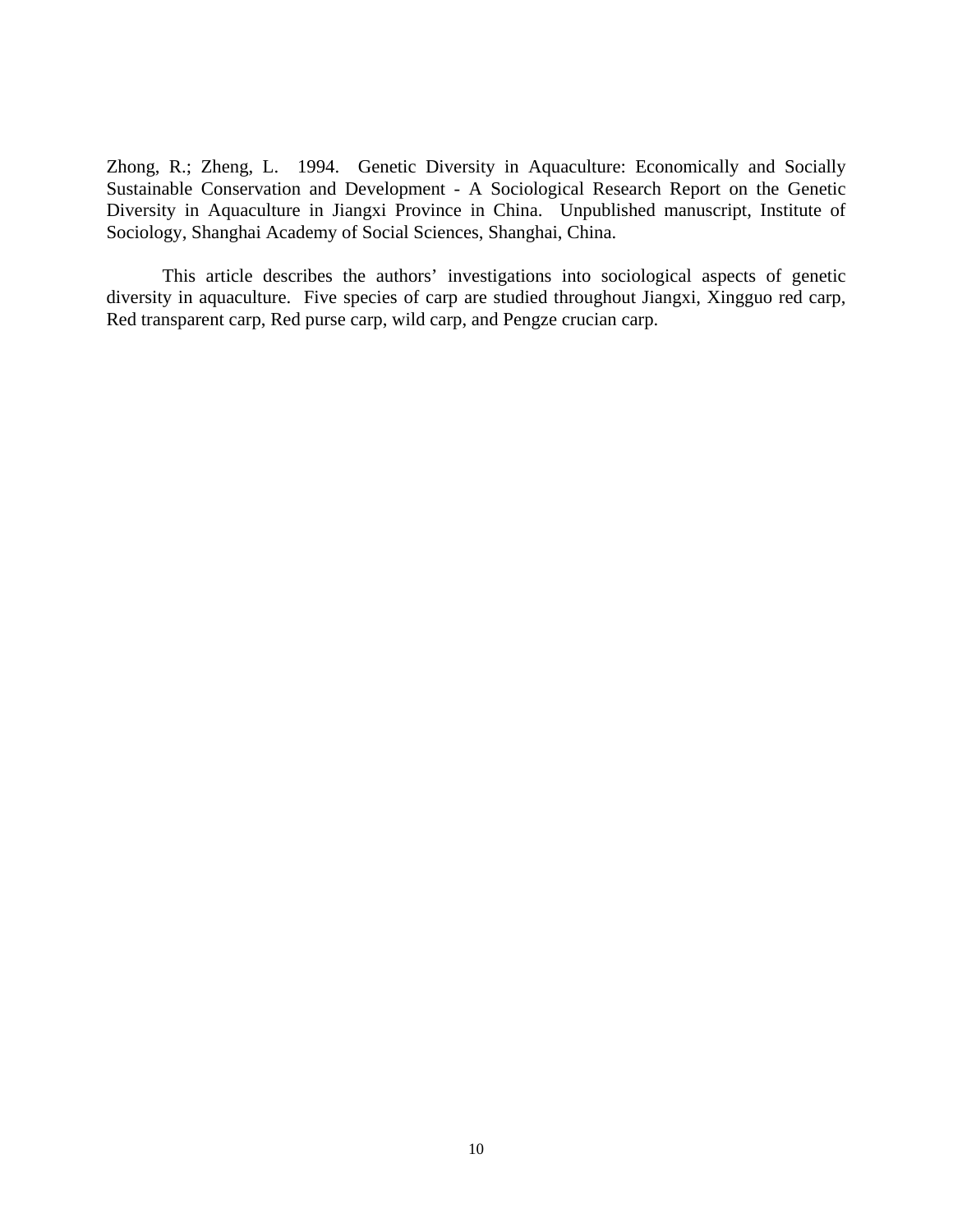#### **Chapter 3. SOCIAL AND ECONOMIC STUDIES ON BIODIVERSITY CONSERVATION IN AGRICULTURE**

Altieri, M. 1989. Rethinking crop genetic resource conservation: a view from the south. Conservation Biology 3(1):77-79. [Division of Biological Control, University of California, Albany, California, United States]

 In this 'comment', Altieri disagrees with S. Brush's view ('Rethinking Crop Genetic Resource Conservation', Conservation Biology 3(1):19) on how a conservation strategy should be implemented. He discusses the following three questions:

"1. What should be the main motivations and purposes of a genetic conservation strategy? 2. What institutions and actors should direct the strategy? 3. What kind of integrated research and development approach should underlie the strategy?" [from article]

Altieri, M.A.; Anderson, M.K. 1992. Peasant farming systems, agricultural modernization, and the conservation of crop genetic resources in Latin America. In: Fiedler, P.L.; Jain, S.K. (editors). Conservation Biology. The Theory and Practice of Nature Conservation, Preservation and Management. Chapman and Hall, an imprint of Routledge, Chapman & Hall, Inc., New York, New York, United States.

 "Many traditional agroecosystems found in Latin America constitute major *in situ* repositories of crop genetic diversity. This native germ-plasm is crucial to developing countries and industrialized nations alike. Native varieties expand and renew the crop genetic resources of developed countries while also performing well under the ecological and economic conditions of the traditional farms where they are grown. With agricultural modernization and environmental degradation, crop genetic diversity is decreasing in peasant agricultural systems. Research is urgently needed to document rates and causes of genetic erosion in these systems and the role that peasants play in maintenance of crop genetic diversity. It is proposed that multidisciplinary teams that work under the paradigms of ethnoecology and agroecology be assembled to integrate farmers' knowledge with Western scientific approaches to design meaningful *in situ* crop genetic conservation strategies." [Abstract]

Altieri, M.A.; Merrick, C.L. 1987. *In situ* conservation of crop genetic resources through maintenance of traditional farming systems. Economic Botany 41:86-96. [Division of Biological Control, University of California, Berkeley, California, United States]

 "A strategy is suggested for *in situ* conservation of crop genetic resources whereby conservation efforts are linked to rural development projects in Third World countries. We describe the development projects that emphasize preservation of traditional farming systems and succeed in sustaining production by relying on the maintenance of biological and genetic diversity in these systems. Basing agricultural development efforts on indigenous knowledge, technology,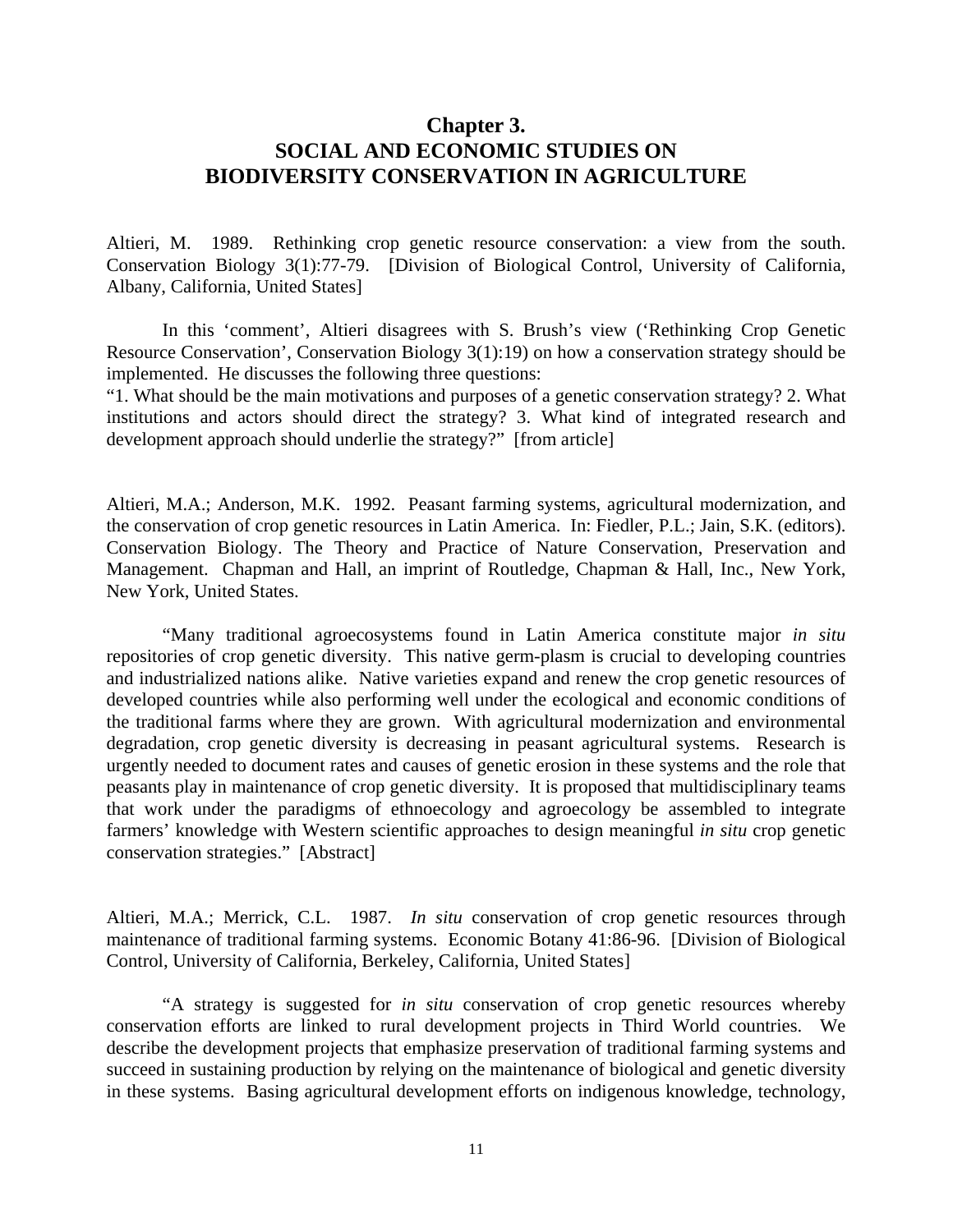and social organization can provide important guidelines for the design of cropping systems that allow low-income farmers to produce subsistence and cash crops without dependence on external inputs and seed supplies. By incorporating landraces and wild relatives of crops into these cropping systems, major achievements in the conservation of crop genetic resources can be obtained." [Abstract]

Altieri, M.A.; Anderson, M.K.; Merrick, L.C. 1987. Peasant agriculture and the conservation of crops and wild plant resources. Conservation Biology 1:49-58. [Division of Biological Control, University of California, Berkeley, California, United States]

 "Peasant agroecosystems are seen as a continuum of integrated farming units and natural ecosystems where plant gathering and crop production are actively practiced. Many of these traditional agroecosystems still found throughout developing countries constitute major *in situ* repositories of both crop and wild plant germplasm. These plant resources are directly dependent upon management by human groups; thus, they have evolved in part under the influence of farming practices shaped by particular cultures.

 Because genetic conservation programs are more effective when preserving the ecosystems in which the resources occur, maintenance of traditional farming systems and adjacent natural ecosystems is proposed as a sensible strategy for *in situ* preservation of crop and wild plant genetic resources. It is argued here that preservation efforts should be linked to rural development projects that take into account the ethnobotanical knowledge of rural people and that emphasize both food self-sufficiency as well as local resource conservation. Preservation of these traditional agroecosystems cannot be achieved when isolated from maintenance of the culture of the local people. Therefore, projects should also emphasize maintenance of cultural diversity." [Abstract]

Bedigian, D. 1991. Genetic diversity of traditional sesame cultivars and cultural diversity in Sudan. In: Oldfield, M.L.; Alcorn, J.B. (editors). Biodiversity: culture, conservation and ecodevelopment. Westview Press, Inc., Boulder, Colorado, United States.

 This paper examines the link between the genetic diversity of traditional seasame cultivars and Nuba culture diversity in Sudan, in part by outlining cultural and ecological factors that affect the cultivar diversity. Threats to traditional Nuba agricultural techniques and seasame genetic resources are discussed as is the value of conserving the seasame cultivar diversity for crop genetic improvement.

Broswimmer, F. 1991. Botanical Imperialism: The Stewardship of Plant Genetic Resources in the Third World. Critical Sociology 18(1):3-17. [Department of Sociology, University of Hawaii, Honolulu, Hawaii, United States]

 "This paper explores the social history of plant use from early European expansion to the present. The concept of 'botanical imperialism' is used to link issues of ecology and development. Specifically, it addresses the appropriation, control, and economic use of plant cultigens in the context of the capitalist world system. Notions of colonial stewardship and Western property rights are analyzed as the ideological underpinnings of Botanical Imperialism.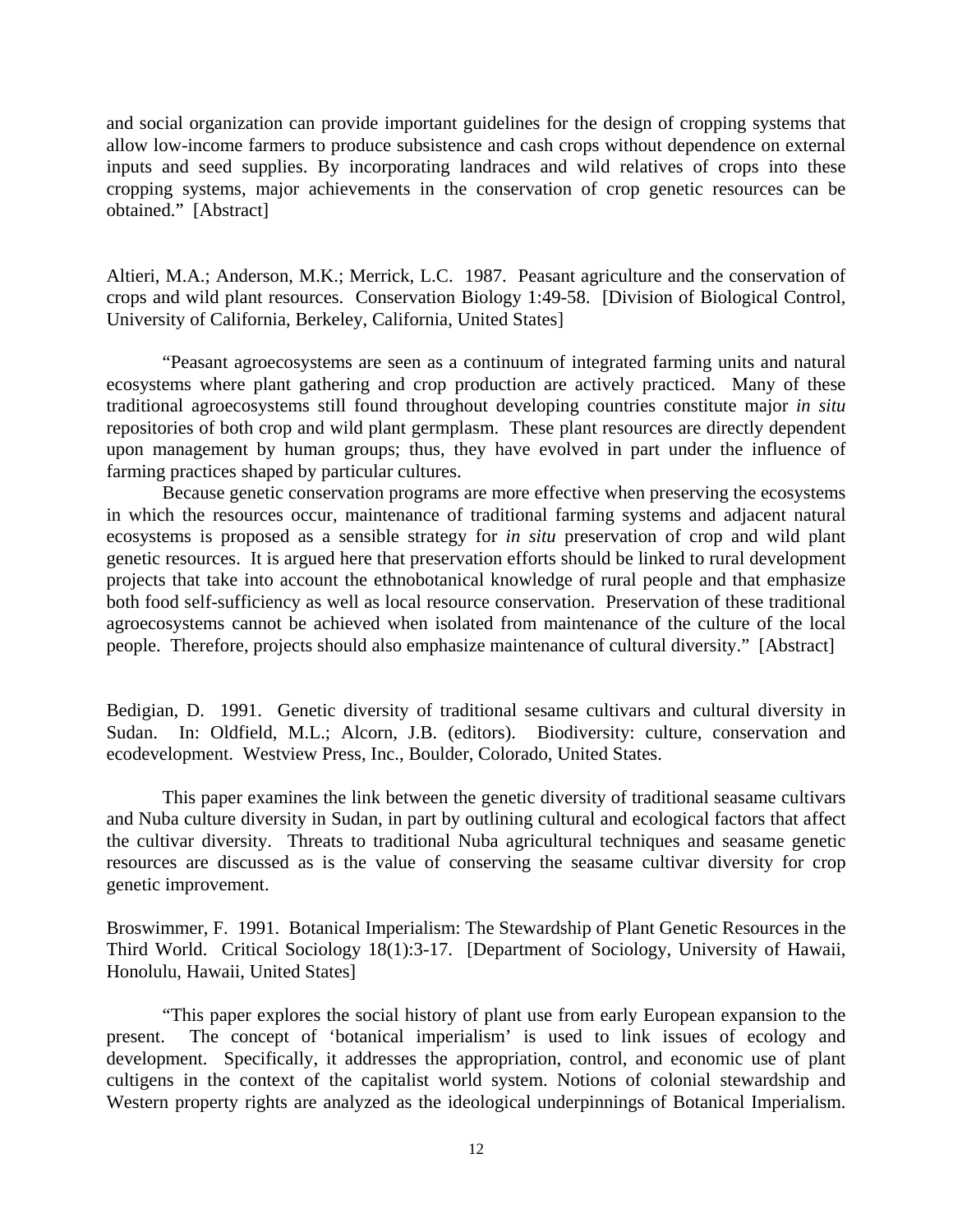The paper then examines the relationship between the political economy, modern agronomy, and the development of hybrids by petrochemical monopolies, and the implications of these for issues of overproduction, underdevelopment, species extinction, and global environmental destruction." [Abstract]

Brush, S.B. 1991. A farmer-based approach to conserving crop germplasm. Economic Botany 45(2):153-165. [Applied Behavioral Sciences, University of California, Davis, California, United States]

 "*In situ* conservation of crop genetic resources from centers of agricultural diversity is considered. This strategy has been rejected for several reasons, but other factors make it an important potential contributor to the overall conservation effort. Case studies of potato agriculture in Peru, maize agriculture in Mexico, and rice agriculture in Thailand indicate that farmers frequently engage in de facto conservation of landraces. Five principles should guide planning of *in situ* conservation: complementarity with off-site conservation, minimal institutional development, continuity with existing programs, meeting the development goals of increasing income and food, and accepting germplasm as an international public good. Four means to implement on-site conservation are presented: the institutional framework; the information base; the policy framework; and the role of grassroots organizations." [Abstract]

Brush, S.B. 1989. Rethinking crop genetic resource conservation. Conservation Biology 3(1):19- 29. [International Agricultural Development, University of California, Davis, California, United **States**]

 "A worldwide system of crop germplasm conservation has been developed around *ex situ* preservation. This system is based on a dual mandate of conservation and development, and it has largely ignored the farming systems that produce germplasm. A revisionist critique of the existing system is presented. Problems of the current strategy include incomplete collections, loss within these collections, isolation from evolutionary processes, and budgetary constraints. *In situ* conservation offers an alternative to current methods, especially if conservation rather than development is the priority. The concept of genetic erosion is discussed and evaluated in light of recent evidence of uneven change in areas of crop diversity. Farmers in many parts of the world are conserving traditional varieties even as they modernize and adopt improved varieties. This pattern is illustrated by reference to Asian rice agriculture. A new approach to conservation is needed that builds a collaborative program between farmers, crop scientists, ecologists, biogeographers, and social scientists. A first step is to analyze farming systems that already conserve traditional crop varieties." [Abstract]

Buttel, F.H.; Kenney, M.; Kloppenburg, Jr., J. 1985. From Green Revolution to Biorevolution: Some Observations on the Changing Technological Bases of Economic Transformation in the Third World. Economic Development and Cultural Change 34(1):31-55. [Cornell University, Ithaca, New York, United States]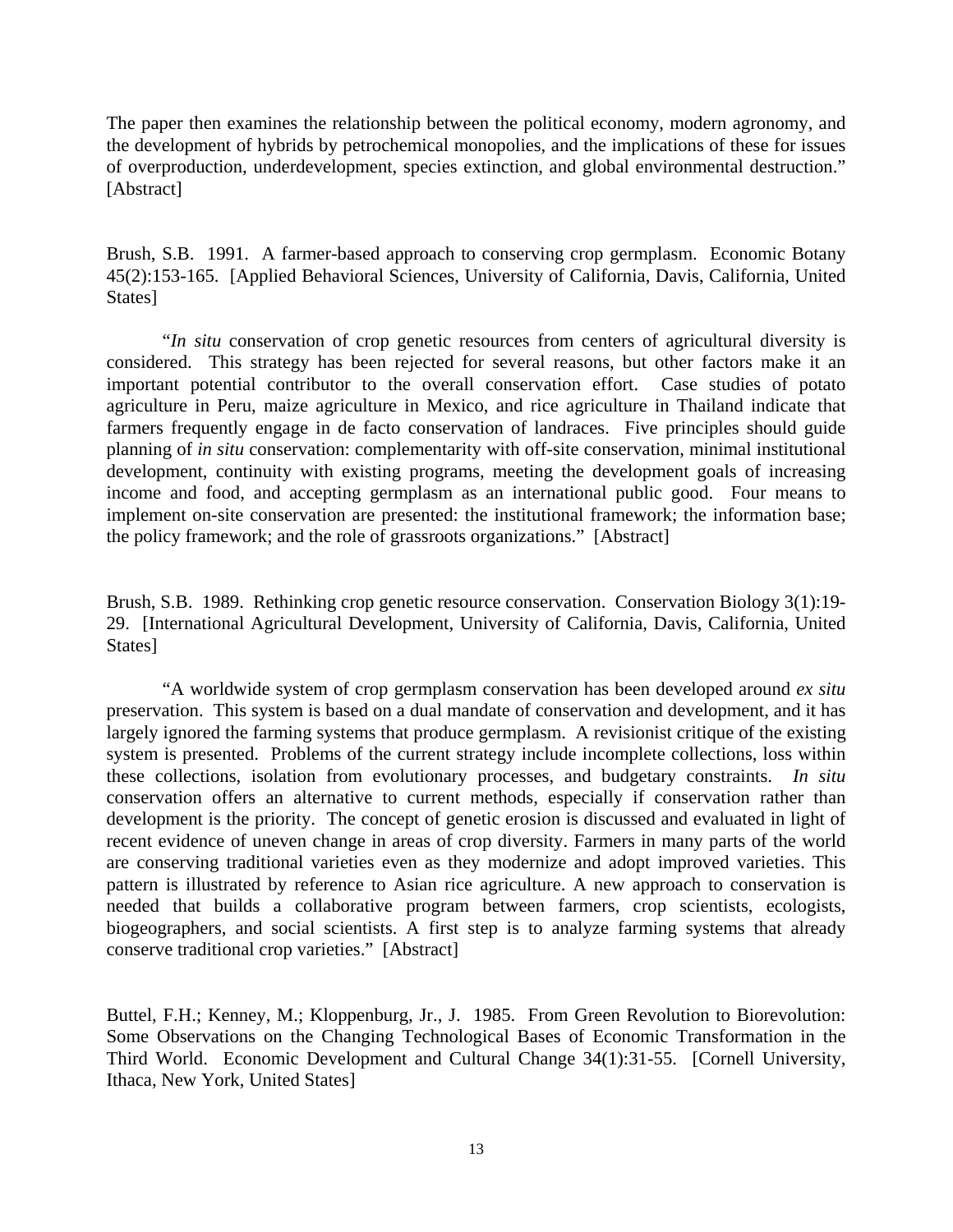"The principal argument of this article is that the technological pivot of the literature on international agricultural and rural development is in the process of being superceded by new technical forms that will significantly change the context within which technological change in the Third World is conceptualized and planned. We suggest that the cluster of emergent techniques generically known as 'biotechnology' will be to the Green Revolution what the Green Revolution was to traditional plant varieties and practices." [from article]

Clawson, D.L. 1985. Harvest security and intraspecific diversity in traditional tropical agriculture. Economic Botany 39:56-67. [Department of Anthropology and Geography, University of New Orleans, New Orleans, Louisiana, United States]

 "The horticultural strategies of traditional tropical agriculturists center on the preservation of harvest security. In addition to cultivating simultaneously numerous species of crops, traditional tropical farmers also plant multiple varieties of each crop. These cultivars are frequently distinguished on the basis of color, ranging from white to yellow to red to purple. In addition to varying in appearance and taste and in resistance to environmental stresses, the colorbased varieties often differ in length of growing season. By practicing multicolored, intraspecific poly-culture, the traditional tropical farmer either provides himself several opportunities to secure a complete single harvest and/or staggers his harvest throughout the year and thus, in either case, preserves his lifestyle. Acceptance of Green Revolution technologies by traditional tropical farmers would accelerate if they were offered multiple, high-yielding varieties of staple food crops of varying color and maturation periods." [Abstract]

Clawson, D.L.; Hoy, D.R. 1979. Nealtican, Mexico: A Peasant Community that Rejected the 'Green Revolution'. American Journal of Economics and Sociology 38(4):371-387.

 "The 'green revolution' designates the application of Mendelian principles to seed selection and crossing beginning in the 1940s to establish new plant varieties affording higheryielding crops. Its technology and products failed to win acceptance in some less developed countries. The case of Nealtican, Mexico helps to explain why. Its rejection is seen, given the specific circumstances of the cultural and physical environment, as a rational response. The policy problem is to overcome site-specific constraints - when scientific investigation has determined what they really are." [Abstract]

Comstock, G. (editor). 1991. Ethics and agricultural biotechnology: opposing viewpoints. Special Issue, Journal of Agricultural and Environmental Ethics 4(2).

 This special issue of the *Journal of Agricultural and Environmental Ethics* is devoted to presenting opposing viewpoints on the following questions: Will the costs and benefits of bovine growth hormone be distributed fairly?; Is there a conflict between intellectual property rights and the rights of farmers in developing countries?; Does the very structure of scientific research mitigate against developing products to help the hungry, the poor, and the environment?; Should we manipulate the genome of domestic hogs?; Are publically funded scientific entrepreneurs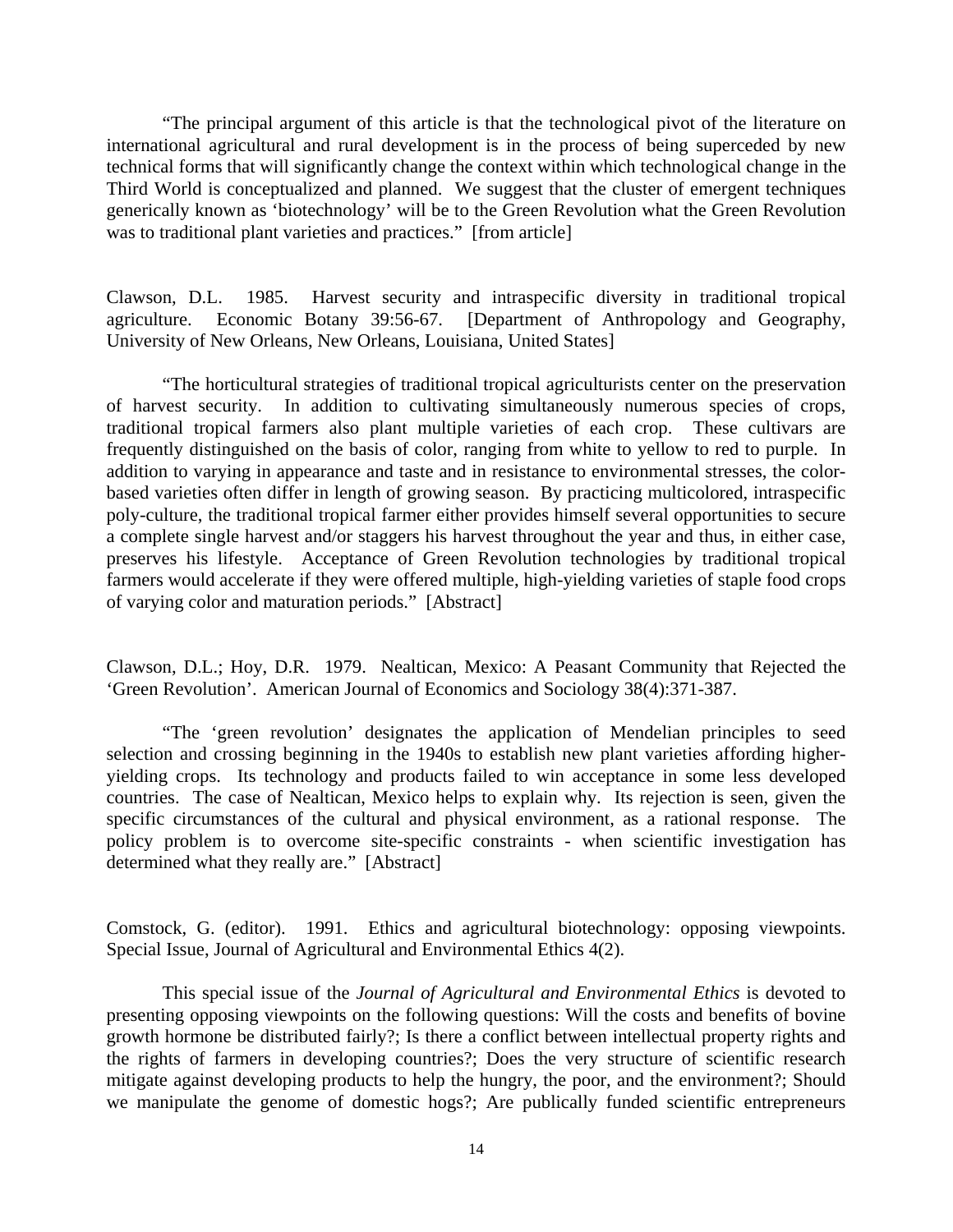entitled to profit from their discoveries?; Should our vision for the agricultural sciences include biotechnology?

Cooper, D. 1992. Farmer's strategies for maintaining diversity. Appropriate Technology 18(4):22-25.

Cooper, D.; Vellve, R.; Hobbelink, H. for Genetic Resources Action International. 1992. Growing diversity: genetic resources and local food security. Intermediate Technology Publications, London, United Kingdom.

 Papers in this text include the following: Facing the Challenge of Grassroots Conservation, C. Montecinos; Towards a Folk Revolution, P.R. Mooney; Community Plant Genetic Resources Management: Experiences in Southeast Asia, R. Salazar; and Towards an Integrated Plant Breeding System.

Cordova, V.G. 1982. New Rice Technology and its Effect on Labour Use and Shares in Rice Production in Laguna, Philippines 1966-78. In: Hainsworth, G.B. (editor). Village-Level Modernization in Southeast Asia. The Political Economy of Rice and Water. University of British Columbia Press, Vancouver, British Columbia, Canada.

 "Based on survey data from an irrigated rice farming area in the southern Tagalog region of the Philippines from 1966 to 1978, this chapter seeks to quantify the impact of the new rice technology and related developments on labor-use and the relative earnings of those with claims upon the output." [from article]

Cowan, J.T. 1987. An Emerging Structure of Technological Domination: Biotechnology, the Organization of Agricultural Research, and the Third World. International Journal of Contemporary Sociology 24(1-2):31-44.

Dahlberg, K.A. 1979. Beyond the green revolution: the ecology and politics of global agricultural development. Plenum Press, New York, United States.

 "Chapter 1 is a theoretical introduction to both the time-frames employed and to better ways to sort out the Western dimensions of science and technology... Chapter 2 gives an overview of agricultural history, describing how we got where we are, while at the same time trying to identify the major shifting parameters of recent centuries... Chapter 3 contains the central critique of the green revolution. Chapter 4 outlines the influence and momentum of those general institutions, infrastructures, and policies that have grown up during the past decades and that will have to be dealt with if alternatives are to be sought in any serious manner. It also contains a fundamental critique of conventional theories of economic development. Chapter 5 deals with new approaches to the future, essentially trying to sort various evolutionary,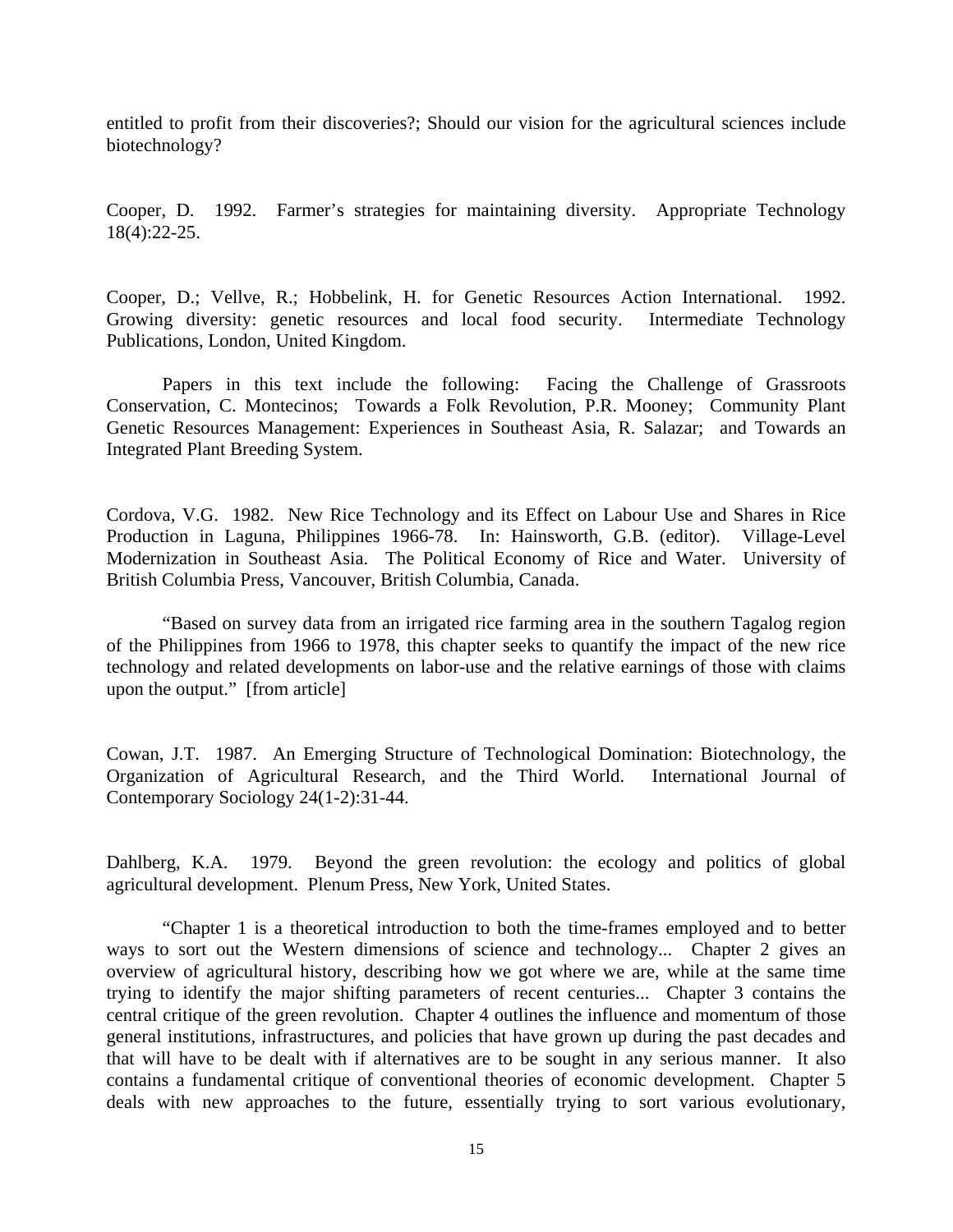developmental, and policy priorities... Chapter 6 applies the insights gained throughout the book to the problems of agricultural development, suggesting the ways in which alternative approaches can be developed... Chapter 7 reflects on the journey, the magnitude of societal changes and global transformations that are visible on the horizon, and the kinds of political skill and intellectual creativity that will be required to cope with them." [from Preface]

Feder, G.; O'Mara, G.T. 1981. Farm size and diffusion of green revolution technology. Economic Development and Cultural Change 29:59-76. [Development Research Center, World Bank, Washington, D.C., United States]

 "The program of this paper is as follows: The next section presents the theoretical decision model and its implications for optimal farmers' behaviors. These are followed by a specific example which serves as a basis for numerical situations tracing the pattern of adoption in a hypothetical rural region over time. The simulations provide insights regarding the individual and the aggregate adoption performance and demonstrate the income distribution effects of the innovation at any point in time and over time." [from article]

Fitzhugh, H.; Wilhelm, A.E. 1991. Value and uses of indigenous livestock breeds in developing nations. In: Oldfield, M.L.; Alcorn, J.B. (editors). Biodiversity: culture, conservation and ecodevelopment. Westview Press, Boulder, Colorado, United States.

 "Domestication of livestock was a major step in the evolution of primitive humans. As humans alter the environment, develop new technologies and change their needs and desires, the nature of their interdependence with animals also changes. Thus, the values and uses of livestock continue to evolve." [from article]

Fowler, C. 1991. Stakes High in Battle for Genetic Diversity. Forum for Applied Research and Public Policy 6(3):86-89.

Fowler, C.; Lachkovics, E.; Mooney, P.; Shand, H. (editors). 1988. The laws of life: another development and the new biotechnologies. Special Issue, Development Dialogue 1988(1-2).

 This special issue of *Development Dialogue* is divided into three sections. Part One, *The Life Technologies*, "provides an overview of the basic socioeconomic and technical aspects of the new biosciences." Part Two, *The Economic Laws of Life*, "deals with the impact of the new biotechnologies on food production, food processing, animal husbandry, human health and the global environment seen in a socioeconomic perspective." Part Three, *The Political Laws of Life*, "discusses public versus corporate vested interests in the field of biotechnology and the role that the United Nations system can play in protecting its member-states - especially its weaker member-states - from the negative consequences of the developments in biotechnology." Part Four is titled Toward a People-oriented Biotechnology. [from Table of Contents]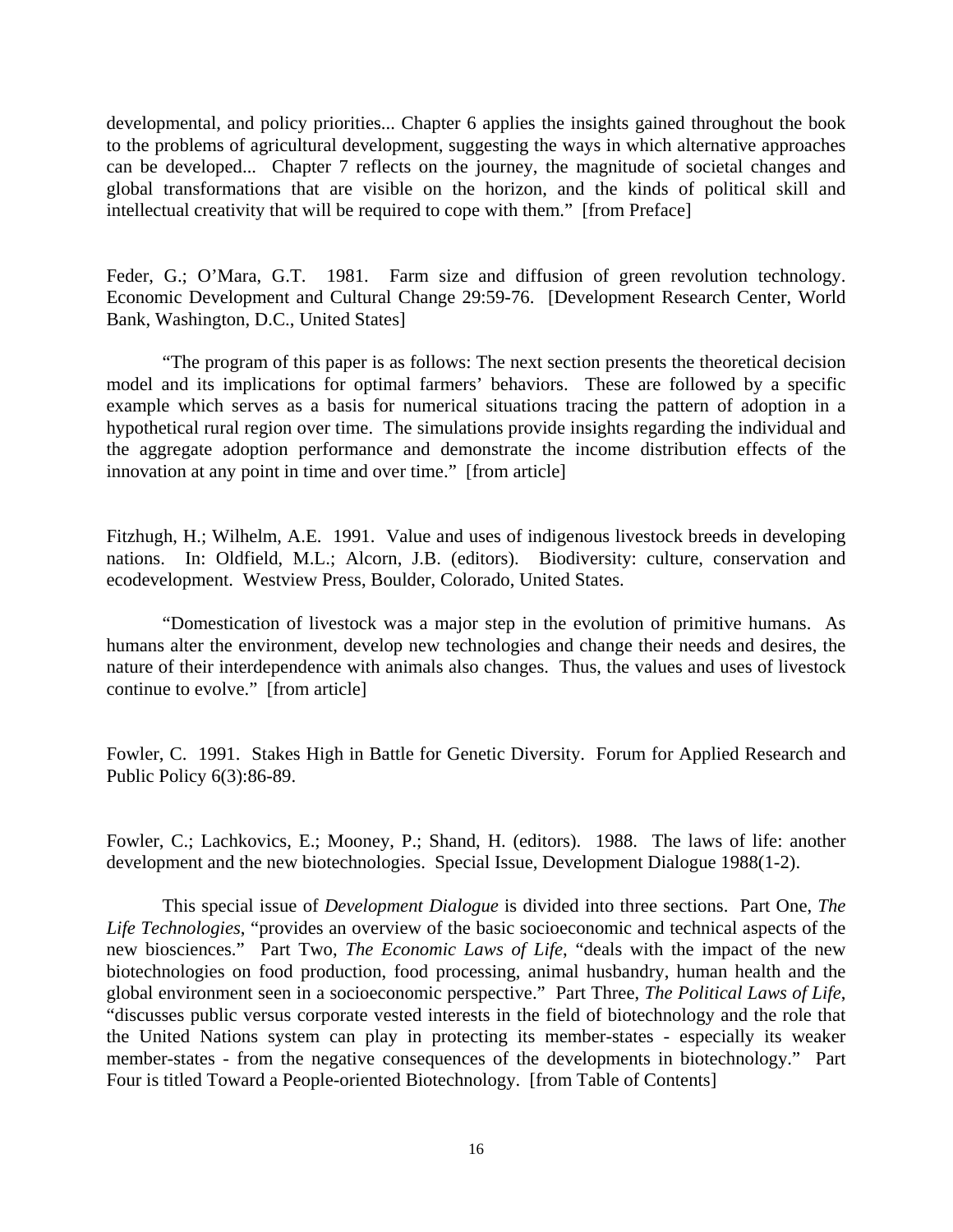Fowler, C.; Mooney, P. 1991. The threatened gene: food, politics, and the loss of genetic diversity. Lutterworth Press, Cambridge, United Kingdom.

Gibbons, D.S.; De Konick, R.; Hasan, I. 1978. The green revolution: its distributional impact. A study in regions of Malaysia and Indonesia. International Development Research Center, Ottawa, Ontario, Canada.

Hansra, B.S.; Shukla, A.N. (editors). 1991. Social, economic, and political implications of Green Revolution in India. Classical Publishing Company, New Delhi, India.

 "The present book contains articles with the purpose of making a comparative study of the implications of Green Revolution in states of North-Western Region." [from Preface]

Harlan, J.R. 1984. Evaluation of wild relatives of crop plants. In: Holden, J.H.W.; Williams, J.T. (editors). Crop genetic resources: conservation and evaluation. George Allen and Unwin, London, United Kingdom.

Herdt, R.W. 1987. Equity considerations in setting priorities of third world rice biotechnology research. Development: Journal of the Society for International Development 4:19-26.

 "Agricultural biotechnology promises to accelerate the rate of technical change in agriculture through more rapid invention of genetically improved microbes, plants and animals. The organisms changed and the way they are changed will determine the payoff of biotechnology, as a result, much interest is focused on the priorities for biotechnology research. Private biotechnology firms have an additional concern in setting research priorities. They need to be able to capture enough of the payoff to provide a reasonable return on their investment." [Abstract]

Hindmarsh, R. 1990. The need for effective assessment: sustainable development and the social impacts of biotechnology in the third world. Environmental Impact Assessment Review 10(1- 2):195-208. [Division of Australian Environmental Studies, Griffith University, Brisbane, Australia]

 "For sustainable development to occur in the Third World, an effective planning process is needed to control the adverse impacts of technological development. One public policy tool that may fit such a planning approach is development-level social impact assessment (SIA). However, there are grave doubts that SIA could prove effective. This is because Third-World adoption of SIA will most likely mirror the technical-level form of environment impact assessment (EIA) and structural constraints in the global organization of science and technology may inhibit SIA's potential. To demonstrate the effectiveness of developmental-SIA for analysis and the structural constraints that make SIA ineffective, this study evaluates the structural interaction between Third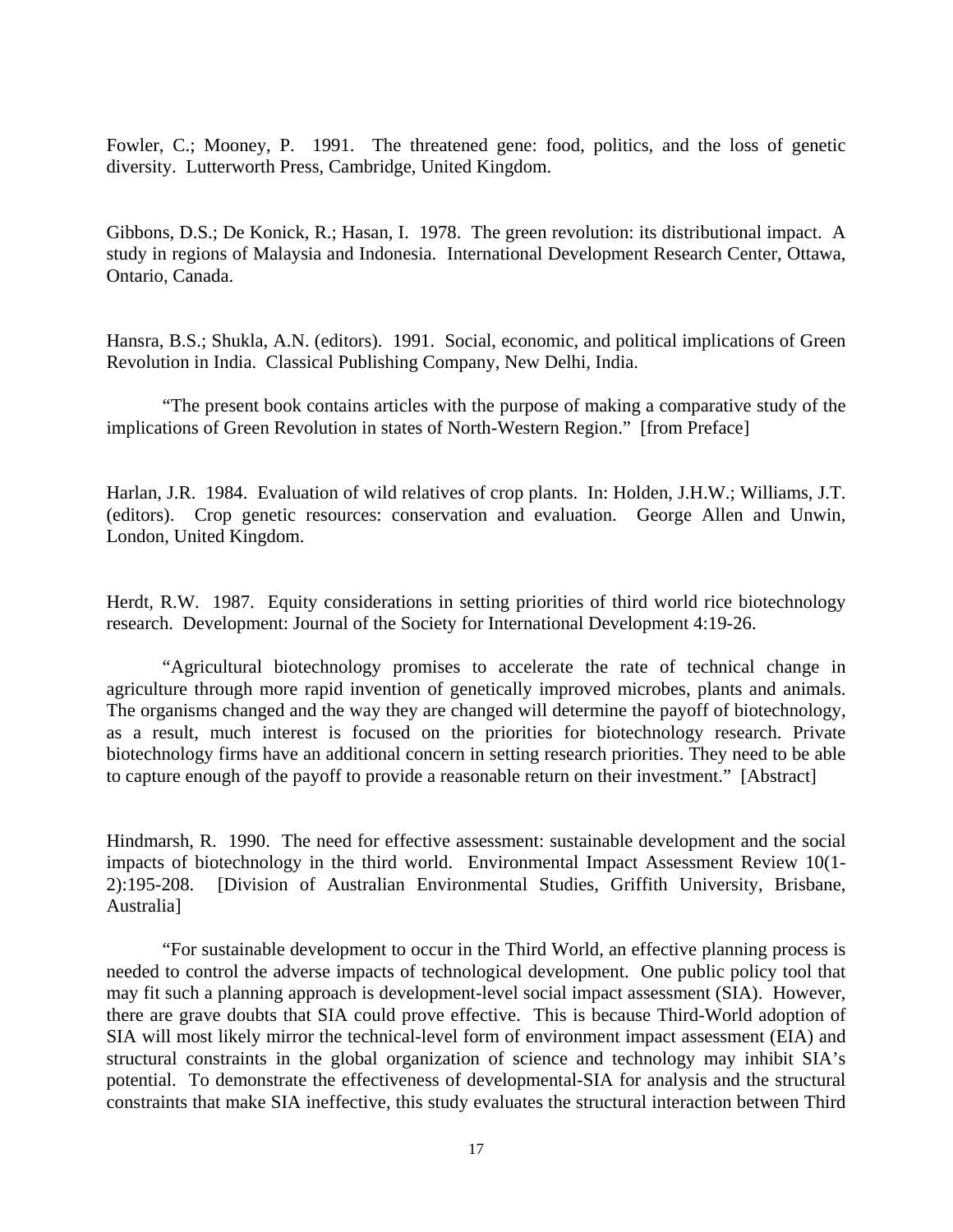World development, agro-biotechnological change, and past problems from earlier introduction of agricultural technology into Third World countries. The analysis concludes that to really make SIA effective for sustainable development, structural reform is necessary." [Abstract]

Hobbelink, H. 1988. Biotechnology in south-east Asia: farmers look for alternatives. Appropriate Technology 15(3):14-16.

Hobbelink, H. 1991. Biotechnology and the future of world agriculture. Zed Books Ltd, London, United Kingdom.

 This book emphasises the importance of genetic resources, referring to them as the 'fourth resource' after soil, water and air. This is discussed in Chapter 1. Chapter 2 discusses the problems that exist in agriculture through strain on soil and water resources and the Green Revolution. A background to genetics and biotechnology is given in the third chapter. Biotechnologies and the role transnational corporations play is discussed in Chapter 4 and herbicide-tolerance is examined in Chapter 5. The affects these technologies can have on agriculture by diminishing nature's limitations and implications for economies is discussed in Chapter 6. Control of profit is the subject of Chapter 7, and Chapter 8 looks at the issues surrounding appropriate biotechnology use. The final chapter examines biotechnology in relation to indigenous knowledge.

Hodges, J. 1990. Conservation of animal genetic resources in developing countries. In: Alderson, L. (editor). Genetic conservation of domestic livestock. CAB International, Wallingford, Oxford, United Kingdom.

Holden, J.H.W.; Williams, J.T. (editors). 1984. Crop genetic resources: conservation and evaluation. George Allen and Unwin, London, United Kingdom.

Hoyt, E. 1988. Conserving the wild relatives of crops. International Board for Plant Genetic Resources, Rome, Italy, International Union for Conservation of Nature and Natural Resources, and World Wide Fund for Nature, Gland, Switzerland.

 "The purpose of this booklet is to increase public awareness of these issues [conservation of wild relatives of crops] by providing a clear and balanced account of why conservation of crop relatives is important, how it can be effected and what actions need to be taken." [from booklet]

Juma, C. 1989. The gene hunters: biotechnology and the scramble for seeds. African Centre for Technology Studies Research Series No. 1. Zed Books Ltd., London, United Kingdom and Princeton University Press, Princeton, New Jersey, United States.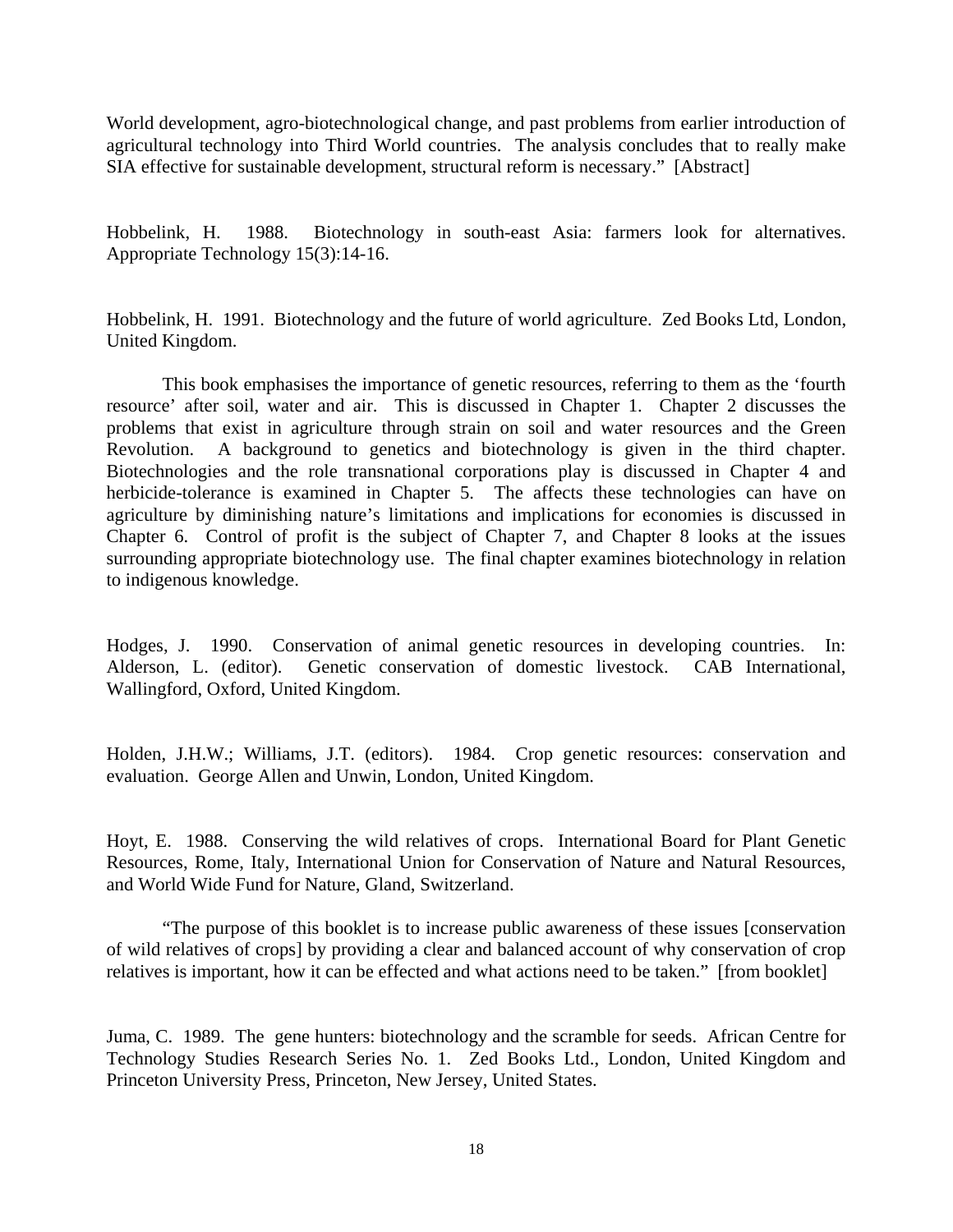"...Chapter 1 traces the roots of the modern agriculture in early Western epistemology and identifies those key principles which have led to agricultural uniformity and reductionism.

 In chapter 2 the reader will be introduced to the subject of historical botany. The role of genetic material in socio-economic evolution will be presented...

 The US agricultural model (and the related social and political features) was... exported to a large number of Third World countries under the banner of the 'Green Revolution'. The model has taken root but has also resulted in a large number of social, economic, and ecological problems. This is the subject matter of chapter 3. Chapter 4 examines the implications of recent advances in biotechnology for the Third World countries in general and African countries in particular. ...Chapter 5 deals with intellectual property issues related to genetic resources and biotechnology and their potential impact on the African countries...

 ...Chapter 6 examines the history of Kenya and identifies some of the major legal and institutional obstacles to the expanded utilization of genetic resources and biotechnology. The final chapter provides policy guidelines on genetic resource conservation and biotechnology development." [from Introduction]

Kloppenburg, J. 1989. Agrigenetics and Agricultural Genetics. Appendix, "Biotechnology, Plant Breeding, and Intellectual Property: Social and Ethical Dimensions" by F.H. Buttel; J. Belsky. In: Weil, V.; Snapper, J.W. (editors). Owning scientific and technical information: Value and ethical issues. Rutgers University Press, London, United Kingdom.

 This short appendix examined the 1982 U.S. patent issued to Agrigenetics Research Associates Limited that gave this company the rights to the process of using clonally propagated parental lines for the development of new hybrid plant varieties. The responses of public and private plant breeders are discussed.

Kloppenburg, Jr., J.R. (editor). 1988. Seeds and sovereignty: the use and control of plant genetic resources. Duke University Press, Durham, North Carolina, United States.

 "...In chapter I, Otto H. Frankel provides a comprehensive overview of the biological and social components of what he terms the 'politicization of genetic resources.' This introductory chapter is followed by a section designed to illuminate the historical and contemporary contexts in which this politicization is occurring. The section on Germplasm and Geopolitics contains a series of chapters which explicitly address the FAO Undertaking from a variety of perspectives. And the chapters in the final section on Restructuring the Germplasm System focus on concrete proposals for changes in the institutions - especially the legal institutions - that now govern the flow of plant genetic resources around the globe." [from Preface]

Kloppenburg, Jr., J. 1984. The social impacts of biogenetic technology in agriculture: past and future. In: Berardi, G.M.; Geisler, C.C. (editors). The social consequences and challenges of new agricultural technologies. Westview Press, Boulder, Colorado, United States.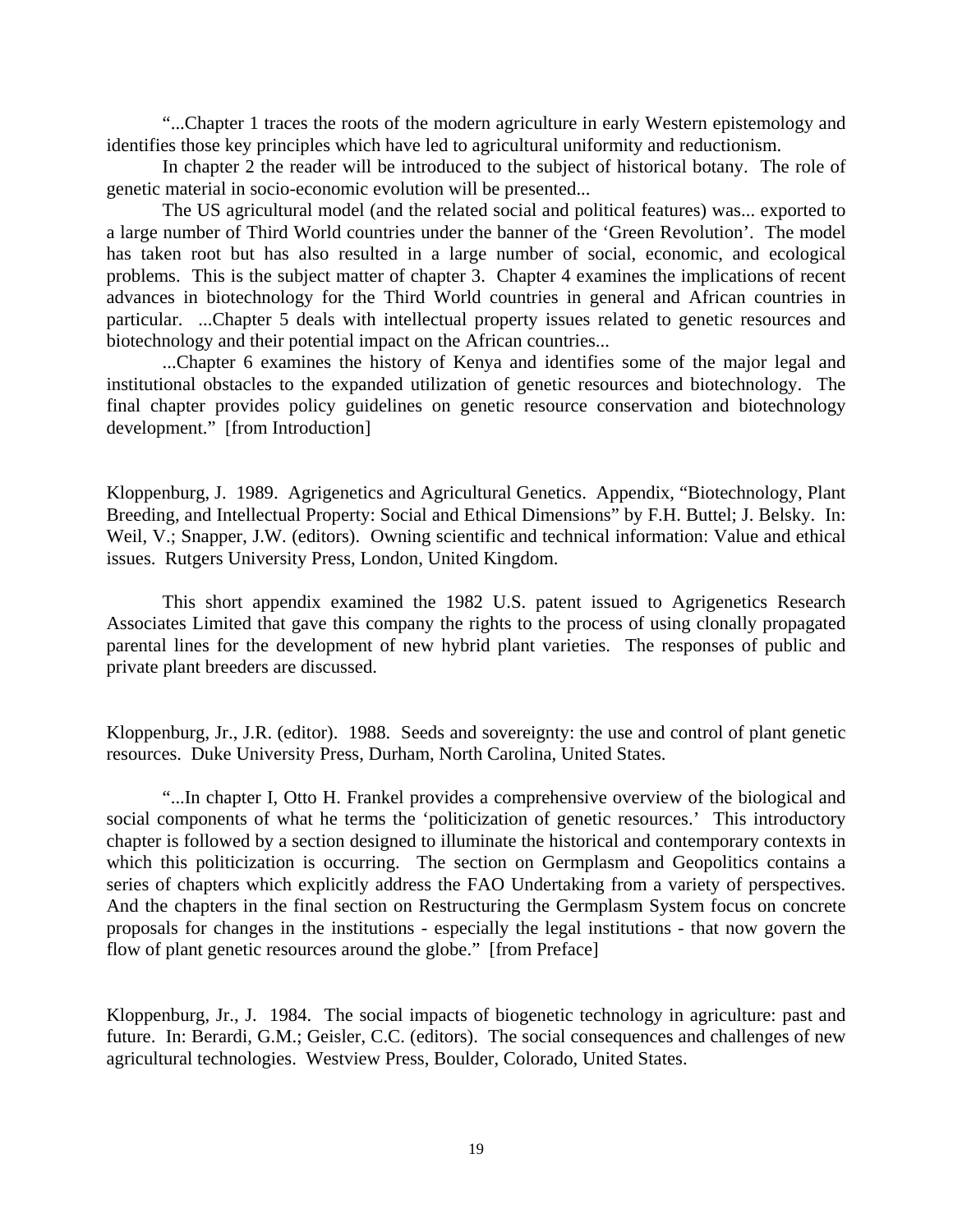Kloppenburg, Jr., J.; Kleinman, D.L. 1987. Seed Wars: Common Heritage, Private Property, and Political Strategy. Socialist Review 17(5):7-41.

Marks, L.A.; Kerr, W.A.; Klein, K.K. 1992. Assessing the potential impact of agrobiotechnologies on Third World Countries. Science, Technology and Dev. 10(1):1-32.

Maurya, D.M.; Bottrall, A.; Farrington, J. 1988. Improved livelihoods, genetic diversity and farmer participation: a strategy for rice breeding in rainfed areas of India. Experimental Agriculture 24:311-320. [Narendra Dev University of Agriculture & Technology, Faizabad India]

 "The present structure of plant breeding and seed multiplication in India is highly centralized. Furthermore, only a small number of new varieties is officially released each year. The system therefore appears inappropriate for the requirements of the large proportion of Indian farmers located in risk-prone and highly diverse environments. An alternative strategy is described whose central feature is close matching of the characteristics of farmers' traditional rice varieties with those of advanced breeders' lines. A selection from these lines is then distributed in small quantities for on-farm trials managed by farmers themselves. If the success of these initial efforts is to be sustained, a more centralized approach to breeding and multiplication will be necessary." [Abstract]

McNeely, J. 1989. Conserving genetic resources at the farm level. ILEIA (Information Centre for Low-External-Input and Sustainable Agriculture) Newsletter 5(4):4-6.

Merrick, L.C. 1990. Crop genetic diversity and its conservation in traditional agroecosystems. In: Altieri, M.A.; Hecht, S.B. (editors). Agroecology and small farm development. CRC Press, Boca Raton, Florida, United States.

 "The stability and sustainability of traditional agricultural production are based on crop diversity. The general strategy followed by farmers is to hedge against risk by planting several crop species and several varieties within species in both space and time. This chapter focuses on the genetic diversity within individual crops grown primarily for food production in traditional agroecosystems. Recently, the high degree of variability present within crop genetic resources in traditional farming systems has become increasingly threatened principally due to the adoption of genetically uniform modern cultivars. *In situ* crop genetic conservation should be linked to rural development projects that seek to improve traditional farming systems. In this way a strategy that simultaneously encourages preservation of crop genetic resources while allowing low-income farmers to produce subsistence and cash crops without dependence on external inputs and seed supplies can be achieved." [Introduction]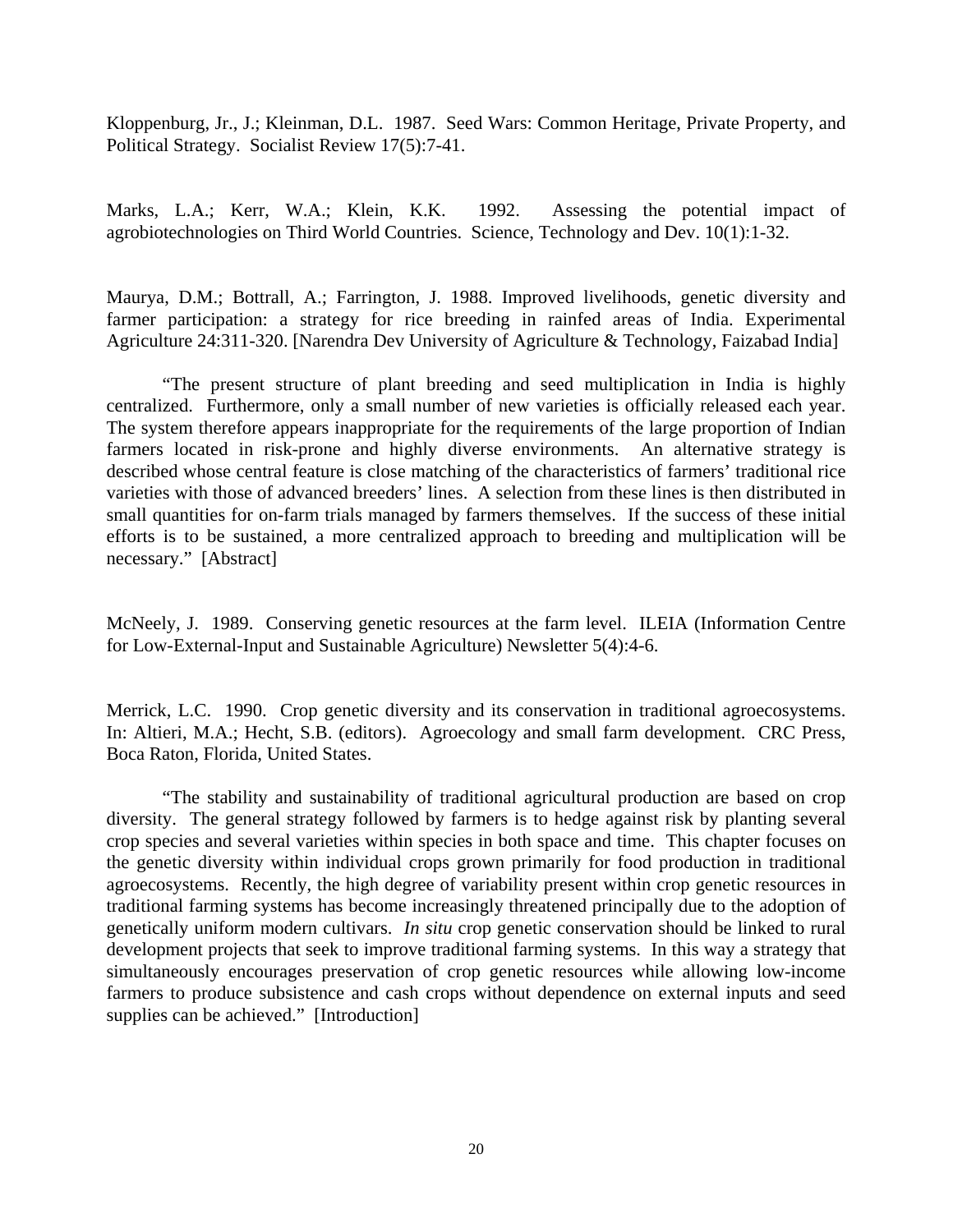Munro, R.K.; Adams, D.B. 1991. Genetic diversity and sustainable agriculture - implications for animal production systems. In: ACIAR-Proc. Australian Centre for International Agricultural Research, Canberra, Australia.

Ornate, B.T. 1991. The negative socio-economic impacts of IRRI's biotechnology: Philippines. Schriften des Deutschen Ubersee-Instituts Hamburg 8:251-264.

Paoletti, M.G.; Pimentel, D.; Stinner, B.R.; Stinner, D. 1992. Agroecosystem biodiversity: Matching production and conservation biology. Agriculture, Ecosystem and Environment 40(1- 4):3-23.

 A review of the existing literature on biodiversity connected with agricultural activities has been developed, and the possible sustainable alternatives have been looked into. Following recent evaluations, only one-twentieth to one-sixtieth of the planet's species have yet been described and most of these will be lost if the destruction of the environment continues at its present rate. Most of the terrestrial environment (up to 95%) is affected by human activities including agriculture and the terrestrial habitats provide up to 98% of human food on the planet. Sustainable strategies in food production in agriculture improve the existing biodiversity and include the following items: increased porosity of the landscape through proper management of natural vegetation, better use and recycling of organic residues, introduction of integrated farming systems, reduced tillage, rotation, biological control, increased number of biota involved in human food-web.

Pearse, A. 1980. Seeds of Plenty, Seeds of Want: Social and Economic Implications of the Green Revolution. Oxford University Press, New York, United States.

 "The argument of this book is divided into three parts. Part I (Chapters I and II) deals with some essentials of the conceptual framework, and the characteristics of the particular technology and its propagation. Part II (Chapters III and IV) is based on an assumption that variations in agrarian structure directly affect the mode of technology-induced economic and social transformation. ...Part III (Chapters IX-XIII) begins with a summing-up of the 'critical issues' that have arisen with the large-scale introduction of the genetic-chemical technology and the accompanying mechanization and capitalization of agriculture. Three further chapters take up questions about economic and technological policies that avoid the generation of poverty. The last chapter is about 'peasant-based' strategies in differing social systems by which productivities are increased without gross polarization of wealth, and examples of Japan, China, and Taiwan are cited." [Author's Note]

Perrolle, J.A. 1985. Building a Better Goat: The Prospects for an Indonesian Development Project. International Journal of Contemporary Sociology 22(3-4):241-264.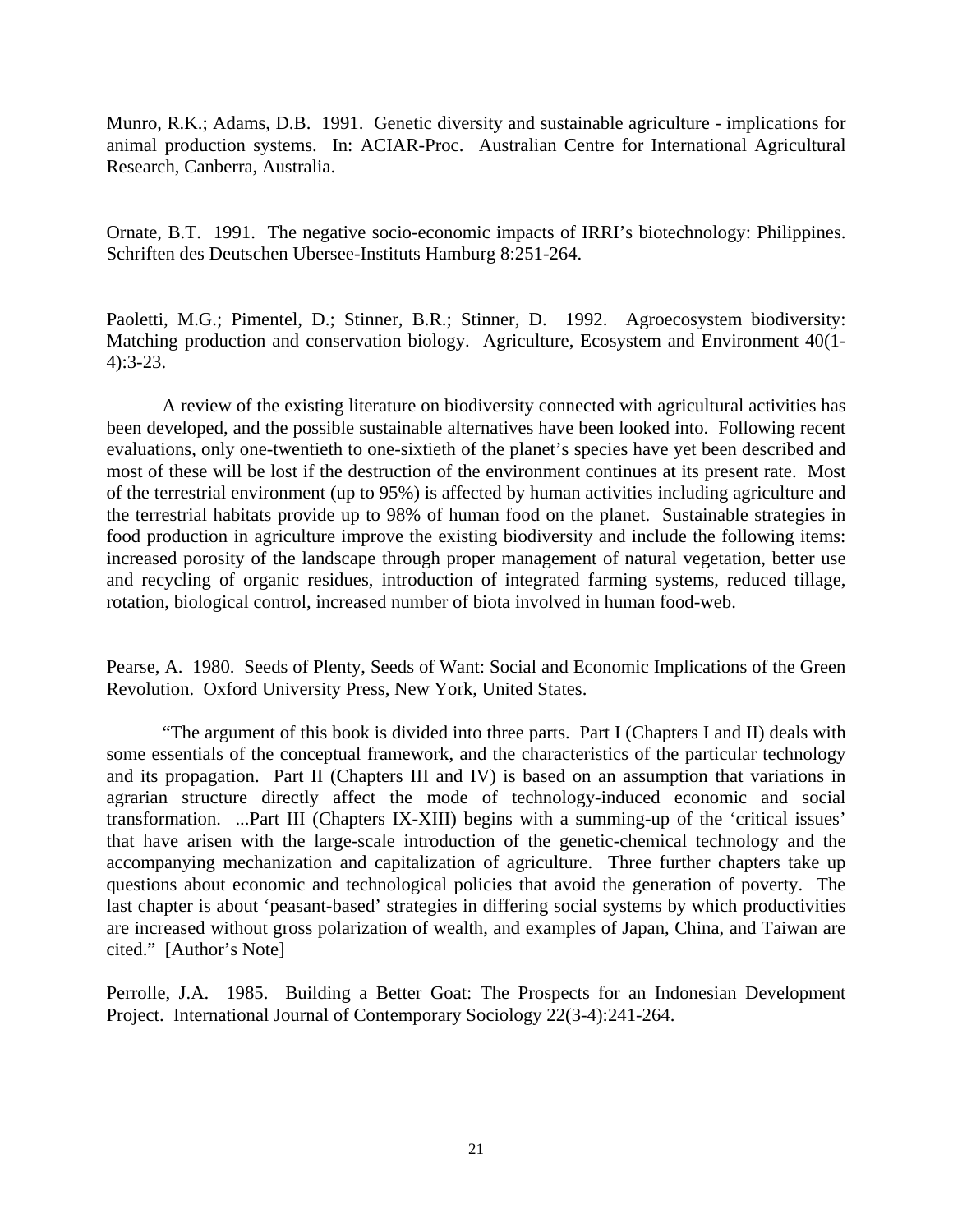Pray, C.E. 1981. The green revolution as a case study in transfer of technology. The Annals of the American Academy of Political and Social Science 458:68-80. [Department of Agricultural and Applied Economics, University of Minnesota, Minnesota, United States]

 "The green revolution was a transfer of the idea of fertilizer-responsive grain varieties and the capacity to develop them from temporate countries to the countries of South and Southeast Asia, the Middle East, and Latin America. Key actors in this transfer of technology included the public research institutions in the less-developed countries (LDCs), the International Agricultural Research Centers, the Ford and Rockefeller Foundations, and the United States Agency for International Development. Once these institutions had bridged the gap between countries, the farmers rapidly accepted the new technology in areas where the agroclimatic and economic conditions were favorable. The green revolution was neither the cure for the problems of world hunger, as some early enthusiasts suggested, nor an important cause of income inequality and poverty, as suggested by its critics. When separated from the impact of factors such as rapid population growth, the shortage of arable land, and government policy, it is clear that the green revolution has substantially increased the supply of food grain and thus kept food grain prices lower than they would have been in the absence of new technology. This lowering of prices generally had a positive impact on income distribution. At the same time these varieties have had a less positive impact on agricultural income through their impact on demand for factors of production: landowners have benefited more than laborers. However, laborers would have been in a worse position in the absence of the green revolution." [Abstract]

Rerkasem, B.; Rerkasem, K. 1985. Utilization of indigenous genetic resources by farmers in Northern Thailand. In: Soermarwoto, O. (editor). Proceedings of the EAPI-SUAN Symposium on Research on Impact of Development on Human Activity Systems in Southeast Asia. Padjadjaran University, Bandung, Indonesia.

Research Information System for Non-aligned and Other Developing Countries. 1988. Biotechnology revolution and the third world: Challenges and policy options. New Dehli, India.

 Eighteen papers examine the developmental potential and other implications of biotechnologies for developing countries. Papers focus on the biotechnology revolution and the third world; biotechnology and sustainable agriculture; promise in agriculture, food, and energy; bio- energy and agroindustries for decentralized development; biotechnology and appropriate farming systems; pro-poor potential; trends and prospects for developing countries; incidence of biotechnology advances on developing countries; impact on commodity exports; emerging patterns in the global food chain; biotechnology and the North-South conflict; the genetic resources controversy; prospects and strategies for overcoming dependence; role of public research and nongovernmental organizations; the role of UNIDO; building local capability in Latin America; biotechnology in Brazil and prospects for South-South cooperation; and infrastructure development in India.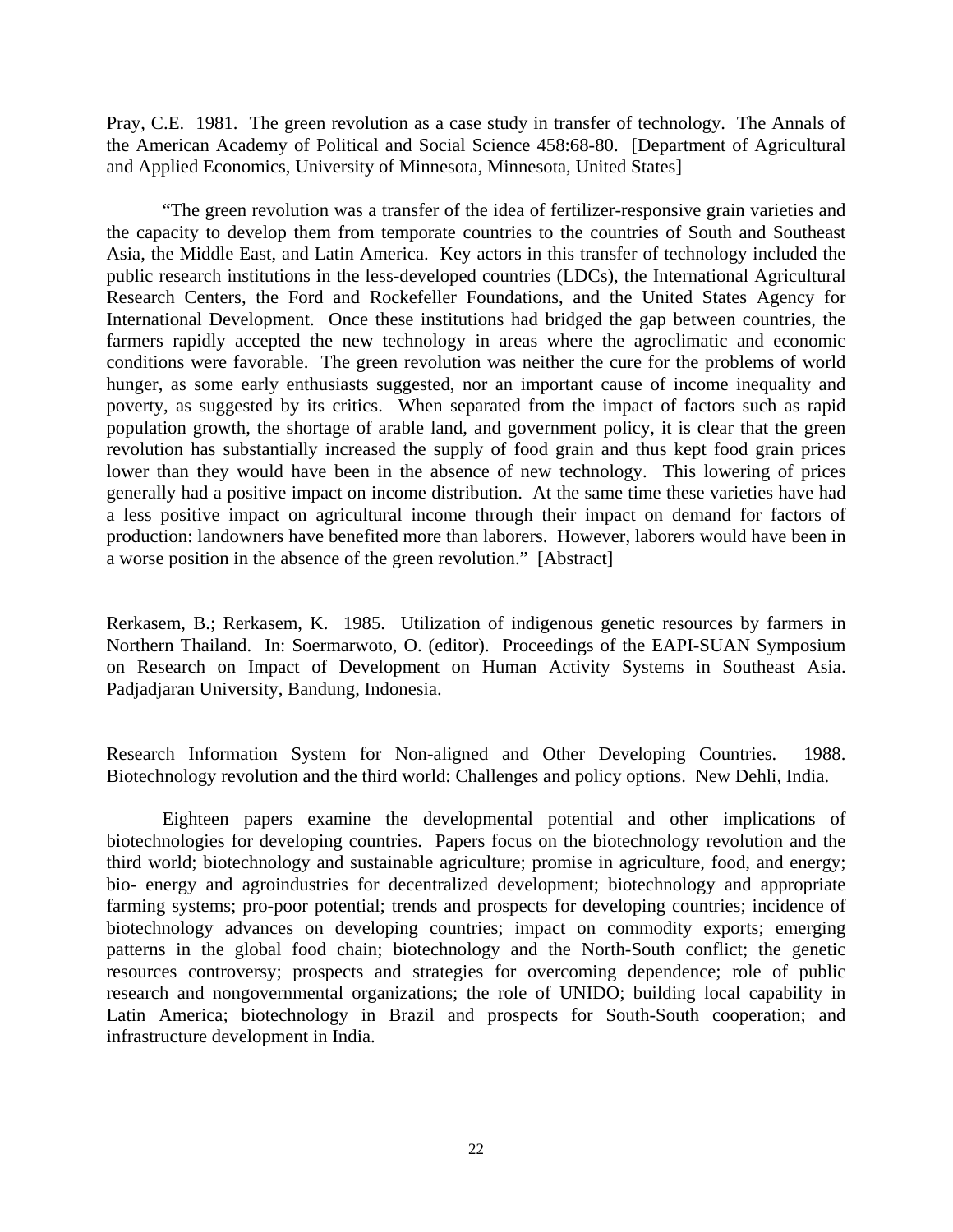Research Information System for Non-aligned and Other Developing Countries. 1988. Biotechnology revolution and the third world: An annotated bibliography. Author, New Dehli, India.

 Lists selected references to literature and documentation on agricultural biotechnology, focusing on agricultural biotechnology for development. Classifies references under nine broad headings: status, prospects, emerging developments, and policies in biotechnology; potential and applications of biotechnology in different fields; impact of advances in biotechnology on developing countries and environmental and safety concerns; plant genetic resources and international concerns and action for genetic conservation; plant breeders' rights, patents, and intellectual property protection in biotechnology; organization of RandD, commercialization and technology transfer in biotechnology; the biotechnology industry, transnational corporations, and start-up biotechnology companies; international cooperation; and regional and country studies.

Rigg, J. 1989. The Green Revolution and equity: who adopts the new rice varieties and why? Geography 74(2):144-150. [Department of Geography, School of Oriental and African Studies, University of London, London, United Kingdom]

 "Since the first of the high yielding varieties of rice was released in 1966 there has been a tendency to stress the negative impacts that the Green Revolution has had on rural areas in developing countries. In particular, it has been argued that as the technology has been monopolised by the rich so it has caused inequalities in rural areas to widen. The following paper examines the evidence supporting the contention that the new technology has attractions for all classes of farmer and that it has been of benefit to rich and poor alike." [Abstract]

Shari, I.; Sundaram, J.K. 1982. Malaysia's green revolution in rice farming: capital accumulation and technological change in a peasant society. In: Hainsworth, G.B. (editor). Village-level modernization in Southeast Asia: the political economy of rice and water. UBC Press, Vancouver, British Columbia, Canada.

 "The first section will outline the general situation of paddy production in Peninsular Malaysia. The second section will evaluate the impact of the GR on the output and incomes of rice farmers. The effect on land distribution and land tenure arrangements will be surveyed in section three. In section four, implications of government price-support policy and expansion of credit facilities to rice farms - vital to the success of the GR - will be examined. The impact of agricultural mechanization and other developments on labour utilization and migration will be discussed in section five while the consequences for income distribution will be considered in section six." [from article]

Shiva, V. 1991. The violence of the Green Revolution: third world agriculture, ecology, and politics. Zed Books, London, United Kingdom and Third World Network, Penang, Malaysia.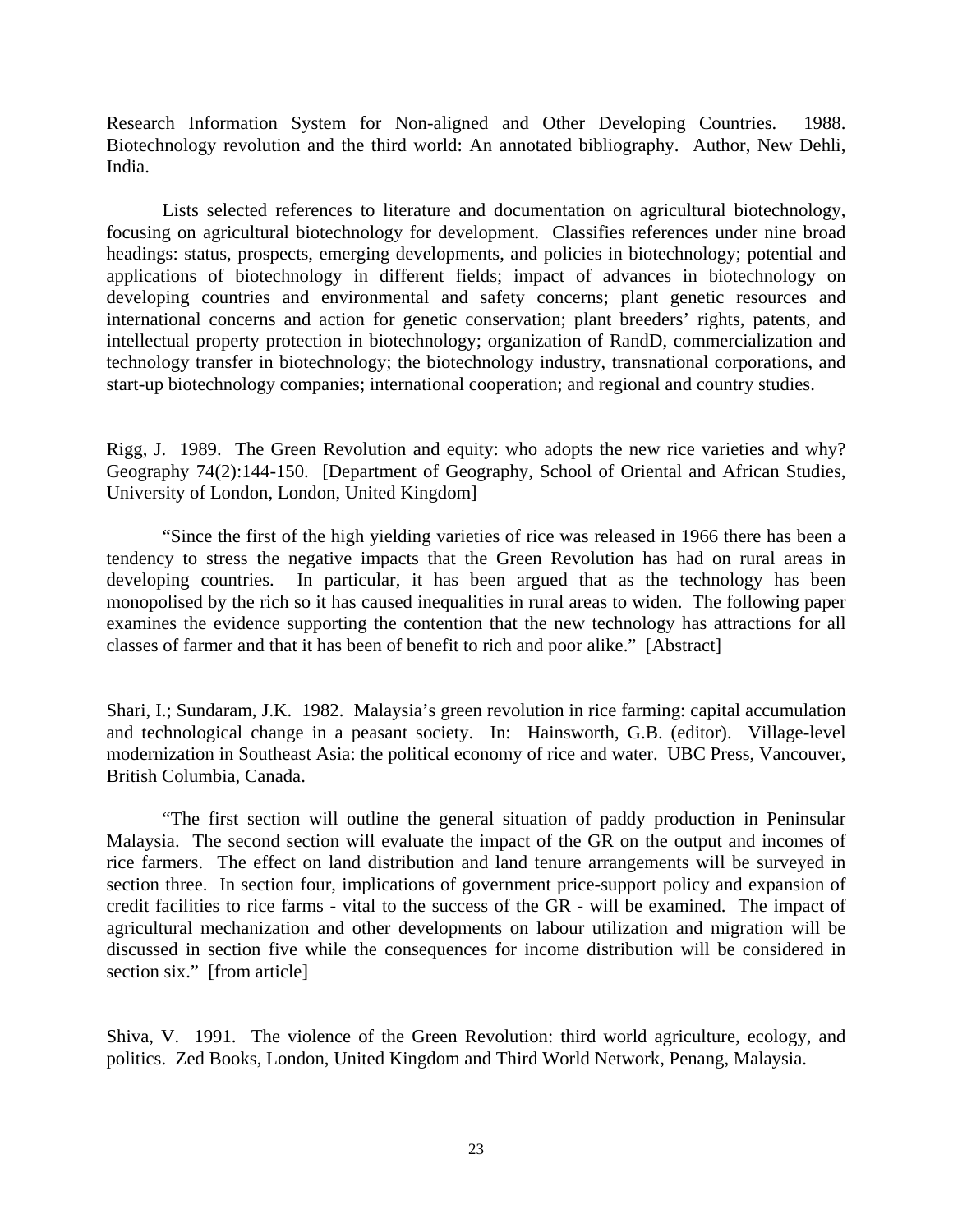"The social and political planning that went into the Green Revolution aimed at engineering not just seeds but social relations as well. Punjab is an exemplar of how this engineering went out of control both at the material as well as the political level. Since this analysis is an attempt at grappling with the complex, and unanticipated factors unleashed by the Green Revolution, it avoids explanations based on deterministic and linear causality... The best one can strive for is contextual causation, in which indications and suggestions are made of how the creation of certain contexts creates overwhelming conditions for certain processes to be unleashed. It is in this larger framework of invisible and unforseen linkages that the roots of Punjab violence are traced to the ecological and political context of the Green Revolution." [from Introduction]

Simon, D.L. 1984. Conservation of animal genetic resources - a review. Livestock Production Science 11(1):23-26. [Institut fur Tierzuchtwissenschaft, Universitat Bonn, Bonn, West Germany]

 "The success in breeding highly productive farm animals has resulted in a situation where animal breeders and other people consider it necessary to preserve less productive breeds. Arguments for conservation cover emotional, cultural and scientific reasons, as well as the concern of losing genetic material which could be valuable for future animal production. Costs and time require priorities for objectives, species and forms of conservation. International cooperation in documentation, evaluation, and conservation of genetic material seems necessary to ensure efficiency of actions." [Abstract]

Smith, N.J.H. 1990. Strategies for sustainable agriculture in the tropics. Ecological Economics 2(4):311-323.

 "Sustainable agriculture has moved to the forefront of priorities within the global agricultural research system. Political leaders, donors, non-governmental organizations, farmers, and consumers are also increasingly aware of the need to raise and uphold crop and animal production while striving to conserve the natural resource base. Both traditional knowledge and science need to be harnessed to improve the productivity and long-term sustainability of agricultural systems. Strategies for sustaining yield gains include the conservation and evaluation of plant and animal genetic resources, integrated pest management, conservation and enlightened management of soil and water resources, and crop and livestock diversification." [Abstract]

Smith, N.J.H. 1987. Genebanks: A Global Payoff. The Professional Geographer 39(1):1-8. [University of Florida, Florida, United States]

 "The number of crop genebanks, designed to conserve crop genetic resources and make them available to breeders, has risen dramatically in recent years. While few dispute the need to conserve crop germplasm to help boost and sustain agricultural productivity, the role of genebanks and their global distribution has become embroiled in controversy. Some suggest that genebanks are servicing mainly multinational seed companies and the industrial countries harbour the lion's share of cop germplasm collections. This article describes the importance of genebanks, analyzes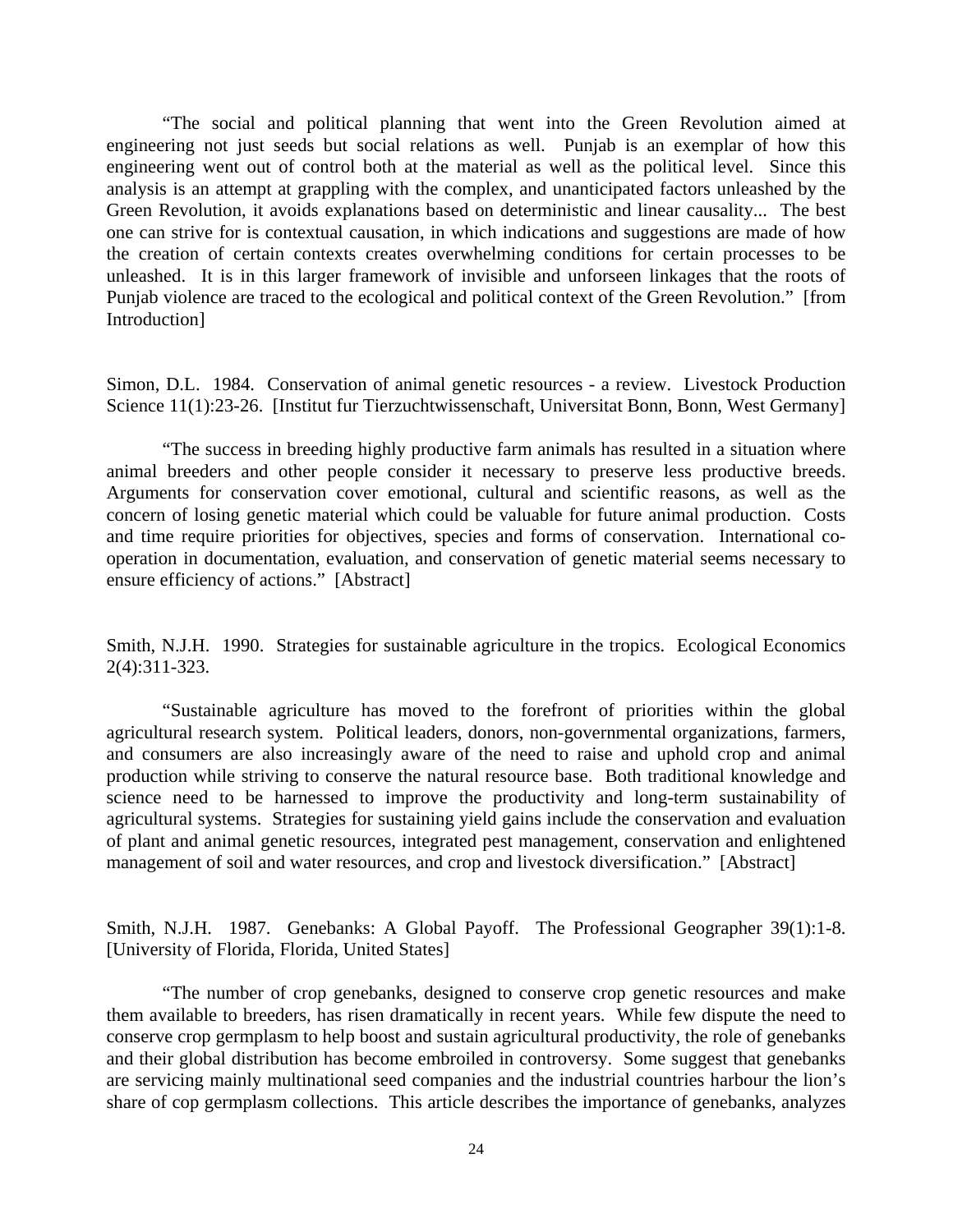their distribution and beneficiaries, and outlines how geographers can become more involved in the servation and use of crop genetic resources." [Abstract]

Staub, W.J.; Blase, M.G. 1971. Genetic technology and agricultural development. Science 173:119-123. [Foreign Development and Trade Division, Economic Research Service, U.S. Department of Agriculture, Washington, D.C., United States]

 "This article describes the impact and limits of the green revolution triggered by the new genetic technology. While the primary focus of this article is on India, where the initial impact has been significant, the discussion also affords insights into problems of agricultural development in other South Asian countries." [from article]

Tisdell, C.A. 1990. Economics and the Debate About Preservation of Species, Crop Varieties and Genetic Diversity. Ecological Economics 2:77-90. [Department of Economics, University of Queensland, Brisbane, Australia]

 "The paper reviews and outlines criteria that have been suggested for determining whether or not to save a species for extinction. Priorities as set out in the World Conservation Strategy, cost-benefit analysis, and the safe minimum standard approach are given particular consideration. The different criteria also are compared assuming that there is an absolute upper constraint on the amount of resources available for the conservation of species. There is some discussion of whether the reduction in available crop varieties is adding to or reducing the instability of crop yields. It is claimed that relative variability appears to be falling but there may be an increasing risk of non-sustainability. The importance of the burden of proof in the conservation versus nonconservation extinguish a species." [Abstract]

Vellve, R. 1993. The decline of diversity in European agriculture. The Ecologist 23(2):64-69.

 "There is a wide discrepancy between the claims of seed companies that European agricultural diversity is being maintained and the perception of consumers that a dwindling variety of fruit and vegetables is now available in shops. Precise figures on the state of genetic diversity in Europe as compared to a century ago are hard to find. But there is little doubt that the standardization demanded by modern agricultural methods is diminishing the number of species and varieties grown as well as the genetic distinctions between varieties." [Abstract]

Vellve, R. 1989. Grass roots alternative for conserving genetic diversity. ILEIA (Information Centre for Low-External-Input and Sustainable Agriculture) Newsletter 5(4):28-30.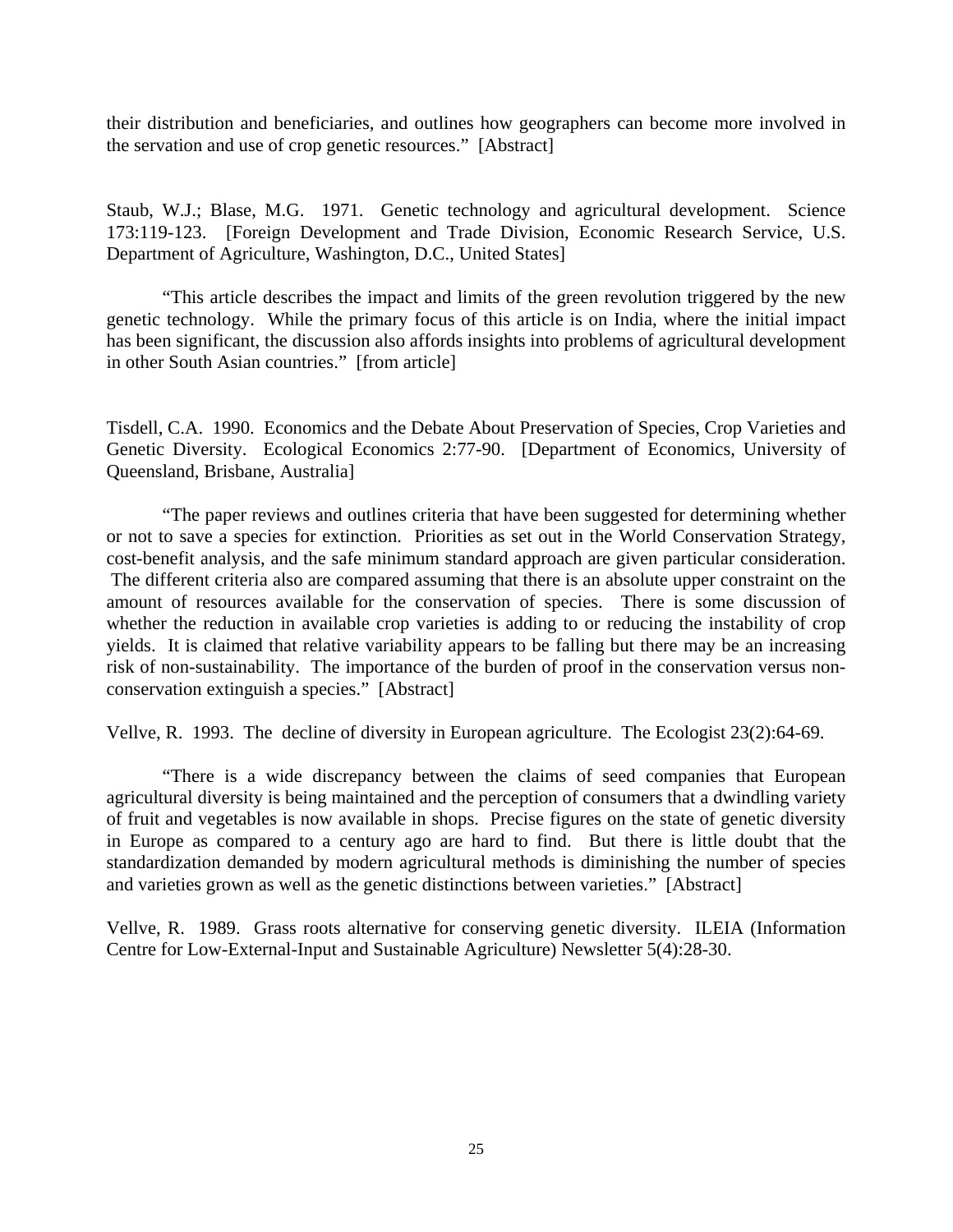#### **Chapter 4. SOCIAL AND ECONOMIC STUDIES ON BIODIVERSITY CONSERVATION IN NATURAL AQUATIC SYSTEMS**

Beatley, T. 1991. Protecting Biodiversity in Coastal Environments: Introduction and Overview. Coastal Management 19:1-19. [Department of Urban and Environmental Planning, University of Virginia, Charlottesville, Virginia, United States]

 "Much less attention has been paid in recent years to the threats to coastal and marine biodiversity, compared to biodiversity in more terrestrial habitats. The tremendous biodiversity at risk and the severity and magnitude of the pressures being exerted on coastal habitats suggest the need for much greater attention to be focused here by both the policy and scientific communities. The threats to coastal biodiversity are numerous and include air and water pollution; over exploitation and harvesting; the introduction of exotic species; the dramatic loss of habitat due to urbanization, agricultural expansion, and other land use changes; and the potentially serious effects of global climate change. These threats suggest the need for swift action at a number of jurisdictional and governmental levels. Major components of such an effort are identified and described. These include the need for comprehensive management approaches, the expansion of parks and protected areas, restoration and mitigation, multinational and international initiatives, and efforts to promote sustainable development and sustainable lifestyles. Suggestions for future research are also provided." [Abstract]

Cairns, M.A.; Lackey, R.T. 1992. Biodiversity and management of natural resources: the issues. Fisheries 17(3):6-10.

 "The earth's genetic, species, community, and landscape-level diversity is declining at an unprecedented rate because of habitat alteration. The decline of biodiversity in the aquatic environment is now recognized as a serious concern by biologists. Development and use of natural resources commonly have been practiced in an unsustainable manner. Political institutions are challenged to reconcile both the competing private and public goals and the diverse set of expectations of our natural resources, including aquatic systems. This paper defines biodiversity, identifies many of its values, and reviews causes of its decline. The major ecological, ethical, economic, social, and political issues involved in natural resource management are summarized, as are some of the expected responses of scientists and natural resource managers to the issues." [Abstract]

Cognetti, G.; Curini-Galletti, M. 1993. Biodiversity Conservation Problems in the Marine Environment. Marine Pollution Bulletin 26(4):179-183. [Dipartimento di Scienze dell'Ambiente e del Territorio, Universita di Pisa, Pisa, Italy]

 "Conservation of biodiversity - understood as the expression of complexity of a biological structure both at the community and at the species level - was one of the focal points of the Earth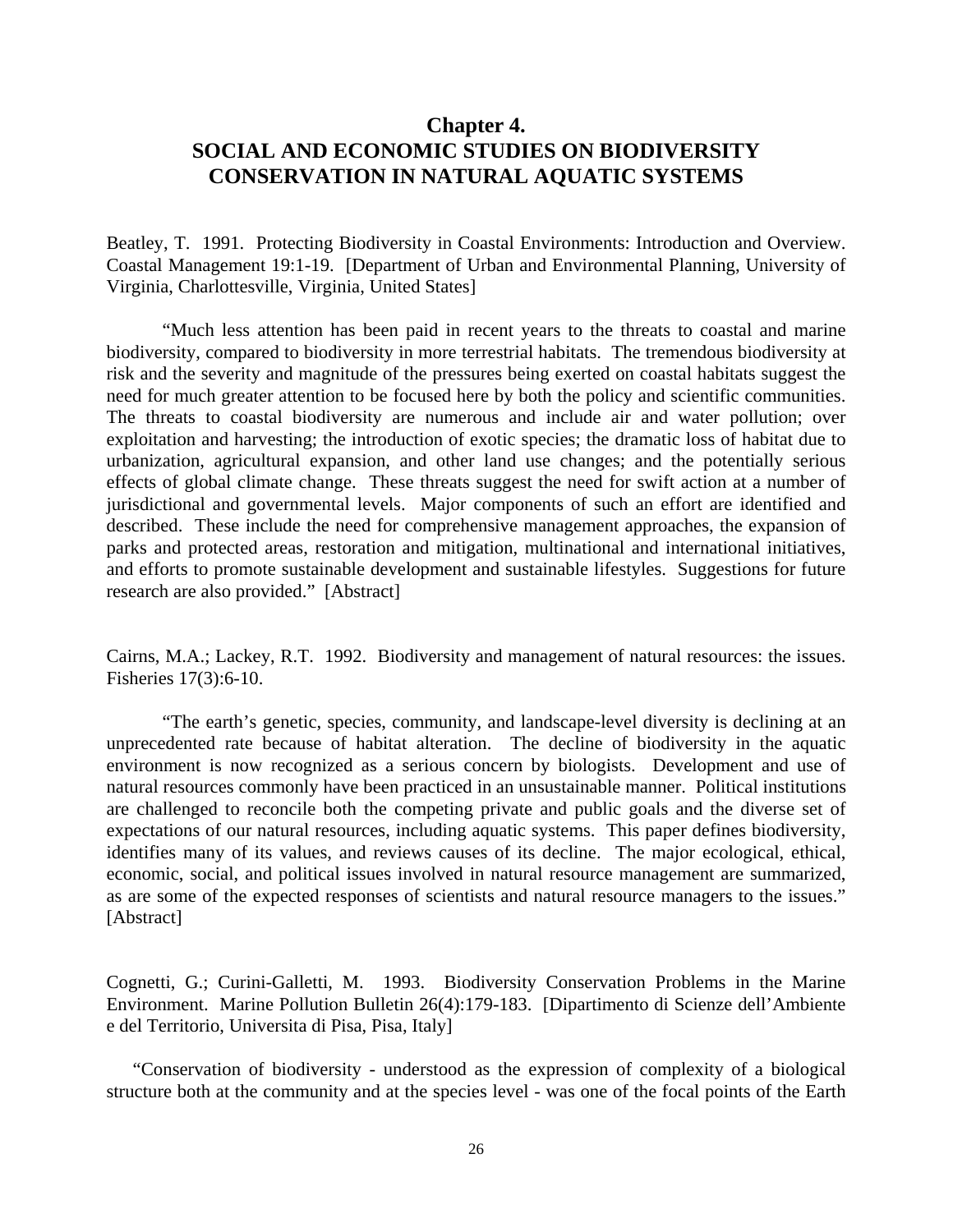Summit held in Rio de Janeiro. Reported estimates of loss of biodiversity which, with the current trend, will eventually lead to an extinction rate comparable to the massive extinctions at the boundary between Cretaceous and Tertiary, have caused widespread concern. Though it is not possible to quantify the actual level of the phenomenon, it seems undeniable that biodiversity is endangered not only in industrialized countries, but also in areas which, in the recent past, were affected. The cause is mainly linked to explosive population growth, leading, among other things, to a systematic destruction of forests and progressive desertification of vast areas.

 The problems of conservation of biodiversity in the sea are just as serious and complex as on land, although, being less conspicuous and accessible to mass media, they have often received less attention - and, in some cases, information given is unacceptably distorted (see Cognetti, 1992)

 The causes of reduction of biodiversity in the sea are manifold: for a better understanding of the problem, we enumerate the most conspicuous ones." [from article]

Colwell, R.R.; Greer, J.R. 1986. Biotechnology and the sea. Ocean Development and International Law 17(1/3):163-189. [Sea Grant College, University of Maryland, College Park, Maryland, United States]

 "The applications of recent discoveries in genetic engineering to marine plants and animals offers enormous potential for harvesting more food, pharmaceuticals, and industrial compounds from the sea. Using biotechnology's ability to excise and replace genetic material selected for specific functions, such efforts would allow manifold increases in production of substances conventially reliant on the capture of often rare marine species. This article reviews the status of marine biotechnology with particular attention to its current and prospective uses for medicine, industrial chemicals, pollution control, and aquaculture. It concludes with some observations about the relationship of marine biotechnology to broader economic, legal, and ethical concerns about genetic manipulation." [Abstract]

Diegues, A.C. 1988. Biological diversity, economic incentives, and traditional coastal cultures in Brazil. Paper presented at workshop on economics, IUCN General Assembly, 4-5 February 1988, Costa Rica.

Dixon, J.A. 1993. Economic Benefits of Marine Protected Areas. Oceanus 36(3):35-40. [Environment Department, World Bank, Washington, D.C., United States]

 "Marine protected areas contain valuable economic resources important to local and national economies. Careful management can allow both protection of biodiversity and economic development. Indeed, it is obvious that rather than selecting the extremes of strict preservation or unmanaged development, balanced use of these resources for both economic and ecological functions is central to their sustainable management." [from article]

Dixon, J.A.; Scura, L.F.; van't Hof, T. 1993. Meeting Ecological and Economic Goals: Marine Parks in the Caribbean. Ambio 22(2-3):117-125.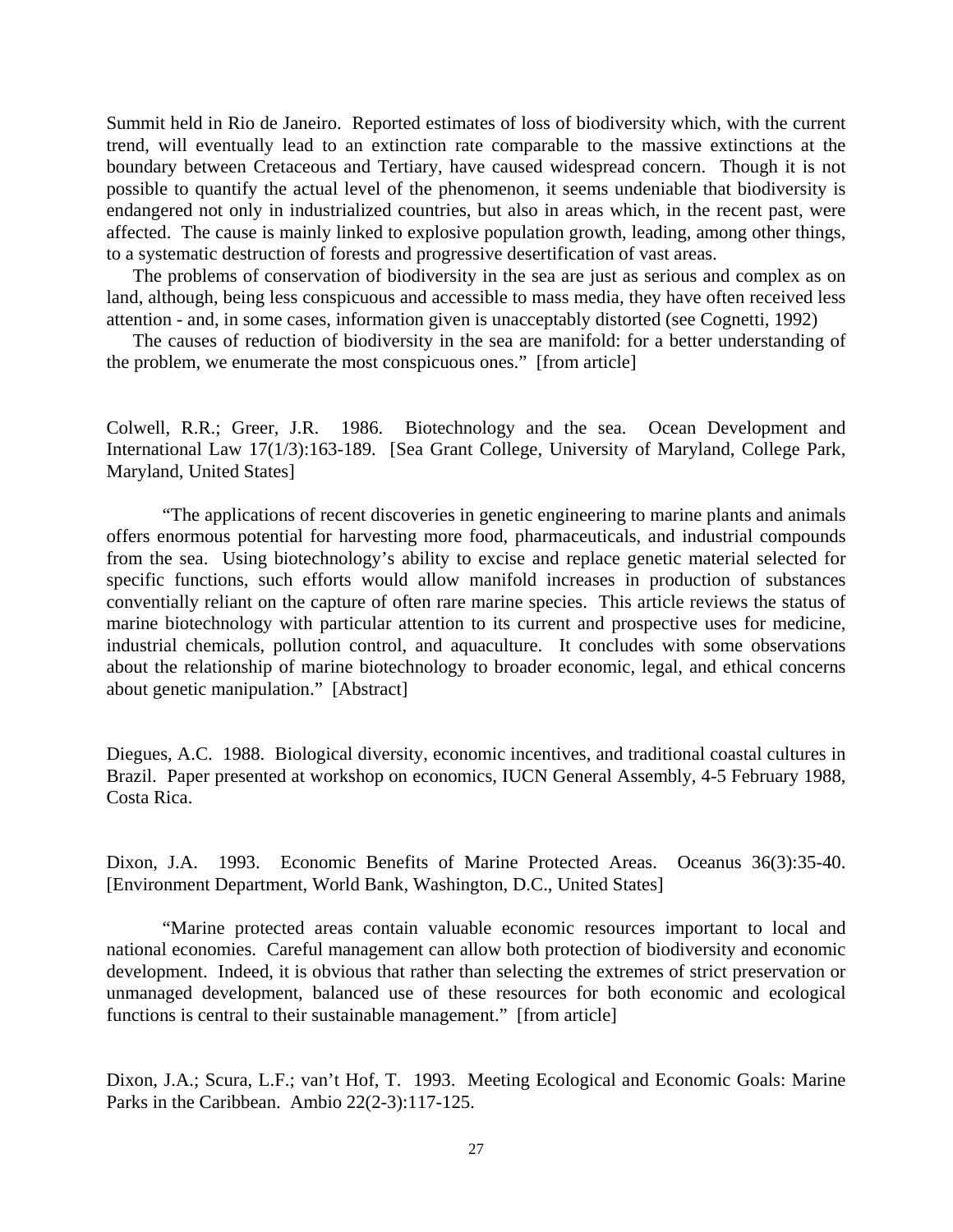"Marine parks are increasingly being established to protect endangered marine ecosystems and the biological diversity that they support. Trade-offs exist between protection and use, however, and ways must be found to produce economic benefits from marine areas while still yielding protection benefits, a question of particular importance to poorer countries that can ill afford to forego development benefits by enforcing strict protection measures. This paper examines these issues in the context of Caribbean marine parks. A number of countries that have established marine protected areas also rely on ocean-based tourism as an important, sometimes central, component of their economy. Can protection and direct use be compatible? Bonaire Marine Park is examined in some detail and monetary estimates are presented. Initial results indicate that proper management can yield both protection and development benefits but questions ecosystem carrying capacity and national retention of revenues raise important issues for longer term sustainabilty." [Abstract]

Gray, J.S. 1997. Marine biodiversity: patterns, threats, and conservation needs. Biodiversity and Conservation 6:153-175. [Biological Institute, University of Oslo, Oslo, Norway]

 "Marine biodiversity is higher in benthic rather than pelagic systems, and in coasts rather than the open ocean since there is a greater range of habitats near the coast. The highest species diversity occurs in the Indonesian archipelago and decreases radially from there. The terrestrial pattern of increasing diversity from poles to tropics occurs from the Arctic to the tropics but does not seem to occur in the southern hemisphere where diversity is high at high latitudes. Losses of marine diversity are highest in coastal areas largely as a result of conflicting uses of coastal habitats. The best way to conserve marine biodiversity is to conserve habitat and landscape diversity in the coastal area. Marine protected areas are only a part of the conservation strategy needed. It is suggested that a framework for coastal conservation is integrated coastal area management where one of the primary goals is sustainable use of coastal biodiversity." [Abstract]

Hallerman, E.M.; Kapuscinski, A.R. 1990. Transgenic fish and public policy: Patenting of transgenic fish. Fisheries 15(1):21-24.

 Following the granting of the first patent for a transgenic animal, public debate has arisen over a number of contentious patenting issues, including the very patentability of higher life forms. Against the background of the legal history regarding patentability of novel animals and the viewpoints of the various interest groups, we identify key policy questions currently at issue in the U.S. Congress and the U.S. Patent and Trademark Office. Finally, we propose positions that the American Fisheries Society might advocate at this critical moment in the determination of national animal patenting policies which are likely to impact the community of fisheries professionals.

Hammer, M.; Jansson, A-M.; Jansson, B-O. 1993. Diversity Change and Sustainability: Implications for Fisheries. Ambio 22(2-3):97-106. [Stockholm University, Stockholm, Sweden]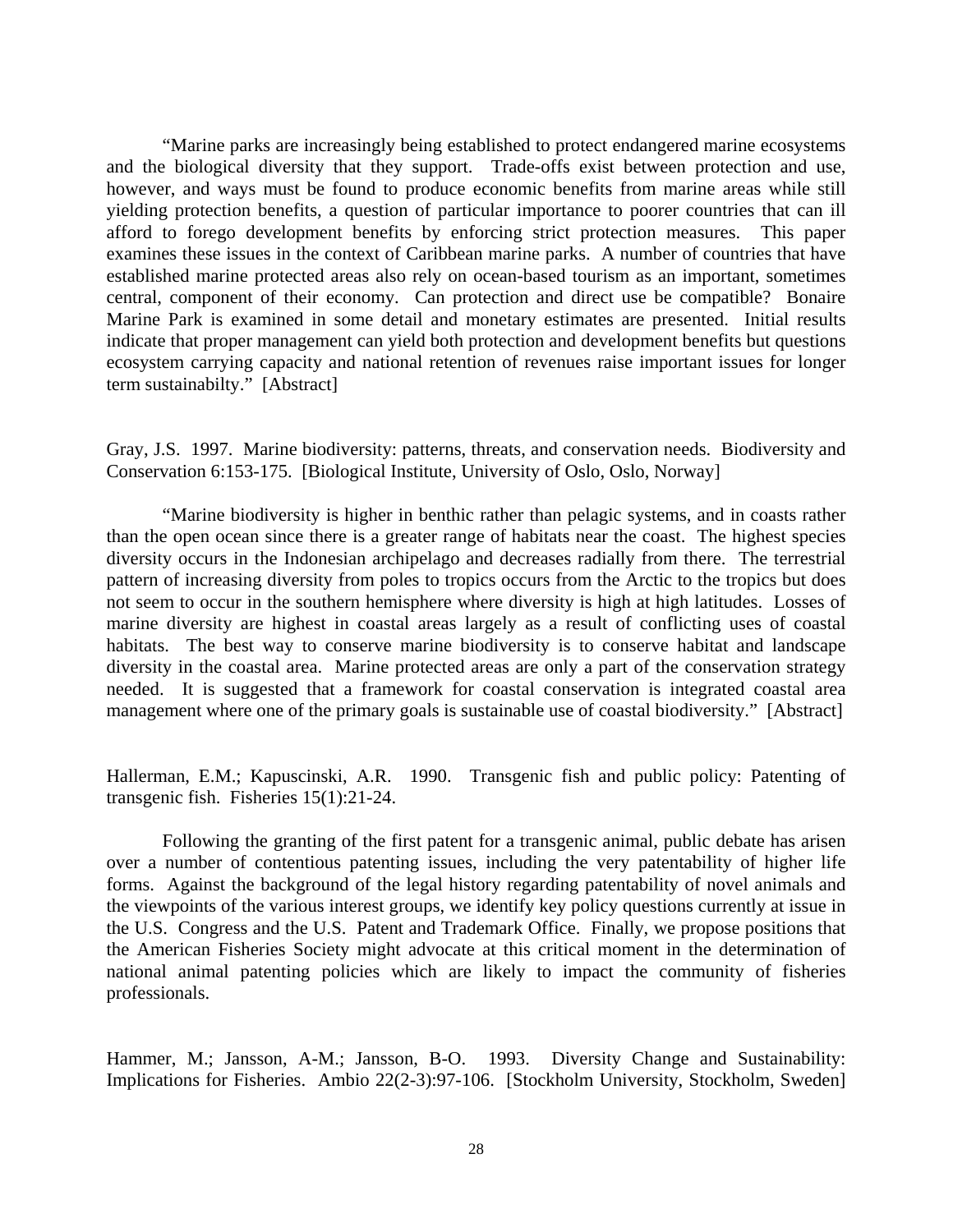"Conserving biodiversity is regarded one of the major issues for enabling sustainable use of natural resources. This paper, focusing on the Baltic Sea and Sweden's fisheries, emphasizes the value of preserving biodiversity for the maintenance of diverse, resilient and functioning ecological life-support systems. These constitute a fundamental and necessary base for all human activities. The major features of diversity: species diversity, genetic diversity, functional diversity, and spatial and temporal diversity and diversity changes in the Baltic Sea ecosystem are described and discussed together with the development of management approaches in Sweden's fisheries. The paper takes a systems perspective, focusing on the linkages between ecological and economic systems. Biodiversity is seen as an interdependent part of the cluster of diversities in the human society and in the ecological system. The need for broader integrated approaches enhancing diversity in resource-management systems are emphasized." [Abstract]

Heyman, A.M. 1988. Self-financed resource management: a direct approach to maintaining marine biological diversity. Paper presented at workshop on economics, IUCN General Assembly, 4-5 February 1988, Costa Rica.

Hughes, R.M.; Noss, R.F. 1992. Biological Diversity and Biological Integrity: Current Concerns for Lakes and Streams. Fisheries 17(3):11-19. [USEPA Environmental Research Laboratory, Cornvallis, Oregon, United States]

 "In discussing various concepts of biological diversity and biological integrity, we trace development of the terms from a focus on species to a consideration of ecosystems. We urge the public to extend its concern with species extinction and tropical rainforests to include temperate aquatic assemblages. Examples of losses in biological diversity and biological integrity are given for the genetic, species, assemblage, fauna, ecosystem, and landscape levels of biological organization. After discussing the recent recognition of biological diversity concepts by the U.S. Environmental Protection Agency in its surface water assessment and regulation programs, we conclude that a broadening of environmental ethics is needed to protect ecosystems and species before they become endangered." [Abstract]

Lee, S.Y. 1993. The management of traditional tidal ponds for aquaculture and wildlife conservation in Southeast Asia: problems and perspectives. Biological Conservation 63(2):113- 118. [University of Hong Kong, Shek O, Hong Kong]

 "Despite the long history of tidal aquaculture ponds in Southeast Asia, they will undergo a largely traditional management with little fertilization, intensification or technology input. The recent appreciation of the conservation values of mangrove ecosystems calls for management protocols that can combine traditional exploitational use with wildlife conservation objectives. A case study on a Hong Kong tidal pond is described in which conflicts may arise when the same pond is managed simultaneously for aquaculture production and wildlife conservation. Sedimentation rate increases as a result of controlled water exchange in tidal ponds, leading to build-up in substrate level and changes in the type and amount of vegetation cover. Tidal ponds also support a different, and generally less diverse, fauna from the nonimpounded areas, probably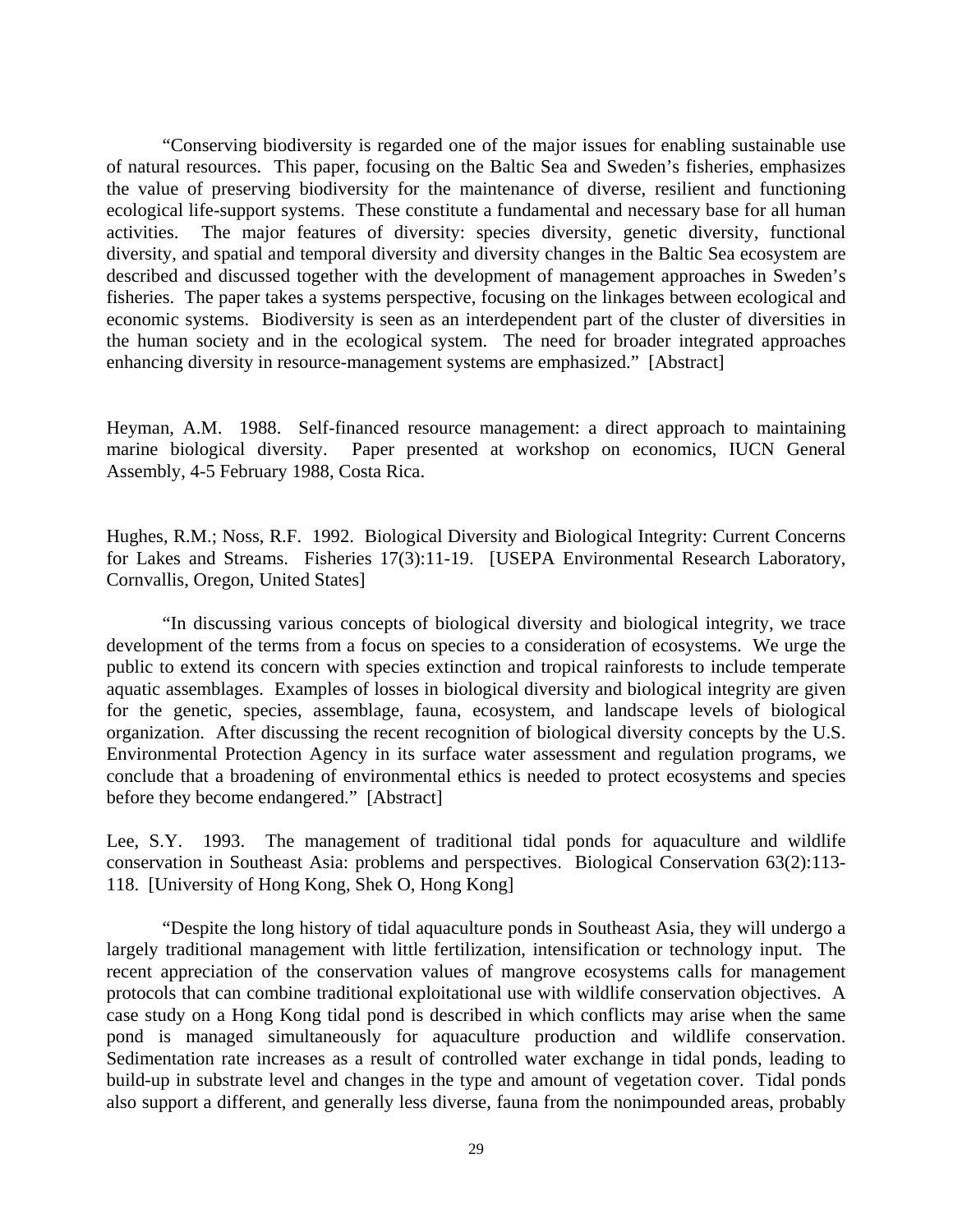a result of the larger fluctuations in physical conditions. Water level management for shrimp and fish culture also conflicts with waterfowl use of the ponds. Wetland reduction, due to tidal aquaculture, reduces nursery areas for fish and crustaceans and makes serious inroads into mangrove swamps, which are a declining world resource." [Abstract]

Mathias, M.E.; Boyle, P. 1992. Wetland and aquatic habitats [conservation of diversity]. Agriculture, Ecosystems and Environment 42(1-2):165-176.

 "Riparian wetland areas often represent critical corridors for animal and plant dispersion in wildland watersheds and downstream river systems. It is essential that integrated management of riparian wetland areas be developed to reverse the loss of biological diversity. Agricultural and urban uses, and related water developments, have led to a marked decline of stream-side wetland habitats. Six major ways are discussed in which conventional agriculture alters wetlands and aquatic habitats: wetland drainage, water diversions, stream channelization, bank stabilization, grazing, and the release of agricultural pollutants. This article discusses these practices and suggests ways biological diversity can be protected, or even enhanced. In addition, aquaculture is discussed as a new force which affects the diversity of aquatic organisms. Aquaculture methods range in intensity of management from low to high. The higher the intensity the potentially more disruptive practices can be surrounding aquatic systems. Management for biological diversity as well as for food production should be encouraged." [Abstract]

Munthali, S.M. 1997. Dwindling food-fish species and fishers' preference: problems of conserving Lake Malawi's biodiversity. Biodiversity and Conservation 6:253-261. [Department of Parks & Wildlife, Lilongwe, Malawi]

 "Most of Malawi's popular foodfish species are in decline. The fishers attribute this decline to overfishing, changes in climate, inadequate fishing technology and supernatural powers. Sedimentation of the lake and rivers due to poor agricultural practices, which can also be implicated in the demise of Malawi's fisheries, was not recognized by the fishers. This study tested and confirmed that the fishers would readily switch to exploiting ornamental fish (Mbuna) for subsistence and cash if the more favored food-fish species continued to dwindle. However, as most of the Mbuna species are localized to specific rocky habitats and are endemic to certain parts of the lake, they may be vulnerable to overfishing. To safeguard Lake Malawi's rich fish species diversity: (i) alternative economic opportunities for the lakeshore people should be identified, evaluated and promoted to alleviate the fishing pressure, (ii) the Department of Fisheries should collaborate with local fishermen in promoting sustainable fish utilization, e.g., through public campaigns aimed at sensitizing fishermen on the status of the fisheries and the vulnerability of some fish communities to overfishing and environmental degradation, and (iii) the degree of Mbuna exploitation, now that the popular food fishes are in decline, should be monitored and, where necessary, regulated to promote sustainability." [Abstract]

Schweitzer, J. 1992. Conserving biodiversity in developing countries. Fisheries 17(3):35-38.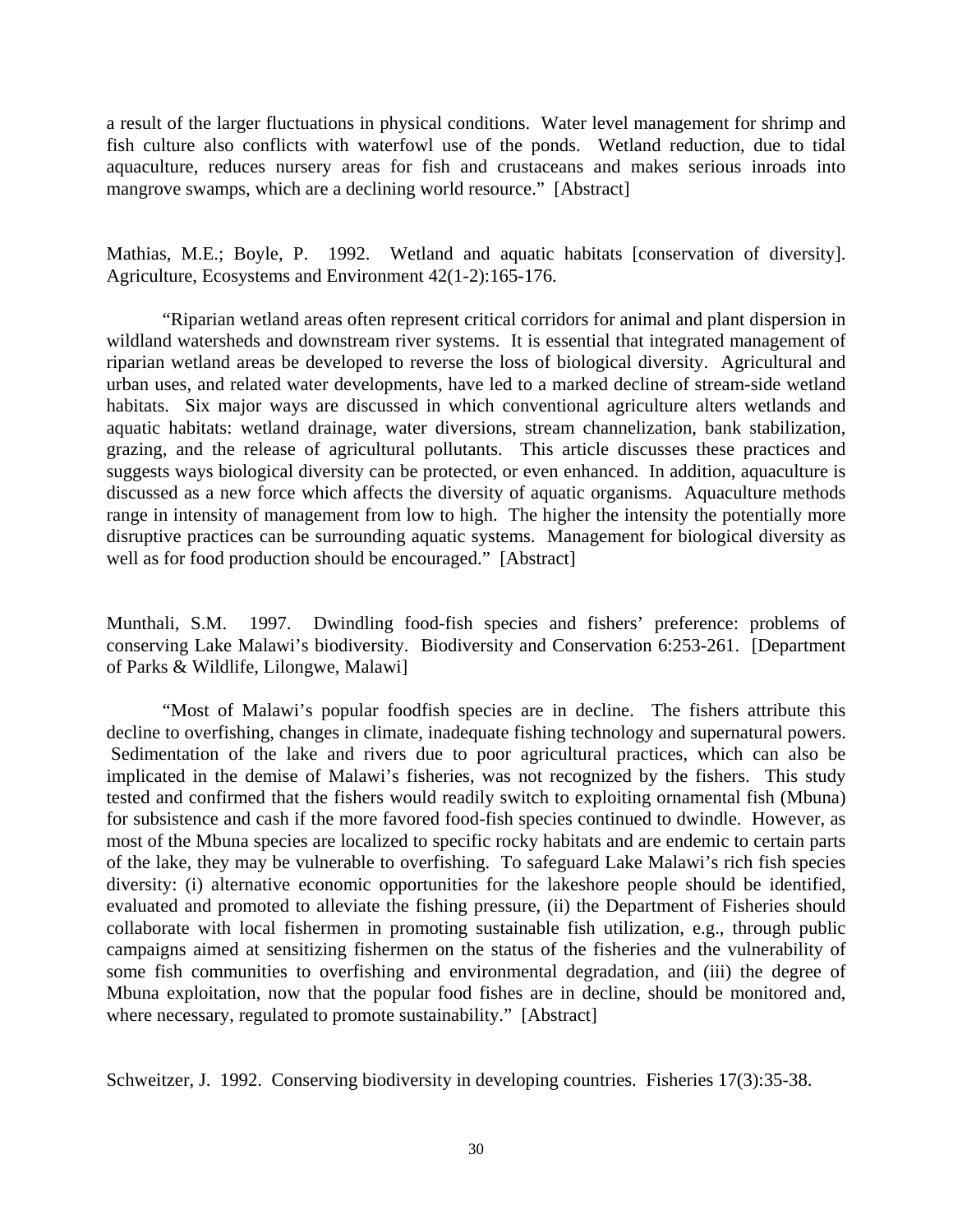Countries richest in biological diversity ironically are often the poorest economically. In these countries, in which humans struggle daily to meet urgent basic needs, efforts to protect the environment will succeed only if implemented in the context of promoting economic growth. Yet economic growth itself depends on the normal functioning of ecosystems and on a sustainable supply of natural resources. This mutual dependence of development and environmental protection must provide the conceptual basis for any successful effort to protect diversity in the third world. Accordingly, the U.S. government, through the Agency for International Development (USAID), supports an extensive program to protect the world's biological resources as an integral component of foreign assistance. A primary goal of USAID's biodiversity program is to maximize the potential for both economic and environmental security in developing countries. A greater reliance on market forces, the judicious application of economic incentives, and the use of effective economic instruments within the framework of constructive regulations provide the foundation for USAID's approach to conserving biological diversity.

Smith, P.J.; Francis, R.I.C.C.; McVeagh, M. 1991. Loss of genetic diversity due to fishing pressure. Fisheries Research 10:309-316. [Fisheries Research Center, Wellington, New Zealand]

 "Loss of genetic diversity, in the orange roughy, *Hoplostethus atlanticus.* caught off New Zealand, was measured by gel electrophoresis of nine polymorphic enzyme loci. There has been a significant reduction in genetic diversity on three spawning sites over the past 6 years, during which time the virgin biomass has been reduced by  $\sim$ 70%. It is suggested that fishing activities which concentrate on spawning populations differentially remove the older and more heterozygous individuals from the virgin stock. Commercial fishing activities may have had significant genetic effects on fish stocks without reducing them to near-extinction levels." [Abstract]

Thorne-Miller, B.; Catena, J.G. 1991. The Living Ocean: Understanding and Protecting Biodiversity. Island Press, Washington, DC, United States.

 "Boyce Thorne-Miller and John Catena's *The Living Ocean* presents for the first time a comprehensive overview of biological diversity in the oceans and associates this with the need to implement programs that will protect marine ecosystems and species. They have taken a view of the planet that would likely appeal to first-time visitors." [from Forward]

Upton, H.F. 1992. Biodiversity and Conservation of the Marine Environment. Fisheries 17(3):20-25. [Center for Marine Conservation, Washington, DC, United States]

 "Although the need to maintain biological diversity has received increasing attention from scientists and politicians in the last decade, little effort has been devoted to conserving the biological diversity of the oceans and seas, which cover 71% of the earth's surface. Marine systems provide food supplies, and, even more important in a greenhouse world, remove a large portion of the atmosphere's carbon dioxide. Overharvesting, introduction of alien species, toxic and nutrient pollution, coastal development, and increasing ultraviolet radiation threaten marine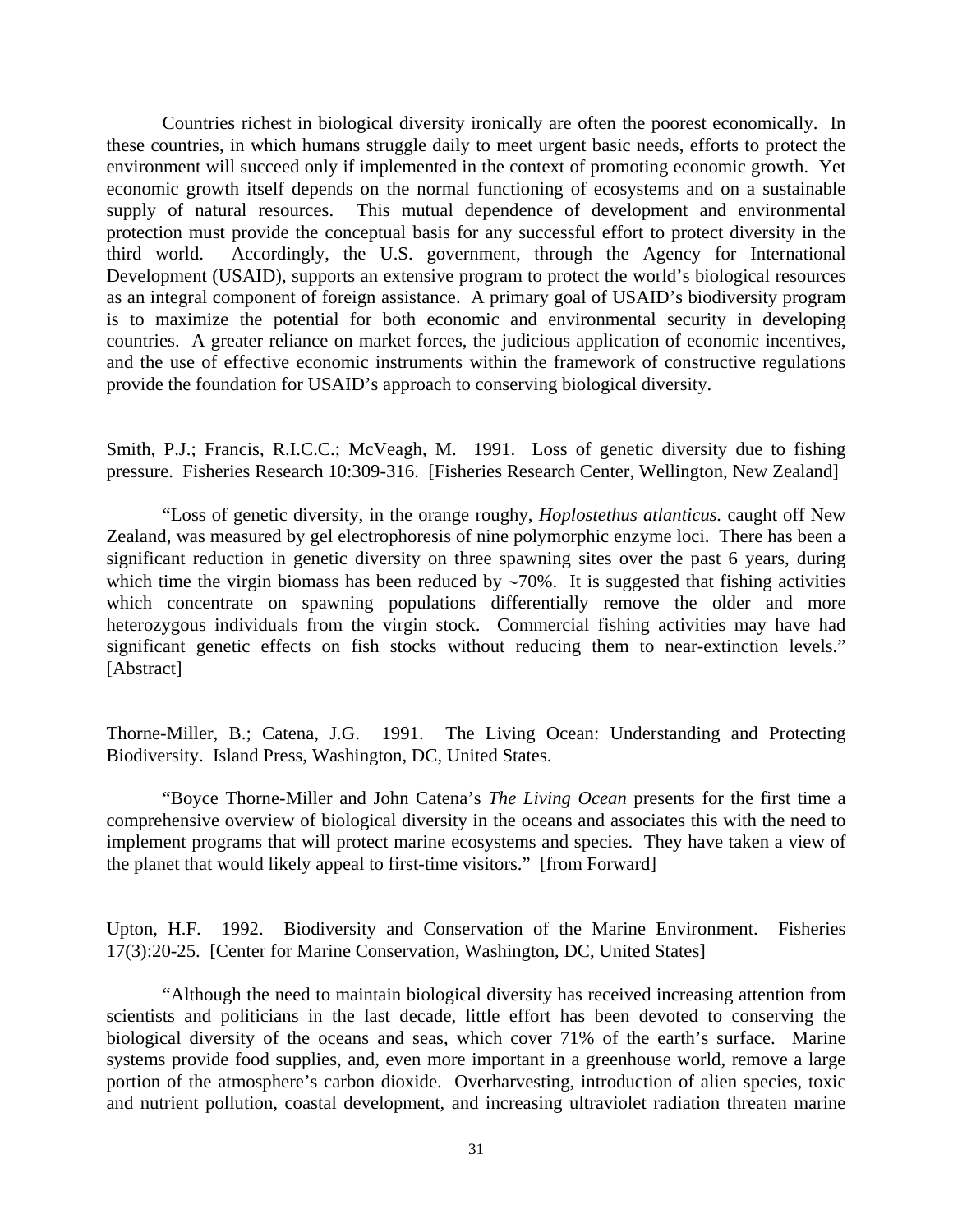species. As the human population rises and marine species and ecosystems are subjected to stresses comparable to those on land, conservation of marine biological diversity is being hindered by inadequate understanding of its composition and functioning, its vulnerabilities, and the manner in which we approach marine resource management. This paper examines some basic characteristics of marine life, provides examples of three basic levels of marine biological diversity, and defines problems and directions that marine conservation must take in the future." [Abstract]

Welcomme, R.L. (compiler). 1988. International introductions of inland aquatic species. FAO Fisheries Technical Paper, No. 294. Food and Agriculture Organization of the United Nations, Rome, Italy. [Fishery Resources and Environment Department, FAO Fisheries Department, Rome, Italy]

 "A total of 1,354 introductions of 237 species into 140 countries are analyzed. The number of introductions carried out rose from the middle of the last century until the 1960s and have lessened since then. Introductions have been made for aquaculture, management of inland water fisheries, ornament and control of unwanted organisms. Many introductions have been made for purposes unknown or by accident. The introduction of new species of aquatic organisms involves a number of risks including community, genetic degradation of the host stock, introduction of diseases and socio-economic effects. Major risks of damage to native environments and fish communities are associated with introductions of species which stunt and with major predators. It is concluded that the introduction of new species is a valuable management tool but, because of the risks to the host community, any further introductions should be made only after careful consideration of any impacts. An updated register of known international introductions is presented." [Summary]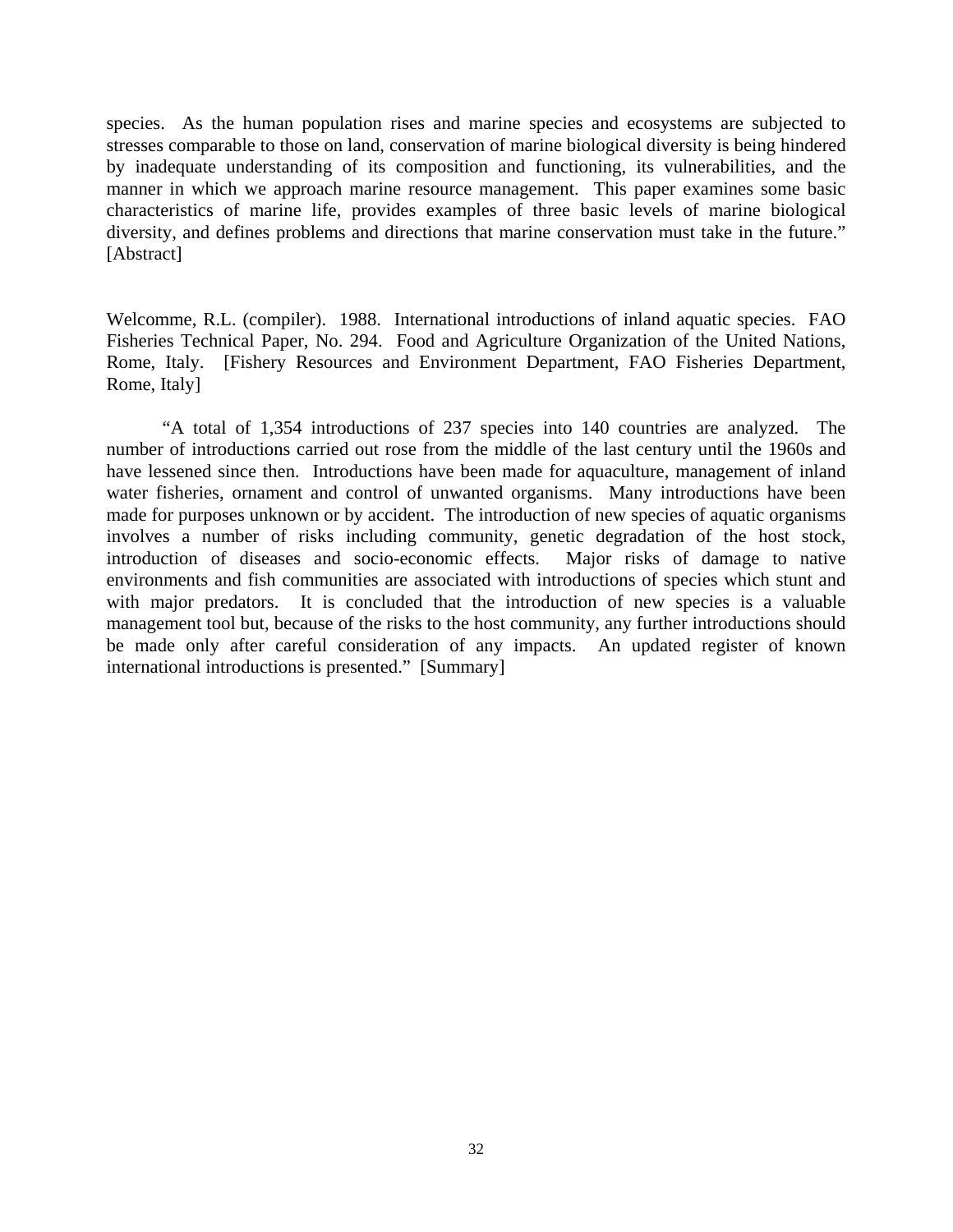### **Chapter 5. ISSUES IN BIODIVERSITY CONSERVATION**

Bishop, R.C. 1993. Economic Efficiency, Sustainability, and Biodiversity. Ambio 22(2-3):69-73.

 "An economy can be both efficient and sustainable, but efficiency does not guarantee sustainability. The safe minimum standard (SMS) for biological diversity illustrates the practical steps that could be taken to increase the likelihood that the economy is sustainable. Extinction threatens sustainability because it may effect the stability of economically important ecosystems and it may entail losses of plants, animals, and microorganisms that would otherwise have become important resources in the future. Wherever preservation is biologically feasible, extinction of species would be avoided unless the costs of avoidance are excessive or other social goals must receive a higher priority. The stated policies of the US and many other countries are consistent with SMS. However, in the US at least, lack of funding has been a major impediment to implementation. A tax on natural resource use would be a possible source of funding for programs to improve prospects for economic sustainability." [Abstract]

Blockhus, J.M.; Dillenbeck, M.R.; Sayer, J.A.; Wegge, P. (editors). 1992. Conserving Biological Diversity in Managed Tropical Forests. Proceedings of a Workshop held at the IUCN General Assembly, Perth, Australia, 30 November-1 December 1990. International Union for Conservation of Nature and Natural Resources (IUCN), Gland, Switzerland.

 This publication contains three articles, 1) Biological Conservation Issues in Forest Management; 2) Proposed Guidelines for Conserving Biological Diversity in Production Forests; 3) ITTO and the Conservation of Biological Diversity. These are followed by country studies from the areas of Asia, Latin America and Africa.

Dahl, K.; Nabhan, G.P. 1991. Genetic resource conservation by grassroots organizations in North America: a southwestern case study. Background paper prepared for the WRI/IUCN/UNEP Biodiversity Conservation Strategy Program. World Resources Institute, Washington, DC, United States.

Dasmann, R.F. 1991. The importance of cultural and biological diversity. In: Oldfield, M.L.; Alcorn, J.B. (editors). Biodiversity: culture, conservation and ecodevelopment. Westview Press, Boulder, Colorado, United States.

 "The subject of this paper is one that could easily be addressed at a superficial level, but upon more detailed examination proves to be rather complex. The topic relates to a long-standing concern for the perpetuation of human ways of life that have been sustainable over past centuries. The two can go forward together and both be realized, although looking at today's world, this belief is obviously more an article of faith than a statement of any visible reality. This is not written from the perspective of an expert systematist on the biological side, nor that of a cultural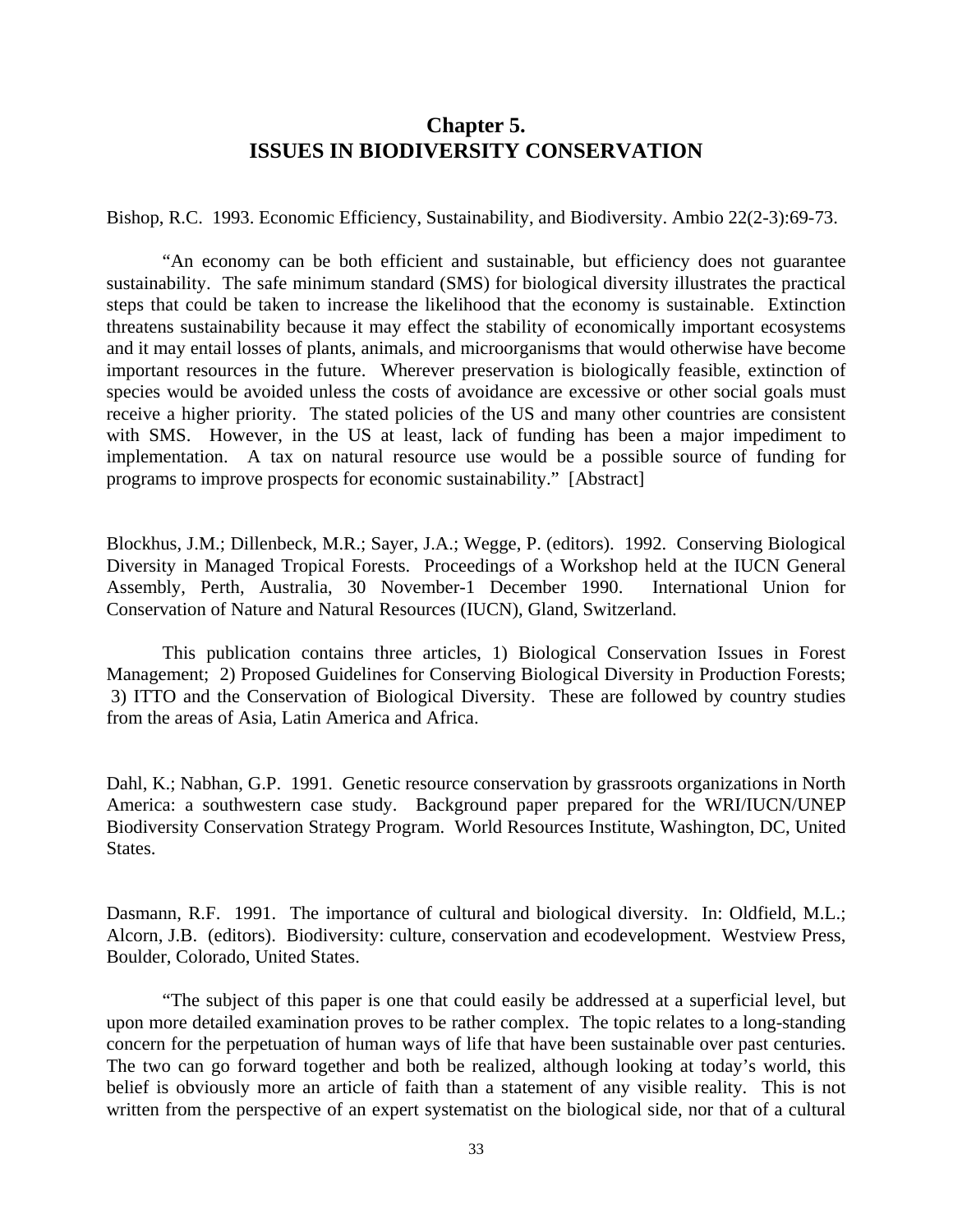anthropologist, but rather from that of a wildlife biologist whose occupation forces him to cross disciplinary boundaries into what often turns out to be thickets of controversy." [from article]

Ehrlich, P.R.; Daily, G.C. 1993. Population Extinction and Saving Biodiversity. Ambio 22(2- 3):64-68.

 "In the past decade a great deal of attention has been focused on the problem of protecting endangered species. Indeed, for historical reasons, biodiversity has largely been discussed by biologists in terms of the diversity of species, leading economists and others to reasonably conclude that conserving the Earth's species diversity is the crucial task before us. But the loss of species is only one aspect of the extinction crisis, and in many parts of the world may not be the most important facet of the decay of biological diversity (biodiversity). This paper examines the complementary issue of the extinction of populations, offers a preliminary assessment of its importance relative to the extinction of species, and examines relevant policy implications." [Abstract]

Ehrlich, P.R.; Ehrlich, A.H. 1992. The value of biodiversity. Ambio 21(3):219-226.

 "Biodiversity, the vast array of non-human organisms of our planet, should be valued for four general reasons. First, we (and many others) believe that, as the dominant species on Earth, *Homo sapiens* has an ethical, stewardship responsibility towards humanity's only known living companions in the universe. Second, as attested to by activities as diverse as gardening, making of nature films, and ecotourism, biodiversity has esthetic values. Third, humanity has derived many direct economic values from biodiversity, including all of its food and many of its medicines and industrial products. The potential of nature's *genetic library* for providing more of these benefits is enormous. Fourth, and most important from an anthropocentric perspective, plants, animals, and microorganisms help to supply human beings with an array of free ecosystem services, without which civilization could not persist. These include such things as controlling the gaseous mix of the atmosphere, generating and maintaining soils, controlling pests, and running biogeochemical cycles. The present extinction episode caused by human activity seriously jeopardizes the ethical, aesthetic, direct economic and life-support values of biodiversity; it may be the single most important externality associated with human economic activity." [Abstract]

Eiswerth, M.E. and Haney, J.C. 1992. Allocating conservation expenditures: accounting for inter-species genetic distinctiveness. Ecological Economics 5(3):235-250. [Marine Policy Center, Woods Hole Oceanographic Institution, Woods Hole, Massachusetts, United States]

 "During recent attempts to discuss biological diversity, economists have drawn upon the tools and techniques of mainstream resource economics to estimate the values of species. This can lead to a tendency to focus on the importance of species in isolation to one another and on the numbers of species (species richness) in natural areas. Such an approach does not incorporate the ongoing efforts of scientists to define and analyze different types of diversity among species and natural systems (e.g., genetic diversity and ecosystem diversity). Rather than address the explicit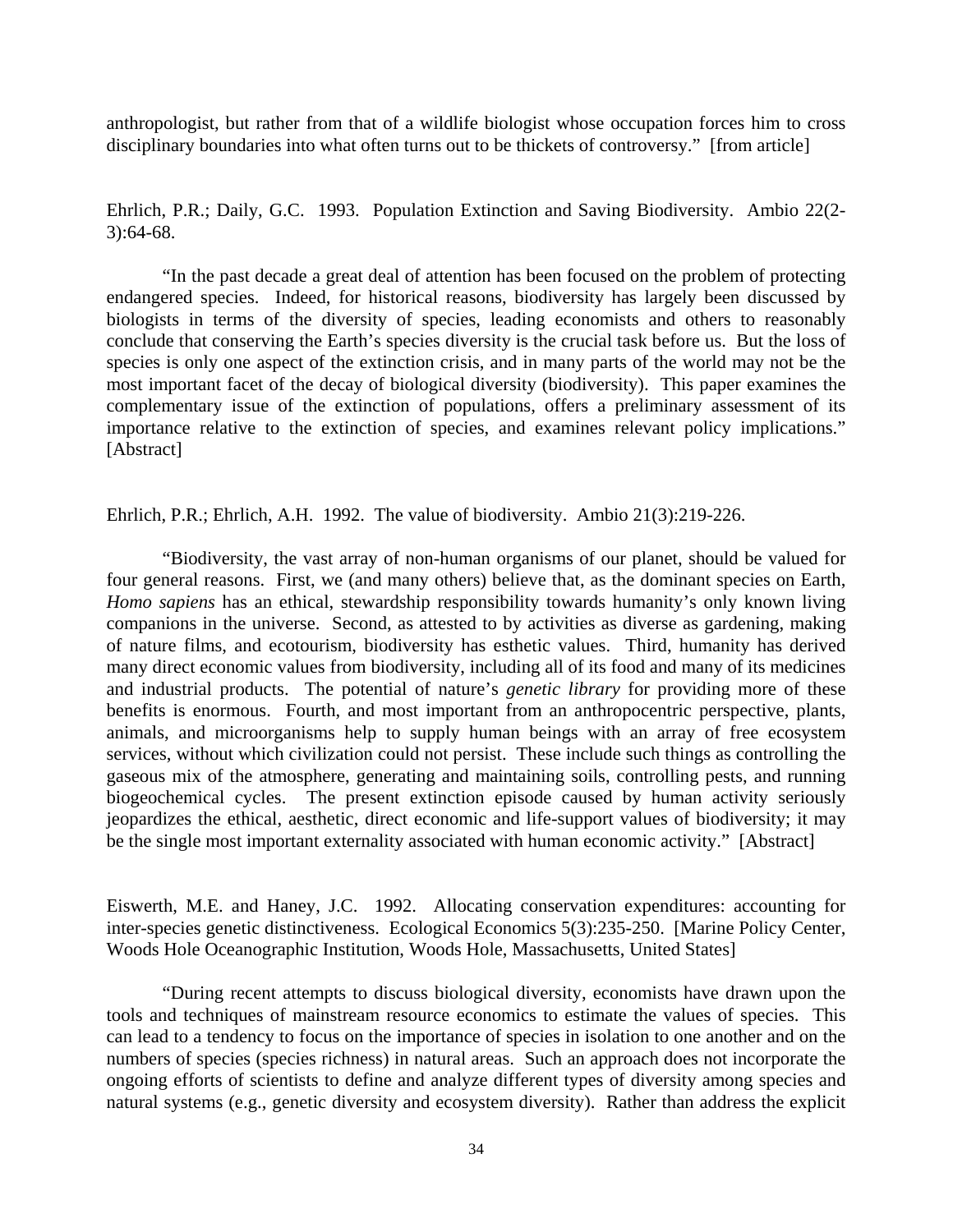valuation of individual species or of biological diversity, we show how potential guidelines for the allocation of conservation expenditures among regions might be changed by consideration of the 'genetic distinctiveness' of species, in addition to the number of species, inhabiting those regions. We use recent estimates of inter-species genetic distances originating from DNA - DNA hybridization as an example of the kind of weighted information that could prove useful in conservation planning, and as an illustration we examine crane ranges in Africa and Asia." [Abstract]

Gadgil, M. 1991. Conserving India's biodiversity: the societal context. Evolutionary Trends in Plants 5:3-8.

Gadgil, M. 1992. Conserving biodiversity as if people matter: A case study from India. Ambio 21(3):266-270.

 "India has rich traditions of nature conservation as well as a vigorous official program of protection of nature reserves developed over the last 40 years. However, the official program suffers from total reliance on authoritarian management arrangements in which decisions are made centrally and coercion is used to implement them. At the same time, the state apparatus organizes subsidized resource flows to the urban-industrial-intensive agricultural complex which promote inefficient, non-sustainable resource-use patterns that are inimical to conservation of biodiversity. These processes are illustrated within the concrete setting of the district of Uttara Kannada in southern India. It is suggested that the interests of conservation would be served far better by an approach that withdraws the subsidies to the elite so that a much more efficient, sustainable and equitable pattern of resource use, compatible with conservation of biodiversity, can be instituted." [from Abstract]

Gadgil, M.; Rao, P.R.S. 1994. A System of Positive Incentives to Conserve Biodiversity. Economic and Political Weekly 29(32):2103-2107.

 "India's current programmes for conservation of biodiversity suffer from major defects and need to be radically restructured to meet present-day challenges, such as the conservation of the entire spectrum of biodiversity including insignificant components, and the need to integrate traditional conservation practices of local communities in new programmes." [Abstract]

Gadgil, M.; Berkes, F.; Folke, C. 1993. Indigenous Knowledge for Biodiversity Conservation. Ambio 22(2-3):151-156.

 "Indigenous peoples with a historical continuity of resource-use practices often possess a broad knowledge base of the behavior of complex ecological systems in their own localities. This knowledge has accumulated through a long series of observations transmitted from generation to generation. Such 'diachronic' observations can be of great value and complement the 'synchronic' observations on which western science is based. Where indigenous peoples have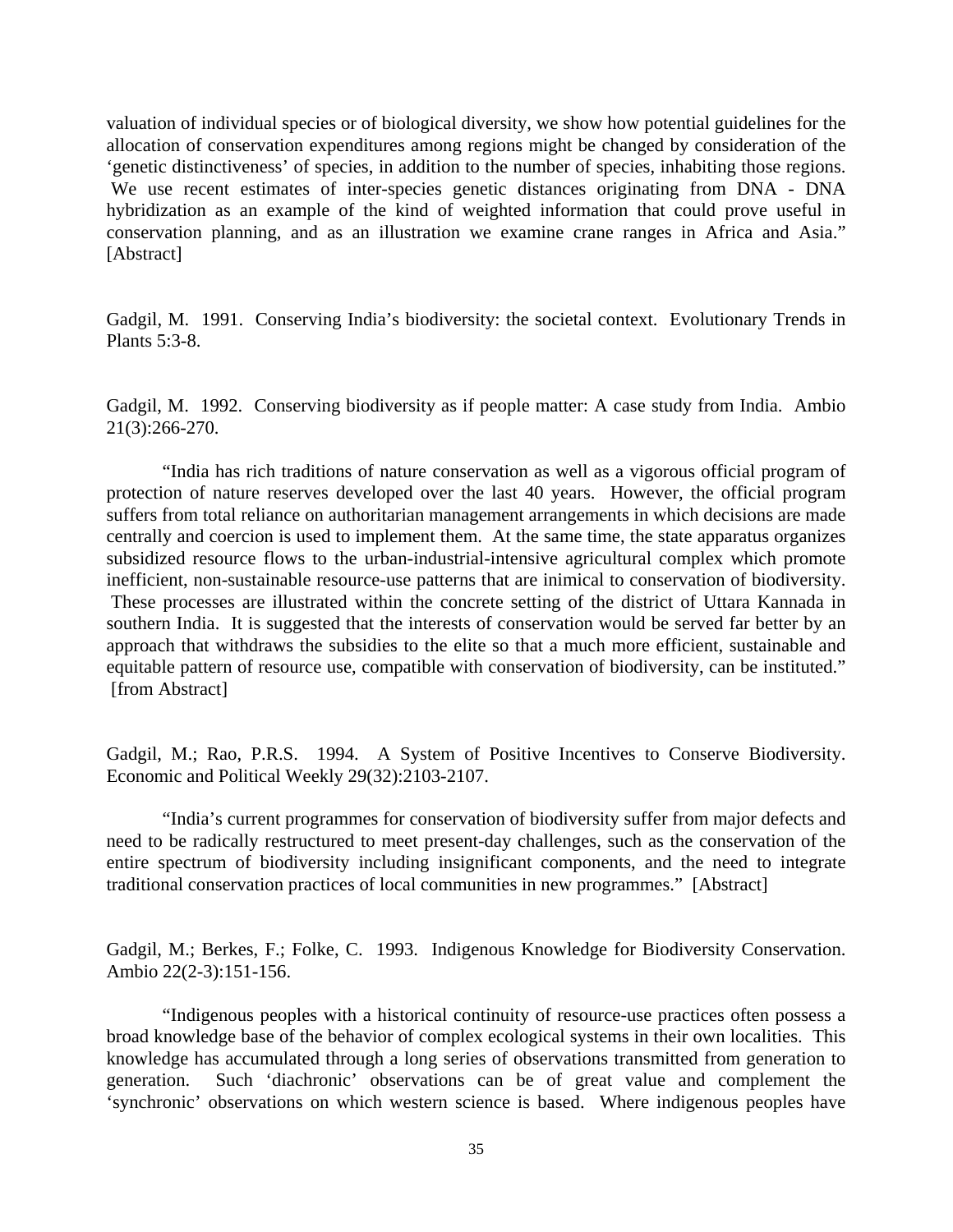depended, for long periods of time, on local environments for the provision of a variety of resources, they have developed a stake in conserving, and in some cases, enhancing, biodiversity." [from Abstract]

Hampicke, U. 1994. Ethics and Economics of Conservation. Biological Conservation 67:219- 231. [Department of Economics, University of Kassel, Kassel, Germany]

 "Nature can be valued in its own right or as an instrument for the benefit of humankind. The second valuation, although less fundamental from a philosophical point of view, is sufficient to substantiate conservation as a moral duty. The harm done to future human beings in burdening them with the prospect of life in an ecologically impoverished world cannot be justified by moral standards of a civilized society, when we consider the fact that conservation costs are not excessive.

 Species and ecosystems can be thought of as economic resources possessing special properties: they can be irreversibly destroyed, their future usefulness is a matter of uncertainty, their services are difficult to replace and they exhibit properties of public goods. All aspects combined, prudence suggests that we must as far as possible prevent extinctions.

 Even from a purely anthropocentric point of view it is logically impossible to assess the full monetary value of an irreversibly destructible ecological asset because for this purpose we would need to know the valuations of all future human beings. It is meaningless, therefore, to ask how much money a species is 'worth'. However, monetarization is possible within a limited scope. Many benefits obtained from species are amenable to evaluation in monetary terms. Independently, willingness-to-pay studies disclose the subjective value people place on species and biotopes.

 Despite numerous methodological problems, the costs of conservation can in most cases be assessed at least approximately. In principle, they amount to the maximum monetary benefit foregone if profitable but nature adverse activities are displaced by conservation. Many empirical studies reveal low conservation costs by macroeconomic standards. In Germany, many conservation objectives in forests could be achieved virtually without any cost at all. A rather ambitious hypothetical conservation programme mainly for the agrarian countryside would bring about social costs of one thousand million DM per year. According to a first estimate, willingness-to-pay amounts to at least three thousand million DM per year." [Abstract]

Hanks, J. 1984. Conservation and Rural Development: Towards an Integrated Approach. In: Hanks, J. (editor). Traditional Life-styles, Conservation and Rural Development. Proceedings of a Symposium organised by the Institute of Ecology, of Padjadjaran University, Bandung, and the IUCN Commission on Ecology held in Bandung, Indonesia, on the 4th and 5th of October 1982. Commission on Ecology Papers Number 7. International Union for Conservation of Nature and Natural Resources, Gland, Switzerland.

 "The overall goal of rural development programmes should be the reduction of poverty, unemployment, malnutrition and inequity, and an integral part of all these programmes is the introduction of a positive rural landless strategy, which recognizes the prime importance of food production, but at the same time safeguards soil and representative areas of natural ecosystems.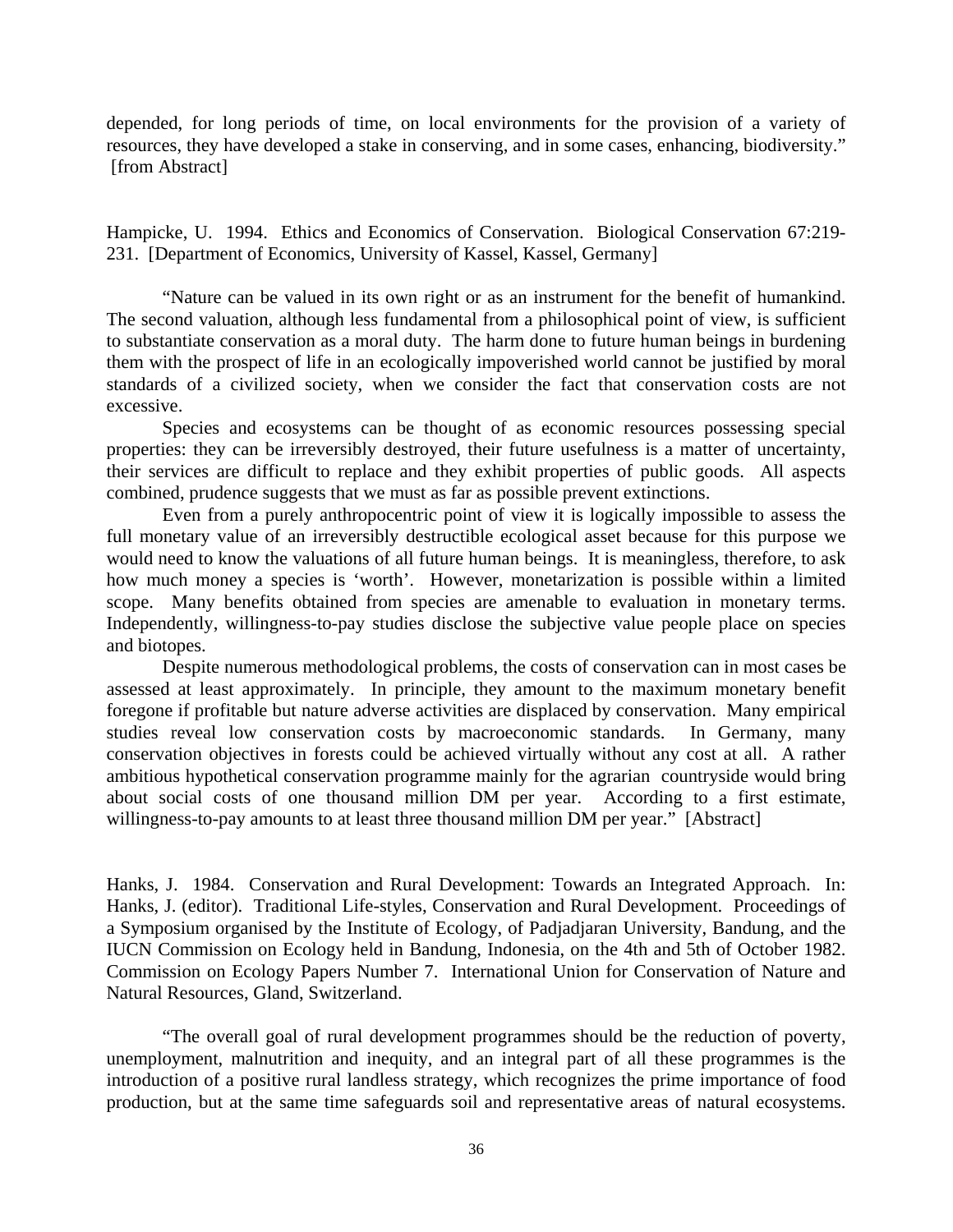The goal of the *World Conservation Strategy* is the integration of conservation and development so that we may all have a way of life which is sustainable. However, it is becoming increasingly difficult to sustain legitimate human demands because high rates of human population growth, coupled with a high rate of world economic growth are threatening the four basic biological systems that support the global economy, the grasslands, fisheries, croplands and forests.

 This paper gives an outline of how these systems are threatened, with emphasis on the relationship between rural development, as defined by the *World Conservation Strategy*, conservation and environmental degradation. The importance of determining felt needs and aspirations in designing both conservation and rural development activities is discussed, with particular reference to the advantages and disadvantages of traditional life-styles." [Abstract]

Hanson, B.; Nelkin, D. 1989. Public Responses to Genetic Engineering. Society 27(1):76-80. [Department of Sociology, New York University, New York, United States]

 This article discusses the varying perspectives that exist since the decision to patent transgenic animals and that were represented at hearings held in the United States to consider placing a moratorium on these patents. Opinions vary widely from the scientific (medical research) to economic (farmers) to moral (animal rights activists).

Kenney, M. 1983. Is Biotechnology a Blessing for the Less Developed Nations? Monthly Review: An Independent Socialist Magazine 34(11):10-19.

 This article outlines some of the current biotechnology innovations and their implications in the Third World. It has been argued that biotechnology has the potential to decrease the costs of many goods, particularly food and medicine, and this in turn would benefit the LDCs; however, the author describes the benefits as going to transnational corporations. The article is concluded with alternatives to improve the position of LDCs against transnational corporations.

King, F.W. 1984. Preservation of genetic diversity. In: Thibodeau, F.R.; Field, H.H. (editors). Sustaining tomorrow: a strategy for world conservation and development. Published for Tufts University by University Press of New England, Hanover, Pennsylvania, United States.

Kloppenburg, J.; Kleinman, D.L. 1988. The Genetic Resources Controversy. Research and Information System for the Non-aligned and Other Developing Countries. Biotechnology revolution and the third world: Challenges and policy options. Author, New Dehli, India.

Knutson, L.; Stoner, A.K. (editors). 1989. Biotic diversity and germplasm preservation, global imperatives. Kluwer Academic Publishers, The Netherlands.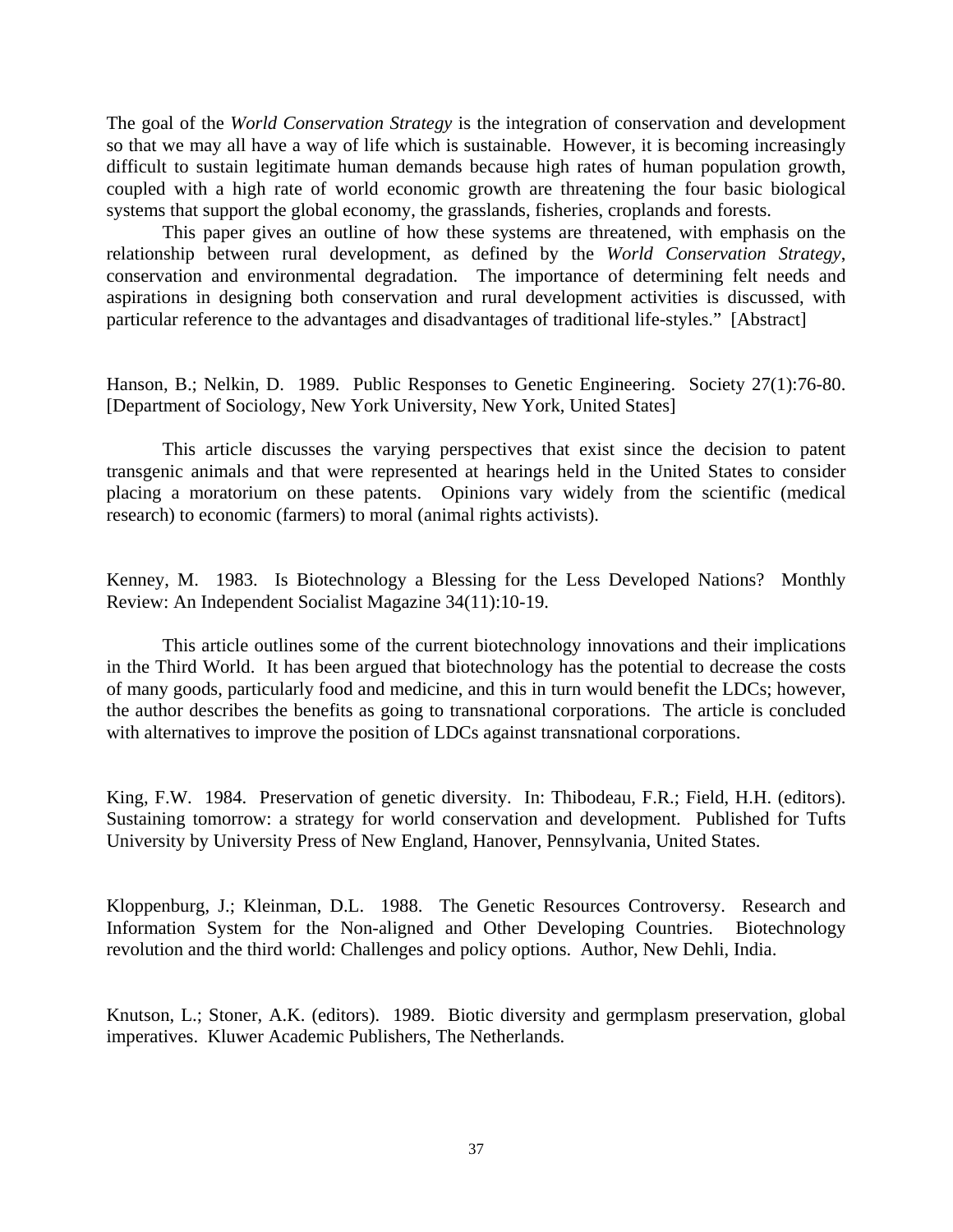Krattiger, A.F.; McNeely, J.A.; Lesser, W.H.; Miller, K.R.; St. Hill, Y.; Senanayake, R. 1994. Widening Perspectives on Biodiversity. The World Conservation Union, Gland, Switzerland and The International Academy of the Environment, Geneva, Switzerland.

 "*Section 1: Introduction* reveals the Forum's [Global Biodiversity Forum] and the Convention's [Convention on Biological Diversity at the Earth Summit in Rio] origins, objectives, and characteristics. The Forum is a mechanism which demonstrates that many ideas and interests must contend, reflected throughout the book but particularly in *Section 2: Achieving Convention Objectives through Regional Collaboration, Section 4: The Contribution by Specific Groups* and *Section 5: Issues in Conserving and Utilizing Genetic Resources.* The ambitiousness of the objectives of the Convention and the complexity of its provisions are indicated in the scope of *Section 3: Activities to Incorporate the Objectives of the Convention into National Endeavours and Legislation*; and *Section 6: Biodiversity and Environmental Impact Assessment*. And the web of diverse but mutually reinforcing contributions which are required, and which it is possible to achieve, is depicted in *Section 7: The Role of NGO's and Other Institutional Mechanisms in Implementing the Convention.* [from Foreword]

Krimsky, S. 1983. Biotechnology and unnatural selection: the social control of genes. In: Summers, G.F. (editor). Technology and social change in rural areas: a festschrift for Eugene A. Wilkening. Westview Press, Boulder, Colorado, United States.

Kux, M.B. 1991. Linking rural development with biological conservation: a development perspective. In: Oldfield, M.L.; Alcorn, J.B. (editors). Biodiversity: culture, conservation and ecodevelopment. Westview Press, Boulder, Colorado, United States.

 There are many questions that arise when considering linking rural development with the conservation of biodiversity. For example, what role should donors play in conservation, what balance should be achieved between 'pure' conservation programs vs. those that relieve pressure on parks and reserves, or what economic benefits actually accrue to countries and to local people from investments in parks and protected areas? This paper attempts to address these questions, and more, with a literature review. Options for maintaining diversity that have been or can be incorporated into economic development programs are given.

Lohmann, L. 1991. Who defends biological diversity? Conservation strategies and the case of Thailand. The Ecologist 21(1):5-13.

 "It is often assumed that giving economic value to biological diversity will motivate business, governments and villagers to preserve it. However, this approach tends to justify handing the defence of biodiversity over to the forces that have proved its worst stewards corporations and the state. As the Thai example makes clear, emphasizing the market value of biodiversity gives short shrift to its most effective defenders - those villagers whose livelihoods depend upon protecting their local environment from economic development." [Abstract]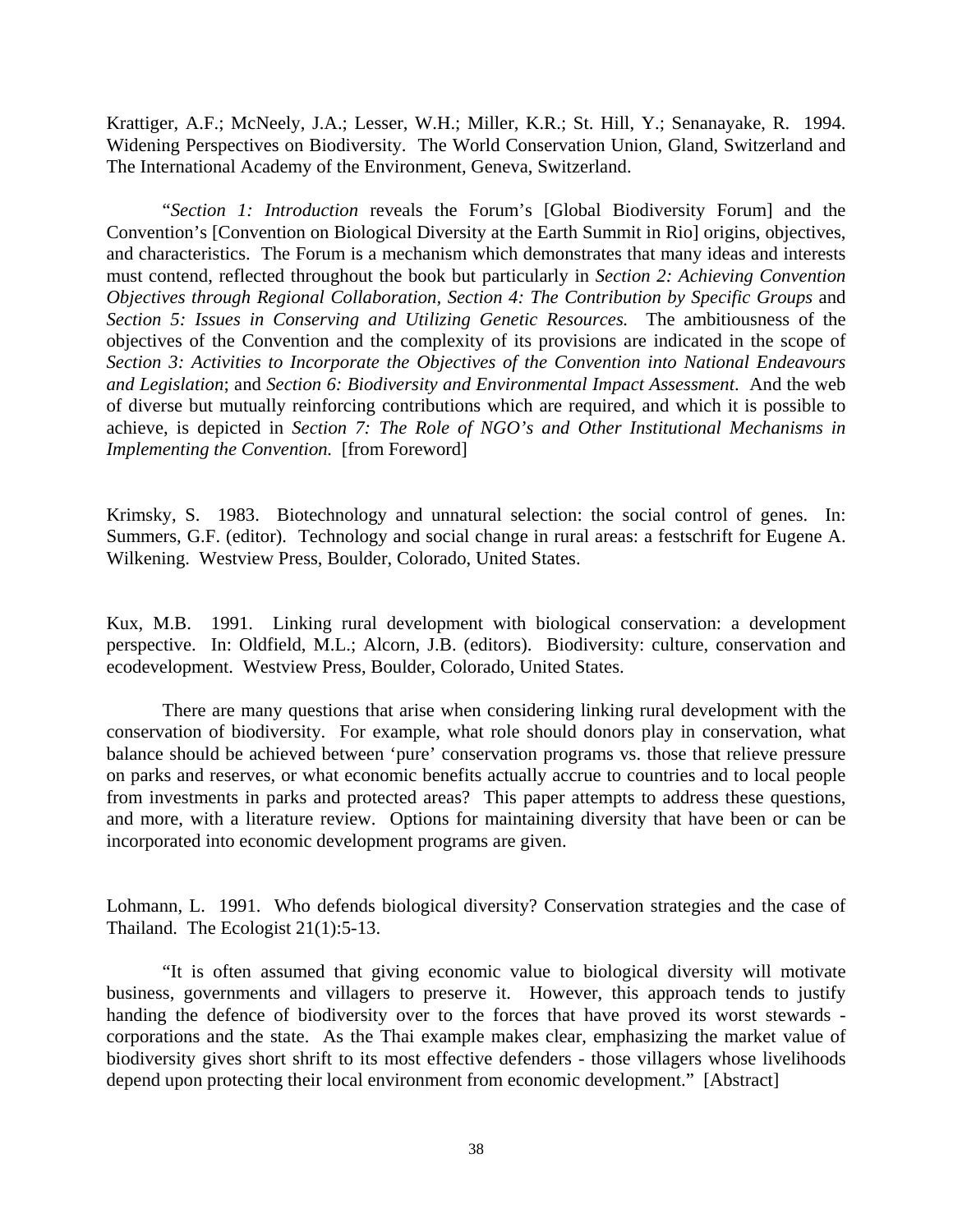Machlis, G.E. 1992. The contribution of sociology to biodiversity research and management. Biological Conservation 62(3):161-170. [Department of Forest Resources and Sociology, University of Idaho, Moscow, Idaho, United States]

 "As the loss of biodiversity is a serious ecological problem, biodiversity research and management are important components of current conservation biology. This paper describes how sociology can contribute to biodiversity research and management. Biodiversity is, like all scientific and environmental issues, partially a socially constructed problem. Case study and comparative multi-national data suggest that the causes of biodiversity decline are largely socioeconomic, and solutions will require interdisciplinary approaches. Sociology can make several contributions to biodiversity research and management, including (1) a better understanding and management of habitat change; (2) improved research and decision-making methodologies; (3) development of a theoretical synthesis: and (4) analysis of the social organization of conservation and conservation biology." [Abstract]

McNeely, J.A. 1993. Economic Incentives for Conserving Biodiversity: Lessons for Africa. Ambio 22(2-3):144-150.

 "Economics provides a useful perspective on issues of biodiversity, at three levels. At the international level governments may need to consider the impact of global economic policies, such as commodities prices, on biodiversity; and because the conservation of biodiversity provides global economic benefits, economic incentives should be provided to governments at the international level (for example, through the Global Environment Facility, but also through terms of trade). At the national level, governments need to be able to assess the impact of their policies on the biological resources of the country, and consider the utility of using a combination of economic incentives (such as differential access to resources, compensation for animal damage, subsidies and grants) and economic disincentives (such as fines and withholding of benefits) to promote conservation objectives. Governments need to address, the problem of 'perverse incentives' - economic instruments which promote the destruction of biodiversity. Many government subsidies and foreign assistance projects have had such effects. At the level of government agencies responsible for conserving biodiversity, incentives can often be used to enhance the performance of staff, improve relations with surrounding communities, and provide long-term financial support to the agency. Examples from throughout Africa are provided to show how economic incentives can enable governments and the private sector to support national conservation objectives more efficiently than can traditional regulatory approaches." [Abstract]

McNeely, J.A. 1988. Economics and Biological Diversity: Developing and Using Economic Incentives to Conserve Biological Resources. International Union for Conservation of Nature and Natural Resources, Gland, Switzerland.

 "The document, perhaps wrongly, takes as a starting point the current world economic system, and describes what can be done within that system to enhance the conservation of species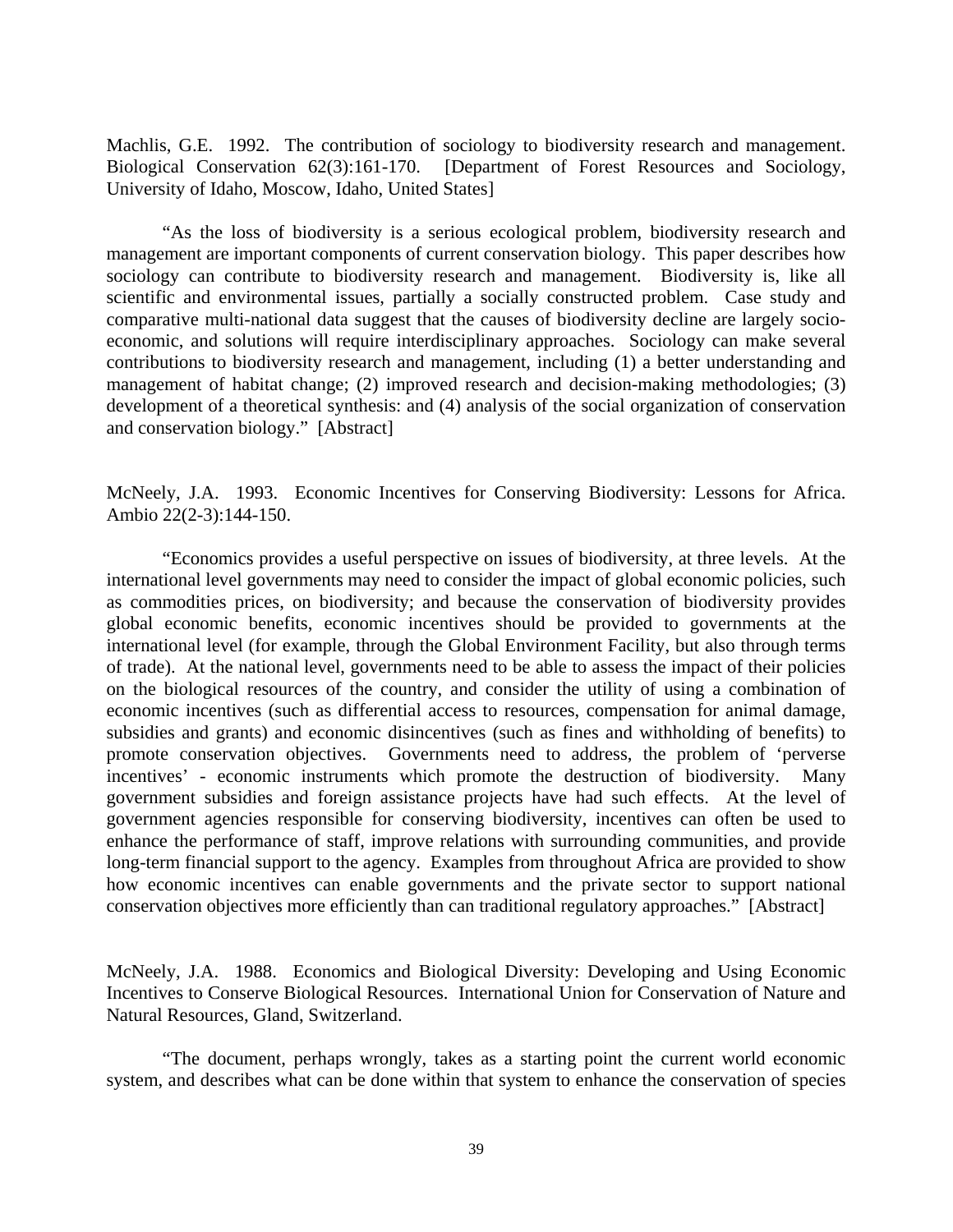and ecosystems. It offers pragmatic and immediate solutions to pressing problems which cannot wait until the world's economy is fundamentally reformed.

 Building upon principles stated in the *World Conservation Strategy* (IUCN, 1980) and in the report of the World Commission on Environment and Development, the document describes mechanisms which will enable sustainable forms of economic development to contribute positively to conservation of biological diversity. In support of this approach, the case studies and other material also demonstrate that conservation is a form of sustainable development.

 A fundamental issue which remains to be solved is determining the optimal distribution of benefits from utilizing biological resources. Most of today's benefits from harvesting the forests, grasslands, wetlands, and seas flow to the global community at large. Relatively few benefits are provided to the local people who bear the bulk of the costs either of the impacts of overexploitation or of abstaining from destructive harvesting practices. Similarly, the greatest value in conserving biological diversity flows to the global community, while the cost of preservation falls on the comparatively few who seldom are provided any economic incentive to conserve the resource. We hope that this paper will begin to stimulate action to redress this imbalance." [from Preface]

McNeeley, J.A.; Dobias, R.J. 1991. Economic incentives for conserving biological diversity in Thailand. Ambio 20(2):86-90.

 "The Thai economy is booming, but much of the rapid economic growth is being fueled by unsustainable use of natural resources (often subsidized by government policies), resulting in a loss of biodiversity. Based on the premise that conservation would be most successful if it were to be promoted by economic incentives, studies were carried out in the fields of forestry, protected areas, marine fisheries, mangroves, and nature tourism. New incentives were defined for each sector, along with changes in government policies to be included in Thailand's Seventh Five-Year Plan." [Abstract]

McNeely, J.A.; Miller, K.R.; Reid, W.V.; Mittermeier, R.A.; Werner, T.B. 1990. Conserving the world's biological diversity. International Union for Conservation of Nature and Natural Resources, World Resources Institute, Conservation International, World Wildlife Fund-US, and the World Bank; Gland, Switzerland and Washington, DC, United States.

 "*Conserving the World's Biological Diversity* is a guide to all who would like to turn the tide of destruction [of nature] into a new positive relationship between people and nature. A new form of civilization based on the sustainable use of renewable resources is not only possible, but essential. This book suggests the principles and tools that are available to promote the new civilization, based on community self-reliance, diversity in both nature and human cultures, economic systems that consider all costs and benefits of alternative actions, scientific research that is applied to the challenges of managing natural resources, and the use of modern information technology to ensure that decisions are based on full knowledge of the likely consequences." [from Foreword]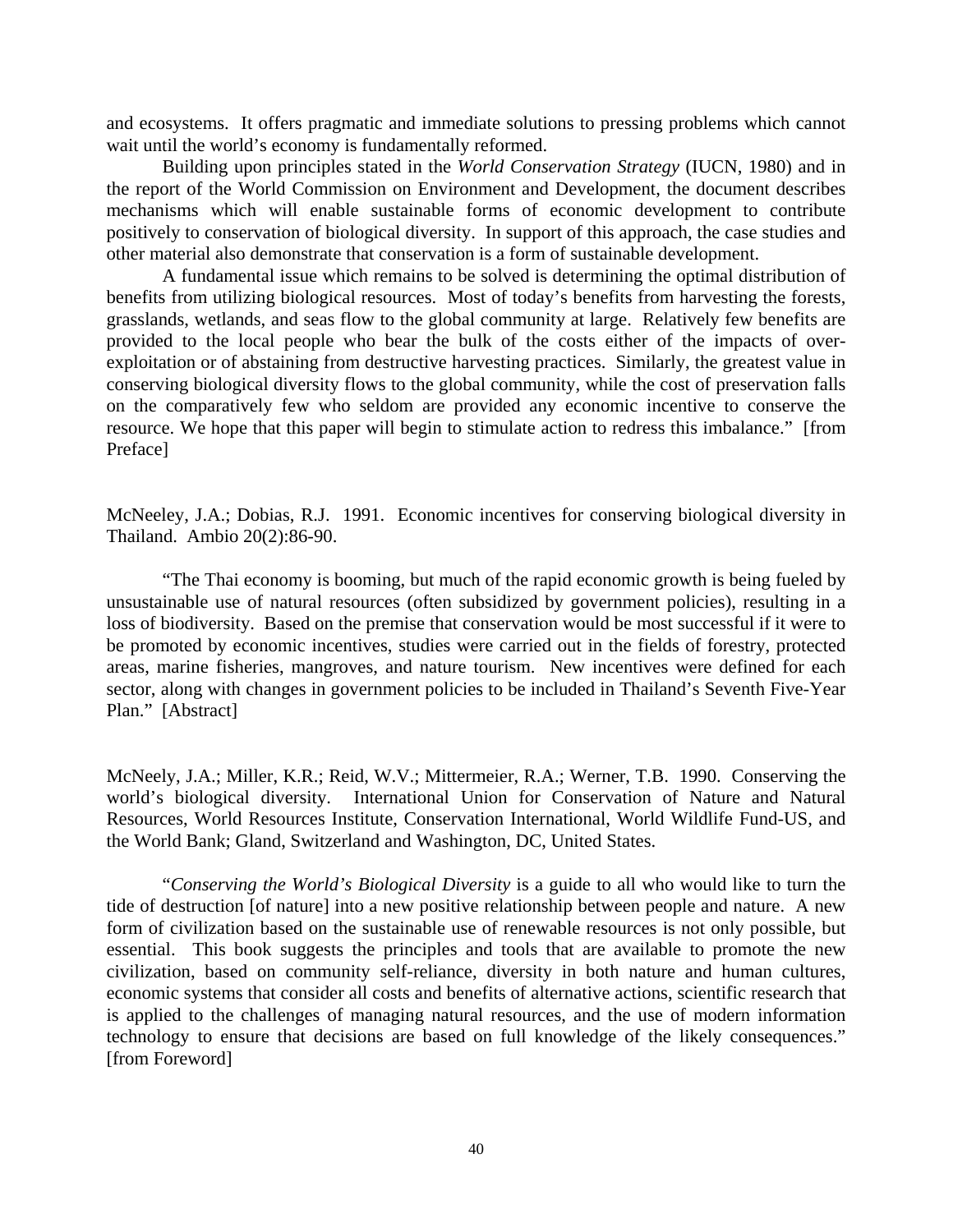McNeely, J.A.; Norgaard, R.B. 1992. Developed country policies and biological diversity in developing countries. Agriculture, Ecosystems and Environment 42(1-2):194-204.

 "This article examines ways developing countries are interlocked with wealthy nations in terms of agriculture practices, how that affects biodiversity and habitat conditions in developing countries, and how developing countries could develop agricultural policies and strategies that would address and correct the loss of biological diversity." [from Abstract]

Montgomery, C.A.; Pollack, R.A. 1996. Economics and Biodiversity: Weighing Benefits and Costs of Conservation. Journal of Forestry 94(2):34-38. [Department of Forest Resources, Oregon State University, Corvallis, Oregon, United States]

 "The authors believe that the perspective of economists can help achieve the goal of biodiversity preservation within the limitations imposed by finite time, money, and efforts. The methods they propose to resolve public policy conflict can be useful in establishing conservation priorities, identifying effective means of attaining conservation objectives, and determining who pays the costs under alternative policies." [from article]

Morowitz, H.J. 1991. Balancing species preservation and economic considerations. Science 253(5021):752-754.

 "From a narrow economics point of view, we need a monetary metric of a species value to balance benefits against cost of preservations. Viewed from environmental ethics no such direct measure is possible. These considerations apply to ecosystems as well as to individual taxa. We are often left trying to balance the 'good' of ethics with the 'goods' of economics." [from article]

Munasinghe, M. 1993. Environmental Economics and Biodiversity Management in Developing Countries. Ambio 22(2-3):126-135.

 "Reconciling and operationalizing the three main concepts of sustainable development the economic, ecological, and sociocultural - poses formidable problems. Environmental economics and valuation can play a key role in helping to incorporate concerns about biodiversity loss into the traditional decision-making framework. A case study from Madagascar examines the impact of a new national park on tropical forests by using both conventional and newer techniques to economically value damage to forests and watersheds, timber and nontimber forest products, other impacts on local inhabitants, impacts on biodiversity, and ecotourism benefits. In the Sri Lanka case study, an integrated energy-environmental analysis was developed, which helps to eliminate projects with unacceptable impacts, and redesign others. Where economic valuation of environmental impacts was not possible, multiple attribute evaluation techniques were used. Improving the incomes and welfare of local communities, especially poor ones, while simultaneously preserving physical and biological systems, offers opportunities for developing countries to pursue all three goals of sustainable development in a complementary manner." [Abstract]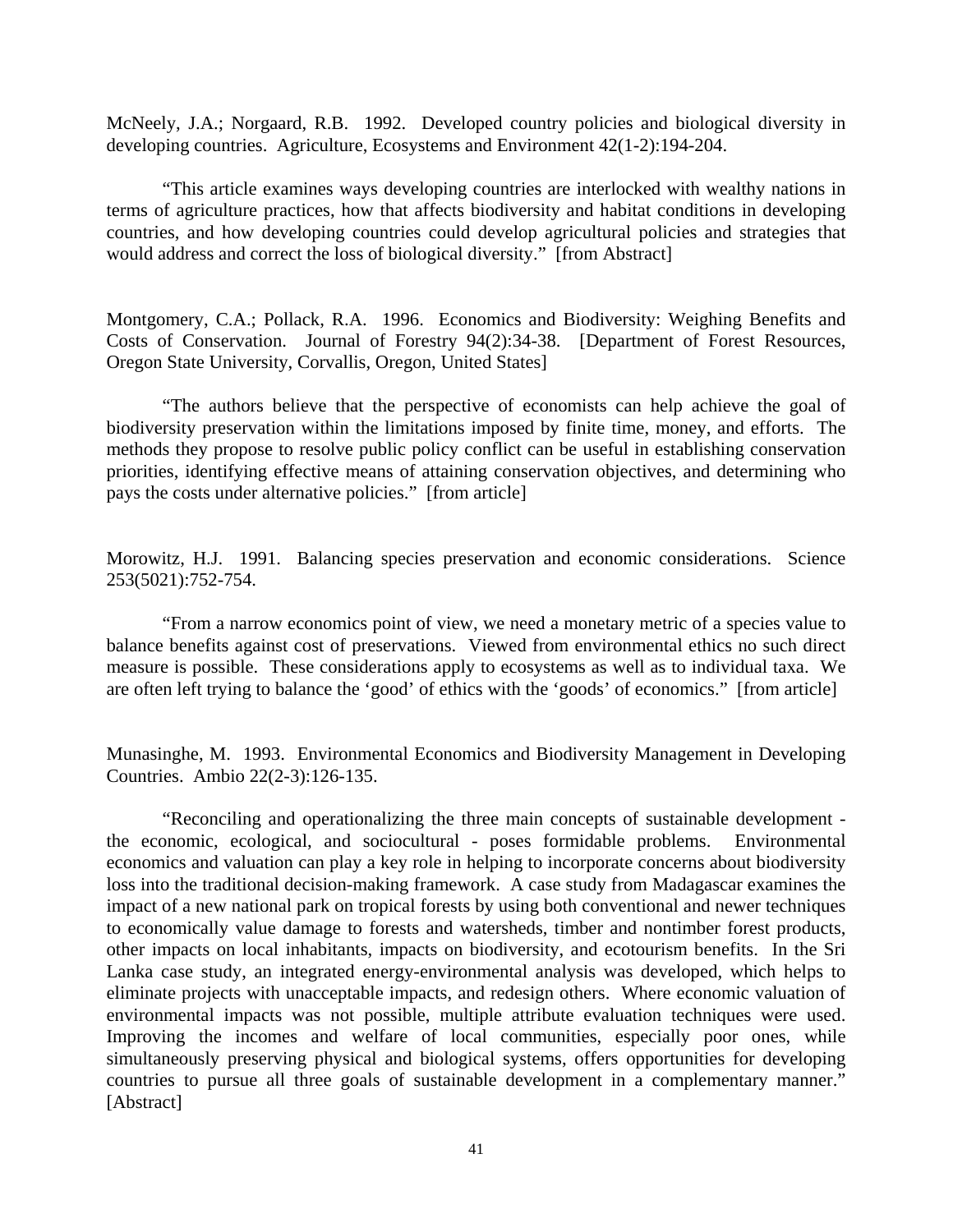Munasinghe, M. 1992. Biodiversity protection policy: Environmental valuation and distribution issues. Ambio 21(3):227-236.

 "This paper seeks to show how the conservation of natural habitats and protected areas contributes to sustainable development, with special emphasis on economic arguments. The role of environmental economics and valuation of natural resources, as analytical tools that facilitate the avoidance of adverse environmental impacts, is discussed. An integrated environmental economic framework is outlined, and some practical case studies of environmental impact valuation in developing countries are summarized. The paper goes on to discuss the links between economy-wide policies (both macroeconomic and sectoral) and natural-resource degradation, and explains the important role of environmental accounting. Issues that arise in the practical implementation of efforts to conserve biodiversity in developing countries are delineated, and the status of international dialogue on agreements to protect the environment is summarized. The role of the Global Environmental Facility (GEF) is described, and key issues in recent GEF projects are highlighted. In-country issues arising from the implementation of policy for the protection of biodiversity are reviewed. Recent integrated conservation development projects (ICDPs) are examined, which have attempted to link protected area management with social and economic development in local communities. The final section contains the principal conclusions." [Abstract]

Muchiru, S. 1985. Conservation of species and genetic resources: an NGO action guide. Environment Liaison Centre, Nairobi, Kenya.

Myers, N. 1993. Biodiversity and the Precautionary Principle. Ambio 22(2-3):74-79.

 "The precautionary principle is becoming an established guideline for policy makers tackling environmental problems. In salient aspects, it applies to biodiversity more than to any other problem. This is because the mass extinction gathering force will, if it proceeds unchecked, not only eliminate half or more of all species, but will leave the biosphere impoverished for at least 5 mill. years - a period twenty times longer than humankind itself has been a species. Present society is effectively taking a decision on the unconsulted behalf of perhaps 100 trill. of our descendants, asserting that future generations can certainly manage with far less than a full planetary stock of species. Yet despite the ostensible certainty we display in taking this decision, the biodiversity issue is attended by exceptional uncertainty, notably as concerns the adverse repercussions - biological, ecological, and economic among others - of mass extinction. Thus, there is a super-premium on applying the precautionary principle to the biotic crisis in a manner expansive enough to match the scope and scale of the problem. Policy implications have received all too little attention. Far from supplying the right answers, we are hardly at a point where we are asking all the correct questions." [Abstract]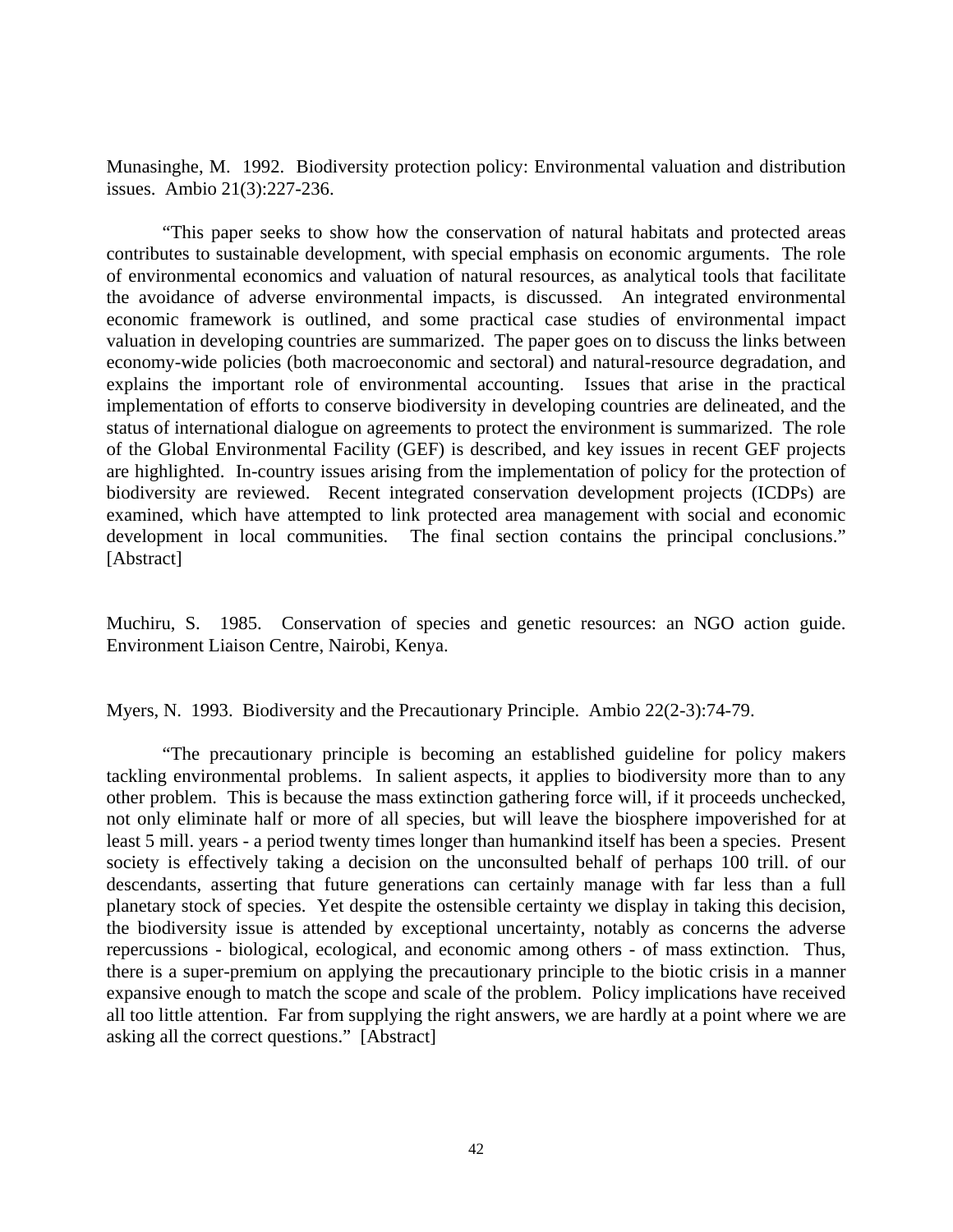Nelson, J.G.; Serafin, R. 1992. Assessing biodiversity: A human ecological approach. Ambio 21(3)212-218.

 "As the concept biodiversity has gained in popularity, it has become increasingly subject to misunderstanding not only in terms of what it means to the scientist, planner, manager and citizen, but also in terms of how it relates to human activities and interests. If misunderstandings about biodiversity are not addressed explicitly, they will lead to conflicts and controversies in environmental planning and resource management. Fundamentally, biodiversity has been viewed from a biological perspective and a relatively narrow one at that. Plant and animal species and habitats have been of principal concern to the neglect of a broader ecosystem or human ecological perspective which would include the activities and influences of humans, particularly land-use. Assessing biodiversity in an area of interest, in relation to past and present land and resource use, offers a way of reducing or avoiding altogether some of the misunderstandings and providing a basis for dealing with conflict and controversy. Rooting such assessments in the broad context of human ecology also helps to promote understanding of the interactions between natural or biophysical systems or human activities and interests. Such understanding is likely to be helpful to those involved in management and planning and the many other groups likely to be affected by economic, technical, institutional and environmental changes. Land and resource assessments that strive to provide a comprehensive or holistic image of biophysical and cultural settings, such as the ABC approach developed at the University of Waterloo, can provide not only a basis for understanding human and environment interactions and for monitoring and assessing outcomes as a proposed undertaking proceeds, but also a basis for managing or avoiding altogether many landuse controversies and resource conflicts." [Abstract]

Norton-Griffiths, M.; Southey, C. 1995. The opportunity costs of biodiversity conservation in Kenya. Ecological Economics 12:125-139. [Center for Social and Economic Research on the Global Environment, University College London, London, United Kingdom]

 "This paper estimates the opportunity costs of biodiversity conservation in Kenya from the potential net returns of agricultural and livestock production, and compares them with the net returns from tourism, forestry and other conservation activities. At the national level, agricultural and livestock production in the parks, reserves and forests of Kenya could support 4.2 million Kenyans and generate gross annual revenues of \$565 m and net returns of \$203m. These forgone net returns of \$203m, some 2.8% of GDP, represent the opportunity cost to Kenya of biodiversity conservation. The current combined net revenues of \$42m from wildlife tourism and forestry are quite inadequate to cover these opportunity costs to land.

 The government of Kenya is clearly subsidizing conservation activities whose chief values are all indirect and external to Kenya, and their ability to continue doing so will be a function of growth and modernisation in the Kenyan economy. Dependency on land will increase if the economy stagnates and rural populations continue to grow, and while the government of today may not consider degazetting parks and reserves, the situation could be quite different in 25 years when rural populations have doubled yet again. In contrast, dependency on land will fall only once the economy grows and modernises and rural populations are drawn off the land and into industrial and service sectors.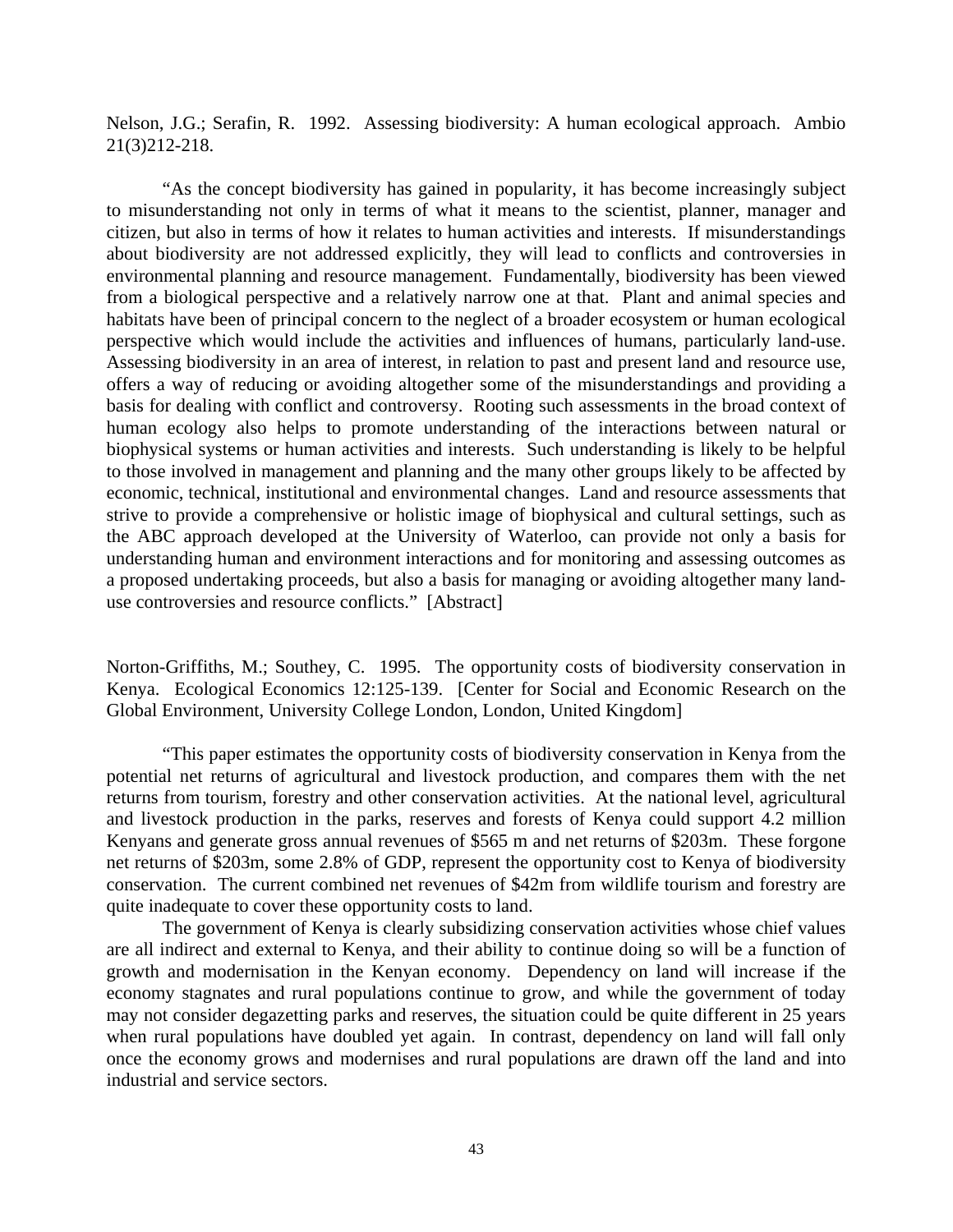Given the global nature of the benefits from Kenya's conservation efforts, it is quite inappropriate that so much of the cost is born by Kenya. The present scale of subsidies should instead form the basis for international negotiations to transfer funds to meet all or part of them. At present the global environment facility (GEF) is the only operational programme through which such contributions can be channeled to meet the incremental costs of biodiversity conservation, but situations such as the one described here for Kenya were never envisaged when the GEF was designed. If the developed world expects a country like Kenya to maintain conservation estate on its behalf, then it must be prepared to contribute substantially towards these costs until such time as Kenya can afford to carry the burden itself." [Abstract]

Oldfield, M.L. 1989. The value of conserving genetic resources. Sinauer Associates, Sunderland, Massachusetts, United States.

Oldfield, M.L.; Alcorn, J.B. (editors). 1991. Biodiversity: culture, conservation and ecodevelopment. Westview Press, Boulder, Colorado, United States.

 "The dual themes of conservation of biological resources and rural development are explored in this book by biologists, anthropologists, agricultural scientists, and policy analysts. Using traditional resource management systems as the basis of study, the contributors assess traditional management of plant and animal diversity, explore the rationale for *in situ* conservation, and discuss existing and possible linkages between development and conservation." [from Summary]

Palmberg, C.; Esquinas-Alcazar, J.T. 1990. The role of the United Nations agencies and other international organizations in the conservation of plant genetic resources. Forest Ecology and Management 35(1-2):171-197.

 The paper briefly reviews the mandates and main activities of the United Nations and other major international organizations concerned with the conservation of plant genetic resources, with special reference to forestry. It highlights the vital role that international organizations can and should play in this field. To succeed, global programmes must respect national priorities and complement the overall development plans of each nation. International action must be carefully coordinated, recognizing that the role of multilateral organizations complements that of bilateral organizations, development banks and nongovernmental organizations. Some recent developments in the field of genetic resource conservation are examined in a historical perspective, focusing on continuing programmes, trends, and needs in the field of plant genetic resources. The paper also provides a list of references to some relevant documentation by international organizations.

Pearce, D.; Moran, D. 1994. The Economic Value of Biodiversity. In association with the Biodiversity Programme of IUCN - The World Conservation Union, Gland, Switzerland. Earthscan Publications Ltd., London, United Kingdom.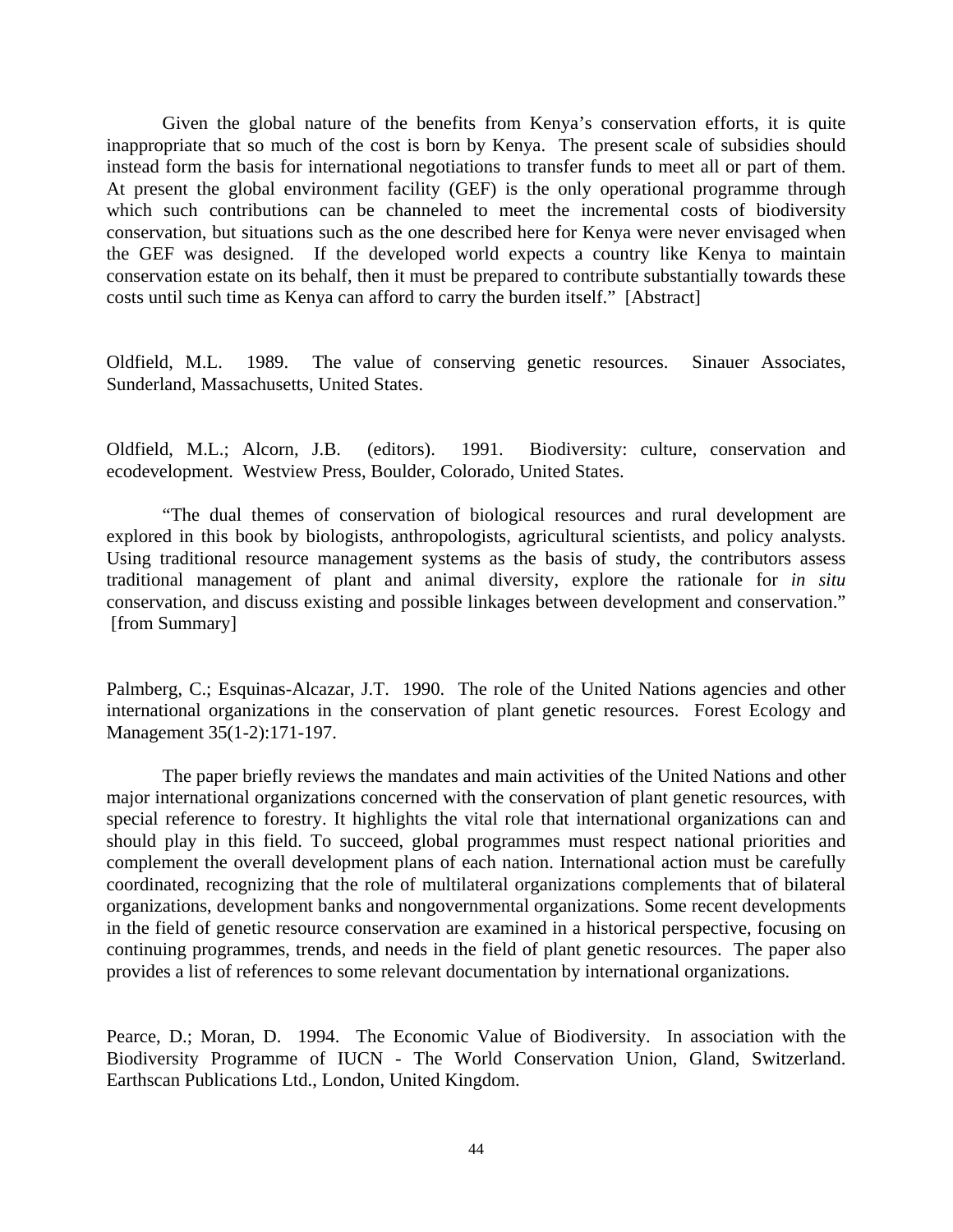"The theme of the volume is... roughly as follows:

\* economic forces drive much of the extinction of the world's biological resources and biological diversity; yet

\* biodiversity has economic value. If the world's economies are rationally organized, this suggests that biodiversity must have less economic value than the economic activities giving rise to its loss;

\* yet we know that many biological resources do have significant economic value. We also know that many of the destructive activities themselves have very low economic value; therefore

\* something is wrong with the way actual economic decisions are made - for some reason they fail to 'capture' the economic values that can be identified;

\* these 'economic failures' lie at the heart of any explanation for the loss of biological diversity. If we can address them, there is a chance of reducing biodiversity loss." [from Preface]

Plucknett, D.L.; Horne, M.E. 1992. Conservation of genetic resources. Agriculture, Ecosystems and Environment 42(1-2):75-92. [The World Bank, Washington, DC, United States]

 "An overview of current conservation systems is presented along with a general framework of principles and concepts that govern resource conservation work. The article surveys national and international genetic resource conservation programs, outlines the current state of conservation systems for plants, animals, and microorganisms, and calls for a global plan for conservation of biological diversity. Programs for plant germplasm are more organized and developed than those for animals. *In situ* conservation, the maintenance of a population within the community of which it forms a part, is examined, including maintenance of species economic interest within natural ecosystems. This approach has numerous advantages and tends to conserve more than the target species. A contrasting view is given of conservation biology and agriculture as to the value of genetic conservation of wilderness areas as reservoirs for genetic variability. Ex situ conservation, the conservation of organisms outside of natural habitats, is considered especially for seeds of major crop plants. Germplasm banks fulfill an important long-term need and their functionality is dependent on the collection, characterization, preservation, and distribution of genetic resources." [Abstract]

Reid, W.V. and Miller, K.R. 1989. Keeping options alive: the scientific basis for conserving biodiversity. World Resources Institute, Washington, DC, United States.

 "...Reid and Miller provide an overview of where the world's species and genetic resources are located and why they are valuable, a new analysis of species extinctions in tropical forests that supports previous estimates and reinforces the magnitude of the problem that we face, and a survey of the most recent findings of conservation biology. The authors also suggest how these findings can best be put to work for both *in situ* and *ex situ* conservation, and they add to evidence that the biodiversity crisis is not restricted to tropical forests, but threatens biological resources in temperate zones and marine ecosystems as well. Finally, this report underscores the important interdependence between biological diversity and human cultural diversity and the policy implications of this critical bond." [from Foreword]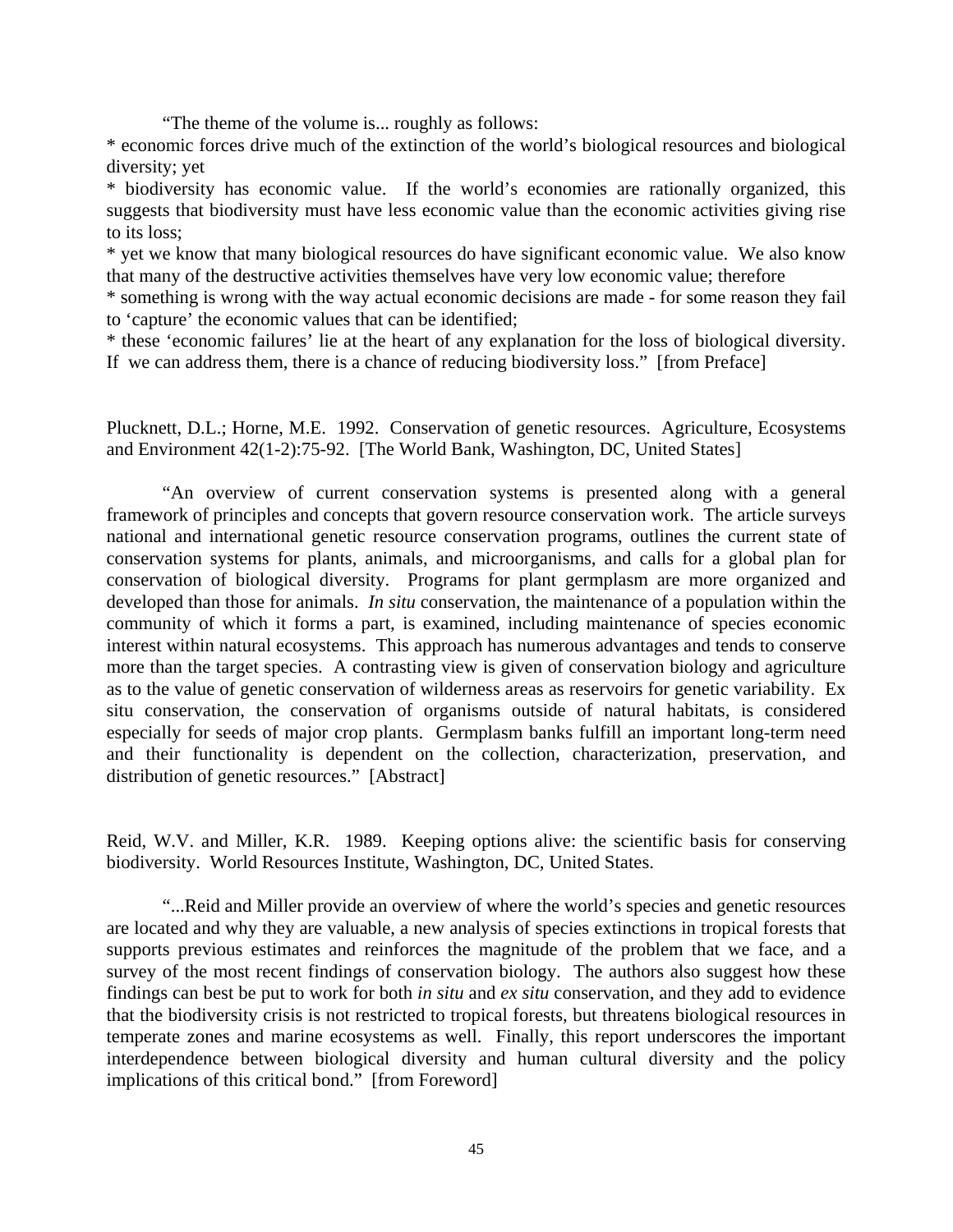Rice, K. 1992. Theory and conceptual issues. Agriculture, Ecosystems and Environment 42(1- 2):9-26.

 "This paper examines the parallel organization of biological diversity in both agricultural and natural systems across spatial and temporal scales and shows that there are many theoretical concepts of common concern to both as well as real differences between the two disciplines." [from Abstract]

Riggs, L.A. 1990. Conserving genetic resources on-site in forest ecosystems. Forest Ecology and Management 35(1-2):45-68.

 Three elements are required to realize the values of biodiversity: genetic materials; environments; and information about the functional relationships of the first two. Effective conservation involves uniting these elements. Thorough review of historical, scientific, socioeconomic, and practical information about particular elements of biodiversity is necessary to assess the constraints on the opportunities for conservation activities. The California Gene Resources Program activities from 1980 to 1983 are examples of this kind of undertaking. Computerized information systems can assist managers and researchers in uniting these elements and facilitating both conservation of, and access to, genetic resources. The California Forest Genetic Sources Catalog, a microcomputer database application developed by GENREC for the Wildland Resources Center, is one such application.

Rose, R. 1992. Economic aspects of conserving biological diversity. Agriculture and Resources Quarterly 4(3):378-388.

Sandlund, O.T.; Hindar, K.; Brown, A.H.D. 1992. Conservation of Biodiversity for Sustainable Development. Scandinavian University Press, Oslo, Norway.

 Section 1 of this text contains two introductory articles on biodiversity. Section 2 contains articles relating genetic resources and conservation biology. Section 3 discusses the ecological context of genetic erosion, while strategies for ex situ conservation are examined in section 4 and biotechnological challenges in section 5. Finally, biodiversity and sustainable development are connected in the last two sections with recommendations for actions in biodiversity conservation being made.

Shiva, V.; Anderson, P.; Schucking, H.; Gray, A.; Lohmann, L.; Cooper, D. 1991. Biodiversity: social and ecological perspectives. Zed Books Ltd., London, United Kingdom and World Rainforest Movement, Penang, Malaysia.

 "Heffa Schucking and Patrick Anderson in *Voices Unheard and Unheeded* analyse the dominant paradigm of conservation and reflect on its lacunae. Andrew Gray's contribution is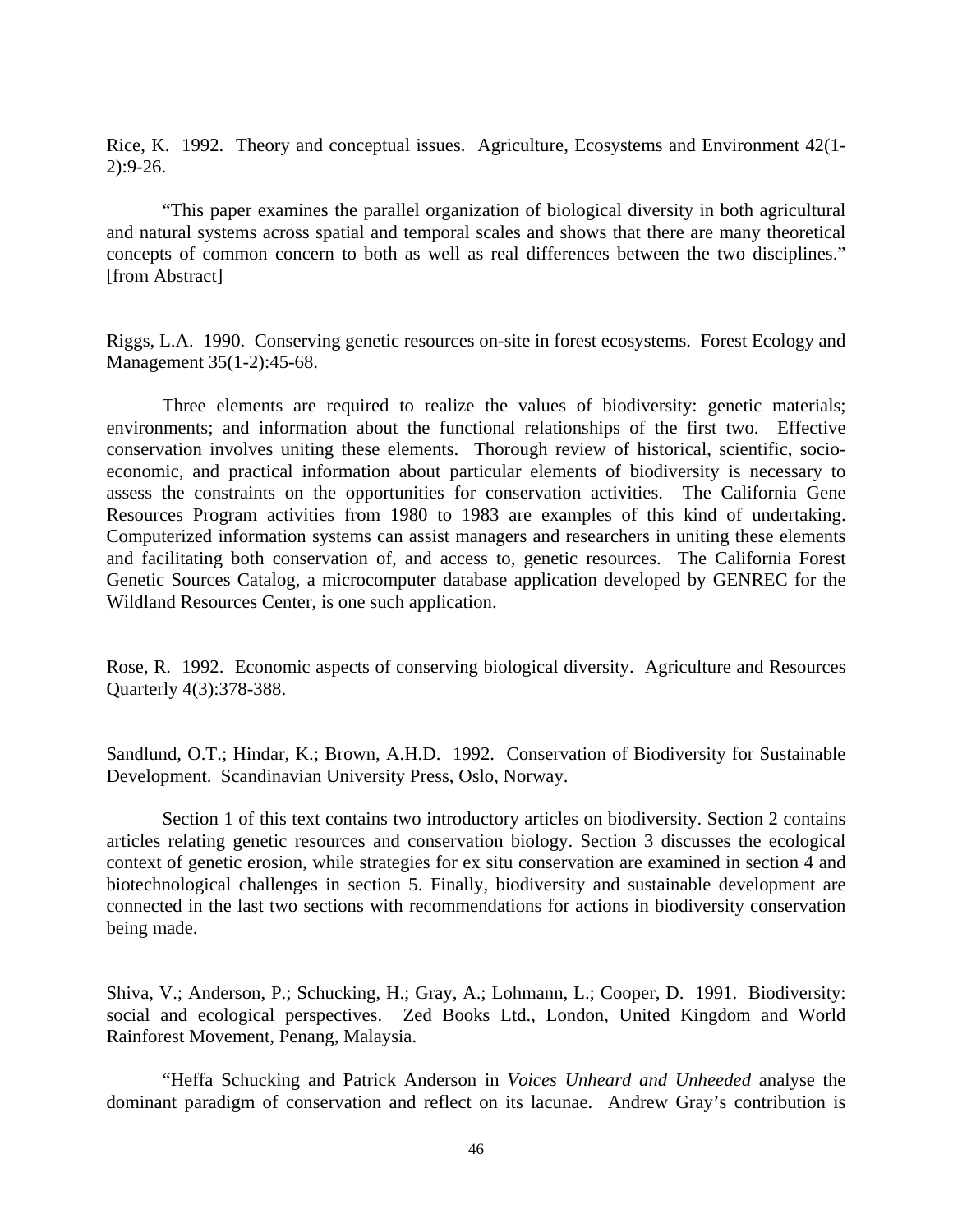based on his experience with indigenous peoples of Latin America. Larry Lohmann's article, *Who Defends Biological Diversity?,* reflects the conservation strategies of the peasant and forest dwelling communities in the case of Thailand. David Cooper provides a critique of the global biodiversity convention and suggests the vital components needed for a meaningful agreement. [Vandana Shiva's] piece attempts to show that production based on principles of uniformity is the biggest threat to biodiversity..." [from Introduction]

Smith, C. 1984. Economic benefits of conserving animal genetic resources. Animal Genetic Resources Information 3:10-14.

Solow, A.; Polasky, S.; Broadus, J. 1993. On the measurement of biological diversity. Journal of Environmental Economics and Management 24(1):60-68.

 "In optimizing strategies aimed at the conservation of biological diversity, it is necessary to compare the consequences of competing strategies for biological diversity. This paper presents a general approach to this problem. An example concerning the conservation of crane species is given." [Abstract]

Tisdell, C.A. 1995. Issues in Biodiversity Conservation Including the Role of Local Communities. Environmental Conservation 22(3):216-222. [Department of Economics, University of Queensland, Brisbane, Australia]

 "This paper points out some limitations of existing economic and ecological approaches to assessing conservation of biodiversity, and suggests a few possibilities for dealing with these approaches. The theoretical/structural aspects of optimal biodiversity are then briefly discussed, followed by biodiversity issues involving local communities. Illustrations are given of these issues from Xishuangbanna Prefecture in Yunnan, China." [from Introduction]

Tobey, J.A. 1993. Toward a Global Effort to Protect the Earth's Biological Diversity. World Development 21(12):1931-1993. [Organization for Economic Cooperation and Development, Paris, France]

 "The preservation of biological diversity is discussed from a global perspective, with a focus on tropical deforestation. Economic issues in tropical deforestation, market failure, and the costs and benefits of preserving biological diversity are surveyed. It is found using a straightforward economic model based on the cost-benefit criterion that industrialized countries can realize 'gains-from-trade' by financing preservation of biological diversity in tropical developing countries. This provides a strictly economic rationale for the introduction of an international system to transfer funds for the protection of biological diversity in developing countries." [Abstract]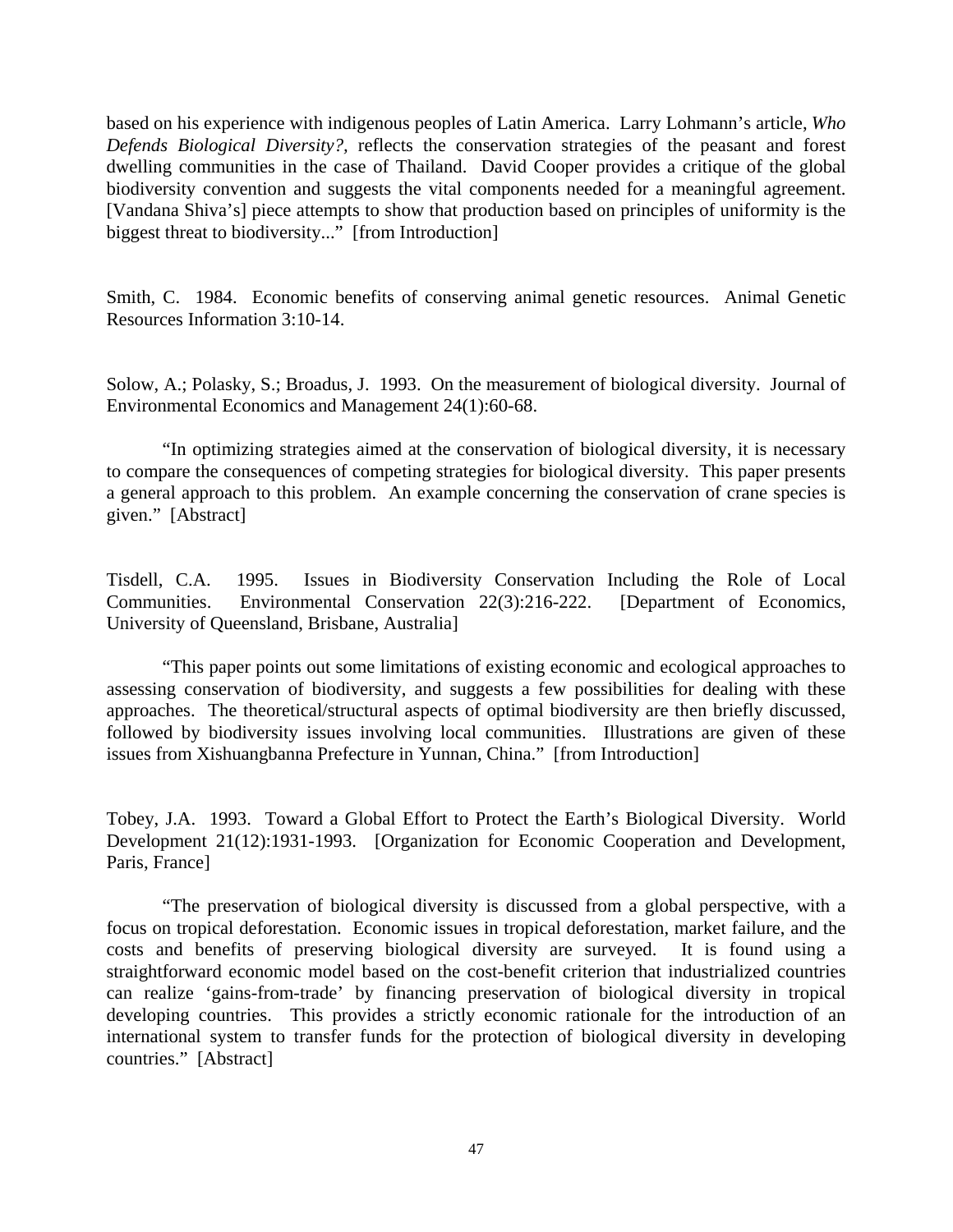Wells, M. 1992. Biodiversity conservation, affluence and poverty: Mismatched costs and benefits and efforts to remedy them. Ambio 21(3):237-243.

 "Considerable progress has been made recently in identifying and measuring protected area economic costs and benefits in developing countries. This paper departs from this approach by concentrating not on the measurement of total economic costs and benefits from protected areas but on their distribution. Protected area benefits and costs are discussed at three separate spatial scales: local, national/regional, and global/transnational. The overall picture shows that economic benefits - although difficult to measure and varying from site to site - are limited on a local scale, increase somewhat on a regional/national level and then become potentially substantial on a transnational/global scale. The economic costs follow an opposite trend, from being locally significant, regionally and nationally moderate, and globally small. It is evident that there are few local incentives and very limited regional and national incentives for protected area establishment and management in developing countries. Very little, if any, empirical work has been done on the distribution of protected area costs and benefits. The conclusion of this paper is that such analysis can provide an essential bridge between economic valuation studies and the identification of necessary and practical action steps." [Abstract]

Wells, M.P.; Brandon, K.E. 1993. The Principles and Practice of Buffer Zones and Local Participation in Biodiversity Conservation. Ambio 22(2-3):157-162.

 "Recognition is growing that the successful management of protected areas ultimately depends on the cooperation and support of local people. As a result, there has been a dramatic increase in financial support for projects attempting to link the conservation of biodiversity in protected areas with local social and economic development. Drawing on our recent analysis of 23 integrated conservation development projects (ICDPs) in 14 developing countries, this paper explores the challenges which have arisen in operationalizing two key concepts which lie at the heart of community-based conservation. First, buffer zones around park boundaries. Second, greater participation of local people in conservation and development. We describe important practical constraints which have so far limited the effective implementation of these two concepts. But - despite some critical constraints operating outside individual projects' sphere of influence we conclude that innovative, well-designed projects at carefully selected protected area sites that constructively address local people-park relationships will be essential to the conservation of biodiversity, and thus to sustainable development." [Abstract]

Wilson, E.O. (editor). 1988. Biodiversity. National Academy Press, Washington, DC, United States.

 "...The book before you offers an overall view of this biological diversity and carries the urgent warning that we are rapidly altering and destroying the environments that have fostered the diversity of life forms for more than a billion years.

 The source of the book is the National Forum on Biodiversity, held in Washington, D.C., on September 21-24, 1986, under the auspices of the National Academy of Sciences and Smithsonian Institution..." [from Forward]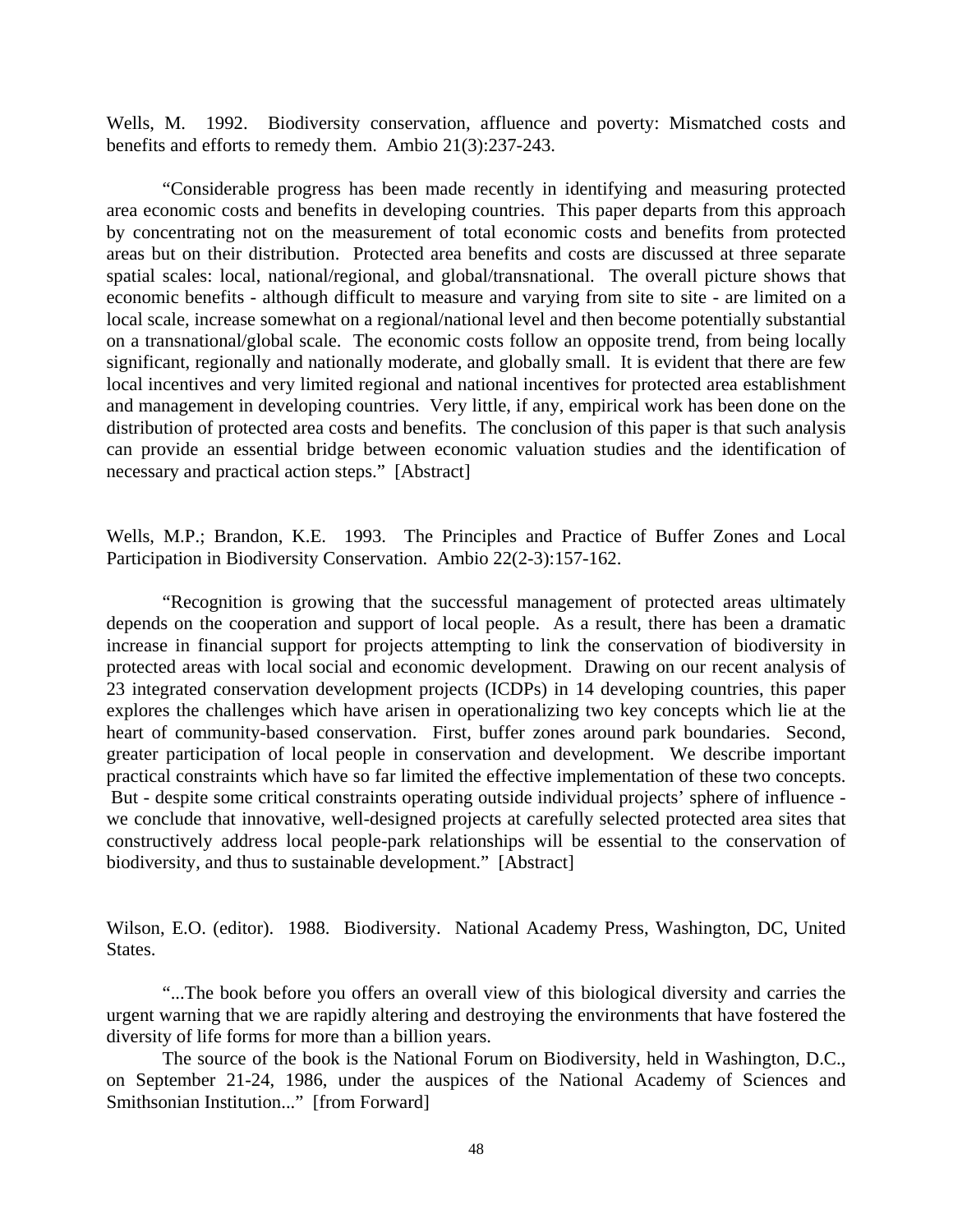WRI. 1992. Global Biodiversity Strategy: Guidelines for Action to Save, Study, and Use Earth's Biotic Wealth Sustainably and Equitably. World Resources Institute/ The World Conservation Union/ United Nations Environment Programme.

 "The conservation of biodiversity is fundamental to the success of the development process. As this *Global Biodiversity Strategy* explains, conserving biodiversity is not just a matter of protecting wildlife in nature reserves. It is also about safeguarding the natural systems of the Earth that are our life-support systems; purifying the waters; recycling oxygen, carbon and other essential elements; maintaining the fertility of the soil; providing food from the land, freshwaters, and seas; yielding medicines; and safeguarding the genetic richness on which we depend in the ceaseless struggle to improve our crops and livestock." [from Foreword]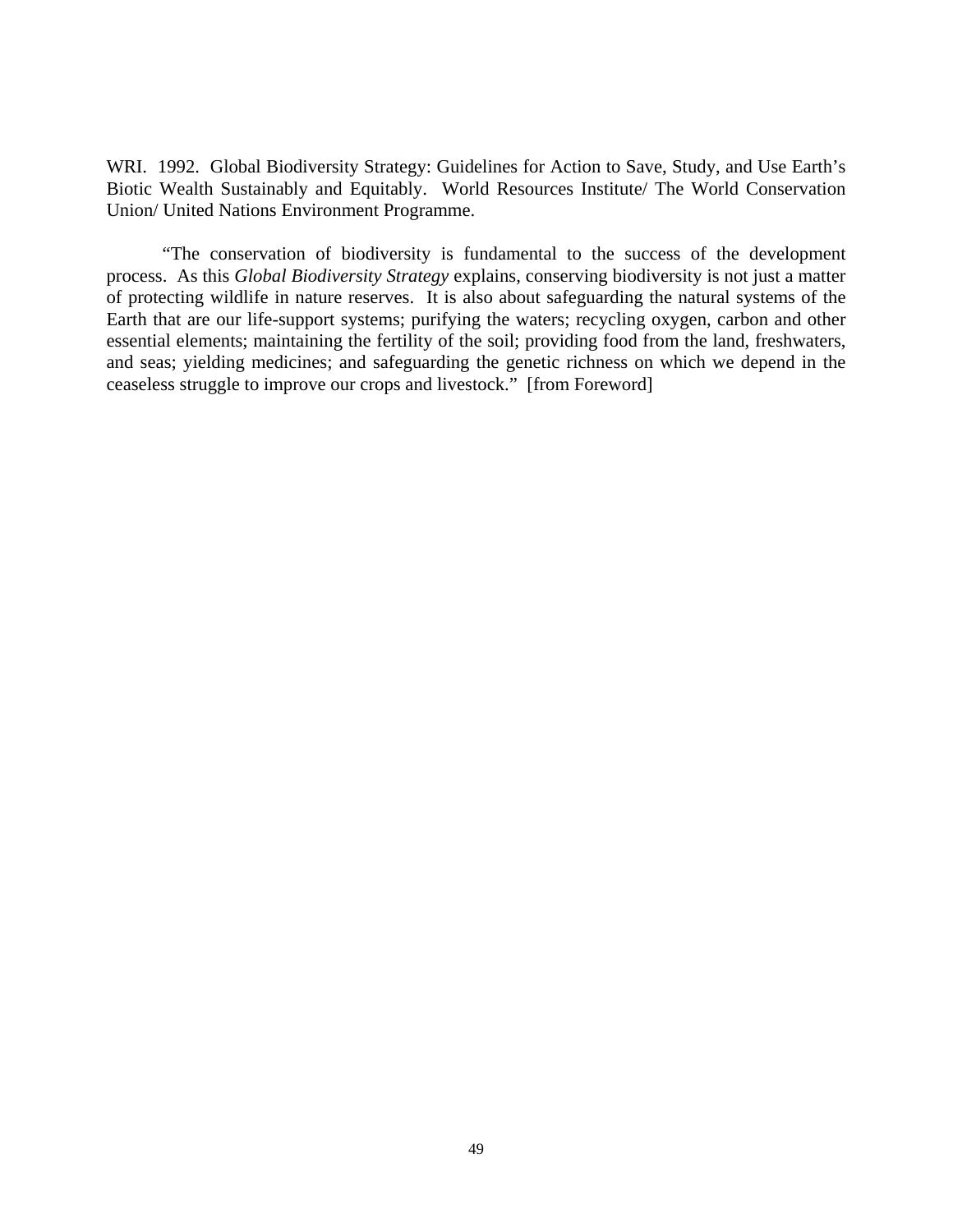## **PART B.**

## **RELATED THEMES IN**

# **AQUACULTURE AND AGRICULTURE**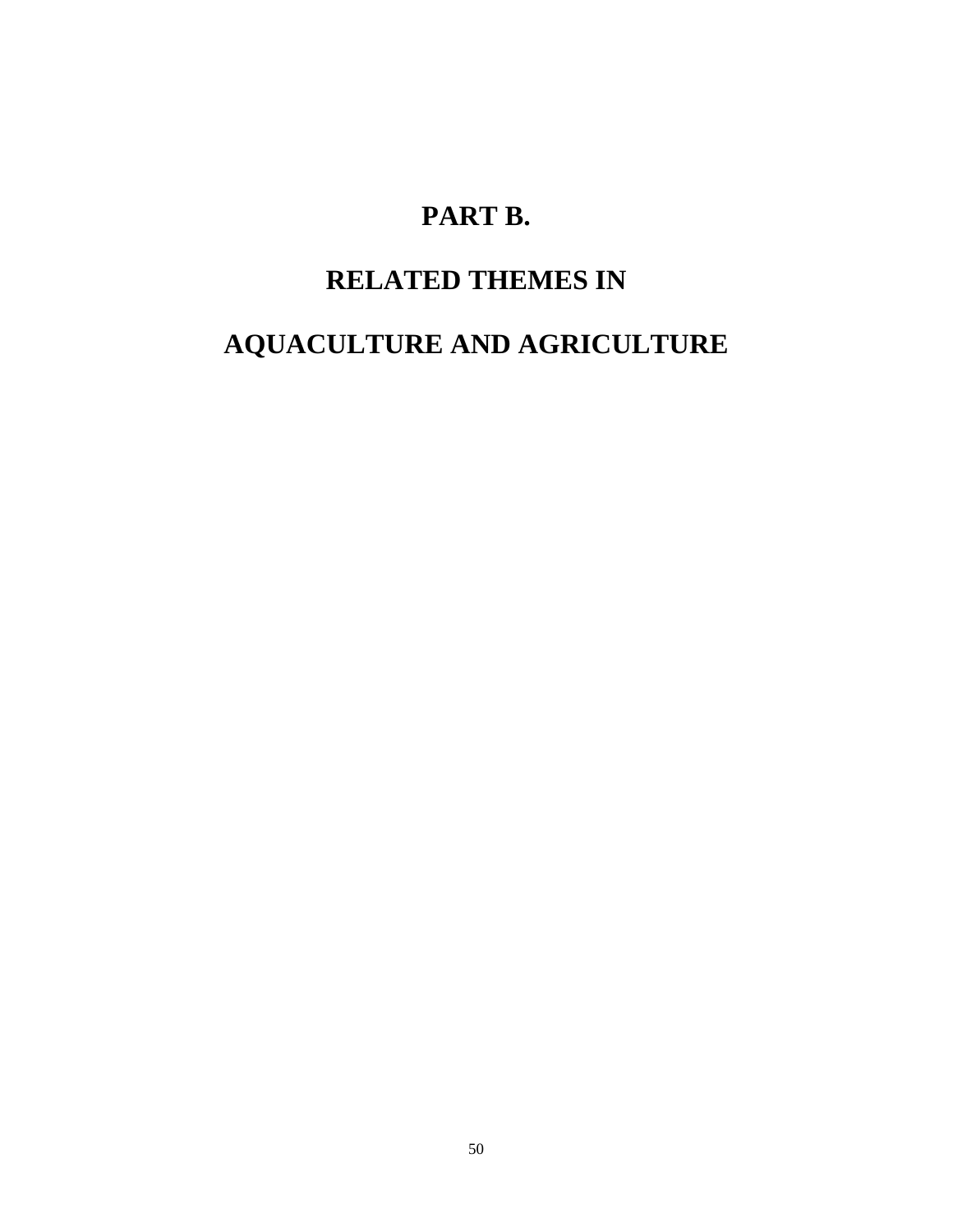### **Chapter 6. TECHNOLOGY TRANSFER AND ADOPTION**

#### **Aquaculture**

Ahmed, M.; Rab, M.A. 1992. Feasibility of Adopting Aquaculture to Increase Resource Productivity in Existing Bangladesh Farming Systems. Naga, The ICLARM Quarterly 15(4):21- 22. [ICLARM, Manila, Philippines]

 This article discusses the results of a survey in the district of Gazipur that looked at resource (farm by-products) availability and use in different farm enterprises. These results were used to look at the feasibility of extending new technologies using these resources to farmers.

Anon. 1990. Report of the Workshop on Methods to Promote Aquaculture in Rural Development, Chipata, eastern province, Zambia, 10-14 July 1989. FAO/SIDA; Food and Agriculture Organization of the United Nations, Harare, Zimbabwe.

 The report describes topics discussed at the workshop which include the results of the ALCOM pilot project field testing of aquaculture in rural development conducted in the eastern province of Zambia and also the development of fish farming extension methods and guidelines. Conclusions of the workshop and recommendations on aquaculture extension are given.

Bai, N.J.; Seshadri, C.V. 1988. Small scale culture of Spirulina (Arthrospira) as a food supplement for rural households - technology development and transfer. Archiv fuer Hydrobiologie (Supplement) 80(10):565-572.

 A simple technology of growing Spirulina (Arthrospira) fusiformis in mud pots to provide nutritive food supplement for a family has been developed. The technique of pot culture, its advantages, nutritive value of the product, cost analysis etc. have appeared already in earlier reports. Here preliminary testing for comparative yields of a few strains, monitoring for healthy and optimum yields and adaptability of this method as a family enterprise have been considered. The successful transfer of this technology to a village near Madras through training given to the women has been briefly reported.

Bhaumik, U.; Pandit, P.K.; Chatterjee, J.G. 1992. Adoption of paddy-cum-fish culture practice in rained coastal paddy fields of Sunderbans, West Bengal. Environment and Ecology 10(2):366- 370.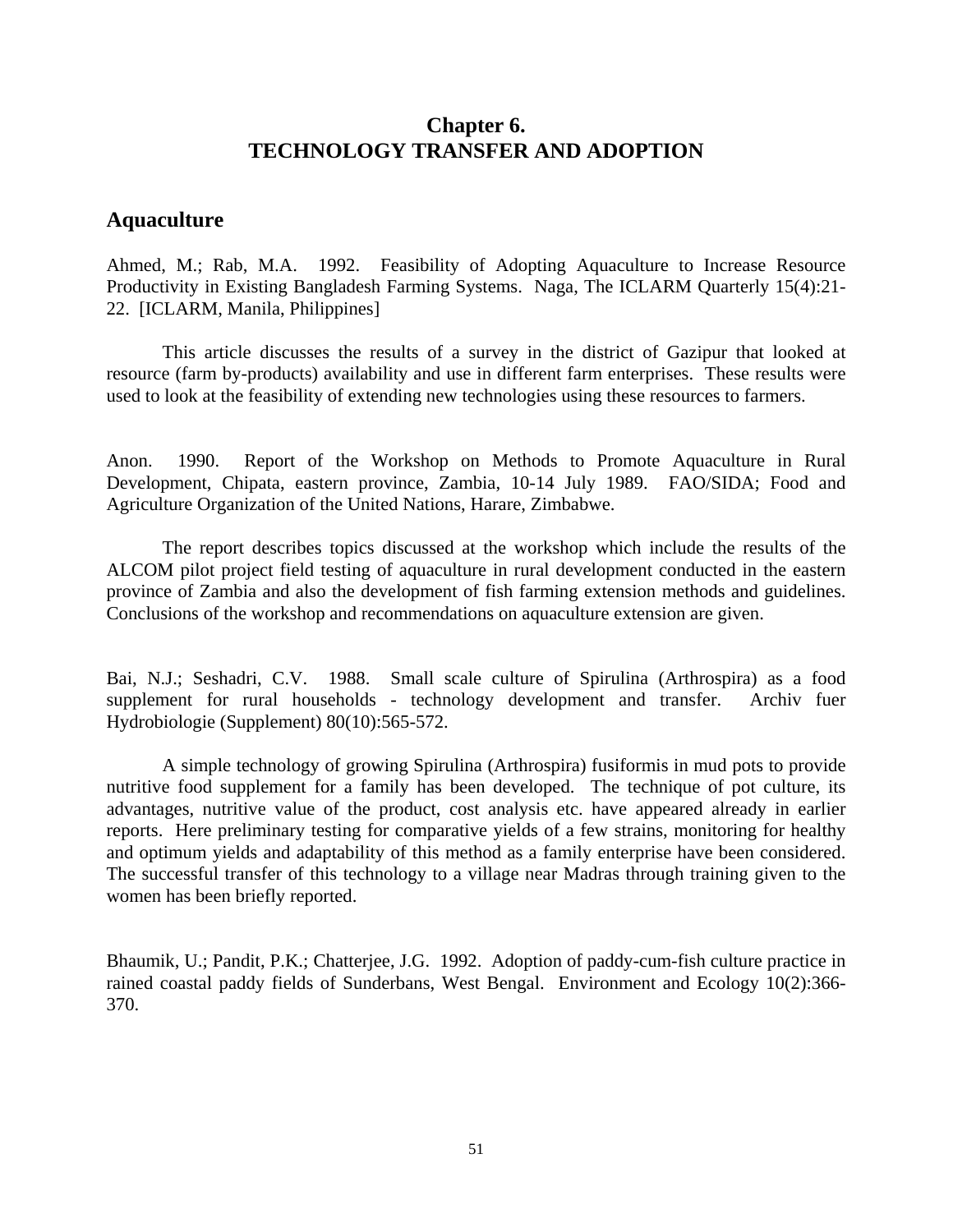Biswas, A.; Acharjee, S.K.; Haque, M.A. 1991. Adoption of composite fish culture in the context of some psychological orientation. Environment and Ecology 9(3):661-663. [Dep. Agric. Ext., Bidhan Chandra Krishi, Mohanpur, India]

 The study was conducted among the selected fish farmers to elicit the relationships of their psychological orientations with the adoption of innovative practices of composite fish culture. Psychological orientations such as achievement motivation, production orientation, orientation towards competition, innovation proneness, economic motivation, risk orientations and attitude towards composite fish culture were found to be positively and significantly related with the adoption of composite fish culture while secular orientation and planning orientation were depicted as to be insignificantly related with that of adoption.

Brown, J.H.; Prayitno, B. 1987. Backyard Fish Farming in Java, Indonesia. Community Development Journal 22(3):237-241.

 This article discusses backyard fish culture in Java, Indonesia with an examination of the village Ngrajek. The various levels of fish culture are detailed from the simplest of purely for household consumption to the more sophisticated production of fish for sale, and more recently, the production of fry and fingerlings and integrated aquaculture. Factors that have contributed to the success of this village include a good supply of water and government extension progammes. Insecticides and pesticides are recognized as problems by the government. The potential of other South East Asian villages to have similar successes to Ngrajek is promoted given that they have appropriate extension services.

Chong, K.C. 1988. Economic and social considerations for aquaculture site selection: An Asian perspective. NACA, Bangkok, Thailand.

 This short paper discusses the major economic and social considerations for aquaculture site selection. By pointing out, as well as bringing together all possible considerations from the economic and social perspectives, the author not only hopes to broaden the technical evaluation of aquaculture sites but to enrich and show the equal importance of these factors in site selection.

Costa-Pierce, B.A.; Zainal, S.; Effendi, P. 1988. ICLARM and south-south technology transfer: Philippine aquaculture technology and Indonesia. Part 1. Naga, The ICLARM Quarterly 11:10-11.

 A historical account is given of the discovery of Tilapia mossambica and its culture in Indonesia and the resulting success in Java of this species in rural development programs. Consequent introduction of this species to the Philippines and development of the tilapia culture industry is described, comparing it with development of the industry in Indonesia. Although tilapia production showed a great increase in the Philippines following introduction of Oreochromis niloticus from Thailand, the situation was quite different in Indonesia, where strong market biases had been formed and regional preferences for freshwater fish exist.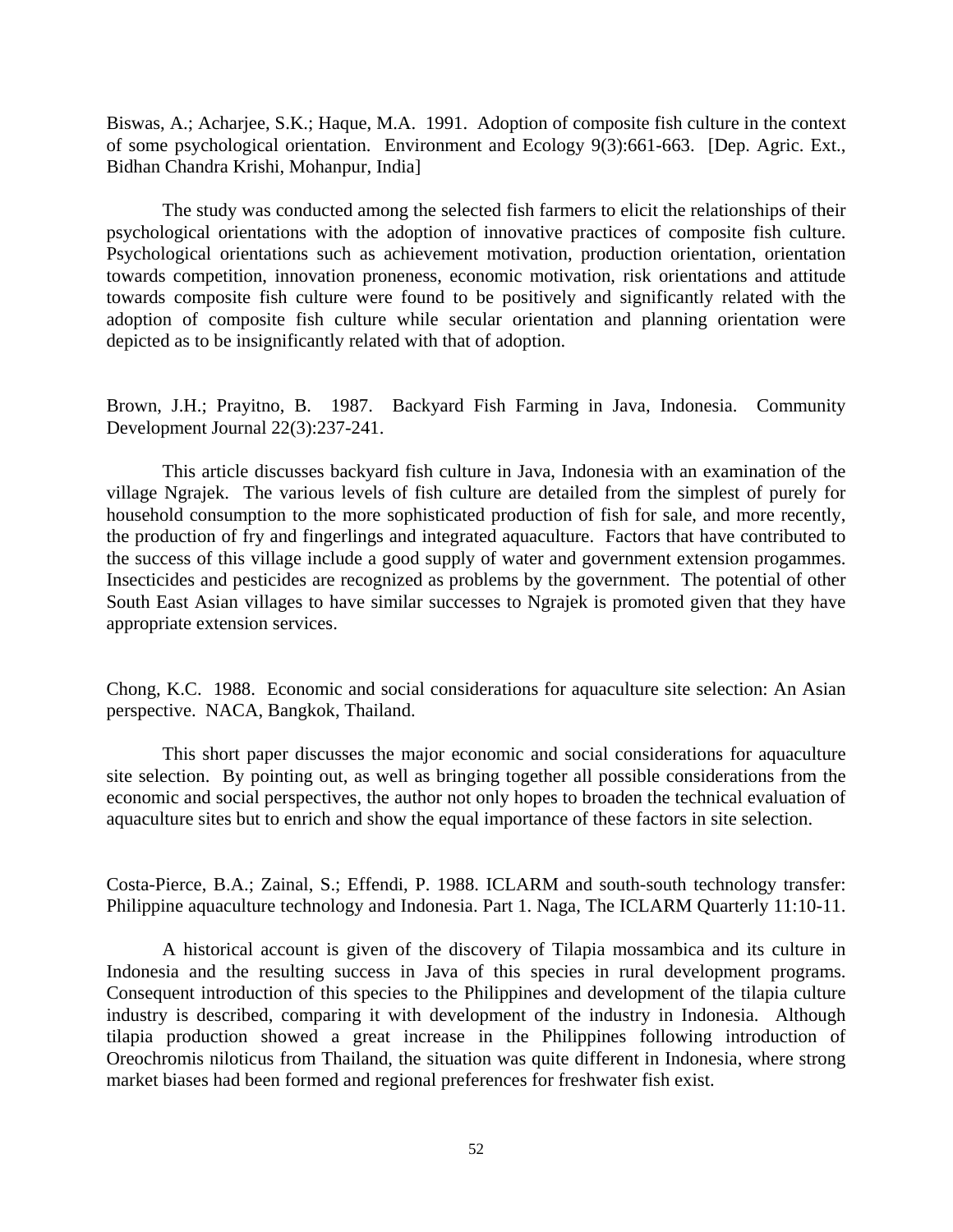Das, P.; Bhaumik, U.; Pandit, P.K.; Roy, B.; Banerjee, B.K.; Mondal, S.K. 1988. Some variables contributing to the adoption of composite fish culture. In: Joseph, M.M. (editor). The First Indian Fisheries Forum, Proceedings. Dec. 4 - 8, 1987, Mangalore, Karnataka. Asian Fisheries Society, Indian Branch, Mangalore, Karnataka, India. [National Bureau of Fish Genetic Resources, Allahabad, India]

 Knowledge on the role of important independent variables in acceptance or rejection of technological innovations by farmers is a prerequisite in extension programme formulations. A study was designed to establish relative importance of 14 selected independent variables in relation to the dependent variable adoption of composite fish culture innovations. In sociopersonal variables, education of the farmers showed positive while farmer's age showed negative regression coefficient. Both the socio-psychological variables, i.e. experience in composite fish culture and experience in traditional farming, showed positive effects.

Dela Cruz, C.R.; Lightfoot, C.; Sevilleja, R.C. 1992. Rice-fish farming in the Philippines: the farmer's perspectives. World Aquaculture 23(1:)52-55.

 This article discusses a study whose purpose was to determine the reasons behind the failure of Philippine rice-fish farming to continue beyond the end of the program that introduced the technology. Informal rapid rural appraisal was used to reveal farmers' assessments of the reason for the loss in popularity of this practice.

Gonzales, E.R. 1984. Small scale tilapia cage technology adopted in fishing villages in Laguna Lake, Philippines. Aquaculture 41(2):161-169. [Binangonan Research Station, Aquaculture Department, Southeast Asian Fisheries Development Center (SEAFDEC), Binangonan, Rizal, Philippines]

 "A small scale tilapia cage project was tested in two fishing villages in the Philippines. The results showed that household incomes of participating families increased from P6183 to P41768 per year, and household savings from about zero to P71.02 per day. Participating families consequently purchased gear for sustenance fishing, and luxury foods for their households." [Abstract]

Gupta, M.V.; Ahmed, M.; Bimbao, M.A.P.; Lightfoot, C. 1992. Socioeconomic impact and farmer's assessment of Nile tilapia culture in Bangladesh. ICLARM Technical Reports 35. International Center for Living Aquatic Resources Management, Manila, Philippines.

 "A socioeconomic study of tilapia culture in seasonal ponds in Mymensingh, Bangladesh, indicated that these unused or under-used seasonal waterbodies, most of which are actually ditches, can be beneficially used for farming tilapia. The tilapia culture technology is simple, requiring very low labor input and hence can also be undertaken by women and children. Ponds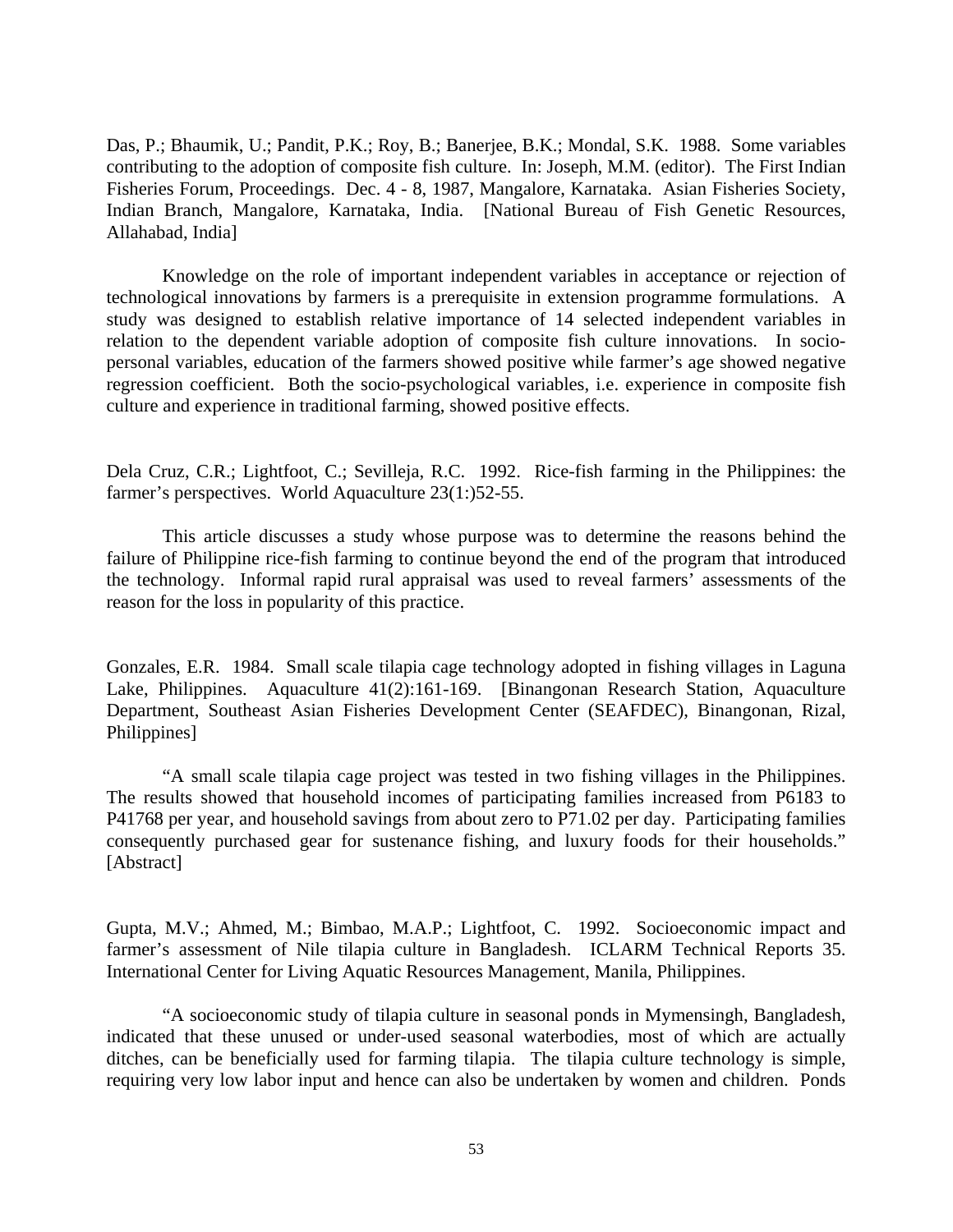of 169 m2 yielded an average 23.6 kg of fish, which is almost equivalent to the national annual consumption of low-income rural households with six family members.

 The study further indicated that 70% of fish produced is consumed on-farm, improving the nutrition of farming families. Revenue from 28% of fish and fingerlings sold was enough to meet the operational costs and this makes the operation sustainable. Return on investment was 343%, indicating economic viability of the operation. Ninety per cent of the farmers surveyed indicated that they are happy with the technology and of these 80% indicated that they will expand their operations.

 In addition to economic returns, the implementation of the technology resulted in social benefits to farmers, in that they were able to present fish to their neighbors, resulting in better relationships. Also, some farmers could pay for the education of their children through income generated from the operation.

 Further research needs to be undertaken to address some of the problems reported by the farmers, such as overpopulation of fish due to breeding and easy ways to catch fish so that the technology could become more profitable." [Abstract]

Harrison, E. 1994. Aquaculture in Africa: Socio-Economic Dimensions. In: Muir, J.F.; Roberts, R.J. (editors). Recent Advances in Aquaculture V. Blackwell Science Ltd., Oxford, U.K.

 "This review discusses a range of literature relating to socio-economic and socio-cultural aspects of the adoption of aquaculture in sub-Saharan African. This work was completed in 1992 as part of a wider ODA funded study. It does not attempt to be a synthesis of all that is known about aquaculture development in Africa. Rather it is the response to a specific hypothesis: that aquaculture development in Africa has not been as successful as had been hoped, and that this has in part been due to inadequate consideration of social and cultural factors and their interaction with the technical element of production." [from Introduction]

ICLARM; GTZ. 1991. The context of small-scale integrated agriculture-aquaculture systems in Africa: a case study of Malawi. International Centre for Living Aquatic Resources Management, Manila, Philippines and Deutsche Gesellschaft fur Technische Zusammenarbeit (GTZ), GmbH, Eschborn, Germany.

 "This study, supplemented by field surveys, summarizes available literature on aquaculture and the context of aquaculture in Malawi. It is intended to provide a national case study of one African context in which small-scale aquaculture has developed and in which integrated systems of agriculture-aquaculture might be promoted. The study is divided into two parts. The first, Chapters 1 and 2, deals with Africa as a whole, and the second, the remaining chapters, deals specifically with Malawi.

 [The chapters that are most relevant to this work are the following.] Chapter 1 summarizes the whole book. Based on a resource systems concept, it gives an overview of the factors involved in African aquaculture for nonspecialist policymakers and development planners, and helps in the organization of feasibility studies and research prerequisites to planning for aquaculture development... Chapter 7 is an examination of the research, training, extension and development projects in Malawi. Chapter 8 focuses on small-scale aquaculture, particularly in the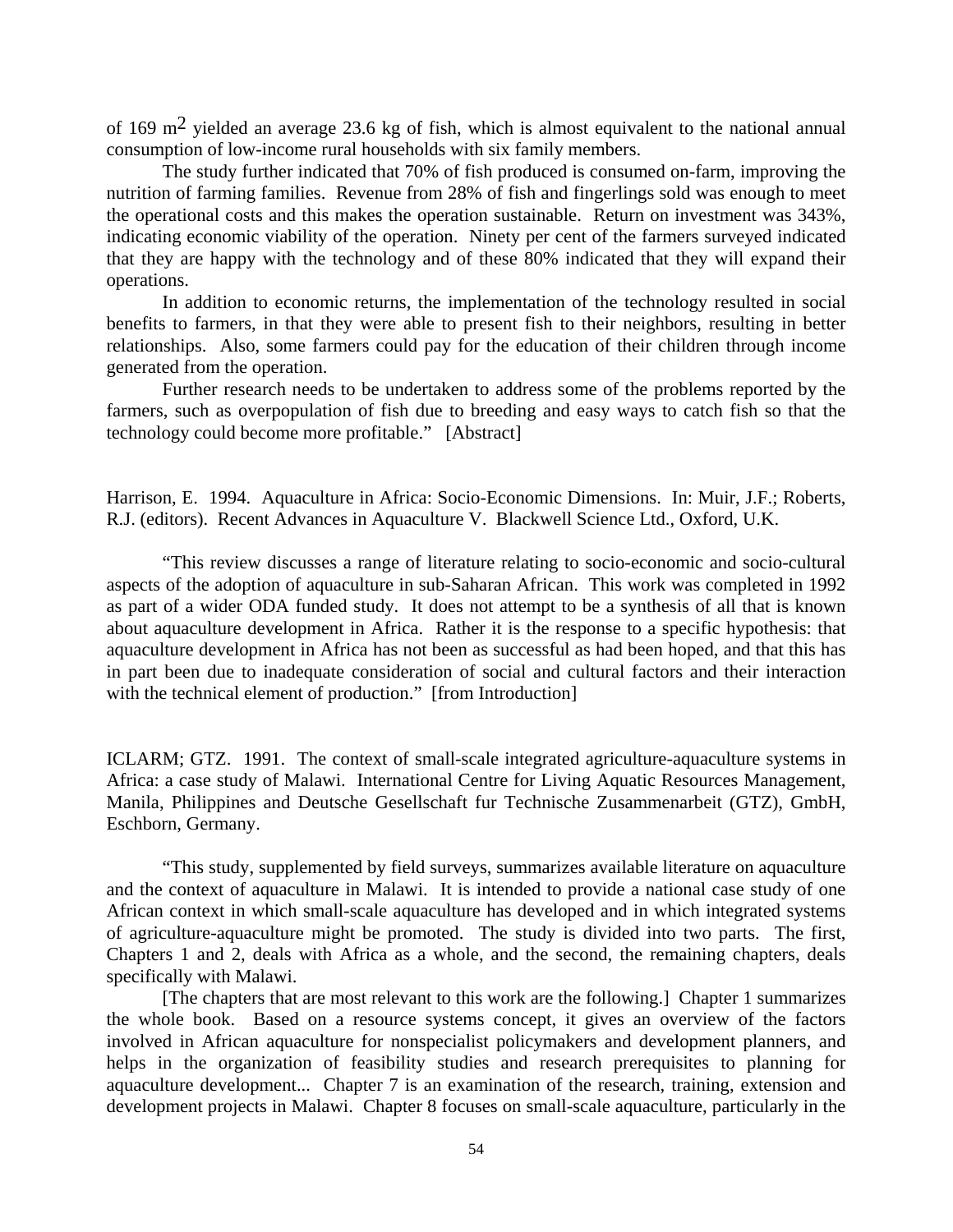Southern region. The constraints to aquaculture development in Malawi, based on socioeconomic and microeconomic factors, are described in Chapters 9 and 10." [from Abstract]

Jhocson, N.I. and Smith, I.R. 1984. Bibliography on Socio-cultural, Economic and Institutional Aspects of Tropical Aquaculture and Small-scale fisheries. ICLARM Contribution No. 226. International Center for Living Aquatic Resources Management, Manila, Philippines. [ICLARM, Manila, Philippines]

 The bibliography is divided into the following five sections 1) socio-economic aspects of aquaculture, 2) technology transfer in aquaculture, 3) general issues in aquaculture, 4) social, economic and institutional aspects of capture fisheries and, 5) socio-economic aspects of aquaculture and small-scale fisheries.

Leelapatra, W.; Tongpan, M.; Sollows, J.; Chapman, G. 1992. Participatory research and extension in Thailand [In aquaculture]. World Aquaculture 23(1):58-60. [Kalisan Fisheries Station, Amphur Muang Kalasin, Thailand]

 "In the early 1980's, a number of nongovernmental organizations (NGOs) observed the spread of rice-fish culture and took steps to extend it. In 1984, the Canadian volunteer organization, CUSO, in cooperation with the Farming Systems Research Institute of the Thai Department of Agriculture, documented the viability of the practice and investigated its interrelationships with other farming systems components. The results presented here are part of that investigation." [from article]

Lovshin, L.L.; Pretto M., R. 1983. A strategy for the use of tilapias in rural Latin America: The Panamanian integrated approach. In: Fishelson, L.; Yaron, Z. (compilers). International Symposium on Tilapia in Aquaculture, Nazareth, Israel 8-13 May 1983. Proceedings. Tel Aviv University, Tel Aviv, Israel. [Department of Fisheries and Allied Aquacultures, Alabama Agricultural Experiment Station, Auburn University, Alabama, United States]

 "Simple systems of culturing fish are needed for inexperienced rural producers. Systems and pond installations should permit the rural culturist to produce his own seed, and fatten, harvest, and market his product at a locally acceptable price. The growers' ability to produce fish seed will allow them to continue producing fish even in times of political and economic instability and expand their operations when opportunity exists." [Abstract]

Lovshin, L.L.; Schwartz, N.B.; de Castillo, V.G.; Engle, C.R.; Hatch, U.L. 1986. Cooperatively Managed Panamanian Rural Fish Ponds. The Integrated Approach. International Center for Aquaculture Research and Development Series No. 33. Alabama Agricultural Experiment Sation, Auburn University, Alabama, United States. [Auburn University, Auburn, Alabama, U.S.]

 Description and achievements of the 4 year pilot fish culture project carried out in Panama. The main goals of the program were: to teach organized groups of poor rural people to manage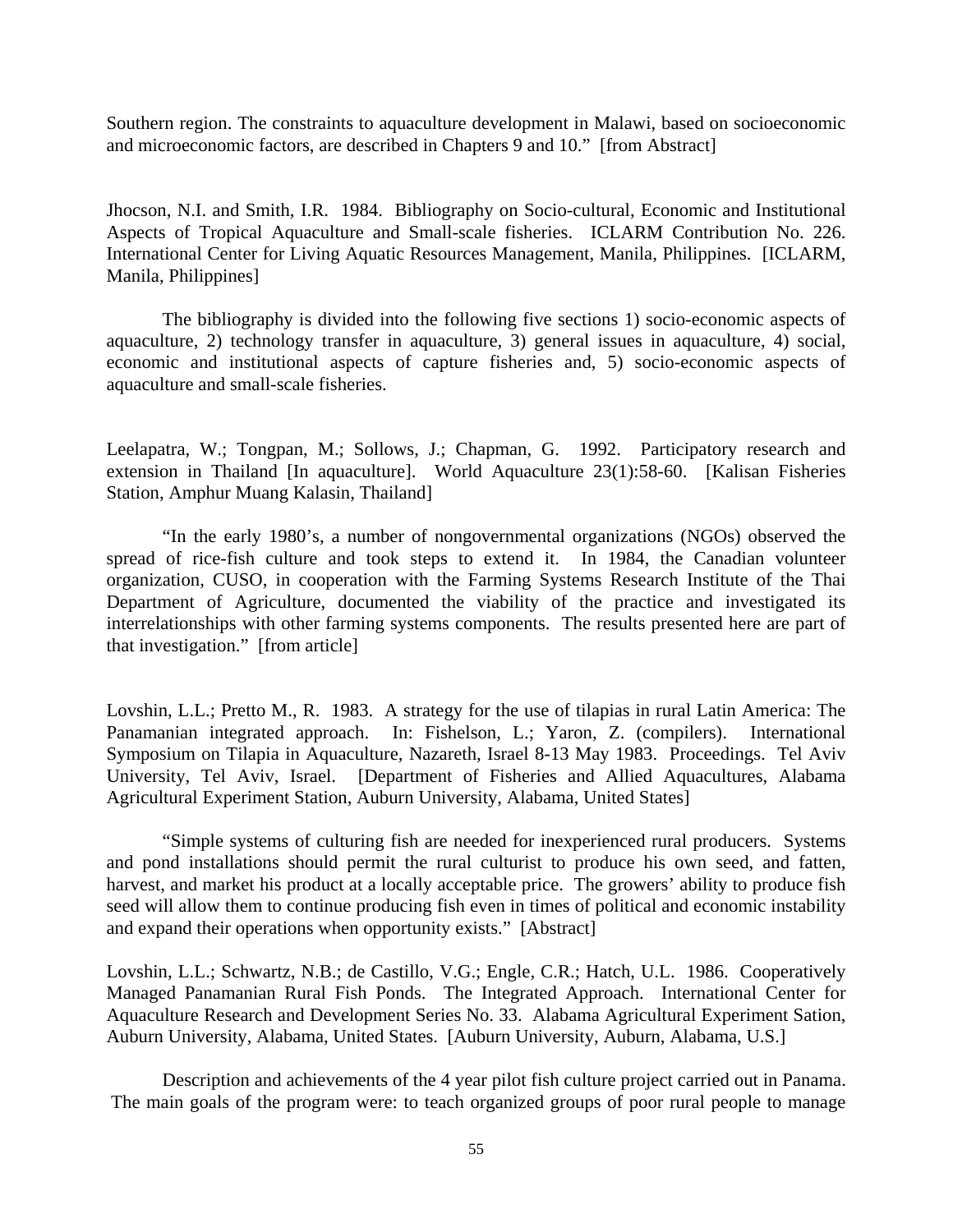the integrated systems by themselves; to focus on integrated production activities; to have multiple benefits for the rural poor, and; to design a simple, practical technology compatible with microenvironmental and local community conditions. The program was carried in twenty-two communities in a five-province area. The study includes four sections: technical evaluation; nutritional monitoring and evaluation; socioeconomic considerations, and; economic evaluation.

Mandima, J.J. 1995. Socioeconomic Factors that Influence the Adoption of Small-Scale Rural Fish Farming at Household Level in Zimbabwe. Naga, The ICLARM Quarterly 18(2):25-29.

 "The objective of this study was to compare the socioeconomic profile of fish and nonfish farming households in three different agroecological regions in Zimbabwe and investigate how these factors might influence the adoption of fish farming." [from Introduction]

Mathias, J.A.; Charles, A.T. and Baotong, H. (editors). 1998. Integrated Fish Farming. Proceedings of a Workshop on Integrated Fish Farming held in Wuxi, Jiangsu Province, People's Republic of China, October 11-15, 1994. CRC Press, Boca Raton, Florida.

 These proceedings have articles relating to the subject of technology transfer. In particular Chapters 6 and 7 deal with extension and adoption of integrated fish farming and adapting integrated fish farming to non-traditional environments.

Mathur, S.K.; Jain, A.K.; Subbarao, P.V. 1979. Inter-disciplinary approach to aquaculture - with special reference to Damdama, Haryana. J. Indian Fish. Assoc. 8-9:37-43.

 Successful aquaculture development depends not only on the economic evaluation of the cost parameters involved, but also a careful consideration of various biosocio-economic factors is required. Financial viability has to be linked with location specific technology packaging within the framework of integrated rural development.

McClellan, S. 1991. Integrated systems: Re-thinking a panacea. Ceres, The FAO Review (131):22-25.

 A discussion is presented on the topic of integrated fish culture systems and their economic viability in different parts of Southeast Asia. Problems faced in trying to introduce this system in Thailand and West Java are discussed, examining the different requirements of each area and measures which must be taken to ensure viability of integrated farming systems and their acceptance by the local populations.

McGoodwin, J.R. 1982. Aquaculture development in atomistic societies. In: Smith, L.J.; Peterson, S. (editors). Aquaculture Development in Less Developed Countries: Social, Economic, and Political Problems. Westview Press, Boulder, Colorado, United States.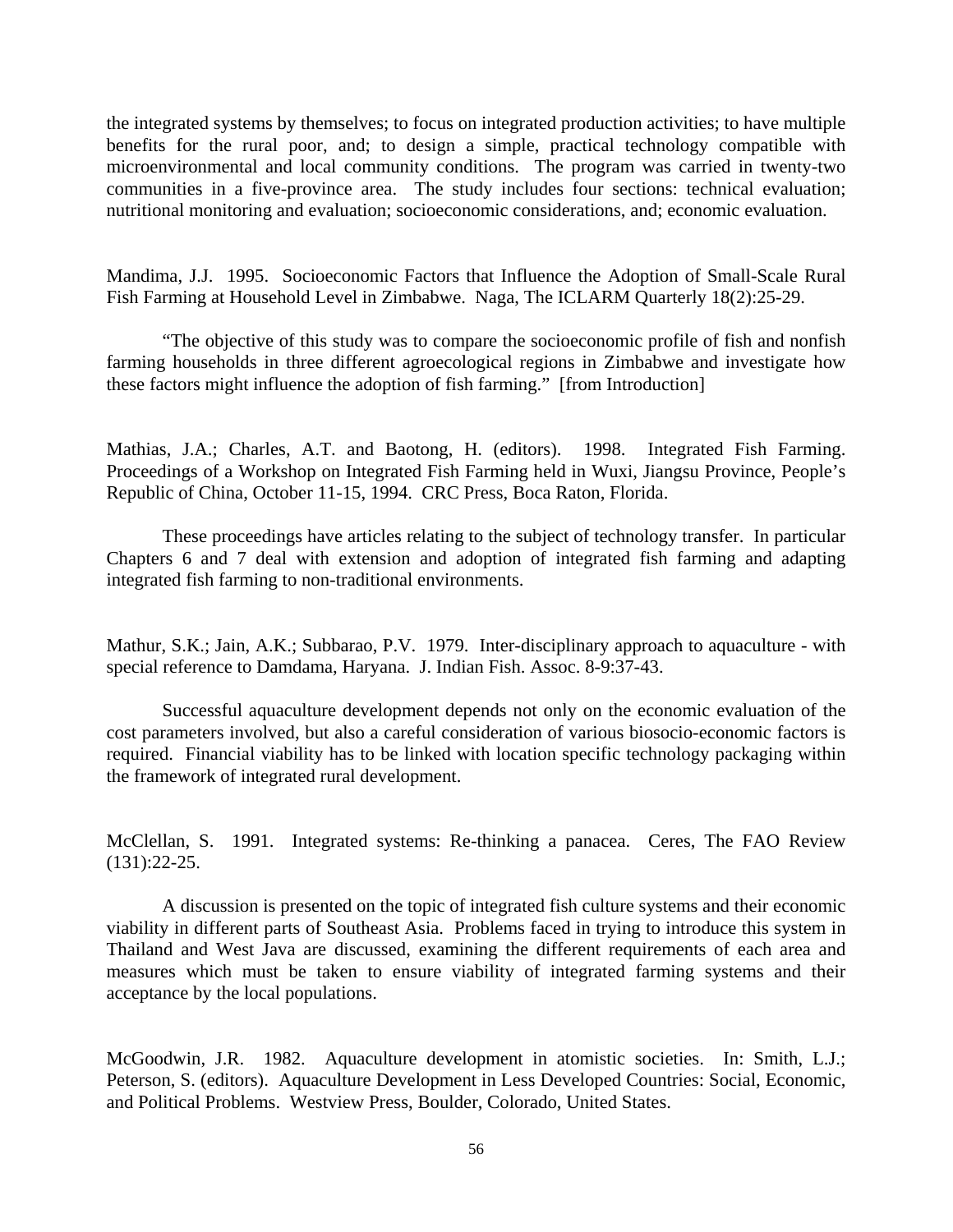Aquaculture development in atomistic societies is considered with particular reference to an impoverished rural community in Mexico - Teacapan. Family house-site aquaculture ponds are thought to be an appropriate strategy for development in Teacapan. Site availability, security, compatibility with the community's economic structure, low initial investment, management and potential benefits and problems involved are discussed.

Middendorp, A.J.; Verreth, J.A.J. 1986. The potential of and constraints to fish culture in integrated farming systems in the Lam Pao Irrigation Project, Northeast Thailand. Aquaculture 56:63-78. [Department of Fish Culture and Fisheries, Agricultural University, Wageningen, The Netherlands]

 "In an irrigated area of the Lam Pao region, Northeast Thailand, a survey was undertaken to assess the potential of and constraints to fish culture in small farm holdings. Local agriculture traditions are favorable for integration of fish with rice, growing a long-stalked variety of rice and making restricted use of pesticides. Yields of paddy averaged  $+2.2$  metric tons $*ha^{-1}$ . Concurrent fish farming yielded  $+260 \text{ kg of fish}$  fish\*ha<sup>-1</sup>. With few extra operating costs, returns of traditional rice culture may be doubled through concurrent fish culture, without affecting the farmers' way of living.

Pond fish culture generated much higher fish yields  $(+2.2 \text{ metric tons} * \text{ha}^{-1})$  and profits than rice and/or rice-cum-fish culture. However, high initial investment costs prevent small-scale farmers from taking part in this fish culture activity. Furthermore, as fish farming is economically more risky than rice cultivation, it does not fit well into the traditional attitude of small-scale farmers regarding risk acceptance. Therefore, pond fish culture should be recommended to commercial farmers rather than to subsistence farmers." [Abstract]

Mitra, A.; Nayak, T.K.; Sarkar, S.K. 1989. Social acceptance and economic returns of tilapia culture in West Bengal. Exotic Aqu. Spe. In India; Spec. Publ. Asian Fish Soc., No. 1, pp. 101- 104. [Agric. Eng. Dep., Indian Inst. Tech., Karagpur, India]

 Tilapia has been accepted by the people of Calcutta and its suburbs. When it was first introduced, people did not take this fish. Gradually due to its low price, tasty nature and exorbitantly high price of other varieties of fish, tilapia became a popular fish. The culture process, growth, economics, and social impact of culture of tilapia in the sewage-fed bheries and paddy-cum-fish culture fields are discussed in this paper.

Molnar, J.; Rubagumya, A.; Adjavon, V. 1991. The sustainability of aquaculture as a farm enterprise in Rwanda. Journal of Applied Aquaculture 1(2):37-62.

 "Beginning in 1983, the Rwanda National Fish Culture Project assisted farmers to upgrade their ponds and also identified and provided a species of tilapia suitable for the high-elevation, cool-water environment. Important questions pertain to the amount and quality of technical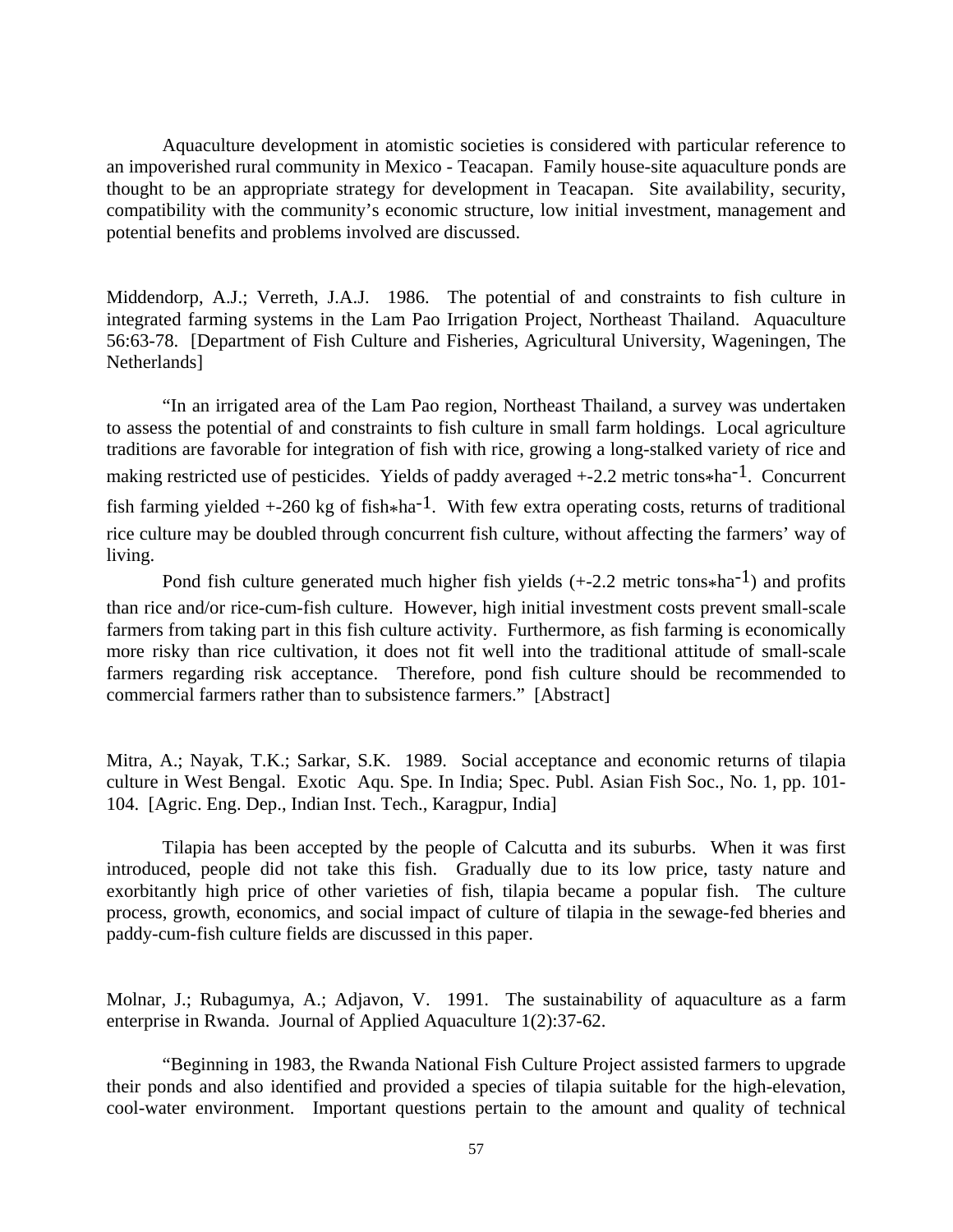assistance farmers received, the degree to which farmers adopted the technical package extended to them, and the existence of various signs and conditions that signaled the incorporation of fish culture into the cycle and mosaic of farm activity. Data were obtained from a sample of 186 Rwandan farmers taken from project rolls throughout the nation. Most respondents planned new ponds; most felt capable of doing without extension assistance; and very few reported conflicts with other enterprises. When extensionists visited more frequently, farmers attended to their ponds more frequently. Wealthier farmers were less happy with the technical assistance they received. Women gave the male extension representatives lower helpfulness ratings. The results showed the advanced degree to which farmers have grasped the technical aspects of fish culture and their relatively favorable perceptions of the extension assistance." [Abstract]

Nij, A. 1986. Social, cultural and economic determinants of the adoption of fish pond culture in Menoua, Mezam and Momo division of Cameroon. DUC Research Report No. DUC/RSE/86/1. Dschang University Center, Dschang, Cameroon. [Department of Rural Sociology and Extension, Dschang Univ. Center, Dschang, Cameroon]

Noble, R.P.; Rashidi, B. 1990. Aquaculture technology transfer to smallholder farmers in Malawi, Southern Africa. Naga, The ICLARM Quarterly 13(4):14-16.

 [The authors] "describe in this article how a large and diverse range of aquaculture technologies can be transferred to farmers through processes that encourage farmer participation and technology adoption." [Abstract]

Padilla, J.E. no date. Economics of innovation adoption: the case of brackishwater aquaculture in Bulacan, Philippines. AFSSRN Working Paper Series: Working Paper No. 2. [ICLARM, Manila, Philippines]

 The study analyzes the basis of fish farmers in making decisions regarding the introduction of new technology in their farms. The paper concluded that fish farmers are rational economic units who are responsive to changing economic conditions such as the declining profitability. The decision making also embraced physical considerations.

Palm, R. 1989. Management of community small water bodies for fish production in Africa. In: Giasson, M.; Gaudet, J.-L. (editors). Summary of proceedings and selected papers. Symposium on the Development and Management of Fisheries in Small Water Bodies. Accra, Ghana, 7-8 December 1987. FAO Fisheries Report No. 425. Food and Agriculture Organization of the United Nations, Rome, Italy.

 "This review consolidates and analyses information on the history, construction and management of community small water bodies in Africa for which fish production is a major objective. The impact on yield of various environmental parameters and management options is examined. Among the various types of community groups involved in fish production,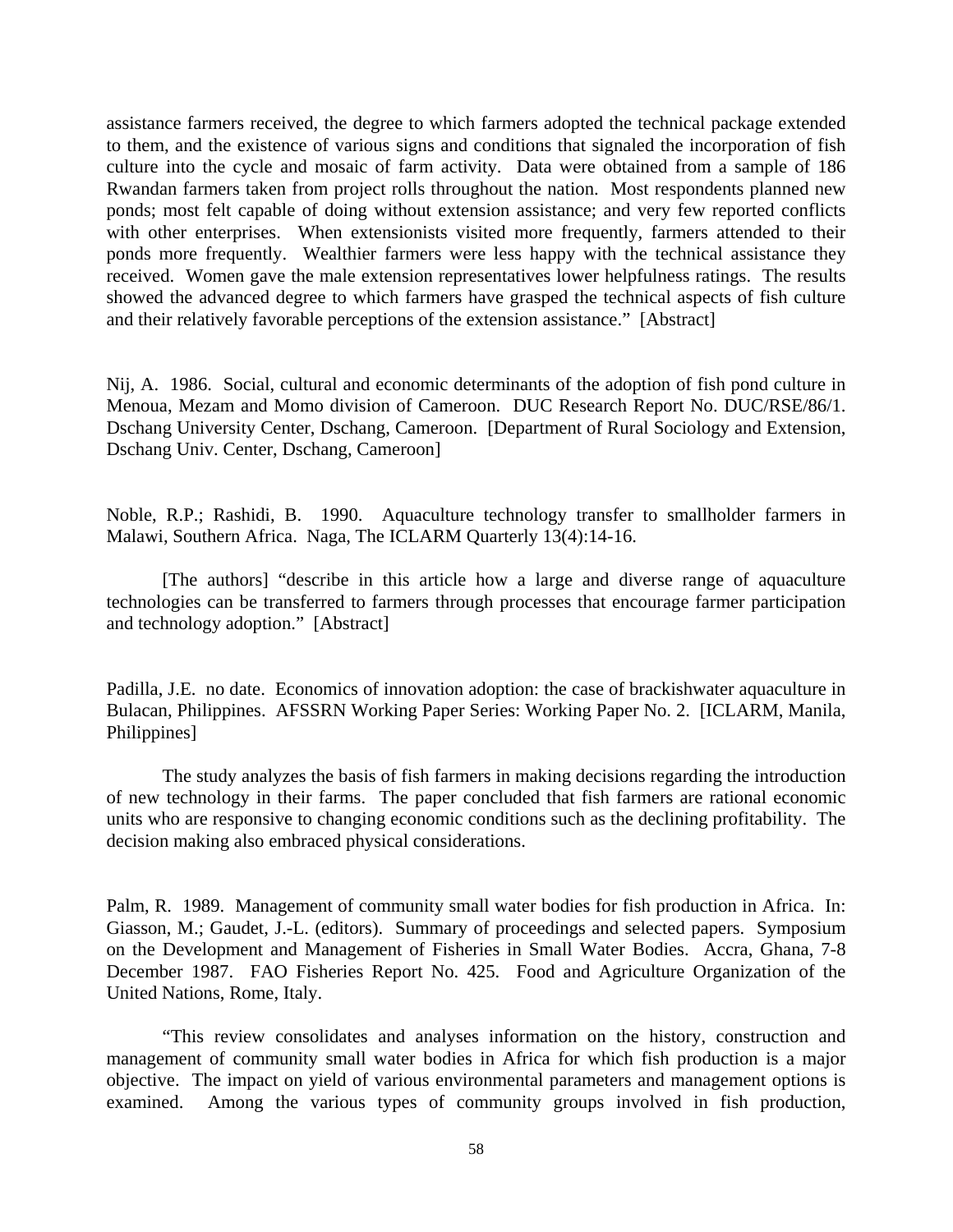community institutions such as schools and missions were found to be the most successful. Overall, community fisheries and aquaculture activities in ponds and reservoirs in Africa have been a failure. Although biological, engineering and economic factors have often contributed to this failure, the primary reasons are social and cultural. Four case studies are presented, regional trends are discussed, and future research needs are targeted." [Abstract]

Pollnac, R.B. 1982. Sociocultural aspects of implementing aquaculture systems in marine fishing communities. In: Smith, L.J.; Peterson, S. (editors). Aquaculture development in less developed countries: social, economic, and political problems. Westview Press, Boulder, Colorado, United States.

 "The purpose of this paper is twofold: first, to apply a generalized model of those sociocultural factors which influence the diffusion of innovations to the problem of aquaculture development; and, second, to examine sociocultural aspects of introducing aquaculture systems into communities already adapted to small-scale marine capture fishing." [from article]

Rubino, M.C.; Stoffle, R.W. 1990. Who Will Control the Blue Revolution? Economic and Social Feasibility of Caribbean Crab Mariculture. Human Organization 49(4):386-394. [Bluewaters, Inc., Behesada, Maryland, United States]

 "New mariculture technologies that use 'appropriate' technology or rely on the natural productivity of the oceans to supply feed sources for seafood farming in coastal waters are being developed. These technologies may be feasible for small scale commercial mariculture projects implemented by fishermen - farmers in developing countries. The article presents research data regarding the economic and social feasibility of the adoption of a new mariculture technology by artisanal fishermen in two small fishing villages in Antigua and the Dominican Republic in the Caribbean. The technology involves growing algae on offshore screens and feeding it to Caribbean spider crabs (*Mithrax spinosissimus*) raised in offshore cages. The research indicates that the adoption of crab mariculture by fishing crews is feasible because they have requisite values, skills, corporate resources, market relationships, and territorial rights. However, fishing crews may lack start-up capital and may require visible evidence of technological feasibility before adoption. If fishermen make a commitment to mariculture, their new activity may conflict with other relationships in their villages and they may catch fewer subsistence fish for local and urban markets." [Abstract]

Ruddle, K. 1993. The Impacts of Aquaculture Development on Socioeconomic Environments in Developing Countries: Toward a Paradigm for Assessment. In: Pullin, R.S.V.; Rosenthal, H.; Maclean, J.L. (editors). Environment and Aquaculture in Developing Countries. International Center for Living Aquatic Resources Management, Manila, Philippines.

 "The principle components of a resource systems paradigm for analyzing the human ecological consequences of aquaculture development in developing countries are presented, specifically for freshwater pond aquaculture, based on examples from eastern Central Africa,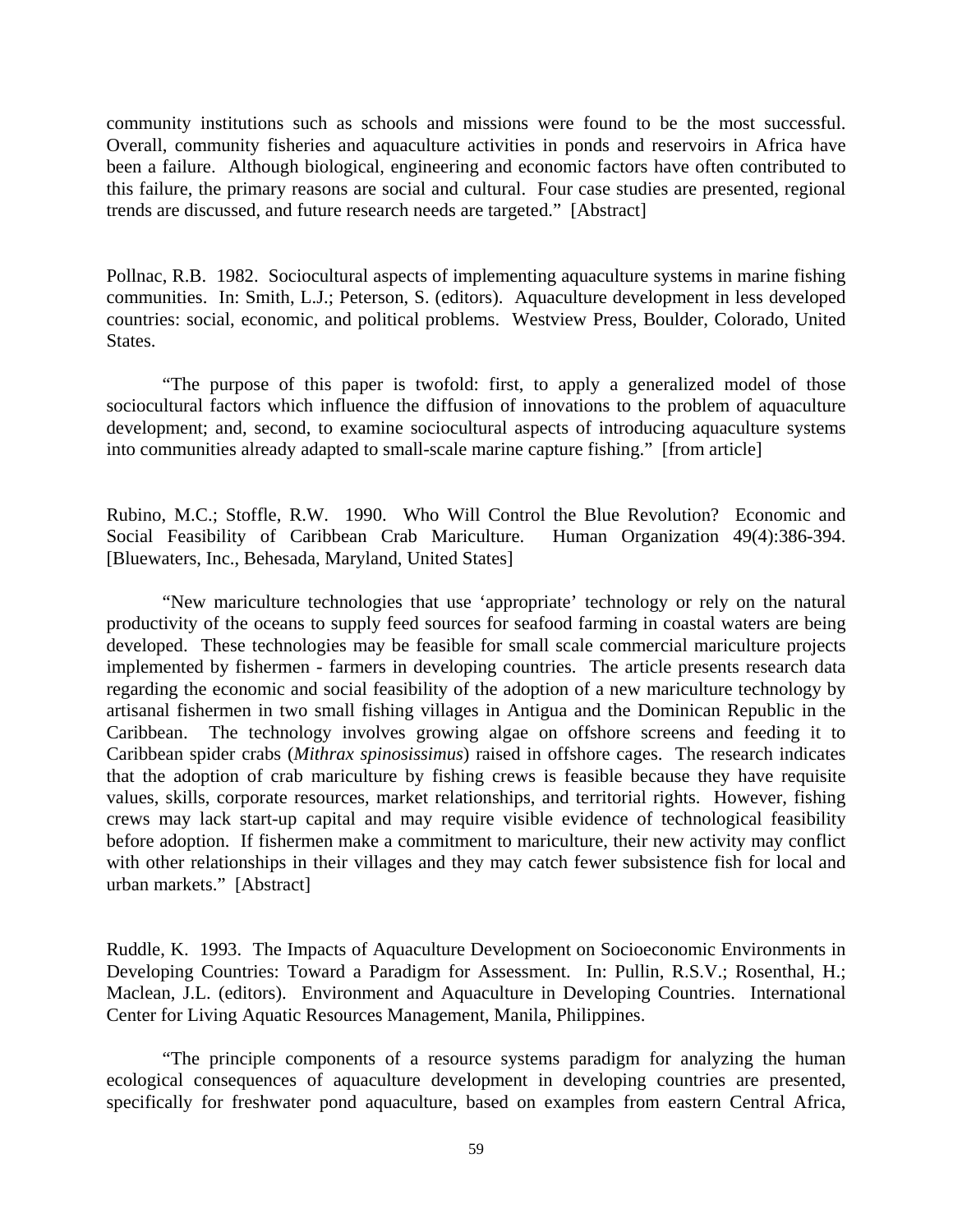southern China and Panama. Aquaculture as an innovative food production technology is examined in terms of the main perceptions in forming policy design, and the innovation adoption process by small-scale farm households. The principle social characteristics that influence the manner in which any innovation is received are discussed and, in terms of those, the impacts at the household, community and governmental-international agency level of the adoption of aquaculture, as well as major administrative changes within an old-established system, are examined." [Abstract]

Satia, B.P. 1991. Why not Africa? (status of aquaculture). Ceres, the FAO Review (131):26-31.

 An examination is made of the current situation of aquaculture in African countries. Presently, most activity concentrates on freshwater environments; all 3 production systems extensive, semi-intensive and intensive - are practiced. Cultivated species include more than 30 indigenous and exotic kinds of fish, crustaceans and mollusks. The African aquaculture industry is typified by numerous small production units, with low inputs and few supporting services; as a result, production is limited compared with historical levels in Asia and modern production in Europe. Problems which limit further development and development options which exist are also examined. It is concluded that the sector shows potential to meet many economic and social goals, but requires guidance in policy formulation, optimal use of natural resources, protection of the environment and also capital investment.

Smith, I.R.; Pestano-Smith, R. 1985. Social Feasibility of Coastal Aquaculture. ICLARM Newsletter 8(1):6-8. [ICLARM, Manila, Philippines]

 This paper discusses "appropriate community-based aquaculture systems", developed with community participation and institutional support. The message of the paper is summed up in the statement that "social structure, economic needs and cultural wishes of a coastal community must be understood before those who desire to work with such communities can contribute constructively to change and [to] the community's possible adoption of aquaculture technology."

Tengchumroon, D. 1981. How to transfer sciences and technology to rural areas. Thai Fisheries Gazette 34(1):87-108.

 The author found the major constraints in transferring science and technology to rural areas in Thailand to be: 1) misunderstanding of the rural inhabitants (mainly the farmers): 2) inadequate methods in transferring information; 3) too little technical transfer. He describes his experiences gained from doing research and training on several rural development projects in the central and the northeast regions. Recommendations for further activities are given.

Thomas, D.H.L. 1994. Socio-economic and cultural factors in aquaculture development: a case study from Nigeria. Aquaculture 119:329-343. [Wetlands Programme, IUCN, Gland, Switzerland]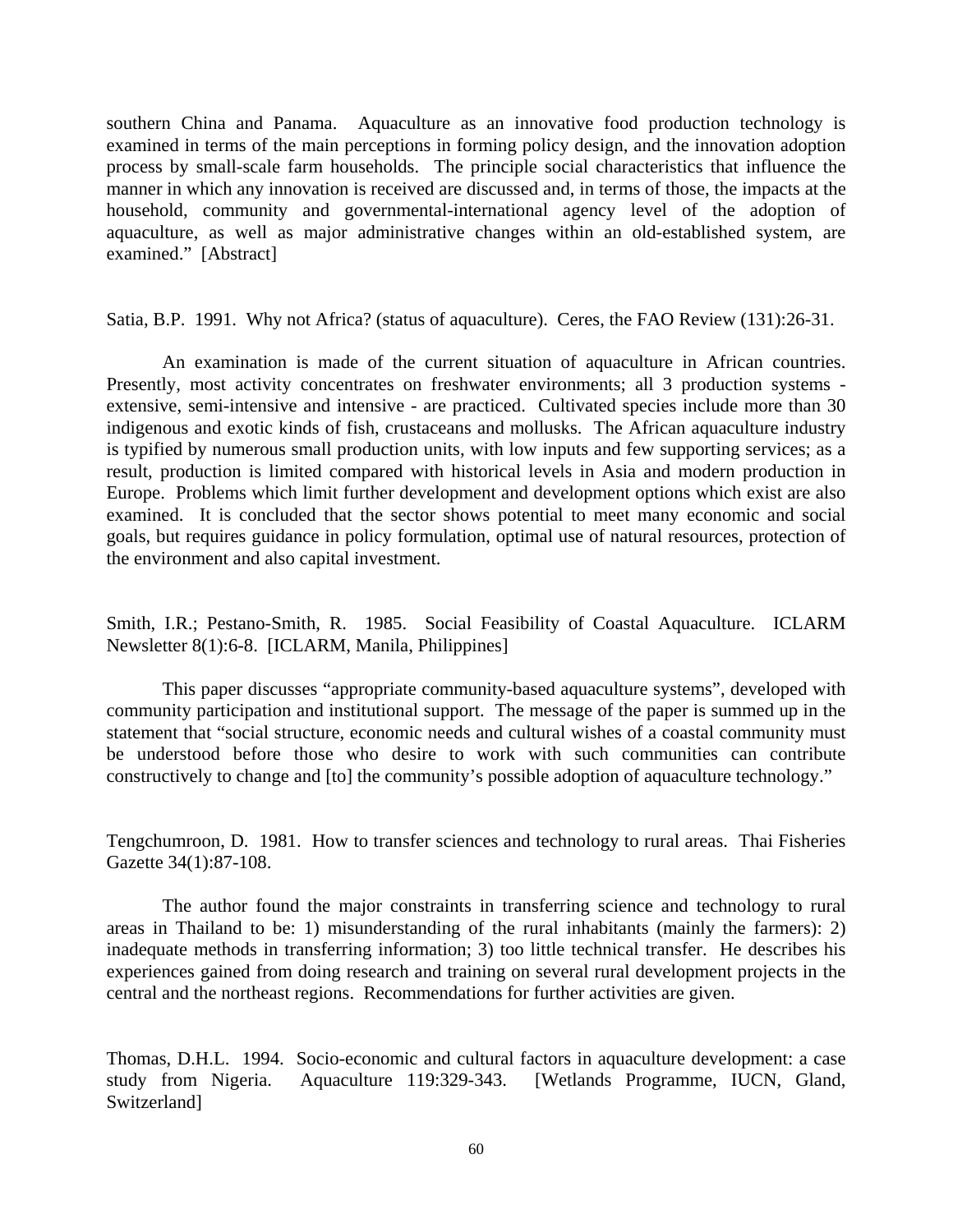"Intensification of fish production from pools in an African floodplain through water management, fertilization and stocking with fingerlings, was technically a success. Fish production per hectare was 171 % greater in managed ponds compared with unmanaged ponds, and in terms of income derived from labour inputs for pond management (the main 'cost' of production) returns per man hour compared favourably to alternative activities. However, due to a poor understanding of socio-economic and cultural factors the technology as originally introduced was not adopted by the community." [Abstract]

Weeks, P. 1990. Aquaculture development. An anthropological perspective. World Aquaculture 21(3):69-74. [University of Houston-Clear Lake, Houston, Texas, United States]

 A discussion is presented on the development of aquaculture in developing nations, considering in particular the effects on the local population. The introduction of commercial aquaculture programmes can often negatively affect the rural poor in the related areas of resource competition, altered familial work patterns, increased unemployment and the degradation of nutrition. The need to take into account the social and cultural habits of the local population before venturing aquaculture development projects is stressed.

Wijkstrom, U.N. 1991. How fish culture can stimulate economic growth: Conclusions from fish farmer surveys in Zambia. Aquaculture for Local Development Programme, Report No. 9. Food and Agriculture Organization of the United Nations, Harare, Zimbabwe.

 This report is the last in a series of 6 about Zambian farmers who culture tilapia in ponds, or are about to do so. An examination is made of results, available in detail in other reports, and the consequences of these findings for governmental support to rural fish farming are considered. These include a discussion of the possible magnitude of resources that should be allocated for such support and a strategy for their use. The farmers surveyed were divided into 3 groups: those who were culturing fish (almost exclusively tilapia) in ponds at the time of the survey; those who had done so, but abandoned the activity; and those who, because of their access to land and water, were believed to have the resources and incentives to culture fish in ponds in the future. The main aim of the questions addressed to farmers was to find out what factors (economic, social, biotechnical) were critical to success. Between November 1987 and August 1988, 338 randomly selected farmers were interviewed in Northern, North-western and Luapula provinces. Roughly two thirds were "practicing" farmers, the remaining one third divided between ex-farmers and "potential" farmers.

Wijkstrom, U.N.; Aase, H. 1989. Fish farmers in rural communities: Results of a socio-economic pilot survey in northern province of Zambia. GCP/INT/436/SWE.5. Food and Agriculture Organization of the United Nations, Rome, Italy. [FAO/UN, Lusaka, Zambia]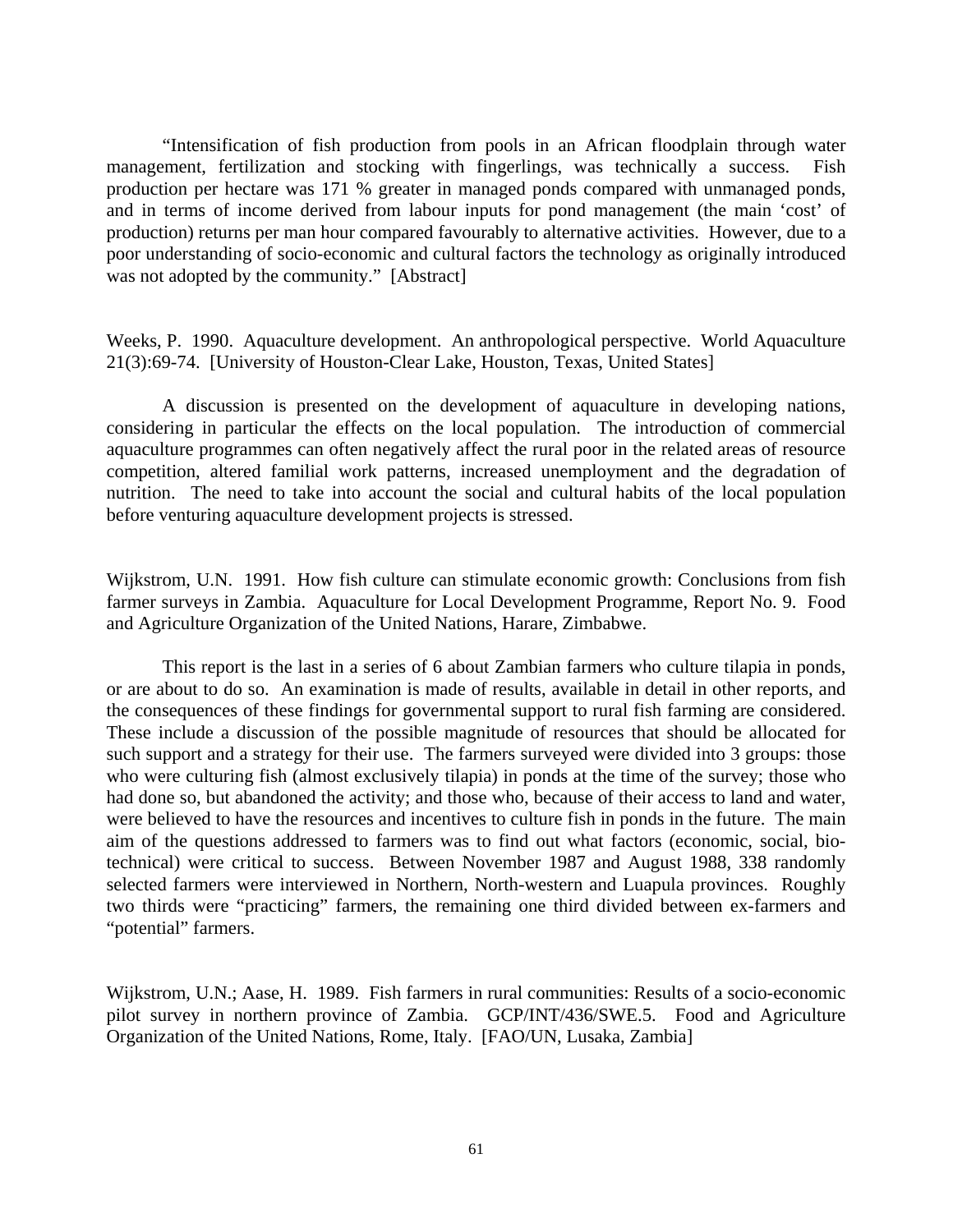The report presents the findings of a survey conducted on fish farming and fish farmers in the northern province of Zambia. The survey aimed to provide information regarding the status of production and also regarding the fish farmer and reasons for carrying out tilapia culture activities.

#### **Agriculture**

Ahmad, A. 1989. Evaluating Appropriate Technology for Development: Before and After. Evaluation Review 13(3):310-319.

 "Developing countries today face serious dilemmas regarding introduction of new technologies for development. Their need for a wide variety of technologies is increasing rapidly. Lacking expertise and experience, they find it hard to determine the appropriateness of technological alternatives in terms of cost, quality, scale, degree of sophistication, risk of failure, and environmental risks. Having made certain choices may sometimes compound problems rather than solve them, particularly if the chosen technology happens to be an advanced technology (to be) acquired from abroad, involving high costs and high risks. Criteria and mechanisms for evaluating appropriateness of the needed or chosen technologies before and after their introduction have not been fully developed in most developing countries. The article discusses these issues in light of the contemporary experience of Third World societies and suggests some measures to help incorporate technology assessment in the policy and planning apparatus at various levels." [Abstract]

Antle, J.M.; Crissman, C.C. 1990. Risk, Efficiency, and the Adoption of Modern Crop Varieties: Evidence from the Philippines. Economic Development and Cultural Change 38(3):517-537. [Montana State University, Montana, United States]

 "In this article we address the empirical analysis of technical efficiency as farmers adopt new production technology, taking into account production risk and learning. We utilize recently developed efficiency criteria applicable when production is risky and implement these criteria using an approximation to a representative farmer's decision model. Pooled time series and crosssectional data collected by the International Rice Research Institute are used to investigate the behavior of rice farmers when a modern rice variety was introduced in a region of the Philippines in the 1970's." [from article]

Campbell, M.J. (editor). 1990. New technology and rural development: the social impact. Routledge, London, United Kingdom. [International Fellowship for Social and Economic Development, Canberra College of Advanced Education, Canberra, Australia]

 "In most developing countries agriculture is still the predominant occupation of the majority of the people. Recently, however, the transfer of technology from developed to less developed countries has stimulated quite rapid change. This book contains a comparative study of the impact of increased modernization in the rural sector in six important developing countries. It considers cases where the deliberate introduction of technology has formed part of a wider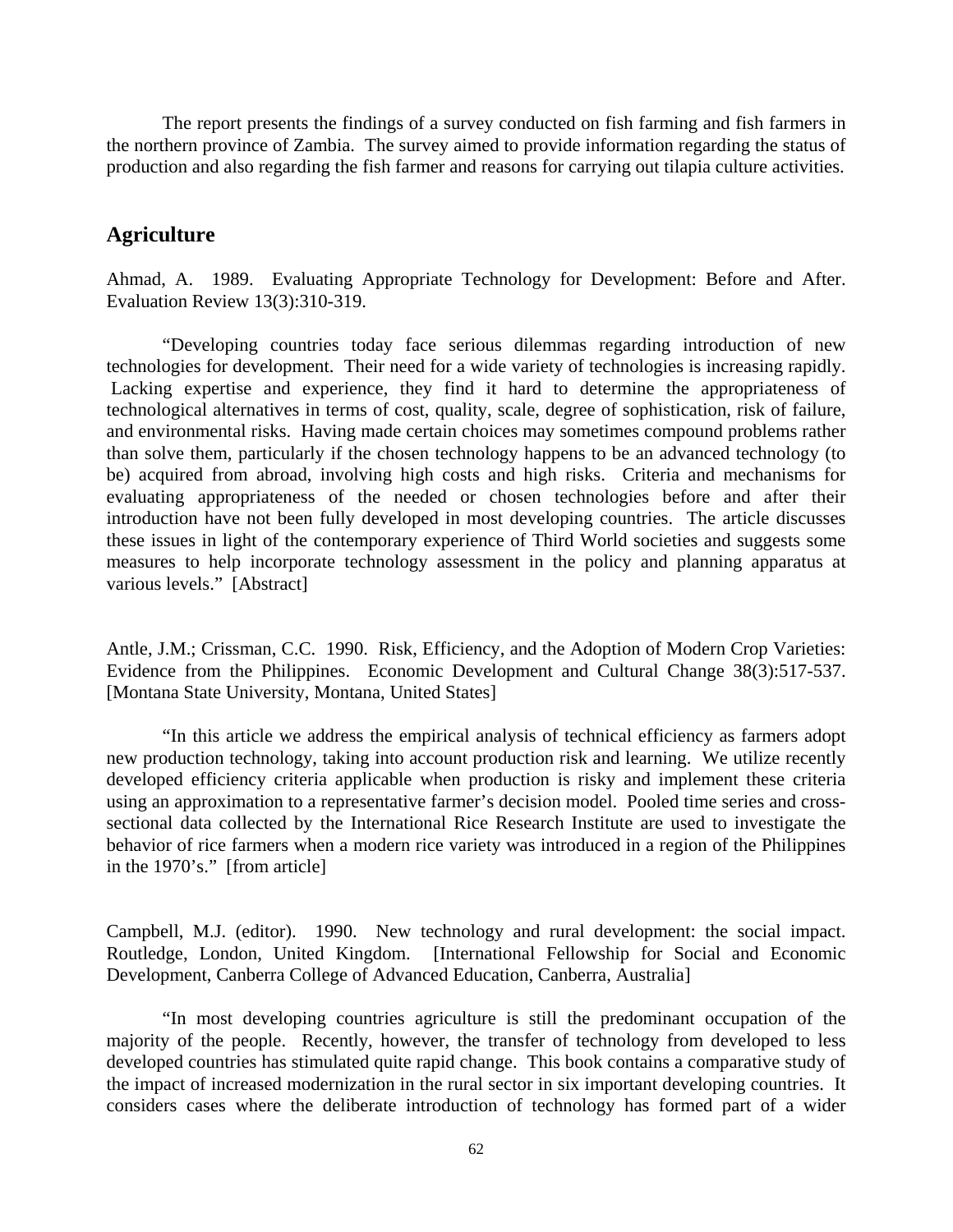national development plan, and examples where technology has been introduced into communities as a result of pressure from within these communities. In both cases the impact of the technology can be seen to have been profound with new skills having to be learnt and new working relationships adopted." [Summary]

Das, J.K.; Mazumber, G.; Sarkar, A. 1991. Some influencing variables of technology adoption for small paddy growing farms. Environment and Ecology 9(1):103-107.

Feder, G.; Just, R.; Zilberman, D. 1985. Adoption of agricultural innovations in developing countries: a survey. Economic Development and Cultural Change 33:255-298. [The World Bank, Washington, DC, United States]

 "The purpose of this paper is to survey various studies that have attempted to explain these patterns of adoption behaviour either theoretically or empirically. Because the volume of such published research is overwhelming, we will attempt to simply review representative works rather than to present an exhaustive discussion of all work to date. The next section introduces a general conceptual framework for analyzing adoption and diffusion processes and then proceeds to survey the existing conceptual and theoretical literature regarding adoption patterns of agricultural innovations in LDCs within this framework. Section III reviews empirical studies that have attempted to clarify and validate various aspects of adoption processes in the light of the theoretical literature. Section IV provides a critique of methodologies and models used in empirical literature and suggests new approaches and directions. The implications of the survey are indicated in the last section." [from article]

Ganjanapan, L. 1982. An approach to understanding farmer decision-making applied to the adoption of multiple-cropping technology in Chiang Mai valley, Thailand. In: Hainsworth, G.B. (editor). Village-level modernization in Southeast Asia: the political economy of rice and water. UBC Press, Vancouver, British Columbia, Canada.

 "The central premise of the study by the MCP (Multiple Cropping Project) Agricultural System Group... is an interdisciplinary effort to gain a basic understanding of the key relationships among the various factors that make up a farm system, and to see how such relationships affect the farmer's decision-making as related to adopting modern agricultural techniques. This paper is a preliminary report on this project." [from article]

Haque, M.M. 1991. Sustainable development and environment: a challenge technology choice decision-making. Project Appraisal 6(3):149-157.

Henry, C.M. 1988. Risk, uncertainty and adoption of new agricultural technology: an empirical application of expected utility maximization. Oxford Agrarian Studies 17:78-94.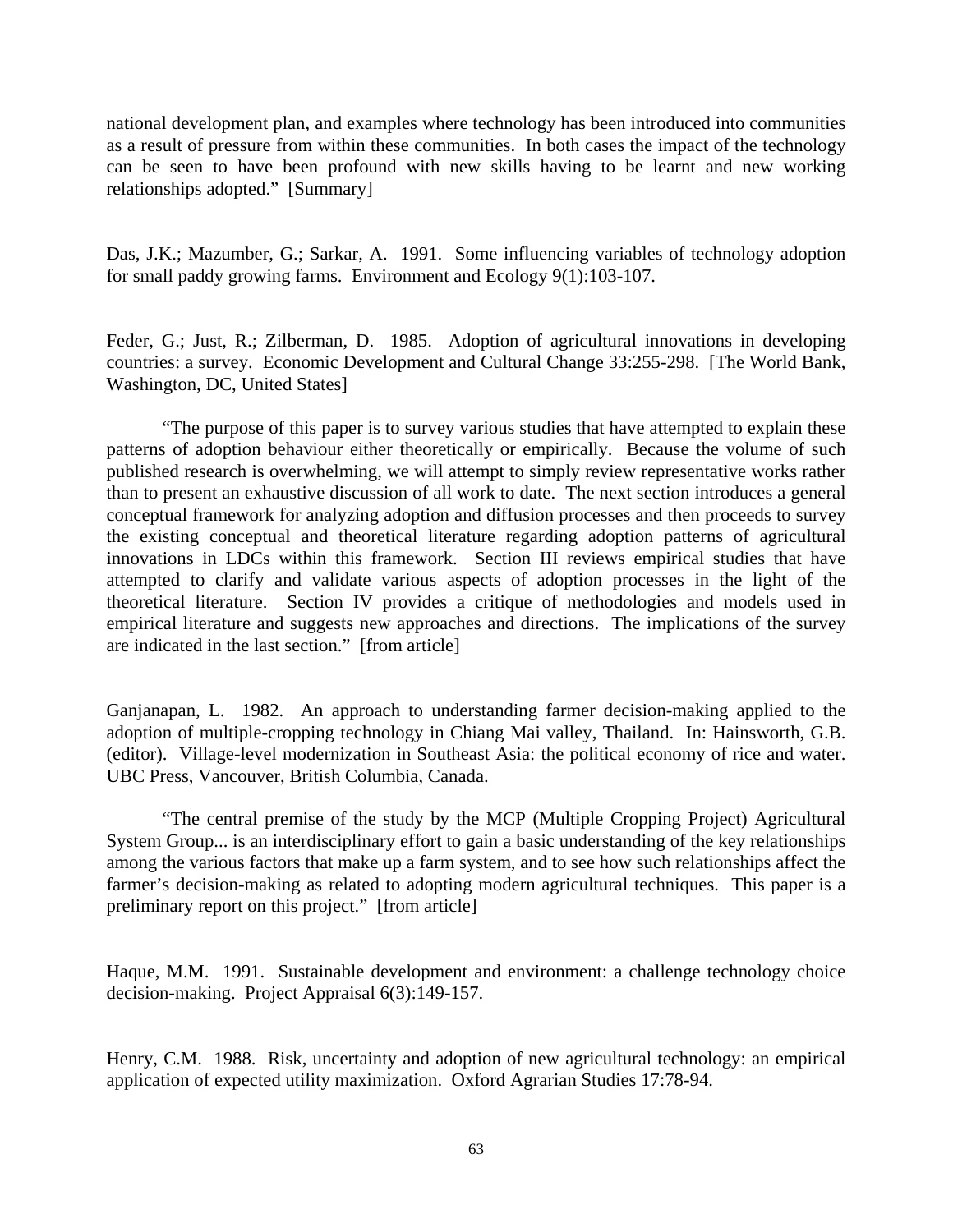Herdt, R.W.; Mandac, A.M. 1981. Modern technology and economic efficiency of Philippine rice farmers. Economic Development and Cultural Change 29:375-400. [International Rice Research Institute, Manila, Philippines]

 "This paper presents the analysis of research conducted between 1974 and 1977 [on the subject of the rice yield gap] in one province of the Philippines. The theoretical basis of the 8efficiency measures are first discussed. An estimate of a global engineering-type production function for rice is obtained. Measures of technical and economic efficiency are developed for each subject farmer using an empirically derived individualized production function. In the final section of the paper, the differences in efficiency among farmers are explained." [from article]

Herdt, R.W. 1989. The Impact of Technology and Policy on Seasonal Household Food Security in Asia. In: Sahn, D.E. (editor). Seasonal variability in third world agriculture: The consequences for food security. Johns Hopkins University Press for the International Food Policy Research Institute, Baltimore, Maryland, United States.

Hossain, S.M.A.; Crouch, B.R. 1992. Patterns and determinants of adoption of farm practices: some evidence from Bangladesh. Agricultural Systems 38(1):1-15. [Department of Agriculture, University of Queensland, St. Lucia, Queensland, Australia]

 "This paper investigates whether opinion leaders and their followers differ in adopting certain current and potential recommended farm practices. Also studied is the innovativeness of the opinion leaders and factors associated with the adoption of agricultural practices. The paper is based upon farm-level data obtained from a remote area in Bangladesh, and is derived from employing the snow-ball sampling procedure." [from Abstract]

Kikuchi, M.; Hayami, Y. 1982. Technological and institutional response and income shares under demographic pressure: a comparison of Indonesian and Philippine Villages. In: Hainsworth, G.B. (editor). Village-level modernization in Southeast Asia: the political economy of rice and water. UBC Press, Vancouver, British Columbia, Canada.

 "This chapter compares Indonesian and Philippine villages and analyzes the processes by which the village institutions adapt to changes in resource endowments, technology, and government policies. The influence of the institutional change on income distribution in village communities will also be assessed." [from article]

Lin, J.Y. 1991. Education and innovation adoption in agriculture: evidence from hybrid rice in China. American Journal of Agricultural Economics 73(3): 713-723. [Peking University, China]

 "This paper uses the diffusion of F1 hybrid rice as a case for examining the effects of education on the adoption of new technology in China. A simple behavioral model that treats the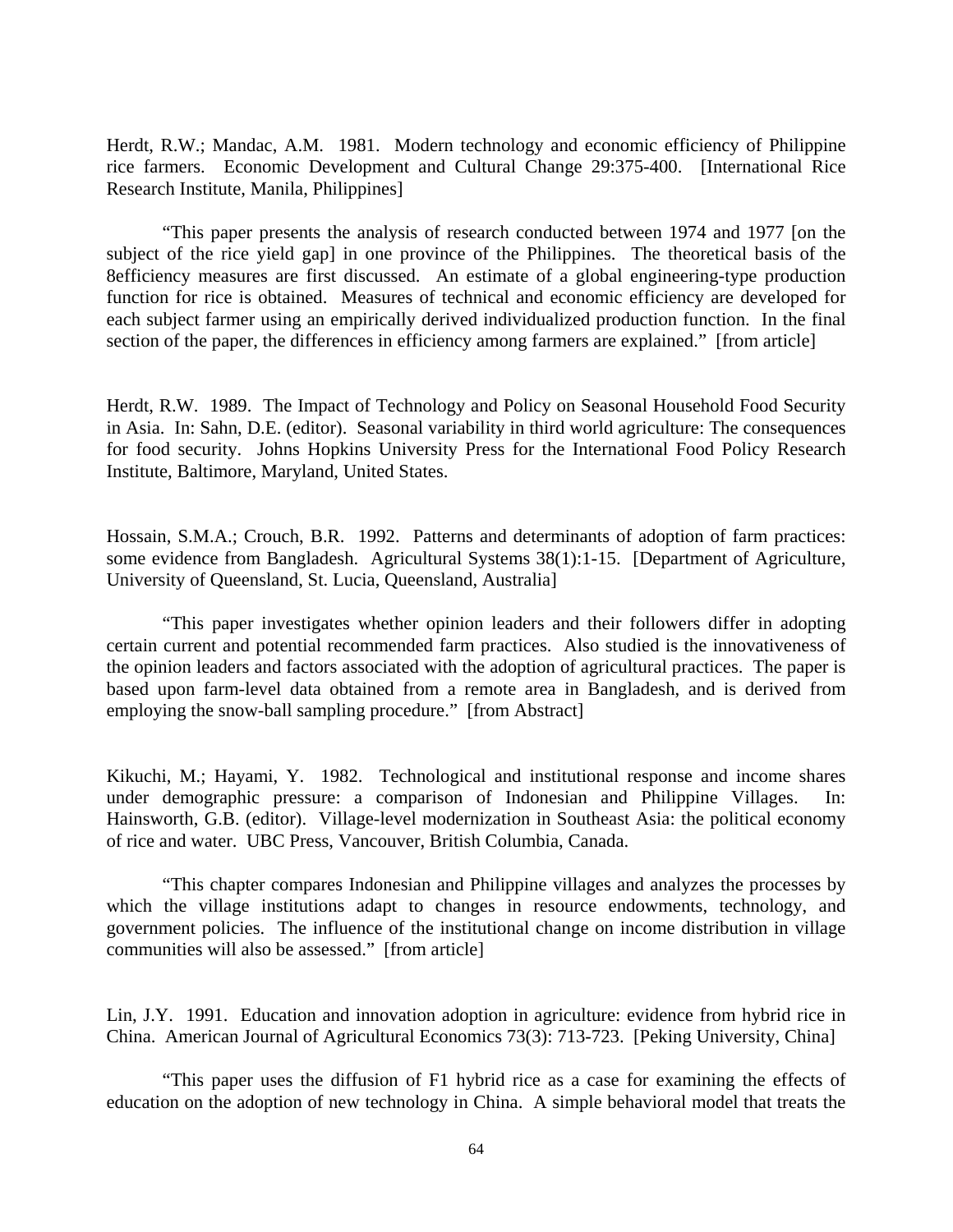adoption of hybrid rice as a portfolio selection problem is presented. The implications of the model are tested with farm-level data collected from a sample of 500 households in Hunan Province. The results from a dichotomous probit model and a two-limit tobit model are consistent with the hypothesis that education has a positive impact on the adoption of new technology." [Abstract]

Molnar, J.J.; Clonts, H.A. (editors). 1983. Transferring food production technology to developing nations: economic and social dimensions. Westview Press, Boulder, Colorado, United States.

 Papers in this text include the following: Sociocultural constraints on the transfer and adoption of agricultural technologies in low income countries; and Risks and information: farm level impediments to transforming traditional agriculture.

Napier, T.L. 1991. Factors affecting acceptance and continued use of soil conservation practices in developing societies: A diffusion perspective. Agriculture, Ecosystems and Environment 36(3- 4):127-140.

 The purpose of this paper is to examine social, economic and institutional factors which affect the adoption of soil conservation practices in developing societies. The traditional diffusion model is discussed in the context of its utility for facilitating adoption of soil conservation at the farm level. Factors discussed are as follows: awareness of soil conservation practices; potential impacts of adoption; attributes of the innovation; relevance of soil conservation practices; and institutional barriers to adoption. It is concluded that institutional barriers will be the most difficult barriers to remove in developing societies.

Pachico, D.; Ashby, J. 1983. Stages in technology diffusion among small farmers: biological and management screening of a new rice variety in Nepal. Agricultural Administration 13:23-37. [International Center for Tropical Agriculture (CIAT), Cali, Colombia]

 "Agricultural research and extension systems in low-income countries like Nepal face an array of highly varied small farm systems for which new technology must be screened and adapted. A case study of a new rice variety in Nepal shows that in the initial stage of diffusion large farmers are more able to absorb the risk of evaluating the biological potential of the new technology. In the take-off stage of diffusion, when adopters move to full-scale production with the new technology, it is evaluated for its management characteristics and small farmers may emerge as the greater adopters. This paper suggests that rapid adoption of new technology by small farmers requires, firstly, decentralization of biological screening to small-scale site-specific trials with farmers and secondly, a focus of extension efforts on the evaluation of full-scale management requirements with the participation of small farmers." [Abstract]

Parayil, G. 1991. Technology as Knowledge: An Empirical Affirmation. Knowledge 13(1):36- 48.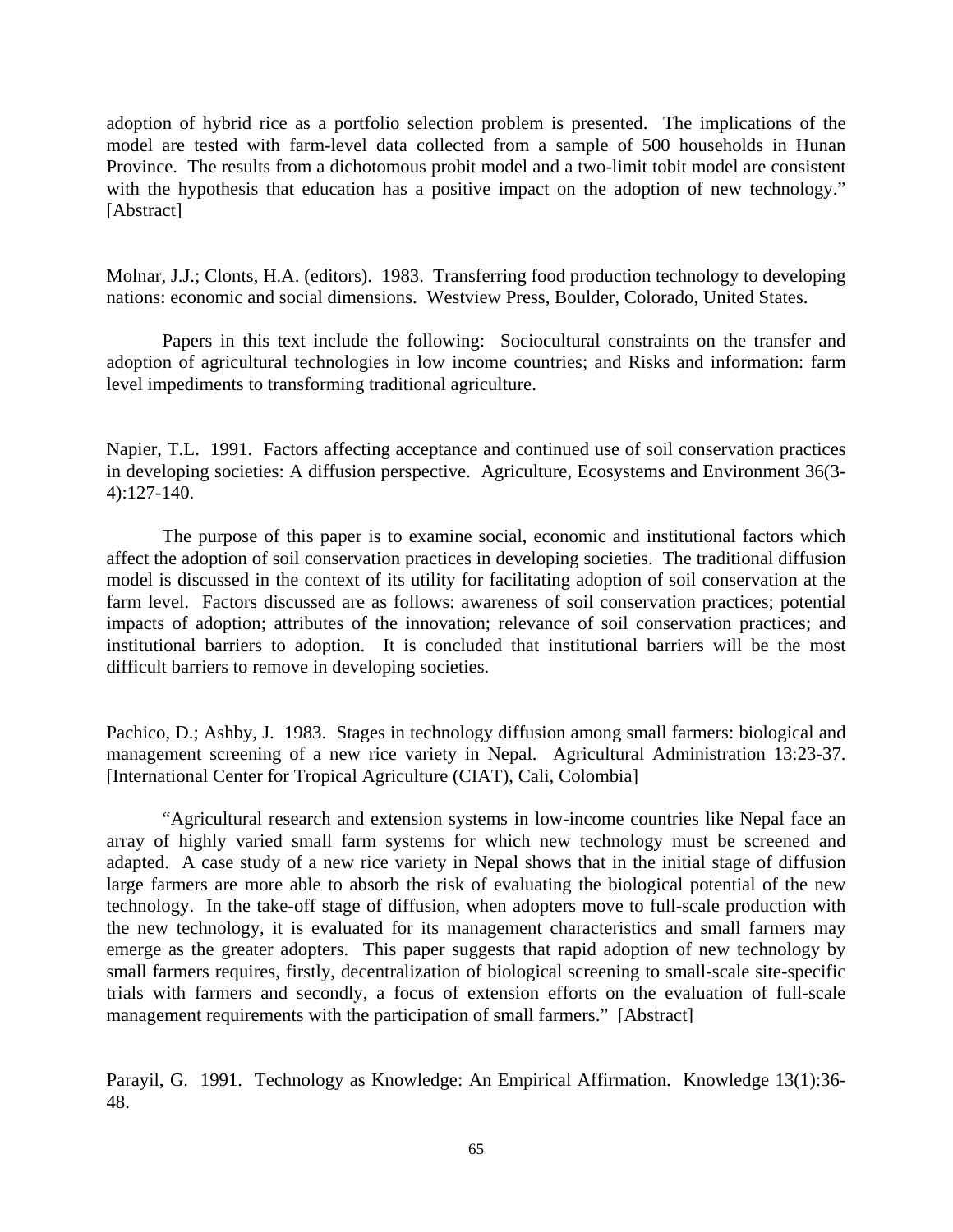Prattis, J.I. 1973. Gambling, Fishing and Innovation - A Cross Situational Study of Decision Making. International Journal of Comparative Sociology 14(1-2):76-88. [Carleton University, Ottawa, Ontario, Canada]

 "The problem addressed here is the examination of the dilemmas of decision making in different substantive contexts. The contexts include peasant farmers deciding whether or not to accept an agricultural innovation, sophomore students gambling, and fishermen on British Columbia's west coast making up their minds where to fish. The major implication drawn from this work is that the structure of decision making can be studied as a cross-cultural variable, and that socio-cultural factors may profitably be viewed as a framework within which a similar structure of decision making occurs." [from article]

Ruttan, V.W.; Hayami, Y. 1973. Technology Transfer and Agricultural Development. Technology and Culture 14(2):119-151.

 "In this paper, from earlier research on the diffusion of culture and technology, we draw insights that can contribute to a more adequate understanding of the processes involved in the international transfer of agricultural technology and the impact of such transfer on the location of agricultural production and international trade in agricultural commodities. This analysis leads us to place major emphasis on the emergence of national experiment-station capacity for adaptive research and development as a critical element in the international transfer or 'naturalization' of agricultural technology." [Abstract]

Rymon, D.; Or, U. 1991. Accelerating technology transfer by means of ATTA (advanced technologies in traditional agriculture). Journal of Sustainable Agriculture 2(1):103-118.

 This article discusses the case of agricultural technology transfer in the Jiftlik Valley, west of the Jordan River in Israel. The case study covers 20 years of accelerated technology transfer proving that it is a viable option as opposed to a step-by-step approach. The development approach and methodology, social structure, and infrastructure of the valley are all discussed. Economic results are given in conclusion.

Sharif, M.N.; Sundararajan, V. 1984. Assessment of Technological Appropriateness: The Case of Indonesian Rural Development. Technological Forecasting and Social Change 25(3):225-237. [UN-ESCAP Center for Technology Transfer, Bangalore, India]

 "It is commonly recognized at the present that technological appropriateness is not an intrinsic quality of any technology, but is derived from the surroundings (technological, as well as sociocultural, politicolegal, economic, and environmental) in which it is to be utilized, and the specific purpose of its application. On this basis, this paper presents two case studies for the selection of appropriate technologies for rural development in Indonesia. The first deals with the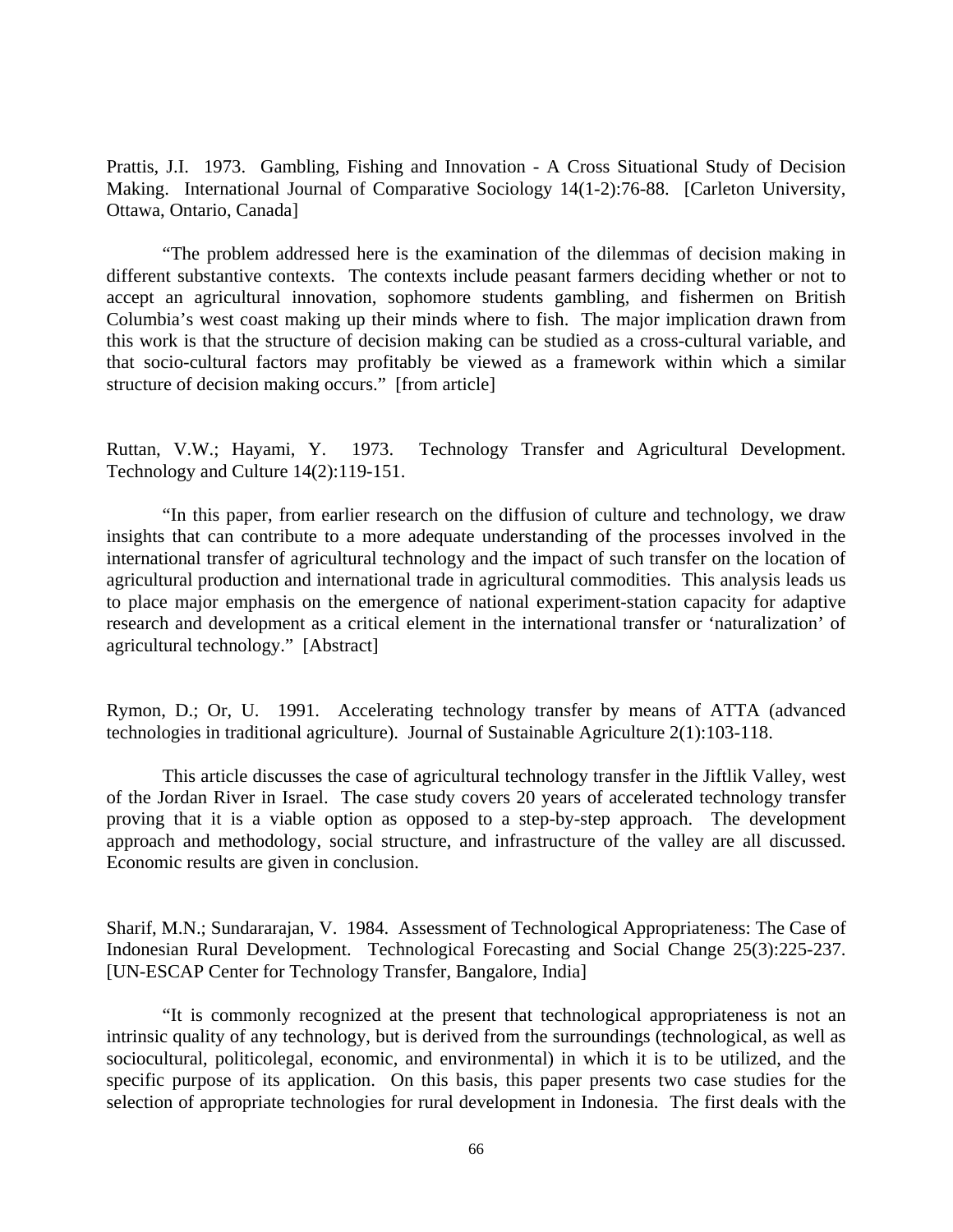problem of identifying a 'set of appropriate technologies' to be promoted for accelerated rural development. The second case deals with the problem of selecting the 'most appropriate one' among available technologies of one kind. The assessment exercises are carried out using existing methodologies and inputs (such as national priorities, assessment factors, and decision weights) from Indonesian nationals. It is shown that the analysis can provide useful guidelines for science and technology policy planning in developing countries." [Abstract]

Stone, B. 1990. Evolution and diffusion of agricultural technology in China. In: Kotler, N.G. (editor). Sharing innovation: global perspectives on food, agriculture, and rural development. Papers and Proceedings of a Colloquium Organized by the Smithsonian Institution. Smithsonian Institution Press, Washington, D.C., United States. [International Food Policy Research Institute, Washington, D.C., United States]

 "The first section of the paper places the elements of innovation in a theoretical framework. The second section focuses on China's progress overall in diffusing the most fundamental technical components for the first stage of agricultural transformation and food consumption development. The third section tracks during the last decade the diffusion process for these components within China's 29 provinces and major municipal areas, and then within China's poorest and most remote counties.

 The fourth section reviews economic system reform in China and its implications for the diffusion process. The fifth section identifies several areas of applied scientific research related to agriculture, state-of-the-art farmer practices for which China is a principal source of innovation, and discusses the primary mechanisms of diffusion. The final section summarizes the main arguments." [from article]

Tisdell, C.; Maitra, P. (editors). 1988. Technological change, development and the environment: Socio-economic perspectives. Routledge, London, United Kingdom.

 Fourteen papers, revised versions of essays originally presented at the Fourth World Congress of Social Economics held in Toronto in August 1986, examine the social, economic, and environmental questions raised by the role of technology in development. Papers examine population growth, technological change, and economic development in India; new agricultural technology and sustainable food production in Bangladesh; technology and its transfer to less developed economies; a new model for development assistance; the applicability of economic evaluation to China's urban transportation projects; structural change and adjustment in the Australian rural sector; the relationships between technological change and social development; sustainable resource use and development - uncertainty, irreversibility, and rational choice; the changing role of the household economy in a world of expanding technology; telecommuting, work from home, and economic change; attitudes of bank employees to technological change in South Africa; socioeconomic implications of new technology in banking in Australia and New Zealand; social determinism, technology, and economic externalities; and measuring and describing technological advances.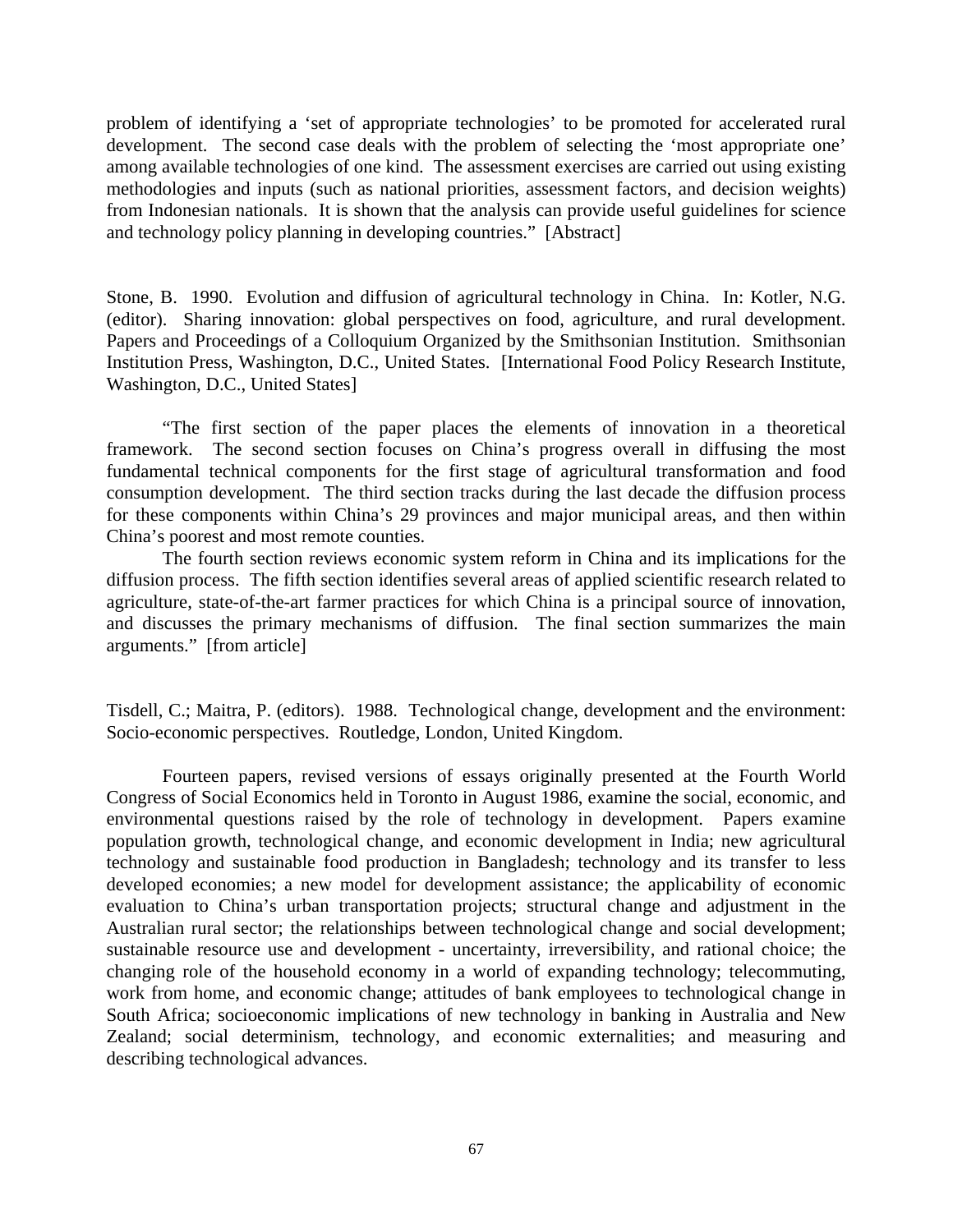Van Dusseldorf, D.B.W.M.; Box, L. 1990. Role of sociologists and cultural anthropologists in the development, adaptation and transfer of new agricultural technologies. Netherlands Journal of Agricultural Science 38(4):697-709.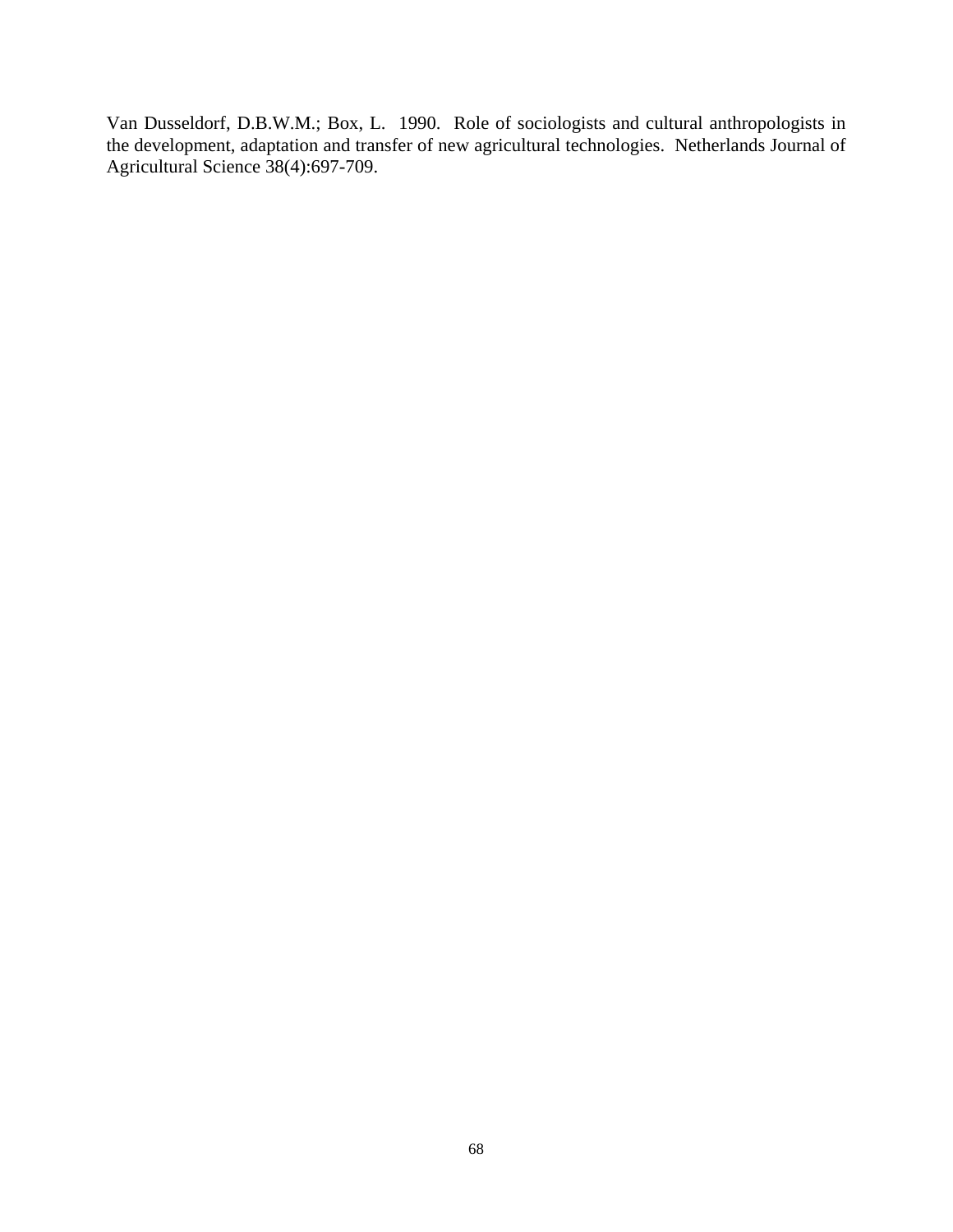# **Chapter 7. AQUACULTURE AND DEVELOPMENT**

ALCOM (Aquaculture for Local Community Development Programme). 1991. Gender issues in fisheries and aquaculture, including proceedings of the workshop on enhanced women's participation in fisheries development. GCP/INT/436/SWE/REP/7. Food and Agriculture Organization of the United Nations, Rome, Italy.

Anon. 1987. Socio-cultural, Socio-economic, Bio-environmental, and Bio-technical Aspects of Aquaculture in Rural Development. Reports prepared for the Aquaculture for Local Community Development Program. FAO FI/GCP/INT/436/SWE-1. [FAO/UN, Rome, Italy]

 Reports are given of studies conducted in Southern Africa regarding the integration of aquaculture in rural development, investigating the following four subject areas: socio-cultural, socio-economic, bio-environmental and bio-technical aspects.

Bailey, C.; Jentoft, S. and Sinclair, P. (editors). 1996. Aquacultural Development: Social Dimensions of an Emerging Industry. Westview Press, Inc., A Division of Harper Collins Publishers, Inc., Boulder, Colorado, United States.

 Contents include: (1) Social Change Contributions to Aquaculture Development; (2) The Sky is the Limit? The Rise and Fall of Norwegian Salmon Aquaculture, 1970-1990; (3) Norway's Cod Farming Industry: Adaptation, Imitation or Innovation? (4) Aquaculture in the Baltic Sea: Regional Development and Environmental Conflict; (5) Along the Coast and in the State: Aquaculture and Politics in Nova Scotia and New Brunswick; (6) Paradise Under Siege: A Case Study of Aquacultural Development in Nova Scotia; (7) The Political and Social Context of Technology Transfer: Two Oyster Projects in Florida; (8) Catfish in the Framing System of West Alabama; (9) Colonizing the Coastal Frontier: Governing Marine Salmon Farming in Scotland; (10) Shrimp Mariculture Development in Two Rural Mexican Communities; (11) Social and Environmental Impacts of Coastal Aquaculture in Indonesia; (12) Household and Community Factors Affecting Development of Small-Scale Farming in Africa; (13) Institutional Requirements for Aquacultural Development in Africa: Lessons from Rwanda; (14) Cages, Controversies, and Conflict: Carp Culture in Lake Toba, Indonesia; (15) Fish, Pigs, Poultry, and Pandora's Box: Integrated Aquaculture and Human Influenza.

Bailey, C.; Skladany, M. 1991. Aquacultural development in tropical Asia: A re-evaluation. Natural Resources Forum 15(1):66-71.

 Differences between inland and coastal aquacultural production systems in Asia are discussed in terms of market orientation, resource allocation and property rights, and scale of operations. The production of shrimp grown in coastal brackish water ponds has featured prominently in aquacultural development programmes in Asia. Emphasis placed on capital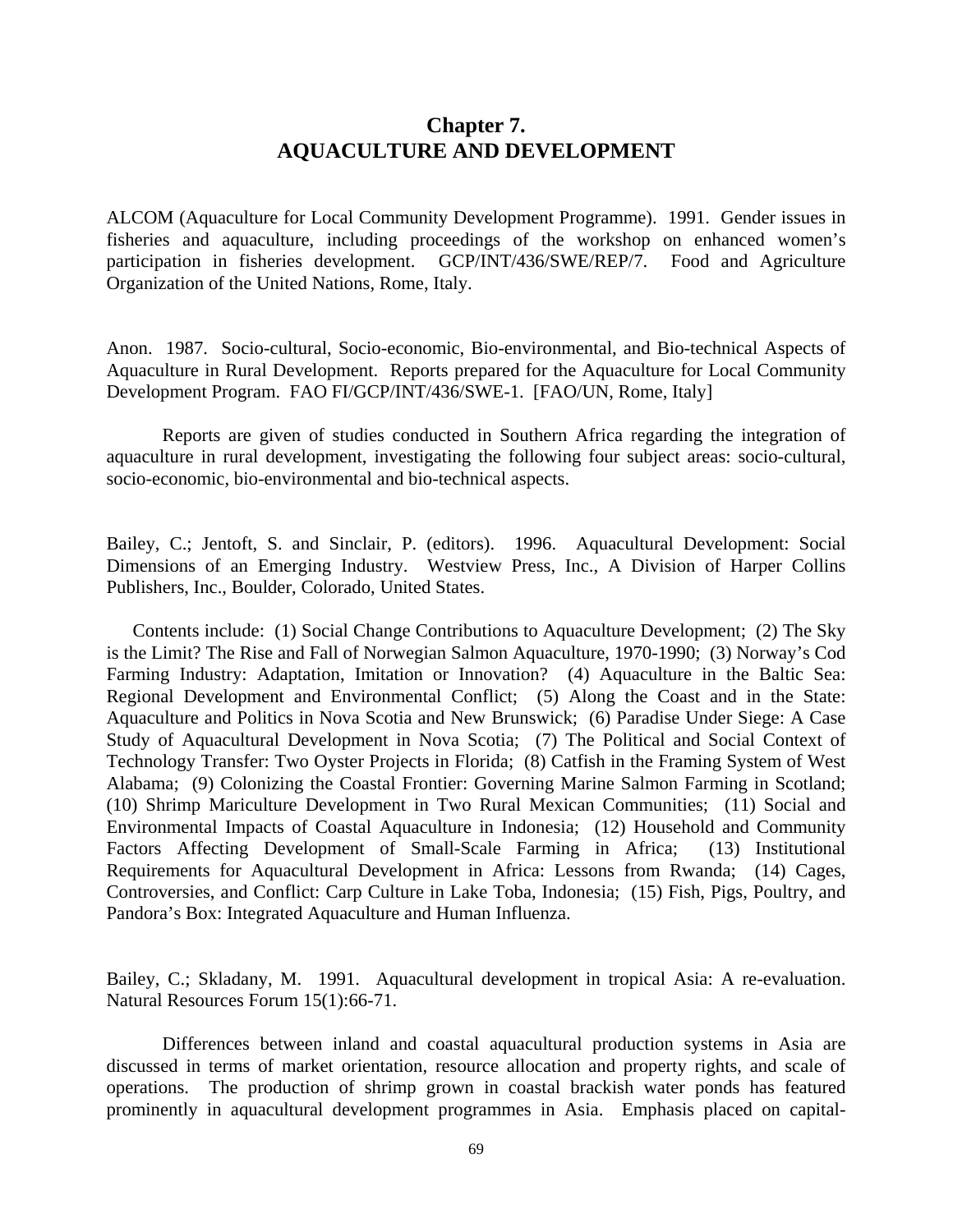intensive shrimp production for export, however, has distracted attention from the potential of inland freshwater aquaculture to generate employment opportunities for rural people and food production for domestic consumers. The paper concludes with a discussion of an alternative policy direction for promoting aquacultural development on a socially sound basis, recognizing the need to balance equity and human nutrition with profitability and foreign exchange earnings.

Baluyut, E. 1987. Women in aquaculture production in Asian countries. In: Proceedings Women in Aquaculture Workshop. Food and Agriculture Organization of the United Nations, Rome, Italy. [Inland Resou. Dev. Corp., Manila, Philippines]

 A description of the present role of Asian women in the various types and stages of aquaculture production is presented, quantifying the extent or value of such participation in the various countries. Areas where their involvement may be strengthened or expanded in view of the increasing importance of aquaculture in fish production in Asia and the Pacific are reviewed.

Born, A.F.; Verdegem, M.C.J. and Huisman, E.A. 1994. Macro-economic factors influencing world aquaculture production. Aquaculture and Fisheries Management 25:519-536. [Department of Fish Culture and Fisheries, Wageningen Agricultural University, Wageningen, Netherlands]

 "The influence of macro-economic factors on production and consumption of aquatic products in the world was evaluated. World aquaculture production and its growth were analyzed in terms of commodities, species, countries and regions. Special attention was given to interpreting the consequences of the results obtained on policy and planning of future aquaculture development.

 The consumption of both aquafood and meat increased significantly with income on a per caput basis in the world. The ratio aquafood : meat decreased with increasing per caput income, stressing the relative importance of aquafood in low-income countries. A significant correlation between the consumption of aquafood and aquaculture production was found for Asia, Europe and on a world-wide scale and it is therefore argued that fisheries pave the way for aquaculture development. Growth of finfish culture tends to correlate with agricultural growth. Africa and Latin America have low aquaculture production compared with their aquafood consumption. These regions offer the highest probability for rapid growth in aquaculture production in the near future." [Abstract]

Burkey, S. 1993. People first: a guide to self-reliant, participatory rural development. Zed Books Ltd, London, United Kingdom.

 "Chapter 1 begins with a review of the most commonly held theories of poverty. Some readers may wish to skim this section, but the second part of the chapter illustrates how poverty needs to be analysed at the local level in order to respond to root causes rather than symptoms. Likewise, Chapter 2 begins with a brief review of the more common theories of development and ends with an illustration of how development needs to be seen from the grassroots. The macro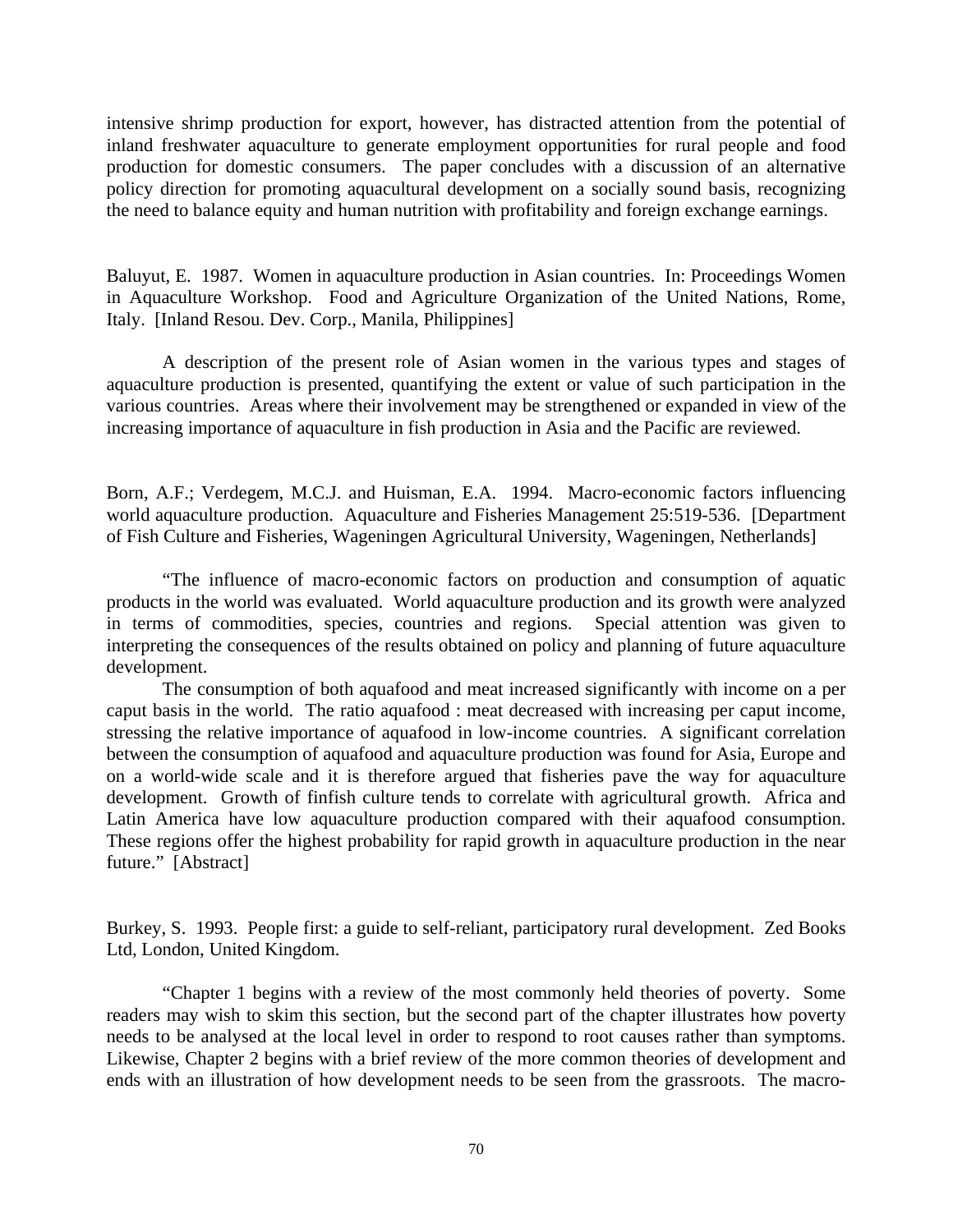theories tend to disregard the role of ordinary people in development as well as to ignore the important relationships between human, economic, political and social development.

 Part II - Action - looks at practice: the methodology of the self-reliant participatory approach to development. Naturally, this section of the book accepts and builds upon the theoretical basis for self-reliant participatory development defined in Part 1. Finally, Part 3 - Reflection - is a summing up of the general objectives and the basic principles of self-reliant participatory development followed by a final cautionary chapter which attempts to analyse the obstacles, risks and traps which practitioners may expect to encounter as well as the limitations of grassroot development in a hostile external environment." [from Introduction]

Cernea, M.M. 1991. Putting people first: sociological variables in rural development. 2nd ed., rev. and expanded. Published for the World Bank [by] Oxford University Press, Oxford, U.K.

 The contents are as follows: Knowledge from social science for development policies and projects; Planning technical and social change in irrigated areas; Developing irrigators' organizations; Middle-level farmer organizations as links between farms and central irrigation systems; A sociological framework for the analysis of new land settlements; Involuntary resettlement; Pastoral production system and livestock development projects; Social and cultural characteristics in small-scale fishery development; Sociological and environmental dimensions of social forestry projects; The social actors of participatory afforestation strategies; Social analysis in rural road projects; When people don't come first; Fitting projects to people; Shortcut and participatory methods for gaining social information for projects.

Costa-Pierce, B.A.; Lightfoot, C.; Ruddle, K.; Pullin, R.S.V. (editors). 1991. Aquaculture research and development in rural Africa. Summary report on the ICLARM-GTZ/Malawi Fisheries Department/University of Malawi Conference, Zomba, Malawi, 2-6 April 1990. Deutsche Gesellschaft fur Technische Zusammenarbeit (GTZ), GmbH, Eschborn, Germany and International Center for Living Aquatic Resources Management, Manila, Philippines.

 The report includes summaries of the presentations of the conference under the following section headings: Background social, cultural, bioeconomic and technical basis; Ecology of smallholder farms; Results of biological research; Other reviews and related studies from African nations and statements from development agencies; and, Working Group reports and recommendations.

Cross, D. 1991. FAO and aquaculture: ponds and politics in Africa. The Ecologist 21(2):73-76.

 "FAO and other aid agencies have promoted fish farming in the Third World as a key method of increasing the production of protein and earning foreign exchange. While traditional aquaculture methods have been ignored, FAO have established grandiose high-tech schemes totally unsuited to the needs and capabilities of the poor people they are intended to help. The poor do not have the necessary capital to set up the fish farms, and cannot afford to eat the expensive fish produced. The politics behind the ill-conceived schemes show how agricultural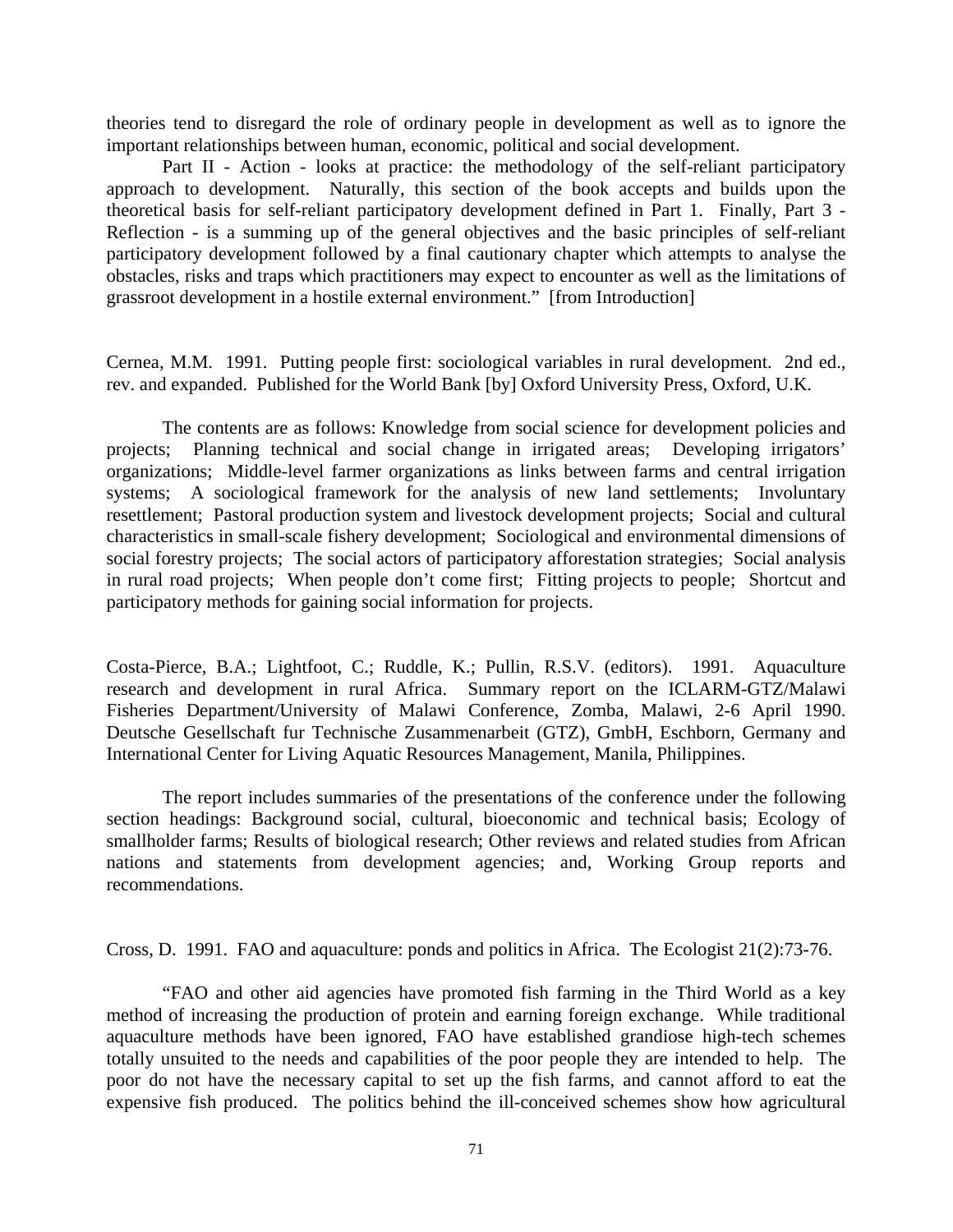development policies serve the needs of bureaucrats and politicians rather than the rural poor." [Abstract]

DeVoe, M.R.; Pomeroy, R. 1992. Use conflicts in aquaculture, a worldwide perspective on issues and solutions. World Aquaculture 23(2):13.

 "The special session: 'Use Conflict in Aquaculture: A Worldwide Perspective on Issues and Solutions,' was convened at World Aquaculture 90, in Halifax, Nova Scotia (Canada) in June of 1990. The intent was to provide a forum for invited participants from different regions of the world to exchange information on use conflicts in aquaculture, discuss the institutional and regulatory programs that selected countries have developed to ameliorate these conflicts, and identify problem areas so that solutions might be devised...

 Each participant in the special session was asked to provide a brief history of aquaculture in his or her area, identify and describe the major use conflicts that have arisen, discuss the approaches that have been taken to address those conflicts, and to conclude by suggesting what works and what does not." [from Introduction]

The papers that were presented are included in the section following this introduction.

Folke, C.; Kautsky, N. 1992. Aquaculture with its Environment: Prospects for Sustainability. Ocean and Coastal Management 17(1):5-24. [Department of Systems Ecology, Stockholm University, Stockholm, Sweden]

 "The rapid expansion of intensive one-species aquaculture has generated severe environmental as well as socio-economic problems. A major reason is that Western-oriented aquaculture has been managed as an isolated part of its supporting environment. In this paper, the authors compare the use of industrial energy for various aquaculture, fisheries and agriculture systems and analyze the connection between resource use, methods of culturing and environmental impacts. The characteristics of one-species aquaculture, such as intensive throughput-based salmon cage-farming and shrimp pond-farming, are found to be similar to those of stressed ecosystems. Among these characteristics are a very inefficient resource use and generation of by-products that are stored or exported. Because of the problems with these monocultures, there is a great need for Western-oriented aquaculture to redirect the industry's present behavior towards a path of synergy between development and environment. Based on principles of ecological engineering, Chinese integrated systems are synthesized, intensive mangrove-destructing shrimp farming is opposed to integrated shrimp farming, and how a coastal culturing system of seaweeds, mussels and salmon could be developed is suggested. Such systems aim at increased efficiency, reduced resource use, avoidance of chemicals and medicals, less waste generation and the recycling of nutrients and materials. The authors conclude that the more a cultivation system recognizes and mimics natural ecosystem functions the less environmental effects can be expected. A successful aquaculture system does not have wastes, only by-products, to be used as positive contributors to the surrounding ecosystems and the economy." [Abstract]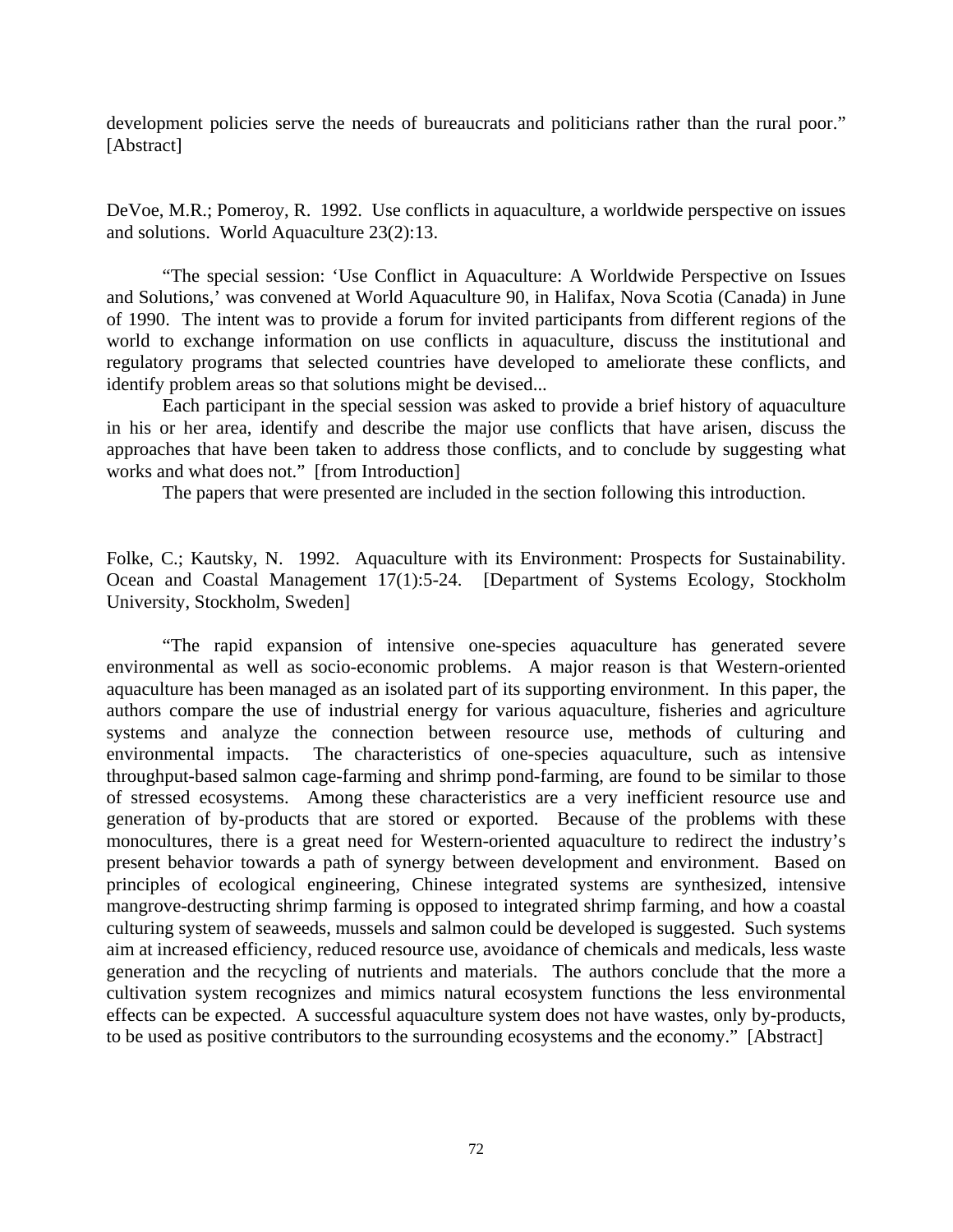Grivetti, L.E. 1982. The Rationale, Promise, and Realities of Aquaculture: A Cultural-Nutritional Perspective. In: Smith, L.J.; Peterson, S. (editors). Aquaculture Development in Less Developed Countries: Social, Economic, and Political Problems. Westview Press, Boulder, Colorado, United States.

 "If the world food crisis is based on caloric, not protein need, can aquaculture projects be justified? In this paper, I will examine three themes associated with this important question: (1) rationale for developing and implementing aquaculture projects, (2) program planning errors, and (3) factors contributing to program success or failure." [from article]

Hannig, W. 1988. Towards a Blue Revolution: Socioeconomic Aspects of Brackishwater Pond Cultivation in Java. Gadjah Mada University Press, Yogyakarta, Indonesia. [Sociology of Development Research Center, University of Bielefeld]

 "This study is based on partial results from a field research which covered three rice-fish culture villages and two brackishwater pond cultivation villages by intensive investigation as well as some forty villages of either type by short-term surveys in 1984-85...

 We will start this report with a concise discussion of conditions under which Indonesian development plans and programmes have to be executed...

 ...In Chapter B, we will try to elaborate the position of fisheries in general, and inland fisheries in particular, within the Indonesian economy, and fisheries development plans which were/are to be executed in the course of the third and fourth Five-Year Plan...

 Chapter C will exclusively refer to conditions of brackishwater pond cultivation in Central Java. First of all problems related to regional programme implementation as well as the regional situation in the production and distribution sphere will be illustrated...

 In Chapter D we will elaborate the situation of brackishwater pond cultivation and the living conditions of aquaculturally-based households on local level...

 Finally, in Chapter E, we will try to outline very succinctly some possible improvement chances (not only) for aquacultural development with regard to increased production and productivity, but first and foremost with regard to a higher degree of socioeconomic equity among aquacultural producers." [from Preface]

Henderson, H.F. 1985. Aquaculture and rural development. In: Selected working papers submitted to the eleventh session of the advisory committee of experts on marine resources research, Rome, 21-25 May 1985. FAO Fisheries Report No. 338 Supplement. Food and Agriculture Organization of the United Nations, Rome, Italy.

 Many development projects in aquaculture include the improvement in the standard of life of impoverished rural populations among their major objectives. However, such improvement has rarely been achieved, in part at least, because the special characteristics and needs of rural communities have been overlooked in planning the aquaculture projects intended for them. With basic problems in mind, FAO is cooperating with the government of Sweden in undertaking a long-term programme of improving the effectiveness of assistance to disadvantaged rural communities in the field of aquaculture.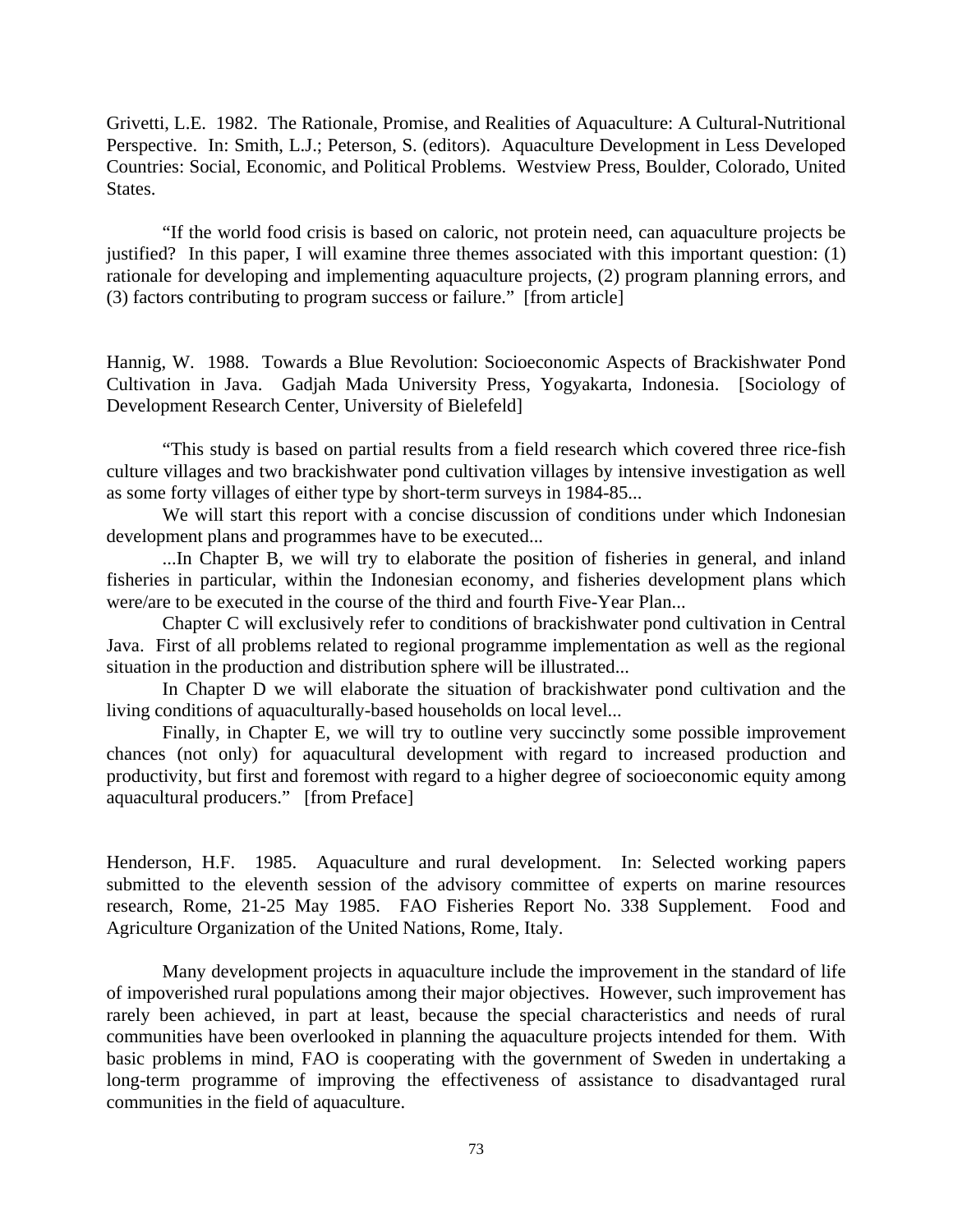Lightfoot, C. 1990. Integration of Aquaculture and Agriculture: A Route to Sustainable Farming Systems. Naga, The ICLARM Quarterly 13(1):9-12. [ICLARM, Manila, Philippines.]

 The integration of agriculture and aquaculture as a means of intensifying resource use and improving the productivity of many current farming practices in Southeast Asian and African countries is discussed. A brief account is given of work undertaken by ICLARM in Malawi and India on the improved use of marginal lands to integrate crops, vegetables, trees, livestock and fish, outlining also the problems involved in the extension of such integrated fish farming systems.

Little, D.; Skladany, M.; Rode, R. 1987. Small-scale hatcheries in north-east Thailand. Aquaculture and Fisheries Management 18(1):15-31.

 "The development of small-scale hatcheries is placed in perspective with other commercial methods of fish seed production, private and public, in the north-east region of Thailand. Case studies of six small-scale hatcheries operated by farmers in this region are presented with details of the production, costs and returns of these farms in relation to their size, location, species of fish produced, amount of capital invested and marketing and sales strategies. Rates of return were found to be favourable, with the exception of a group-based hatchery. The relationship between the production of carp and tilapia fry, which is believed to be incompatible under present systems, is discussed. The wider implications of the role of small-scale hatcheries to provide fish seed for farmers in rural areas and the future of public sector involvement are considered." [Abstract]

Lovelace, G.W. 1984. Cultural beliefs and the management of agroecosystems. In: Rambo, A.T.; Sajise, P.E. (editors). An introduction to human ecology research on agricultural systems in Southeast Asia. University of Philippines at Los Banos under its University Publications Program, College, Laguna, Philippines.

 "Rural development programs frequently encounter and, indeed, are often specifically aimed at groups of indigenous people who possess cultural beliefs and values that are different from those possessed either by the people who originally designed the development program or by the people who are charged with carrying out the program. ...Traditional beliefs and values are generally viewed as superstition and as reminders of a 'primitive' past...

 In this chapter, I take a different point of view and focus upon traditional belief and value systems as bodies of knowledge - knowledge that is related at least in part to the natural environment and to human interactions with and within that environment..." [from article]

Mazur, R.E.; Titilola, T. 1992. Social and economic dimensions of local knowledge systems in African sustainable agriculture. Sociologia Ruralis 32(2-3):264-286. [Sociology Department, Iowa State University, Ames, Iowa, United States]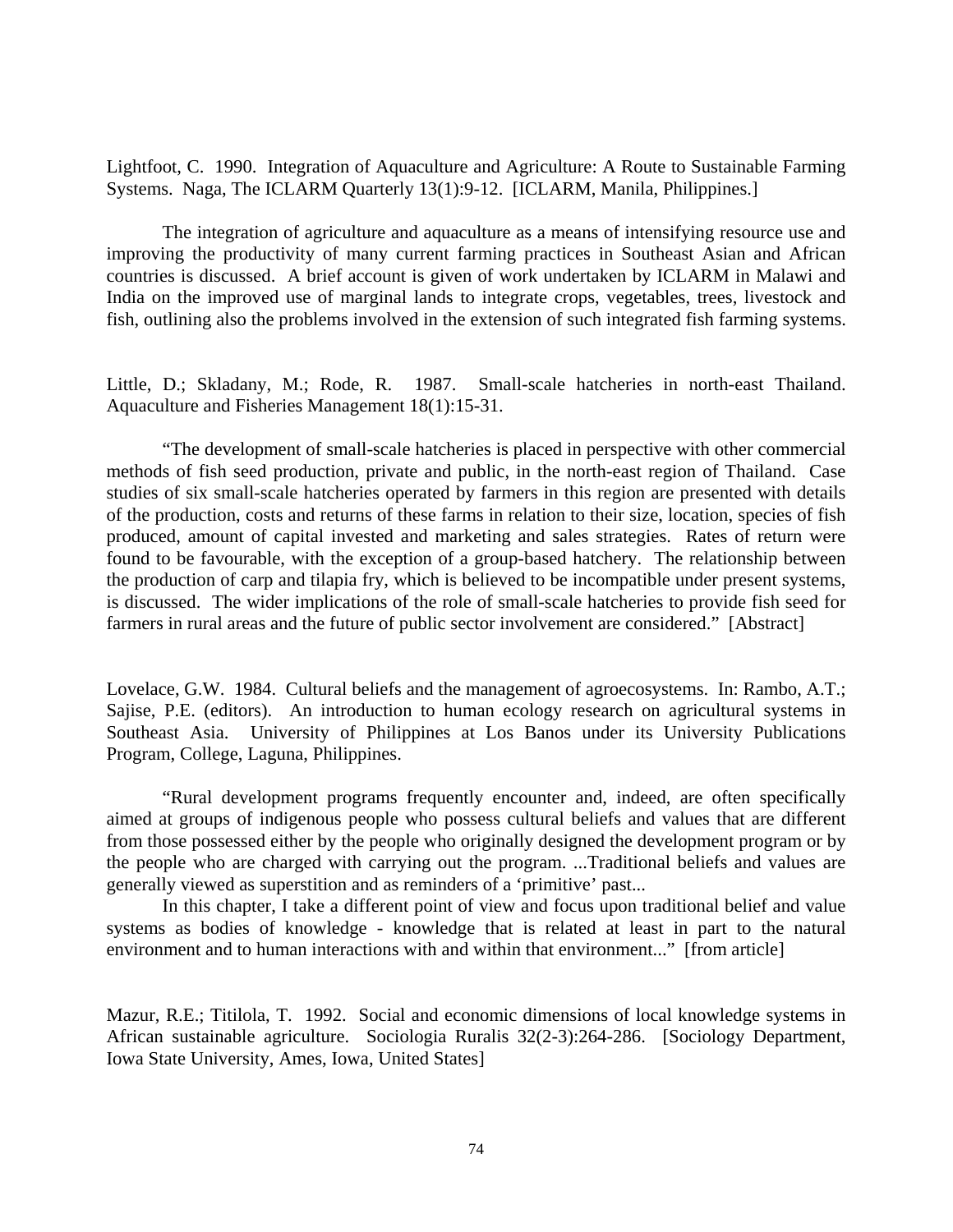"The aim [in this article] is to propose a model for understanding the role of local knowledge systems (LKS) in achieving sustainable agriculture in Africa. The specific objectives will be realized by: demonstrating the problems inherent in approaching sustainable agriculture within the existing paradigm; outlining the components of LKS, emphasizing social and economic dimensions; and presenting a model of how LKS can contribute to sustainable agricultural production (SAP) in Africa." [from article]

Meltzoff, S.K.; LiPuma, E. 1985/1986. The Social Economy of Coastal Resources: Shrimp Mariculture in Ecuador. Culture and Agriculture 28:1-19. [University of Miami, Florida, U.S.]

 "In the past ten years (1975-1985), shrimp mariculture has become Ecuador's second most important industry, generating some \$225 million in foreign exchange (up to 95% is exported to the United States) and 150,000 jobs. A handful of biological analyses of the shrimp industry and its relationship to coastal ecology have appeared in the past several years (Barniol n.d., Cun and Marin 1982, Weidner 1985, and Mock 1981). However, the absence of social and economic data has mitigated their value for an understanding of both economic development and coastal resource management. Our goal is to describe the social economy of shrimp mariculture in Ecuador, illustrating how cultural concepts and institutions orient production. In so doing, we take issue with two common views about export industries in developing countries: (1) that an industry's value can be measured by the dollar value of exports; and (2) that the structure of export markets determines the internal structure of the export-directed industry." [Introduction]

Newkirk, G.F.; Field, B.A. (editors). 1991. Oyster Culture in the Caribbean. Proceedings of the Oyster Culture in the Caribbean Workshop sponsored by the International Development Research Centre, Ottawa (Canada) and arranged by the Mollusc Culture Network, the Institute for Social and Economic Research, University of the West Indies, Jamaica and the Ministry of Agriculture, Jamaica. Held in Kingston, Jamaica, 19-22 November 1990. Mollusc Culture Network, Dalhousie University, Halifax, Nova Scotia, Canada.

 This conference was held to bring together 'the status of current knowledge of the biology and culture technology and the constraints and opportunities for commercial development' of oysters. Of particular interest is the article 'Transforming a biology project into rural development: Lessons from the oyster culture project in Jamaica' which looks at the non-technical and socioeconomic reasons for the oyster culture industry not developing successfully. As well, the many country reports discuss this similar situation and give their own reasons for lack of sustainable growth in the industry.

Nyman, L. 1988. Eco-environmental aspects of integrating small-scale aquaculture with rural development programs in southern Africa. Fish. Dev. Ser. Natl. Swed. Board, No. 24. NSBF, Goeteborg, Sweden.

 A discussion is presented on the integration of semi-intensive pond culture with agriculture and animal husbandry in rural populations of southern Africa. The following aspects are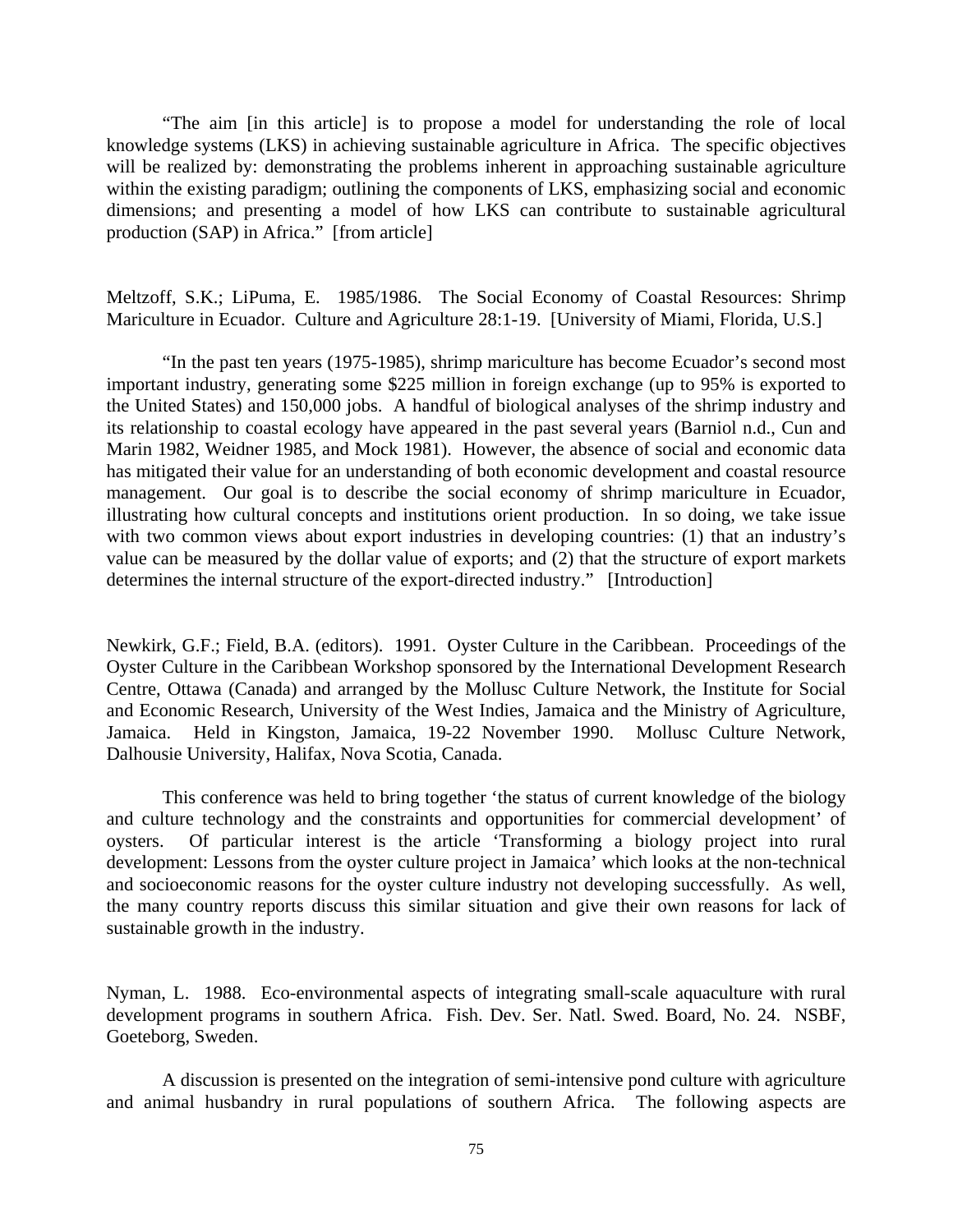considered: the aquaculture system; fish resources in relation to capture fisheries; effects of river management on wild fish populations and fisheries; general constraints to development of small scale aquaculture in Africa; environmental factors influencing aquaculture development; environmental impact on/of small scale aquaculture; site selection; selection of fish species; selected species of tropical origin; and, analyses of selected countries in southern Africa. The ecoenvironmental aspects of a methodology for implementing small scale aquaculture at the community level in Southern Africa are also examined briefly.

Pillay, T.V.R. 1994. Aquaculture Development: Progress and Prospects. Fishing News Books, Oxford, United Kingdom.

 This book examines the conceptual basis of aquaculture, looking at culture versus capture, site and species selection, role in human food and nutrition, employment opportunities, and market and trade opportunities. Planning at the national and project/enterprise level and assessment of development potential are discussed. The various factors of production are outlined and integrated farming is looked at. Structure of the aquaculture sector, production and marketing, risks and insurance, environmental concerns, legal support and external aid are all discussed.

Pillay, T.V.R. 1992. Aquaculture and the environment. Halsted Press: an imprint of John Wiley & Sons, Inc., New York, New York, United States.

 "This book is an attempt to bring together available information pertinent to environmental consequences of aquaculture development, with a view to assisting in the evaluation of future projects...The book... includes suggested procedures for environmental managment of aquaculture comprising the major elements of planning, information, impact assessments, and mitigatory measures supported by technological improvements, increased research and legislation." [from Preface]

Pollnac, R.B. 1992. Multiuse Conflicts in Aquaculture - Sociocultural Aspects. World Aquaculture 23(2):16-19.

 "One of the problems facing aquaculture producers is that they must compete with frequently larger and more powerful groups for resources such as land, water, feeds, etc. Those industries which require water or adjacent space are the greatest competitors. These use rights are considered as social risks to aquaculture production." [from article]

Pollnac, R.B.; Peterson, S.; Smith L.J. 1982. Elements in evaluating success and failure in aquaculture projects. In: Smith, L.J.; Peterson, S. (editors). Aquaculture development in less developed countries: social economic, and political problems. Westview Press, Boulder, Colorado, United States.

 "During the decade since 1970 several hundred aquaculture projects have been developed with agency, foundation, government, or private industry funding. Here we use examples from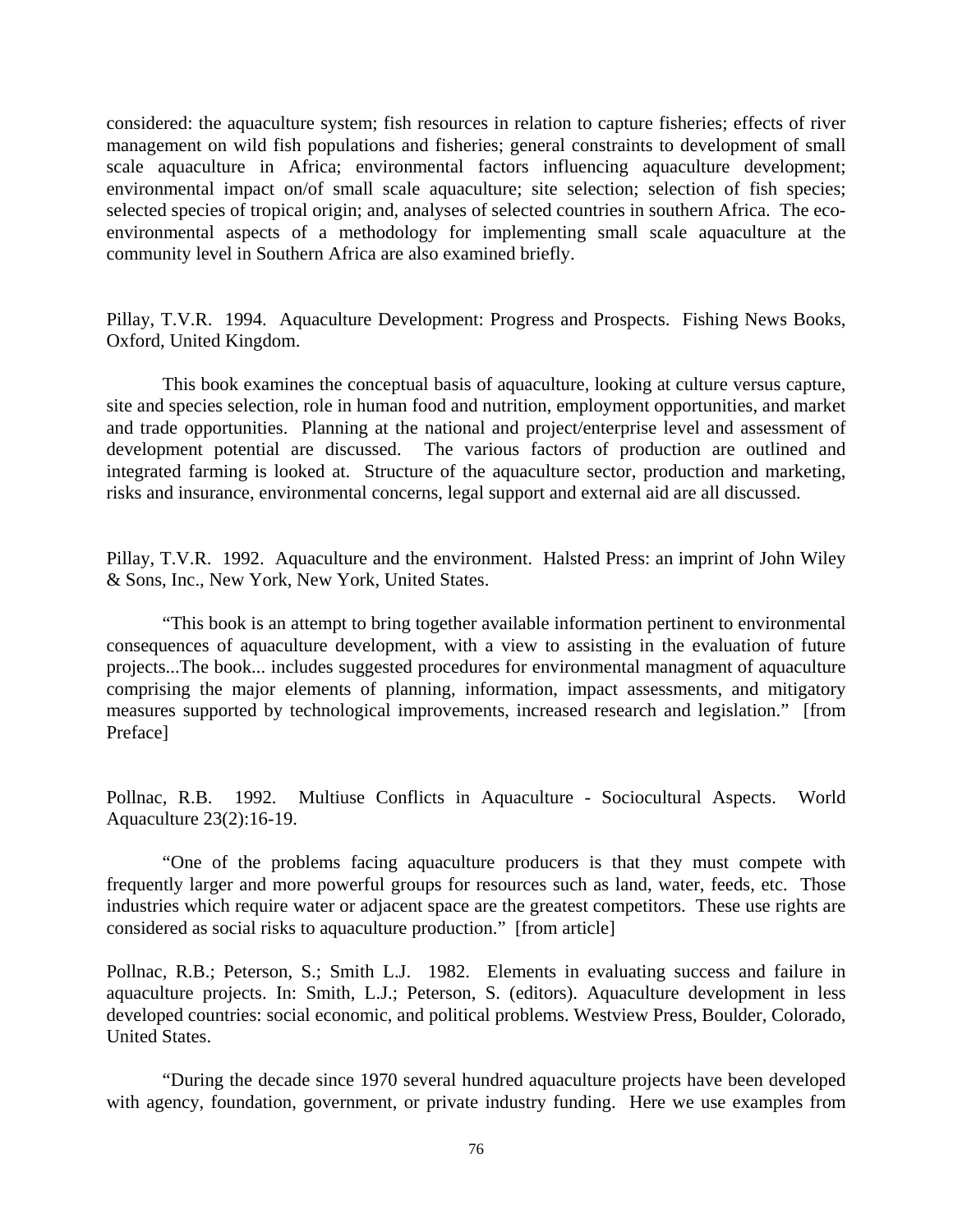projects in Latin America and Africa to describe general requirements of aquaculture development, decision points in a development project, and evaluations of success and failure by the personnel from funding agencies." [from article]

Rahman, M.A. 1984. Grass-roots participation and self-reliance: experiences in South and South East Asia: a study prepared for the International Labour Office within the framework of the World Employment Programme. Oxford and IBH Co. in collaboration with Society for Participatory Research in Asia, New Dehli, India.

Rajasekaran, B.; Warren, D.M.; Babu, S.C. 1991. Indigenous Natural-Resource Management Systems for Sustainable Agricultural Development- A Global Perspective. Journal of International Development 3(4):387-401. [Centre for Indigenous Knowledge for Agriculture and Rural Development (CIKARD), Iowa State University, Iowa, United States]

 "Increasing pressure for food production due to the rapidly growing population has led to the gradual disappearance of numerous indigenous knowledge systems (IKSs) related to naturalresource management. This process exposes the earth's natural resources to constant ecological instability (such as loss of genetic diversity) and severe environmental vulnerability (such as soil degradation and soil erosion). Recent research on indigenous natural-resource management systems indicates that they are highly sophisticated and complex, reflecting generations of careful observations of the natural and physical environment. Keeping this in view, a literature review has been conducted to identify major consequences of the disappearance of IKSs related to natural-resource management. An attempt has been made to categorize indigenous naturalresource management systems. IKSs documented from all over the globe and received at the Center for Indigenous Knowledge for Agriculture and Rural Development (CIKARD) were used to illustrate specific instances of locally adapted and economically viable indigenous naturalresource management systems. Such examples were found in indigenous agronomic practices, agroforestry, indigenous genetic resources, and pastoral management. An integrated naturalresource management model has been developed with an overall goal of increasing food production by small-scale farmers with a least amount of deterioration of nature's resource base." [from Abstract]

Schmidt, U.W. 1983. The role of inland fisheries and aquaculture in rural development. In: Case studies and working papers presented at the expert consultation on strategies for fisheries development (with particular reference to small-scale fisheries), Rome, 10-14 May 1983. FAO Fisheries Report No. 295, Supplement. Food and Agriculture Organization of the United Nations, Rome, Italy. [FAO, Rome, Italy]

 "This paper reviews the present situation of inland fisheries and aquaculture and looks at some specific problems such as: urban bias, lack of socio-political representation, resource limitation and technology transfer. The paper concludes by looking at the contributions of inland fisheries and aquaculture to rural development and suggests the principles for optimization." [Abstract]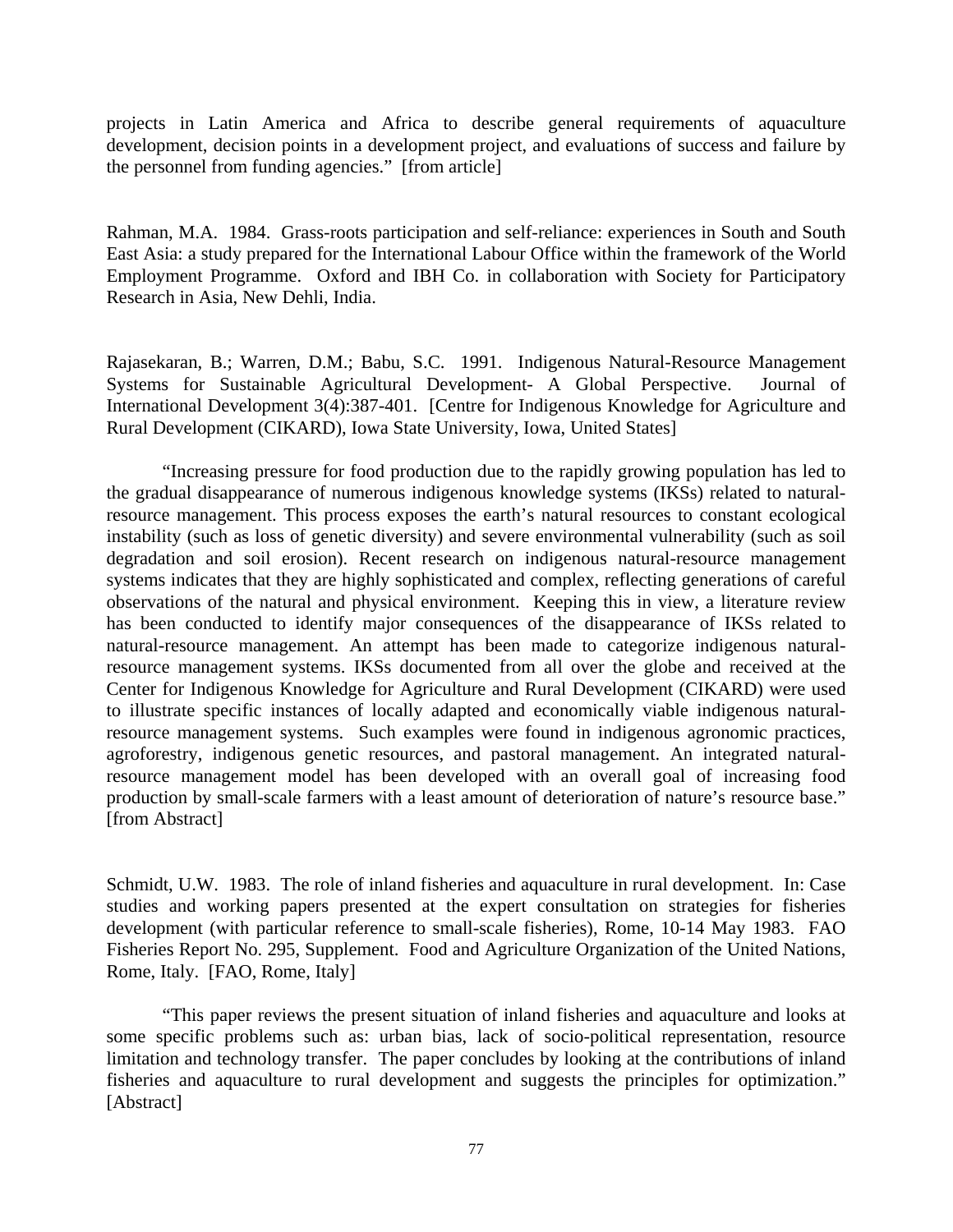Schmidt, U.W. 1982. Selected socio-economic aspects of coastal aquaculture in tropical regions with respect to planning and implementation. In: Coche, A.G. (editor). Coastal Aquaculture: Development Perspectives in Africa and Case Studies From Other Regions. CIFA Technical Paper No. 9. Food and Agriculture Organization of the United Nations, Rome, Italy. [Aquaculture Development and Coordination Programme, FAO, Rome, Italy]

 The paper outlines briefly the potential role of coastal aquaculture in integrated rural development and emphasizes the relevance of socio-economic aspects for adequate planning and implementation. Concluding from the findings of a socio-economic analysis, the paper suggests to formulate a social postulate which, followed throughout planning and implementation, would ensure the development effort to yield a significantly positive socio-economic impact. The process of studying a socio-economy and formulating the social postulate is outlined using a case study undertaken by the author in Kenya. The process of implementing coastal aquaculture is discussed and the active and responsible involvement of the people is proposed as one of the decisive factors for its success. Additionally, it stresses the relevance of vertical and horizontal integration for coastal aquaculture.

Shang, Y.C. 1990. Socioeconomic constraints of aquaculture in Asia. World Aquaculture 21(1):34-35, 42-43. [Department of Agricultural and Resource Economics, University of Hawaii, Honolulu, Hawaii, United States]

 "In 1985, nine Asian countries (Bangladesh, China, India, Indonesia, Malaysia, Nepal, Philippines, Sri Lanka and Thailand) produced about 5.5 million metric tons of aquaculture products and accounted for about half of the world's aquaculture production. In this region, the average annual rate of increase in aquaculture production between 1980 and 1985 was about 11.6 per cent, indicating that it is a fast-growing industry. Aquaculture plays a vital role in Asian countries as a source of animal protein, employment and foreign exchange earnings, as well as a means of improving farm income. However, in their development of aquaculture, these countries must contend with a shortage of credit, high cost of supplies and equipment, marketing problems, land-use conflicts, and social-cultural barriers." [Abstract]

Shang, Y.C. 1986. Coastal aquaculture developments in selected Asian countries: status, potential, and constraints. FAO Fisheries Circular No. 799. Food and Agriculture Organization of the United Nations, Rome, Italy.

Skladany, M. 1992. Use conflicts in Southeast Asian aquaculture development - an institutionalist perspective. World Aquaculture 23(2):33-35.

 [This article adopts] "an institutional perspective in order to examine the three major use conflicts in Southeast Asian aquaculture development: conflicting property relations, unequal resource distribution, and overproduction for a limited world market.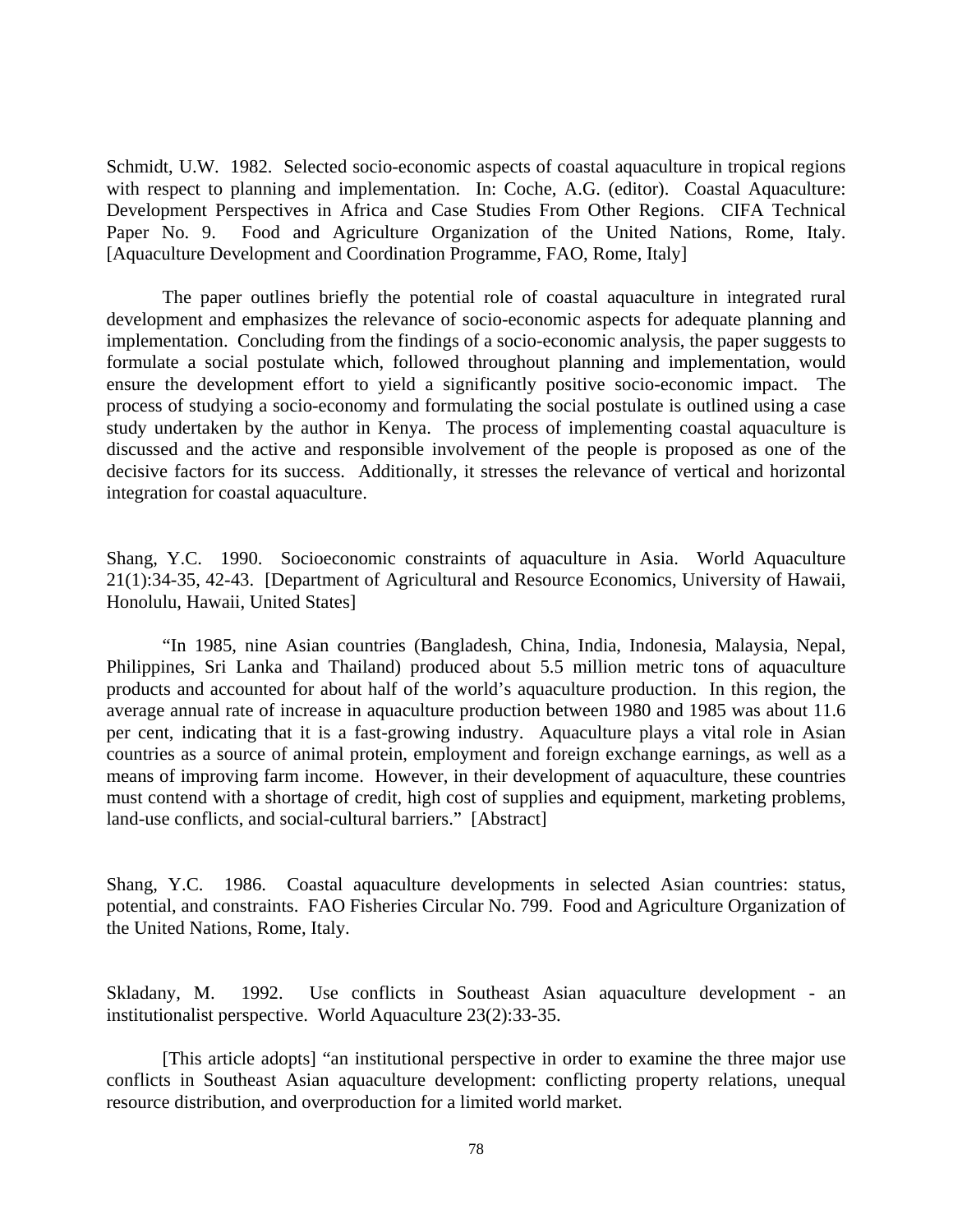A sharp contrast is drawn between intensive coastal and extensive inland aquaculture development in order to illustrate these conflicts." [from article]

Smith, L.J.; Peterson, S. (editors). 1982. Aquaculture development in less developed countries: social, economic and political problems. Westview Press, Boulder, Colorado, United States.

 "This book, intended to improve planning for further development of aquaculture, examines the factors that can determine the success or failure of aquaculture projects in developing countries. Focusing on Latin America, Africa, and the Middle East, the authors give specific examples of social, economic, and political constraints on aquaculture development, consider the acceptability of aquaculture products for consumption, look at income, production, and technology allocation, contrast fishing and aquaculture activities, and discuss appropriate organization of aquaculture enterprises. The case studies investigate aquaculture planning and projects in Costa Rica, Mexico, Sierra Leone, Botswana, Israel, and Egypt." [from Introduction]

Turnbull, D.A. 1990. Aquaculture development in developing countries: A private sector approach. World Aquaculture 21(3):75-76. [Agrodev Canada, Inc., Ottawa, Canada]

 A discussion is presented on the private sector approach to aquaculture development in developing countries, describing a case history from a project being implemented in northeast Thailand with the objective of increasing both production and consumption of fish by the rural poor. The study covers the sociological aspects of the project.

Useem, M.; Setti, L.; Kanchanabucha, K. 1988. Predictors of Success in a Participatory Village Development Project in Thailand. Public Administration and Development 8(3):289-303. [Boston University, Boston, Massachusetts, United States]

 "Participatory development strategies are known to mobilize rural resources, but their effectiveness depends on local conditions. This article evaluates the potential importance of three facilitating factors: competing opportunities, development experience, and local leadership. The impact of these factors on project outcome is examined through study of a rural development project undertaken from 1982 to 1985 in southern Thailand. The project used participatory techniques to build self-guided problem-solving groups in 21 poor villages. The village groups launched income-generating, health, education, and related efforts that attracted the participation of large numbers of village residents. Comparison of the village project experiences confirms that participatory strategies are more effective in villages that (1) are relatively isolated from competing urban opportunities (villagers are more prepared to invest their own resources in the community); (2) have prior experience with development efforts and community endeavours (villagers are more open to learning new approaches); (3) hold greater confidence in traditional village leaders and local government agents. When local leadership is not held in great confidence, participatory strategies are found to encourage the emergence of new leadership that can successfully guide project efforts." [Abstract]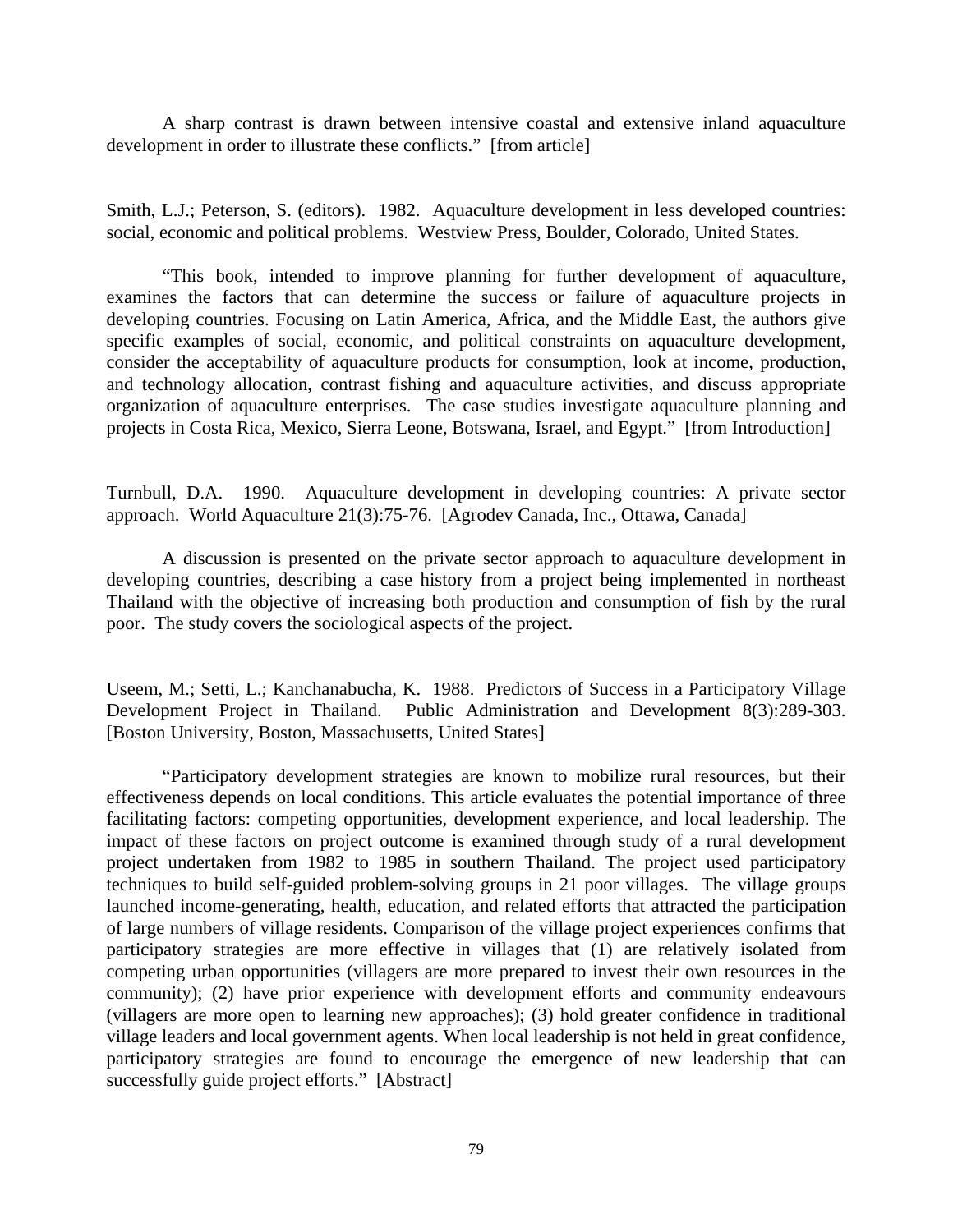Van der Mheen, H. 1991. Aquaculture for local community development program (Zambia). In: Aquaculture Systems Research in Africa. Proc. Workshop, Bouake, Cote d'Ivoire, November 1988. International Development Research Centre, Ottawa, Ontario, Canada

 This paper examines the potential of aquaculture in promoting rural development in small communities, outlining some elements required for successful implementation of aquaculture projects and providing some guidelines to those involved in community development activities.

Warren, D.M. 1991. Using indigenous knowledge in agricultural development. World Bank Discussion Papers 127.

World Bank et al. 1991. Tropical Aquaculture Development: Research Needs. World Bank technical paper No. 151, Fisheries series. The World Bank, Washington, D.C., United States. [World Bank, Washington, D.C., United States]

 This Working Party report was prepared to provide input into the major multi-donor "Study of International Fishery Research". It discusses "a systems approach for analyzing research needs", examines research capacity in developing countries, and presents an assessment of current research needs in tropical aquaculture, organized by discipline (including economics and social science).

Zweig, R.D. 1985. Freshwater aquaculture in China: ecosystem management for survival. Ambio 14(2):66-74.

 "Freshwater fisheries enjoy a long-standing tradition in the People's Republic of China, and the great diversity of aquacultural practices has come to occupy a highly significant role in the country's overall food-production strategy. In recent years, a number of newly devised methodologies and socio-economic incentives have been implemented, some of which are efficient while others require further evaluation." [Abstract]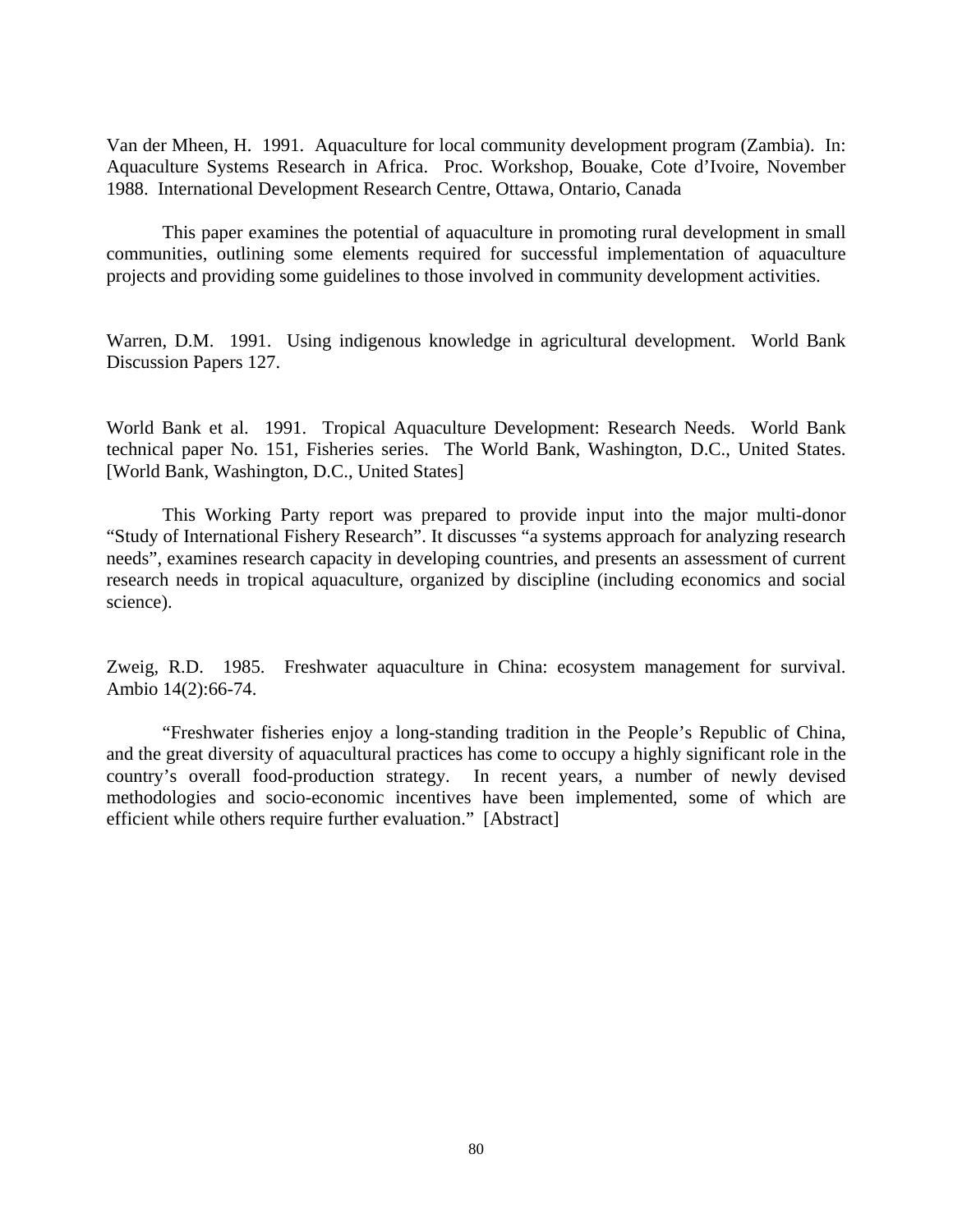# **Chapter 8. SOCIAL AND ECONOMIC RESEARCH METHODOLOGIES**

Anon. 1990. Report of the first seminar on ALCOM's methodology development. Sigtuna, Sweden, March 21-23, 1990. Fish. Dev. Ser. Natl. Swed. Board Fish.; no. 55.

 The document describes the topics discussed at the Seminar, which was conducted in order to provide feedback to resource personnel regarding ALCOM's trial and methodological work conducted during the preparatory phase 1987-89, and also to discuss the progress of the programme and give recommendations for the future direction of development work. It covers the following aspects: aquaculture in developing countries; thematic evaluation of aquaculture; introduction to ALCOMs 3 different approaches for surveys; design and testing of the fishfarmer survey; surveying fish and crustacean resources in tropical reservoirs; methods for socio-economic surveys as a tool for planning and introduction of aquaculture; extension methods for rural fishfarming; nutrition and aquaculture; and, genetic broodstock management to prevent inbreeding. Six papers presented at the Seminar are included as appendices.

Baum, K.H.; Schertz, L.P. (editors). 1983. Modelling farm decisions for policy analysis. Westview Press, Boulder, Colorado, United States.

Behnke, R.; Kerven, C. 1983. Farming systems research and the attempt to understand the goal and motivations of farmers. Culture and Agriculture 19:9-16.

Berg, T. 1992. Indigenous knowledge and plant breeding in Tigray, Ethiopia. Forum for Development Studies 1:13-22.

Bernacsek, G.; Powles, H. (editors). 1992. Aquaculture Systems Research in Africa: Proceedings of a Workshop held in Bouake, Ivory Coast, 14-17 November 1988. International Development Research Centre, Ottawa, Ontario, Canada. [IDRC, Ottawa, Canada]

 This 426-page workshop proceedings contains 26 papers; several of these are of relevance, notably 3 specifically on socioeconomic topics in aquaculture (for the Ivory Coast, Cameroon and Zambia), ranging from a socioeconomic survey approach to a paper on using aquaculture in community development.

Biggs, S.; Farrington, J. 1991. Agriculture research and the rural poor: a review of social science analysis. International Development Research Centre, Ottawa, Canada.

 "This book reviews recent trends in social science analysis of agricultural research (SSAAR), identifying gaps in research and outlining areas of high potential payoff to future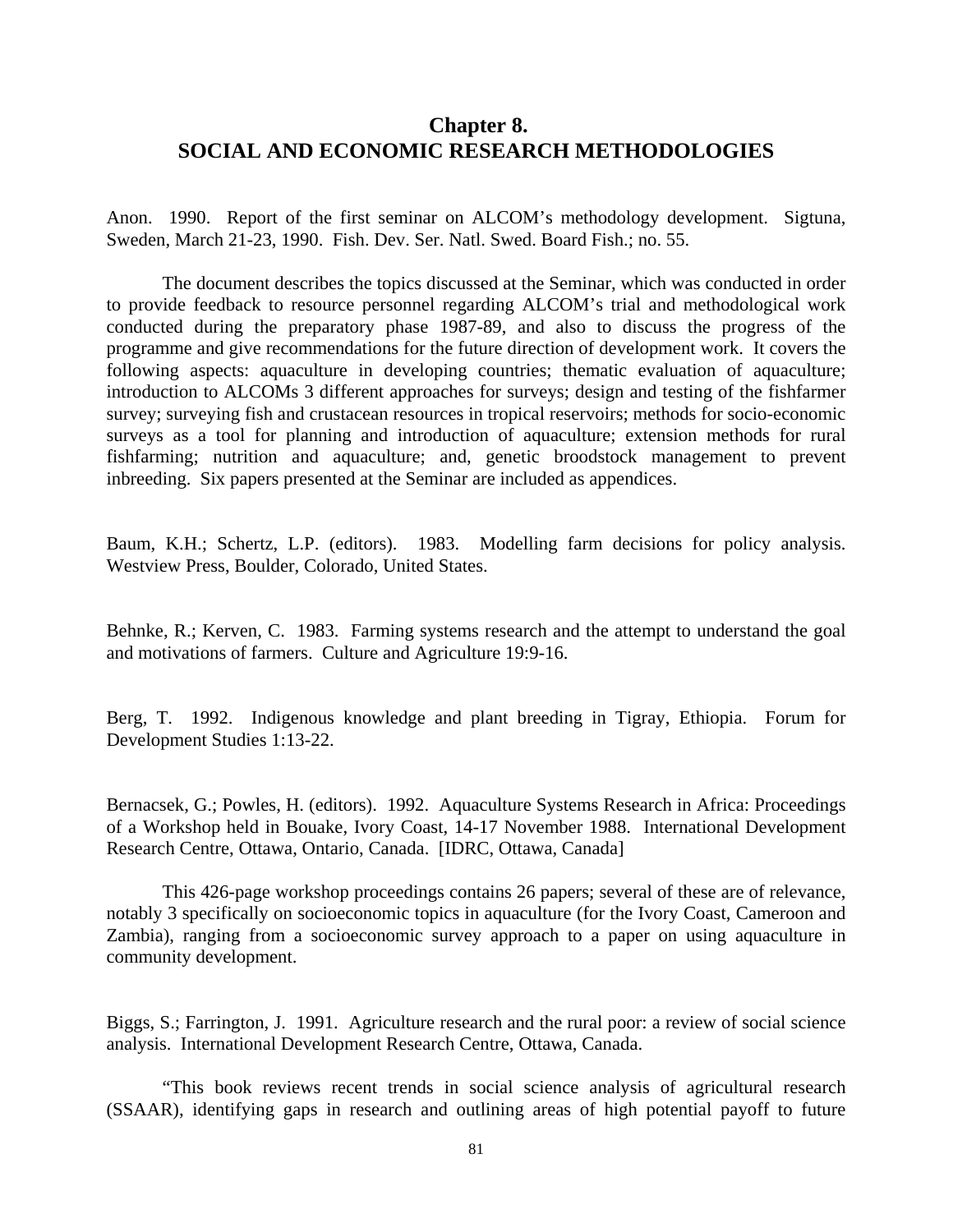SSAAR. The authors review the major themes treated in the evolution of theory on the generation and diffusion of agricultural technology since the 1950's. They conclude from this review that there has been a preoccupation with studies of the transfer of technology and institutions from international agricultural research centres to national research and extension services. Researchers have neglected a broad range of issues affecting institutions - whether formal, informal, public, or private - that are involved in agricultural research and technology promotion." [Abstract]

Brosius, J.P.; Lovelace, G.W.; Marten, G.G. 1986. Ethnoecology: an approach to understanding traditional agricultural knowledge. In: Marten, G.G. (editor). Traditional agriculture in southeast Asia: a human ecology perspective. Published in cooperation with the East-West Center, Environment and Policy Institute, Honolulu, Hawaii. Westview Press, Boulder, Colorado, United States.

 This article begins with an introduction to ethnoecology, defining it as a subset of ethnoscience, and then follows with the basic assumptions of ethnoecology. Four studies from traditional agricultural societies are given describing the sort of topics that ethnoecologists have considered. In conclusion the author discusses ecological relationships and processes, and individual and intra-group variation in agricultural knowledge.

Cancian, F. 1980. Risk and uncertainty in agricultural decision making. In: Barlett, P. (editor). Agricultural Decision Making: Anthropological Contributions to Rural Development. Academic Press, Inc., New York, United States.

 "...a number of characteristics of normative economic analysis contribute to making it a misleading beginning point for analysis of human behaviour. This chapter focused on the benefits of replacing the perfect information assumption and related ideas about subjective probability used in normative analysis with a distinction between risk and uncertainty that is productive in analysis of agricultural decision making." [from article]

Carruthers, I.; Chambers, R. 1981. Rapid appraisal for rural development. Agricultural Administration 8:407-422. [Agrarian Development Unit, Wye College, Kent, Great Britain]

 "In this introductory paper we wish to broaden the discussion to include more general aspects, key principles, obstacles to improved methods and alternative methods for rapid appraisal." [from article]

Cernea, M.M.; Coulter, J.K.; Russell, J.F.A. (editors). 1985. Research-extension-farmer: a twoway continuum for agricultural development. World Bank, Washington, DC, United States.

 "Although agricultural research and agricultural extension obviously have a common ultimate objective, there is often little close collaboration between them. The reasons for this lack are more complex than much of the casual discussion and rhetoric around this topic would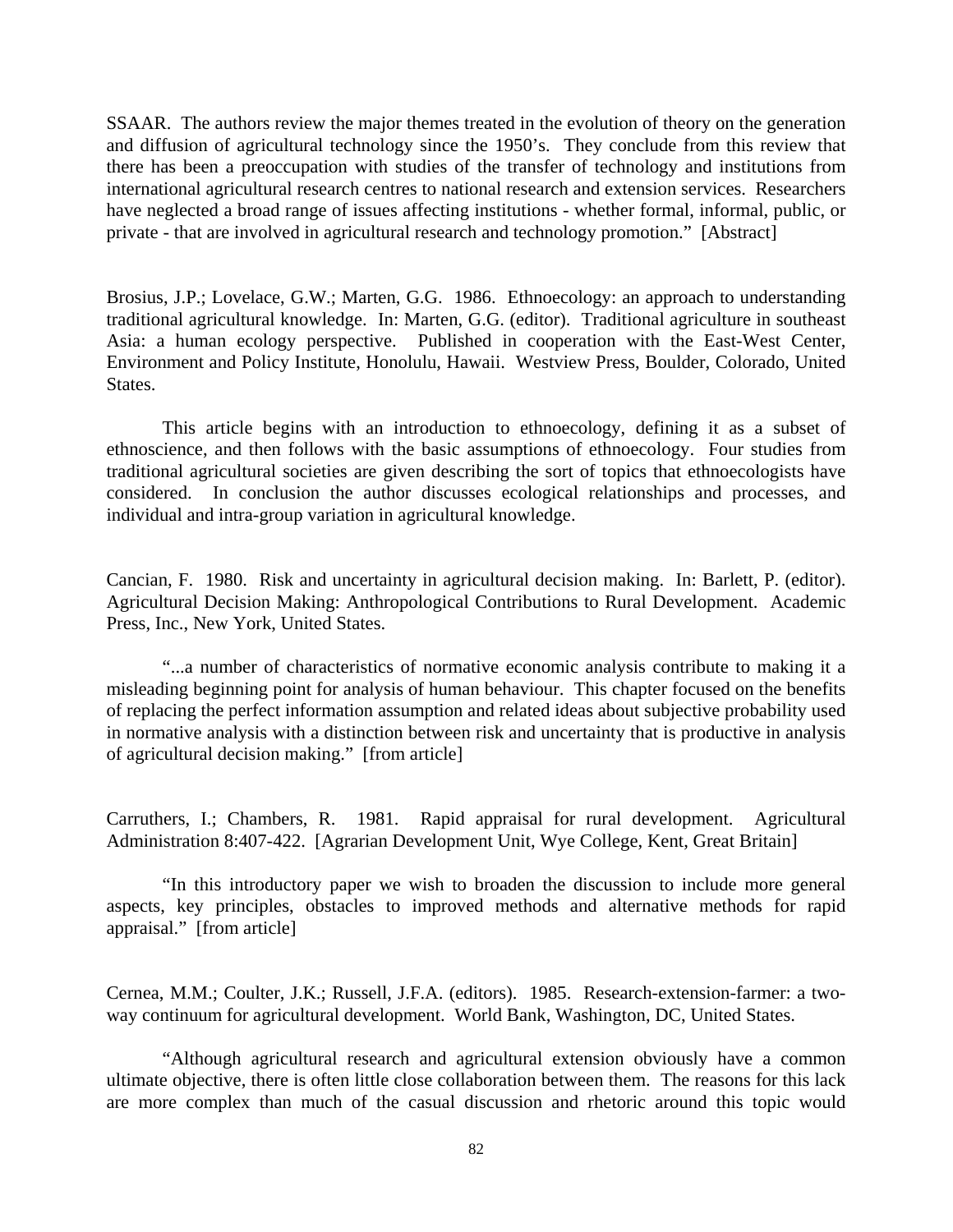indicate. Seldom are the underlying technical, institutional, sociological, and economic implications of building up such linkages confronted squarely, analyzed in detail, and translated into action programs. Thus, the weak linkages between research and extension persist as a critical constraint on these support services and on the promotion of agricultural development in general.

 ...To capture the key facets of this theme, the overall subject of research-extension linkages was divided into four main issues;

\* Policy and institutional issues in the improvement of research and extension linkages

\* Identification of farmers' priority production problems

\* The generation of improved technology and its on-farm validation

\* The joint identification and formulation of extension messages by extension and research staff." [from Preface]. Various conceptual and applied articles are presented on these issues.

Cernea, M.M.; Gugenheim, S. 1984. Anthropology, sociology and farming systems research. Agriculture and Rural Development Department, The World Bank, Washington, DC, U.S.

Chambers, R.; Jiggins, J. 1987. Agricultural research for resource-poor farmers. Part 1: transfer of technology and farming systems research. Agricultural Administration and Extension 27:35- 52.

 "The greatest challenge now facing agricultural science is not how to increase production overall but how to enable resource-poor farmers to produce more.

 The transfer-of-technology (TOT) model of agricultural research is part of the normal professionalism of agricultural scientists. In this model, scientists largely determine research priorities, develop technologies in controlled conditions, and then hand them over to agricultural extension to transfer to farmers. Although strong structures and incentives sustain this normal professionalism, many now recognize the challenge of its bad fit with the needs and conditions of hundreds of millions of resource-poor farm (RPF) families. In response to this problem, the TOT model has been adapted and extended through multidisciplinary farming systems research (FSR) and on-farm trials. These responses retain power in the hands of scientists. Information is obtained from farmers and processed and analysed in order to identify what might be good for them. A missing element is methods to encourage and enable resource-poor farmers themselves to meet and work out what they need and want." [Abstract]

Conway, G.R. 1985. Agroecosystem analysis. Agricultural Administration 20:31-55. [Imperial College of Science and Technology, London, United Kingdom]

 "In recent years there has been growing demand for more multidisciplinary and holistic content to agricultural research and development. Farming systems research and integrated rural development are two responses to this demand but, in common with other multidisciplinary approaches, they face the problem of trying to encompass a breadth of expertise while at the same time generating a common agreement on worthwhile practical action. The procedure of agroecosystem analysis which is described and illustrated here combines a rigorous framework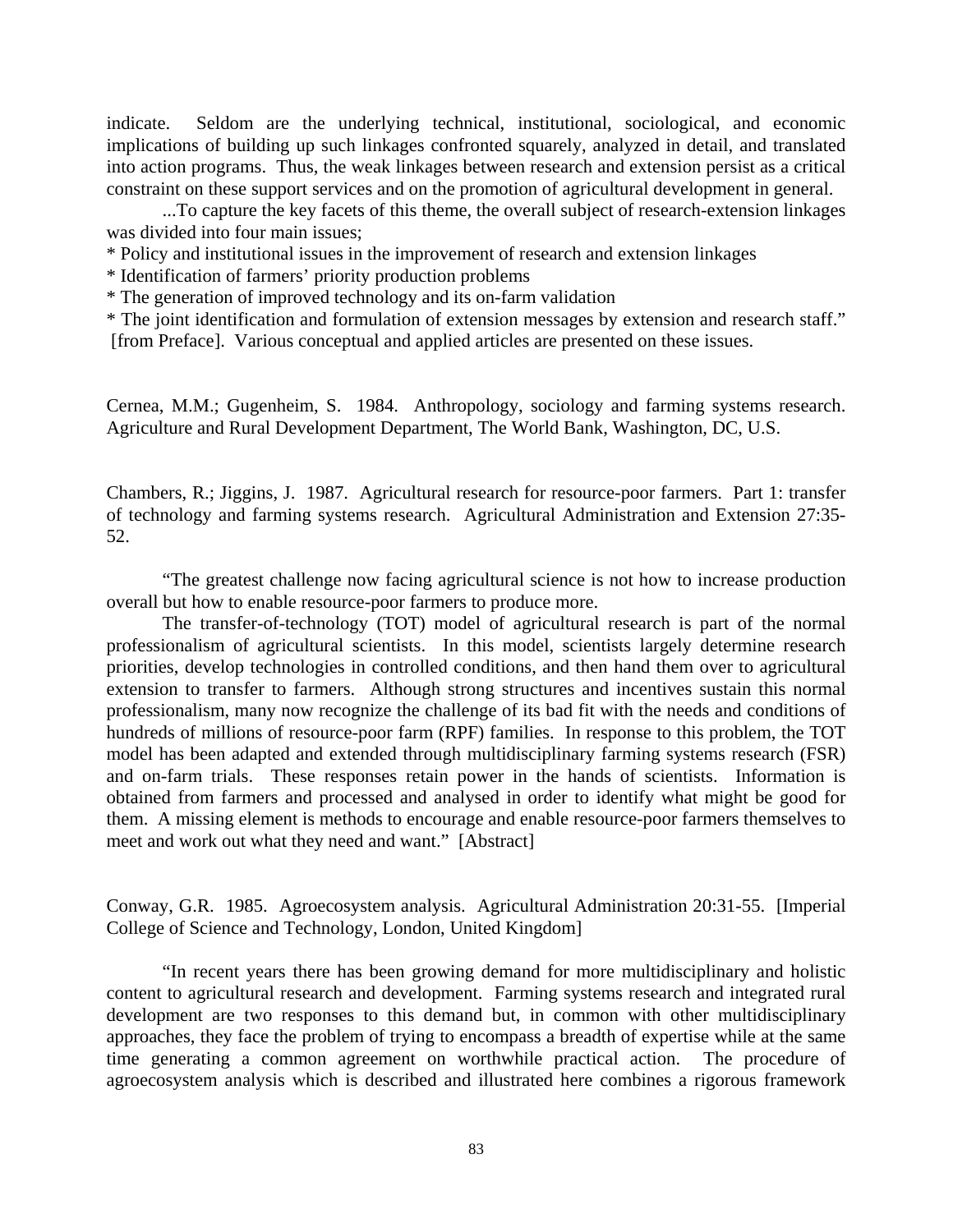with sufficient flexibility to encourage genuine interdisciplinary action. It has been designed and tested in Thailand over the past five years.

 The procedure uses a systems analysis approach in a workshop environment. The participants begin by defining the objectives of the analysis and the relevant systems, their boundaries and hierarchic arrangement. This is followed by pattern analysis, the system being analysed by all the participating disciplines in terms of space, time, flows and decisions. Those patterns are important in determining the important system properties of agroecosystems, namely productivity, stability, sustainability and equitability. The outcome of the analyses is a set of agreed key questions for future research or alternatively a set of tentative guidelines for development." [Abstract]

Conway, G.R.; McCracken, J.A. 1990. Rapid rural appraisal and agroecosystem analysis. In: Altieri, M.A.; Hecht, S.B. (editors). Agroecology and small farm development. CRC Press, Boca Raton, Florida, United States.

 "In this chapter we briefly review a number of ...methods which fall under the general headings of Rapid Rural Appraisal (RRA) and Agroecosystem Analysis (AA). We begin by describing a number of basic organizing concepts that provide a theoretical framework for these methods. The philosophy, history and techniques of RRA are then introduced, followed by descriptions of the methods of Agroecosystem Analysis and Topical, Participatory and Monitoring RRA. We conclude with suggestions as to how these various methods fit in the design and management of rural development projects." [from Introduction]

den Biggelaar, C. 1991. Farming systems development: synthesizing indigenous and scientific knowledge systems. Agriculture and Human Values 8(1/2):25-36.

 "Agricultural development strategies to date were chiefly based on Western technological solutions, with mixed success rates. Farming Systems Research (FSR) was advanced as a way to increase the use of indigenous knowledge of farming to make new technologies more adaptable and appropriate to farming conditions. FSR has enabled researchers to focus attention on people and their knowledge by increasing people's participation in problem identification and new technology validation. In practice, though, FSR continues to be a top-down approach: technologies continue to be developed (in most cases) in the exogenous, Western knowledge system. Little has been done to develop indigenous technology generating and diffusing capacities already present in the rural areas. In this paper, a model adapted from Bell (1979) will be advanced that is based on cooperation and collaboration between the exogenous and indigenous knowledge systems leading to a synthesis of the two. The underlying principle of the model is that the ultimate solution for rural development is not the dumping of more scientists upon rural people (of whatever discipline) to make exogenously-generated technologies more adaptable and in-line with people's problems, but to strengthen, empower, and legitimize indigenous capacities for identifying problems and developing solutions for these problems. The 'empowerment' of the indigenous knowledge/technology system (however difficult that may be politically) so that it has equal footing with Western knowledge may well be the most important step in a strategy of enabling people in the developing countries themselves to alleviate their poverty." [Abstract]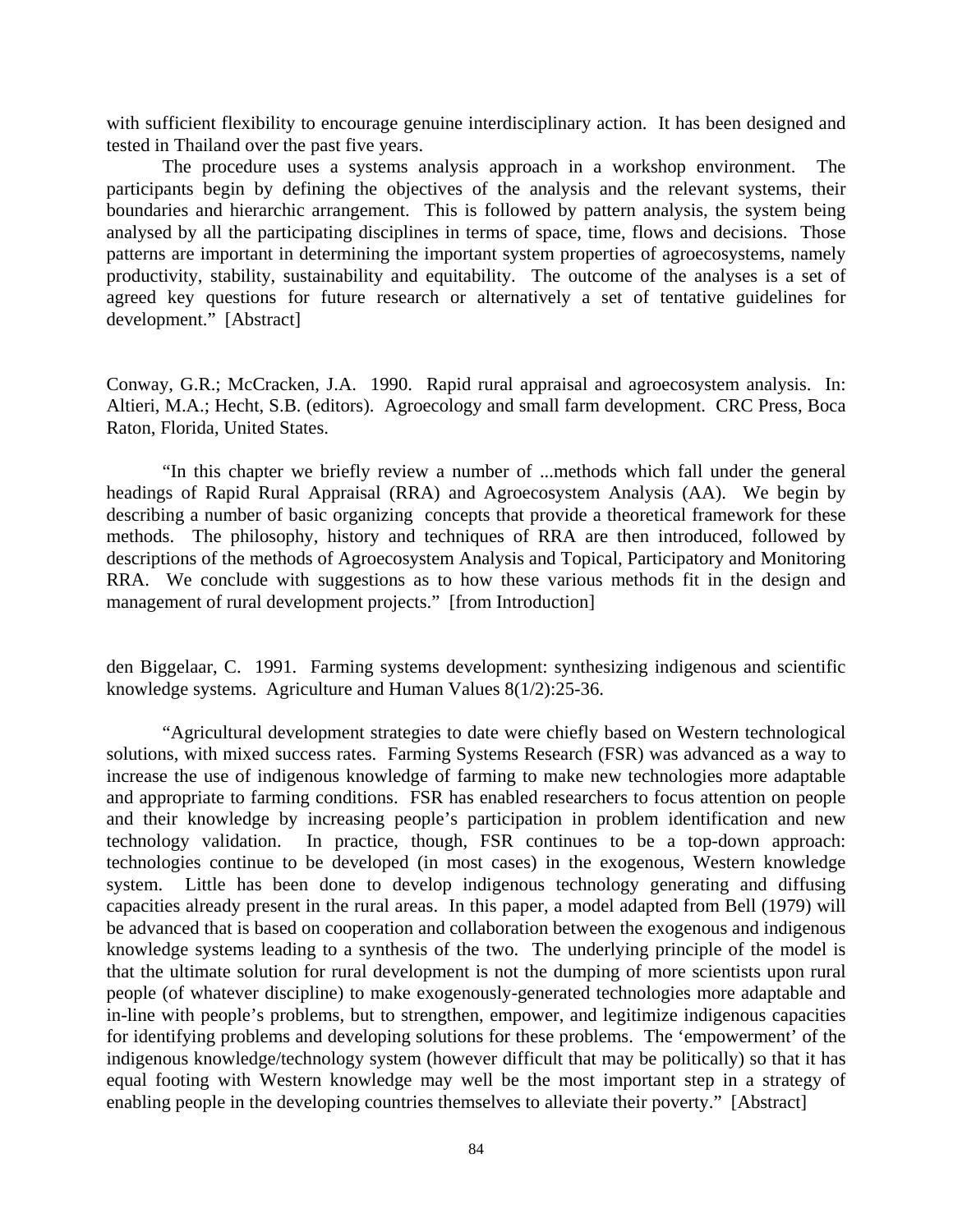Dewalt, B.R. 1985. Anthropology sociology, and farming systems research. Human Organization 44(2):106-114. [University of Kentucky, Lexington, Kentucky, United States]

 This paper is an introduction to a series of papers on farming systems research published in *Human Organization*. This introduction is designed:

"a) to provide a brief introduction to FSR and why it has emerged as such an important perspective in agricultural development circles;

b) to provide an introduction to the different ways in which anthropologists and sociologists have been contributing to FSR and to suggest further directions for research; and

c) to address some of the critical issues that anthropologists and sociologists working in the realm of FSR and agricultural development must face in the years ahead.

 The resolution of these issues will determine the future course of both the work of anthropologists and sociologists in agricultural development, as well as the possibilities for the success of the FSR approach." [from article]

Doorman, F. 1990. A social science contribution to applied agricultural research for the small farm sector: the diagnostic case study as a tool for problem identification. Agricultural Systems 32(3):273-290. [Universidad Nacional, Heredia, Costa Rica]

 "Currently, the social science methods mostly used in the diagnostic stage of Farming Systems Research are Rapid Rural Appraisal and formal surveys. In this paper it is argued that the sole dependence on these methods may be inefficient to obtain the thorough understanding of small scale farming systems needed to engage successfully in technology development. Therefore, it is suggested to add a more qualitative, in-depth and participatory research method to the FSR tool kit: the diagnostic case study. Research on small scale rice cultivation in the Dominican Republic is used to illustrate how this type of case study can yield a host of valuable information in a relatively short period of time." [Abstract]

FAO. 1990. The community toolbox. FAO Community Forestry Field Manual 2. Food and Agriculture Organization of the United Nations, Rome, Italy.

FAO and WCARRD (World Conference on Agrarian Reform and Rural Development). 1988. Ten Years of Follow-Up. Guidelines on socio-economic indicators for monitoring and evaluating agrarian reform and rural development. Food and Agriculture Organization of the United Nations, Rome, Italy.

 Section 1 is an introduction outlining the preparation of the guidelines, basic principles and objectives of WCARRD, and the scope of WCARRD socio-economic indicators.

 "The ...objectives and the policy and programme areas are discussed in Section 2.1 showing their linkages with a wide range of possible indicators. The indicators actually selected pertaining to particular areas of concern are presented in the lists of primary and supplementary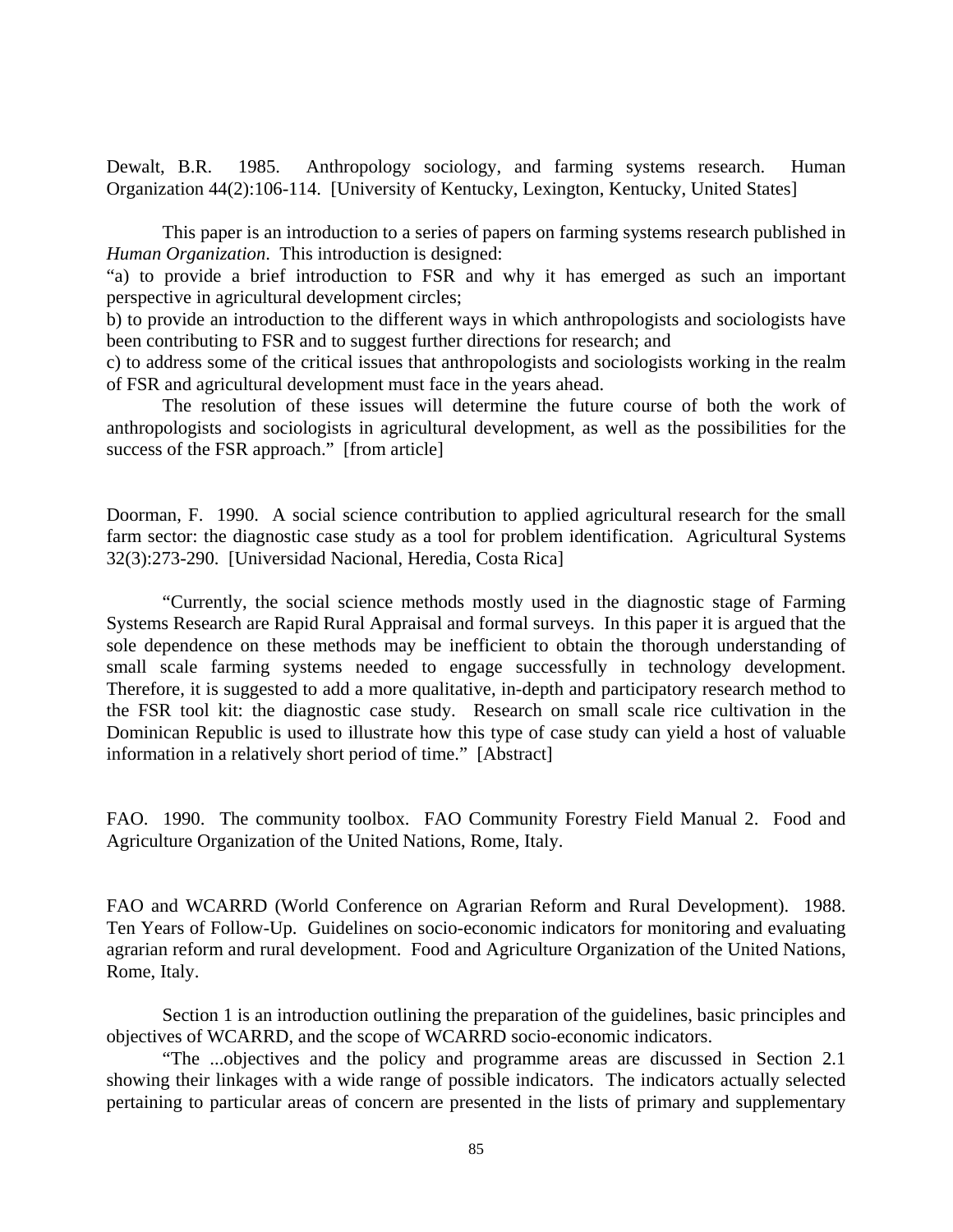indicators in Table 1 and Appendix 1, respectively. The explanations of the primary indicators are given in Section 3, and the development of statistical programmes to generate the required data is discussed in Section 4. The final section discusses statistics relating to special population groups including women, the rural landless and the disabled persons." [from Introduction]

Farrington, J.; Martin, A.M. 1988. Farmer participatory research: a review of concepts and recent fieldwork. Agricultural Administration and Extension 29(4):247-264. [Overseas Development Institute, Regent's Park, London, United Kingdom]

 "Agricultural production in difficult areas faces multiple constraints, requiring intervention at several levels. It is argued here, on grounds of production and equity, that technology development is an important component of the necessary set of interventions. However, conventional 'technology transfer' strategies of R & D work poorly in complex and highly variable environments. As an alternative, much work has recently been undertaken on participatory, problem-oriented approaches. These innovations and their underlying concepts are reviewed here, and their potential and their constraints highlighted. Participatory research tends to focus initially on small numbers of clients. It is therefore more expensive per client than the technology transfer approach, but much more effective. Two questions need to be addressed in future work: how the costs of research can be spread over a large number of clients without loss of effectiveness, and to what extent flexible, participatory approaches can be incorporated into the work programmes of national agricultural research services." [Abstract]

Finsterbusch, K.; Ingersoll, J.; Llewellyn, L. (editors). 1990. Methods for social analysis in developing countries. Social Impact Assessment Series, No. 17. Westview Press, Boulder, Colorado, United States.

 The papers in this book are titled as follows: Introduction: Social Impact Assessment - For Richer and for Poorer; Social Analysis in AID and the World Bank; A New Zealand Issues-Oriented Approach to Social Impact Assessment; The Development Anthropology Approach; Surveys: Avoiding the Common Problems; Demography of the Project Population; Informant Interviewing in International Social Impact Assessment; A Bayesian Perspective on Social Impact Assessment Data Collection; Rapid Rural Appraisal: Social Science as Investigative Journalism; Donor Agency Experience with the Monitoring and Evaluation of Development Projects; Closing the Loops: Workshop Approaches to Evaluating Development Projects; Tropical Deforestation and the Threat to Biodiversity: New Directions in Social Assessment.

Fujisaka, S. 1991. A set of farmer-based diagnostic methods for setting post 'Green Revolution' rice research priorities. Agricultural Systems 36(2):191-206. [International Rice Research Institute, Manila, Philippines]

 "Post 'Green Revolution' collaborative research of the International Rice Research Institute and national programs addresses low and declining productivity of rainfed and upland rice environments. Greater complexity and human poverty of these - as compared with irrigated -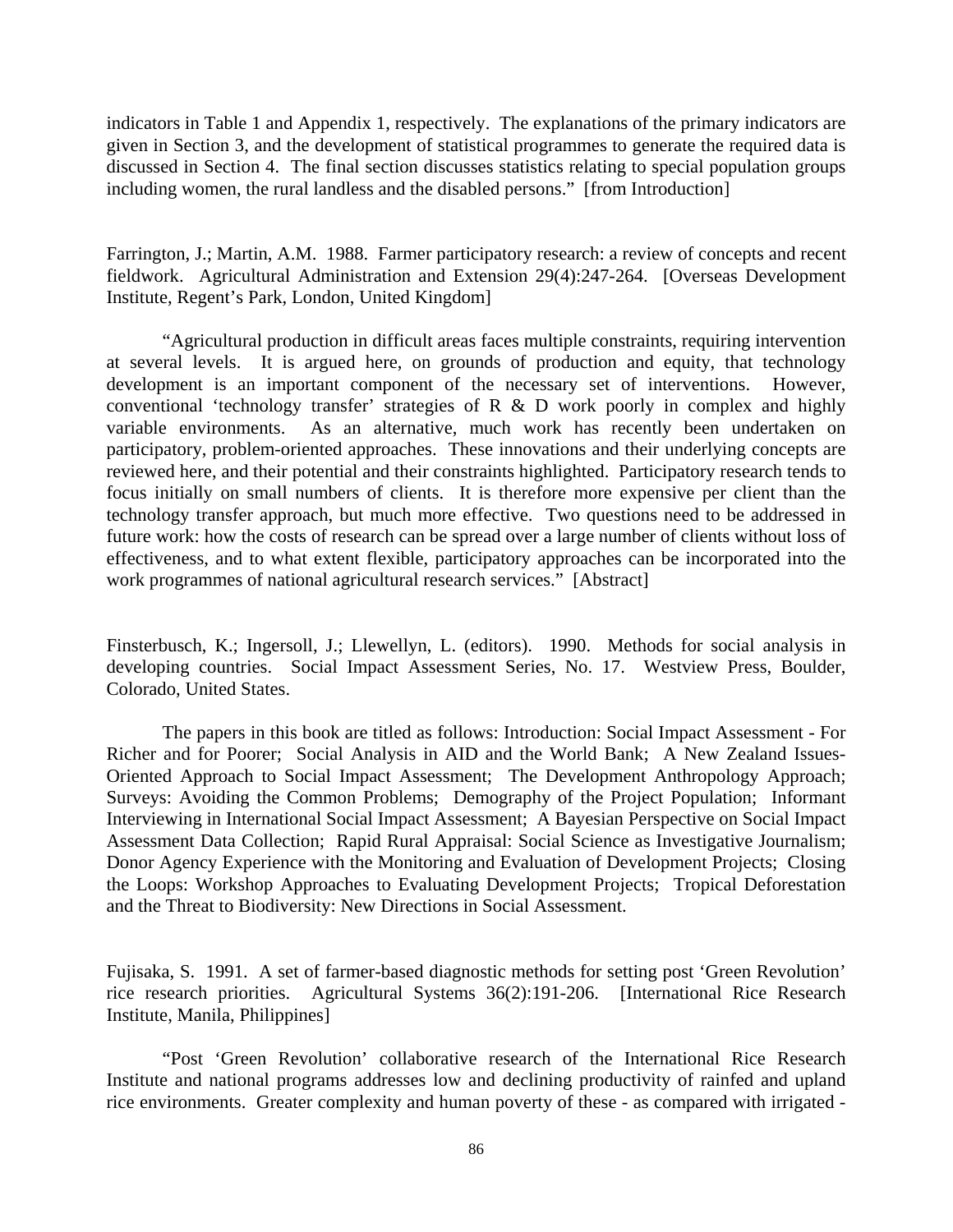systems mean that understanding such systems is the key to designing research. For environments or regions of a country, a sequence of interdisciplinary, farmer-based diagnostic methods is used to identify problems, causes, and research needs. The key method, the diagnostic survey, examines farmer practice and knowledge; combines field observation, ethnographic eliciting, enterprise budgets, and analysis of systems. Research is prioritized by a simple ranking of criteria. A draft report and presentation immediately at the end of fieldwork emphasizes that results are an output of national program efforts. Methods and applications to rice research in Bhutan, Cambodia, Laos, Madagascar, and Nepal are described." [Abstract]

Gladwin, C.H. 1989. Modelling farmers' decisions to change: using cognitive science in the design of agricultural technology. In: Groenfeldt, D.; Moock, J.L. (editors). Social science perspectives on managing agricultural technology. International Irrigation Management Institute, Colombo, Sri Lanka.

 The author begins this paper with a short discussion of the role of social scientists and the need for less quantitative data and more understanding of why the farm families do what they do. The bulk of the paper provides examples of farmers' decision rules and strategies that the author elicited in Third World settings.

Gliessman, S.R. (editor). 1990. Agroecology: Researching the ecological basis for sustainable agriculture. Ecological Studies, vol. 78. Springer, New York, United States.

 Twenty papers provide a broad and integrated approach to research in agroecology. Part 1 focuses on basic ecological concepts in agroecosystems, specifically discussing examples of natural enemy augmentation; ants as possible candidates of biological control in tropical annual agroecosystems; cropping systems, insect movement, and the spread of insect-transmitted diseases in crops; diversification of agroecosystems for insect pest regulation; reduction of damping-off disease in soils from indigenous Mexican agroecosystems; the role of allelopathy in agroecosystems in Taiwan; nutrient mobility in a shifting cultivation system in Belize, Central America; low-input ideotypes; an ecological approach to reducing external inputs through the use of intercropping; integrating trees into agriculture; the influence of trees in selected agroecosystems in Mexico; the potential for a select microbial inocula in forestry; and variability, stability, and risk in intercropping. Part 2 examines agroecosystem design and management, focusing on indications regarding pre-Hispanic wetland agricultural intensification from contemporary use of a wetland/terra firma boundary zone in central Veracruz; agricultural systems of the northeastern hill region of India; the impact of agrohydrological management on water, nutrients, and fertilizers in the environment of the Netherlands; technological changes in energy use in U.S. agricultural production; energy flow in agroecosystems of northeast China; threats to sustainability in intensified agricultural systems; and quantifying the agroecological component of sustainable agriculture.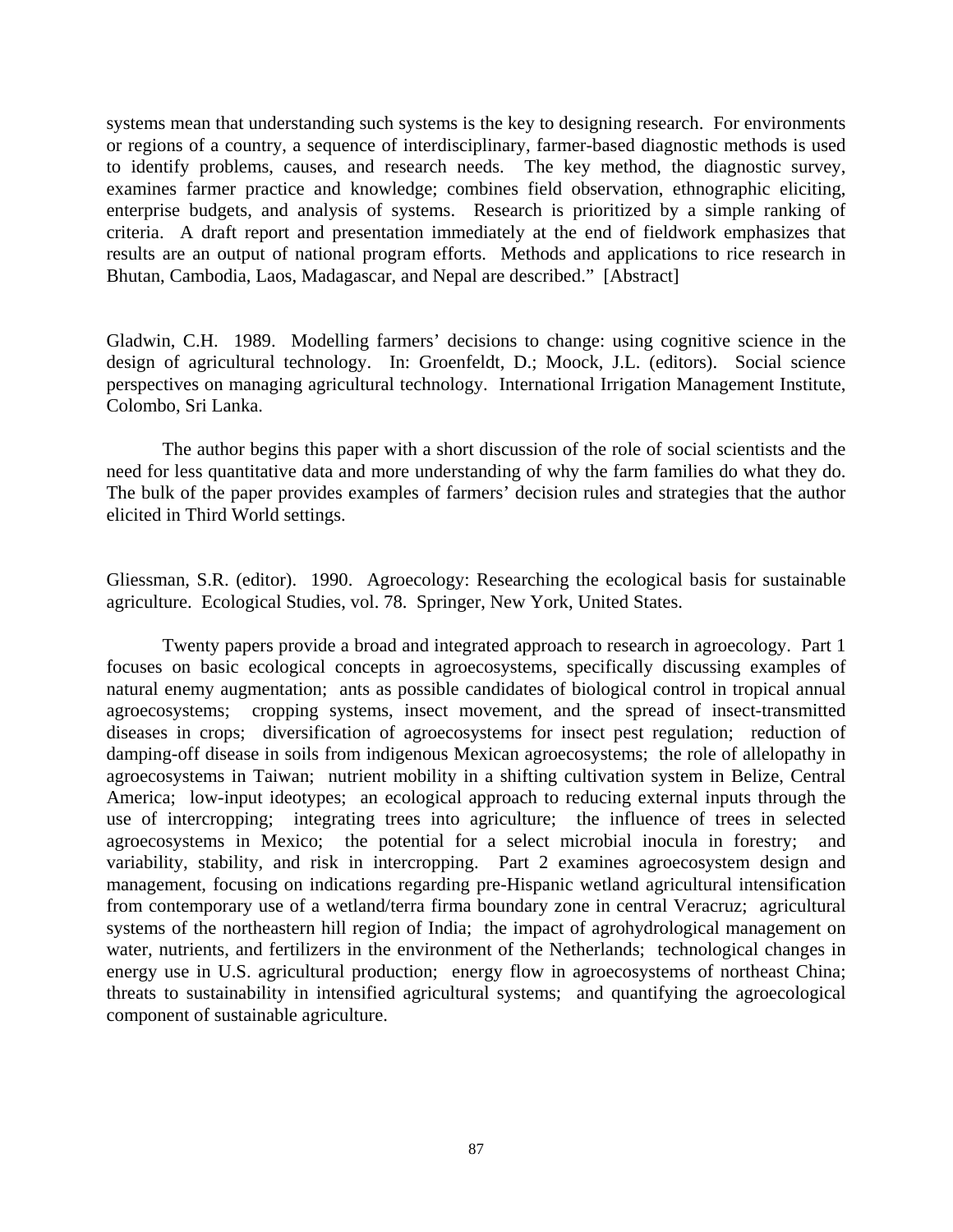Grandin, B.E. 1989. Adding community-level variables to FSR: a research priority. In: Groenfeldt, D.; Moock, J.L. (editors). Social science perspectives on managing agricultural technology. International Irrigation Management Institute, Colombo, Sri Lanka.

 "FSR currently focuses its efforts within farm boundaries, thus limiting technology generation to inputs under the complete control of the producers. The initial focus on the farmfamily has matured to include a subhousehold focus with particular emphasis on the sexual division of labor and product. The focus, however, remains within the farm. The applicability of FSR is limited by its lack of attention to community-level issues, particularly as they affect communal resource control and organization for community-based development. The IARC's which have been in the forefront of developing FSR, particularly those working in Africa, have an important opportunity to develop and test methods which will assist national programs to incorporate community-level variables and hence expand their scope for technology generation and dissemination." [Summary]

International Development Research Centre (Canada). 1982. Aquaculture economics research in Asia: proceedings of a workshop held in Singapore, 2-5 June 1981. International Development Research Centre, Ottawa, Ontario, Canada.

 "Three major subject areas were reviewed during the workshop: microeconomic analysis of existing aquaculture production, microeconomic analysis of experimental aquaculture technology, and social welfare economic considerations for aquaculture development. ...each of the three subject areas is introduced by a paper on economic principles and concepts relevant to aquaculture. Case study presentations of research methodology and economic analysis undertaken in various countries in Asia follow the first two of these introductory papers. ...The final part of the proceedings is a summation of the overall conclusions and recommendations arising from the meeting. Two appendices have also been included: working definitions of economic and statistic terms, and a selected bibliography." [from Introduction]

 Methodological contributions are made by the following authors: (a) T. Panayotou, Social welfare economics and aquaculture: issues for policy and research; (b) Y.C. Shang, Microeconomic analysis of experimental aquaculture projects: basic concepts and definitions; and (c) I.R. Smith, Microeconomics of existing aquaculutre production systems: basic concepts and definitions.

Jones, J.R.; Wallace, B.J. (editors) 1986. Social Sciences and Farming Systems Research: Methodological Perspectives on Agricultural Development. Westview Special Studies in Agriculture Science and Policy, Westview Press, Inc., Boulder, Colorado, United States.

 "A major goal of Farming Systems Research and Extension is the integration of social and biological disciplines for agricultural development work in interdisciplinary research. This study reports on current FSR projects, highlighting methodological and theoretical advances in the applications of social science research in agricultural improvements. The contributions to this volume demonstrate how social science research has been applied to identify the causes of complex problems in technology change through a mixture of economic, social, and structural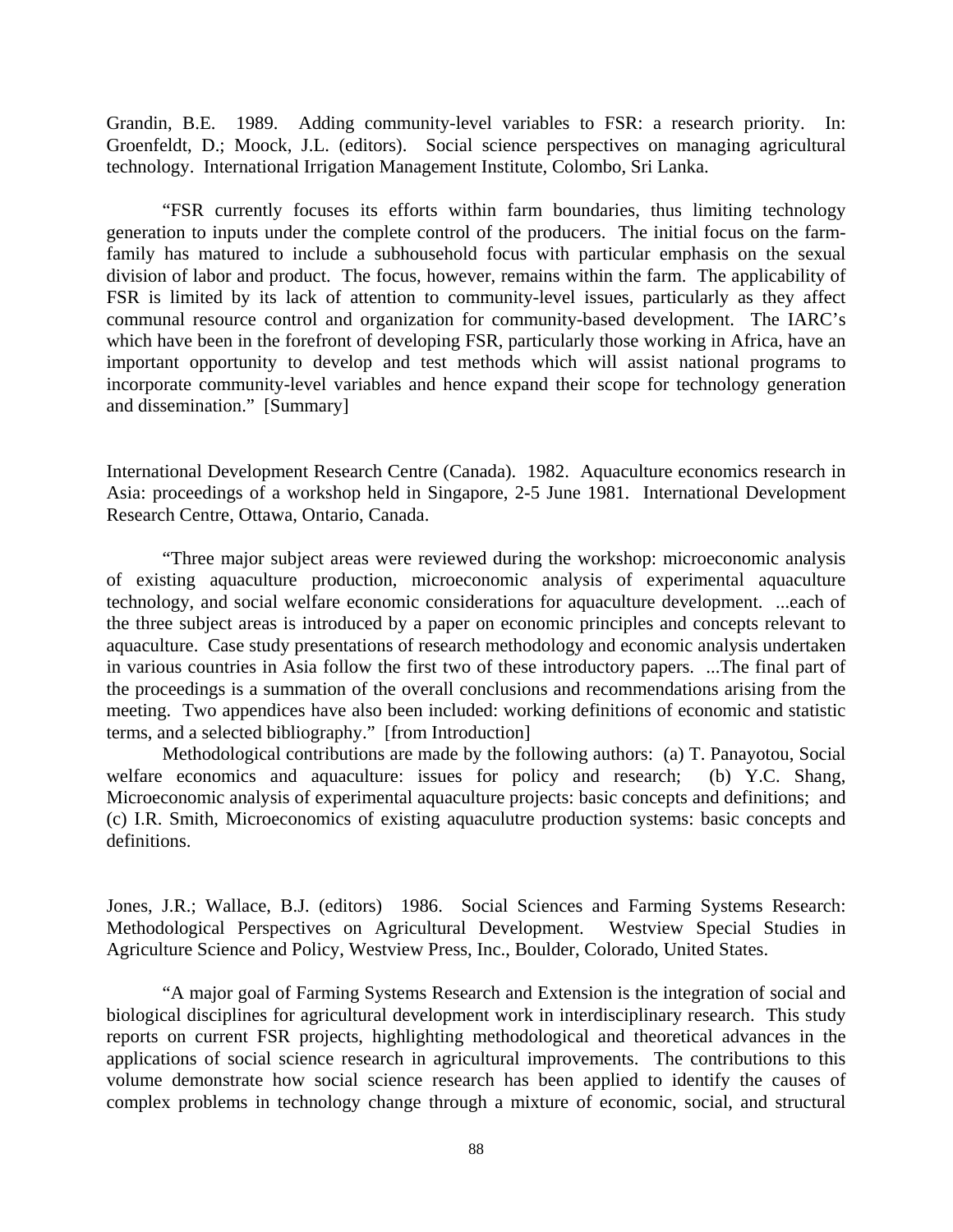investigations. By providing examples, this research demonstrates how these problems can be identified and resolved within the framework of ongoing projects." [from Summary]

Lightfoot, C.; Minnick, D.R. 1990. Farmer-first qualitative methods: farmer's diagram for improving methods of experimental design integrated farming systems. Paper presented at the 10th annual AFSRE Symposium "The Role of Farmers in FSRE and Sustainable Agriculture", October 14-7, 1990. State University, Michigan, United States.

McCracken, J.A.; Pretty, J.N.; Conway, G.R. 1989. An introduction to rapid rural appraisal for agricultural development. International Institute for Environment and Development, London, United Kingdom.

 "This introductory document is neither a detailed exposition nor a 'cookbook'. It is intended rather to supply sufficient information so that development workers can judge the likely usefulness of an RRA approach in their projects and programmes, and select the techniques most appropriate to their needs and resources." [from Preface]

Molnar, J.J.; Duncan, B.L.; Hatch, L.U. 1987. Fish in the Farming System: Applying the FSR Approach to Aquaculture. In: Schwarzweller, H.K. (editor). Research in Rural Sociology and Development - A Research Annual. Volume 3. Third World Contexts. Jai Press Inc., London, United Kingdom.

 "The purpose of this paper is to explore the role of aquaculture in the farming system and its relevance for aquacultural development. We will review the origins and fundamental precepts of the farming systems approach. One objective will be to attempt to apply the FSR model to the practice of aquacultural development. Aquacultural technology is examined in terms of indigenous knowledge systems and the unique institutional and infrastructural requirements of fish farming... Finally, we consider the major stages in the FSR process, identifying the special needs and characteristics of fish farming which must be considered in undertaking an FSR approach to aquacultural development." [from article]

Posey, D.A.; Frechione, J.; Eddins, J.; Francelino-Da-Silva, L.; Myers, D.; Case, D.; MacBeath, P. 1984. Ethnoecology as Applied Anthropology in Amazonian Development. Human Organization 43(2):95-107.

 "Social and ecological devastation in Amazonia necessitates alternative strategies for sustained, ecologically sound development. The study of indigenous ecological knowledge (ethnoecology) is shown to offer the bases for these new strategies. Six categories of folk knowledge are explored: gathered products, game, aquaculture, agriculture, resource units, and cosmology. A set of recommendations for systematic ethnoecological research is offered, the application of which will not only identify new categories of resources, but also offer alternative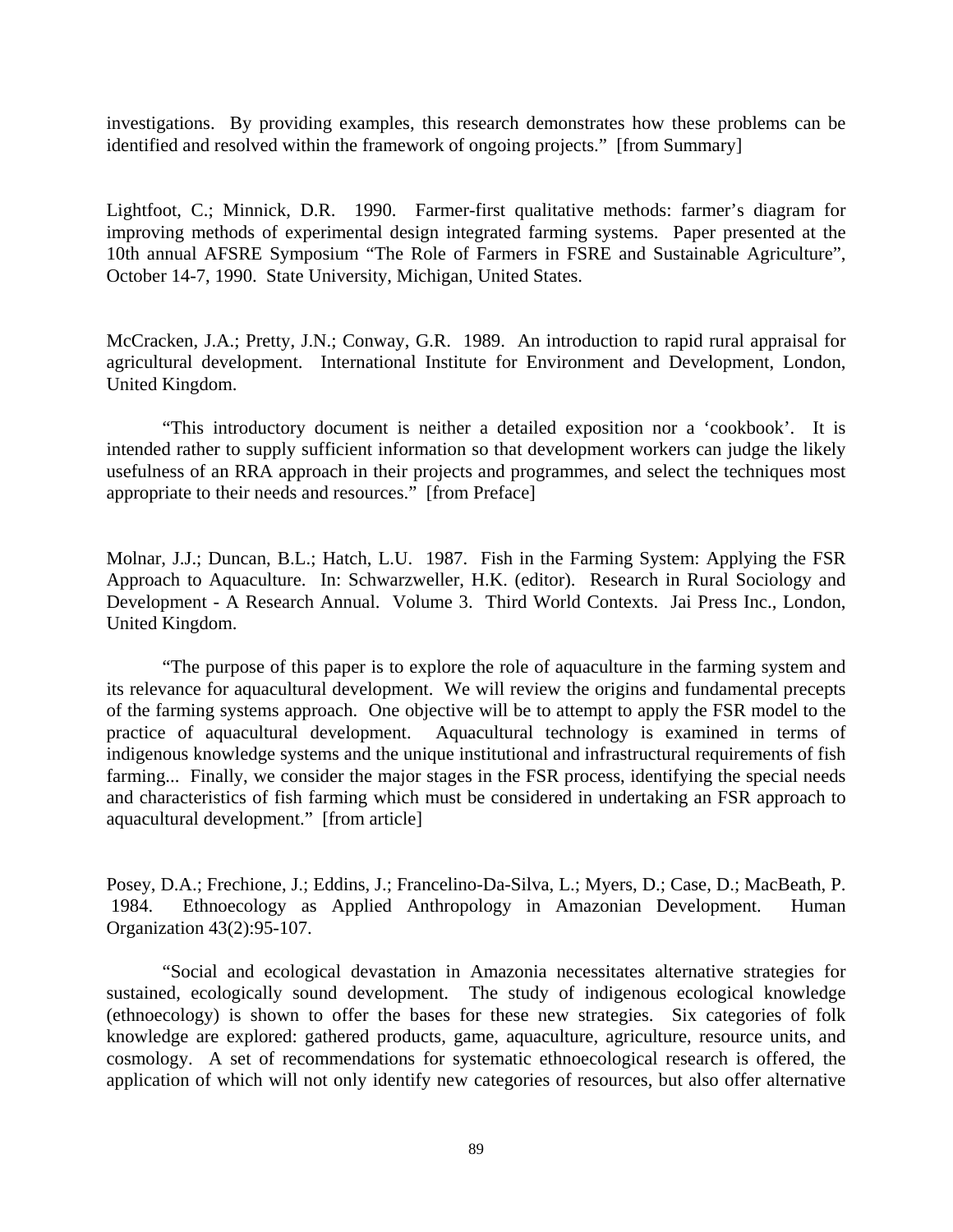resource management strategies to bring the benefits of development to all residents of Amazonia." [Abstract]

Rocheleau, D.E. 1991. Participatory research in agroforestry: learning from experience and expanding our repertoire. Agroforestry Systems 15(2-3):111-137.

Sands, B.N. 1989. Agricultural Decision-Making under Uncertainty: The Case of the Shanxi Farmers, 1931-1936. Explorations in Economic History 26(3):339-359. [Department of Economics, University of Arizona, Arizona, United States]

 "The farmers of Shanxi province in China rapidly adopted cotton as a cash crop in the 1920s, but their material well-being was still considered very poor by observers. Had access to product markets made them worse off by adding another element of risk to that already faced by food producers? Three models of behavior toward risk and net return (maximizing expected utility, safety-first, and acceptable risk) are estimated on annual data for 36 counties in the years 1931-1936 and compared using the Cox-Pesaran-Deaton test. The safety-first model is found to dominate the other two. The implication is that alternative means for risk avoidance were absent in Shanxi province so farmers did not take full advantage of their commercial opportunities." [Abstract]

Shahabuddin, Q.; Mestelman, S.; Feeny, D. 1986. Peasant Behaviour towards Risk and Socio-Economic and Structural Characteristics of Farm Households in Bangladesh. Oxford Economic Papers, N.S. 38(1):122-130.

Sutherland, A. 1987. Sociology in farming systems research. Agricultural Administration Unit Occasional Paper 6. Overseas Development Institute, Regent's College, London, United Kingdom.

 This book argues for a systematic incorporation of a sociological perspective into FSR, and offers some guidelines and methodologies as to how this could be achieved.

UNEP. 1986. Environmental Guidelines for Farming Systems Research. UNEP Environmental Management Guidelines, No. 12. United Nations Environment Programme, Nairobi, Kenya.

 "[Chapter Two] will briefly describe what FSR is and how it differs from more traditional agricultural research programmes. Chapter Three discusses both the positive and negative potential impacts of FSR upon the environment. Chapter Four provides guidelines for an FSR research programme which emphasizes the positive potential impacts of FSR upon the environment and attempts to identify measures that could minimize the negative." [from Introduction]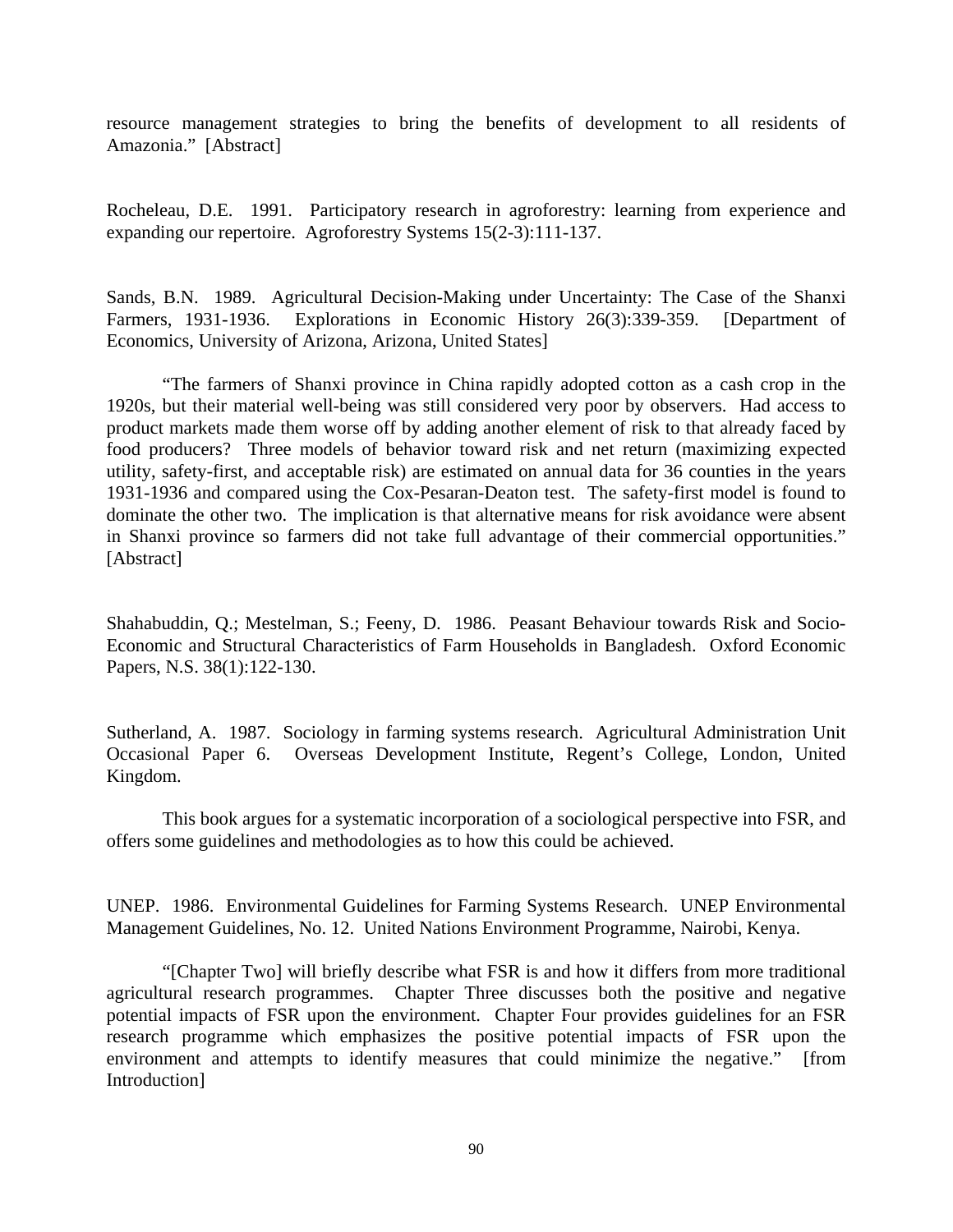Voss, J. 1989. Integrating social science research into the development and testing of new agricultural technology: the case of CIAT's Great Lakes Bean Project. In: Groenfeldt, D.; Moock, J.L. (editors). Social science perspectives on managing agricultural technology. International Irrigation Management Institute, Colombo, Sri Lanka.

 "This paper illustrates the effectiveness of integrating social science research into an interdisciplinary project, combining on-farm and on-station research, to enhance bean production in the Great Lakes region of central Africa. Emphasis is placed on the role of on-farm research in general, and social science research in particular, in setting research priorities and devising ways of testing and transferring technologies." [from article]

Wijkstrom, U.N. 1988. A socio-economic survey on fish-farmers in rural communities. Report prepared for the Aquaculture for Local Community Development Programme. FAO/FI/GCP/INT/436/SWE-2. Food and Agriculture Organization of the United Nations, Rome, Italy.

 An account is given of the activities conducted during socio-economic surveys of fish farmers in rural communities in Zambia. Recommendations of the project for follow-up are included.

Wijkstrom, U.N.; Aase, H. 1988. Fish-farmers in rural communities: Evaluation of questionnaires and survey routines used during a pilot survey in the northern province of Zambia (October 1987). Report prepared for the Aquaculture for Local Community Development Programme. FAO FI/GCP/INT/ 436/SWE.4. [FAO/UN, Rome, Italy]

 An examination is made of the procedures and questionnaires used during a pilot survey conducted in the Northern Province of Zambia in October 1987 to investigate the current status of fish culture in the region. Modifications for improvement are suggested indicating how they can be incorporated into the full scale survey. Recommendations are included in order to ensure that a full scale survey would provide more accurate results than the pilot survey.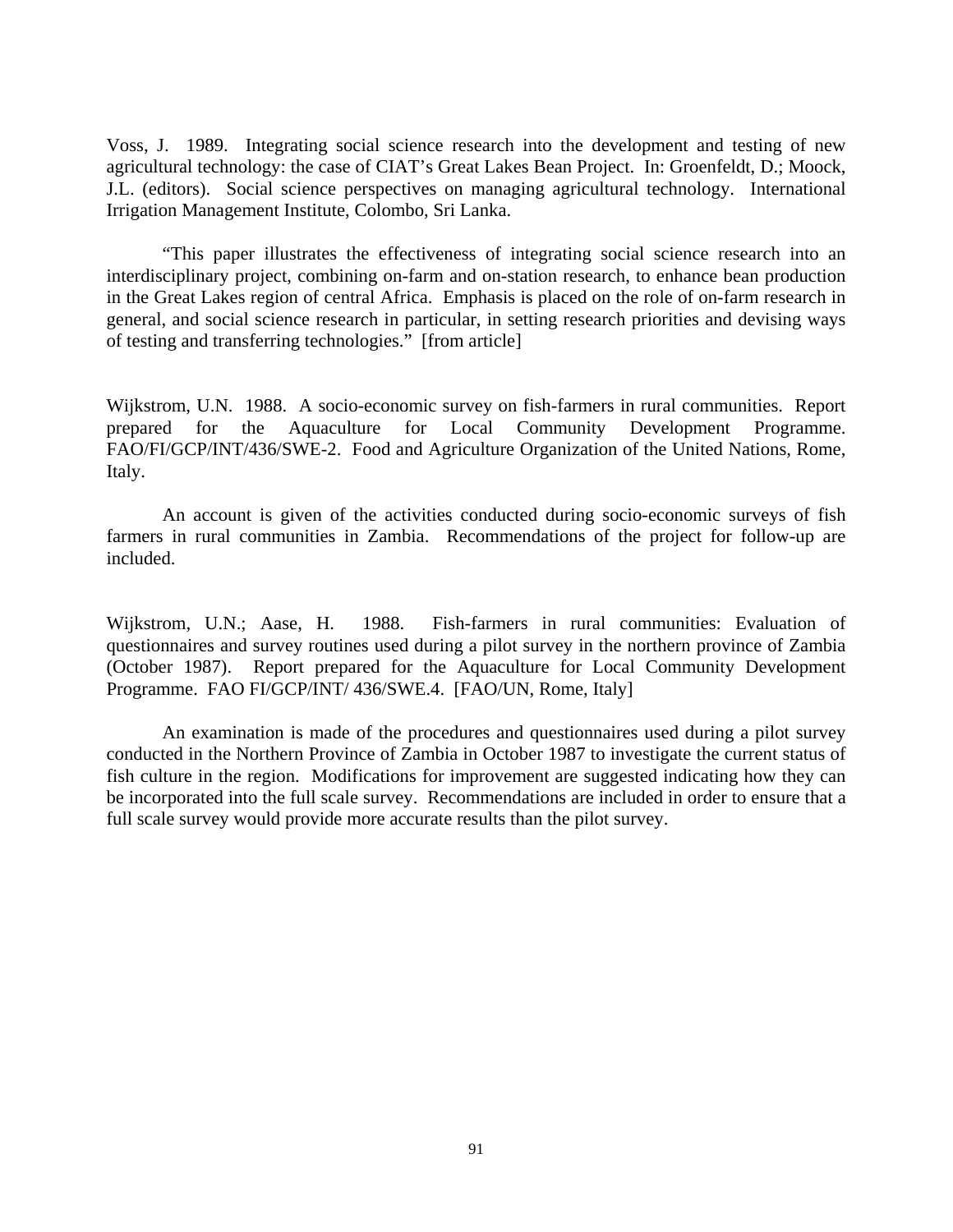# **TECHNICAL APPENDIX: GENETIC IMPROVEMENT AND CONSERVATION**

#### **Aquaculture**

Allendorf, F.W.; Phelps, S.R. 1980. Loss of Genetic Variation in a Hatchery Stock of Cutthroat Trout. Transactions of the American Fisheries Society 109:537-543. [Department of Zoology, University of Montana, Missoula, Montana, United States]

 "We have detected significant reduction in genetic variation at isozyme loci in a hatchery stock of west-slope cutthroat trout (*Salmo clarki*) in comparison to the wild stock from which it was derived 14 years earlier. This conclusion is supported by (1) a 57% reduction in the proportion of polymorphic loci, (2) a 29% reduction in the average number of alleles per locus, (3) a 21% reduction in the average heterozygosity per individual, and (4) significant changes in allelic frequencies between age-classes. This loss of variation is attributed to both a limited number of founders of the hatchery stock and the effects of genetic drift in the maintenance of the hatchery stock." [Abstract]

Cataudella, S.; Crosetti, D. 1993. Aquaculture and Conservation of Genetic Diversity. In: Ruddle, R.S.V.; Rosenthal, H.; Maclean, J.L. (editors). Environment and Aquaculture in Developing Countries. International Center for Living Aquatic Resources Management, Manila, Philippines. [Biology Department, University of Rome, Rome, Italy]

 "The history of aquaculture genetics and the effects of aquaculture on natural aquatic genetic resources are summarized. Modern approaches to fish genetic characterization are discussed. Fish gene pools and genetic impoverishment in fish populations are reviewed with reference to environmental change, the effects of capture fisheries and enhanced fisheries, introduction of exotic species and hybridization. The conservation of fish genetic resources is considered extremely important and approaches to ex situ conservation are discussed, together with examples of international, regional and national efforts." [Abstract]

Chevassus, B.; Coche, A.G. (editors). 1987. Report of the symposium on selection, hybridization and genetic engineering in aquaculture of fish and shellfish for consumption and stocking. Bordeaux, France 27-30 May, 1986. EIFAC Technical Paper 50. Food and Agriculture Organization of the United Nations, Rome, Italy.

 "The European Inland Fisheries Advisory Commission (EIFAC) organized a symposium on the new developments in aquaculture genetics of fish and shellfish from 27 to 30 May 1986 in Bordeaux, France.

 There were six consecutive technical sessions during which the various topics were introduced and discussed. These topics referred to the genetic bases of species improvements, selective breeding, hybridization, genetic manipulations, and large-scale breeding programmes.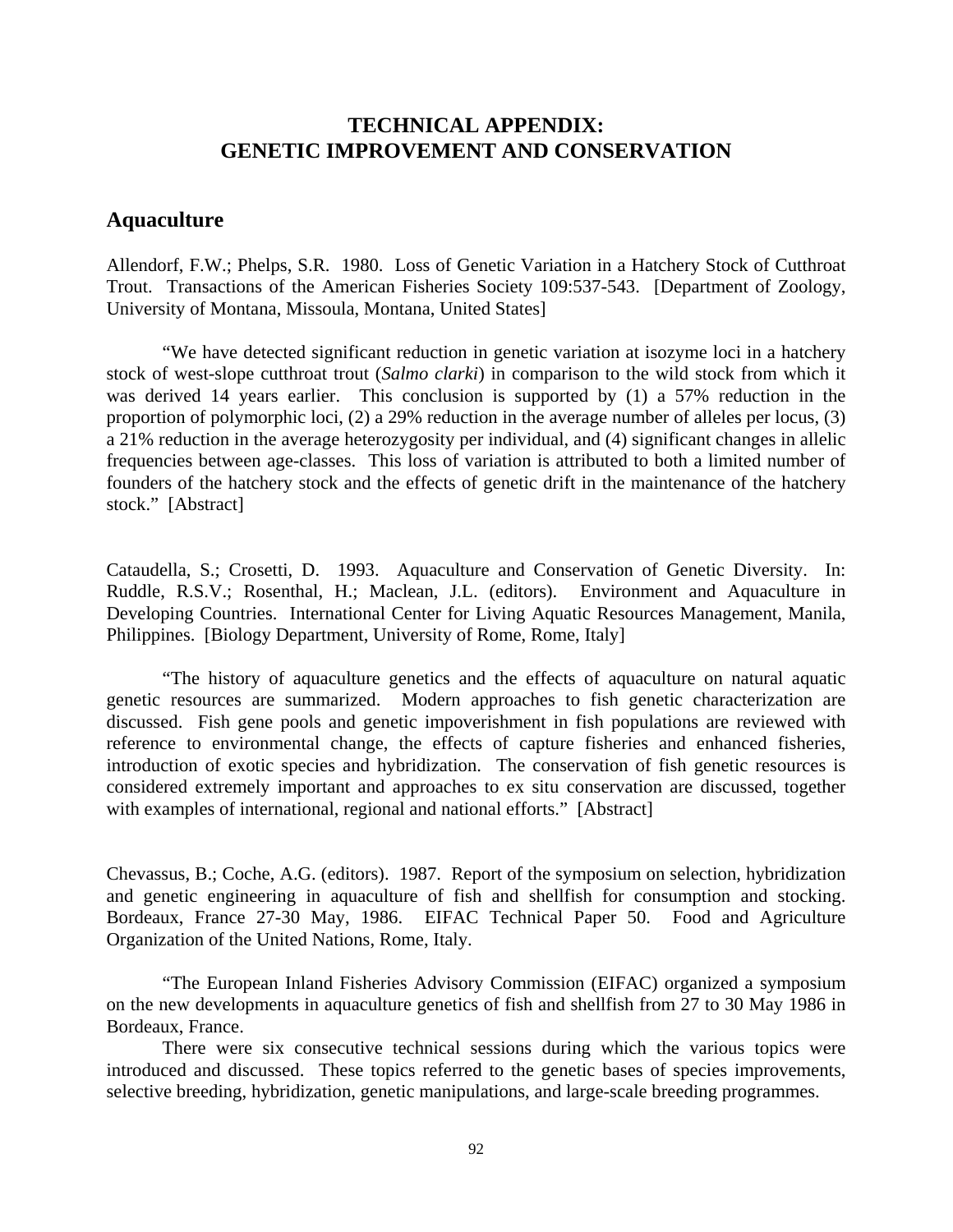A series of recommendations were made concerning each of the main topics. They included the protection of natural gene pools, further studies of the temporal variability in gene frequencies, the development of better multidimensional techniques and more practical techniques of genetic engineering, the utilization of available means of sex control in the evaluation of exotics, and the incorporation of such methodologies as a component of the introduction protocols now being developed. The available knowledge in aquaculture genetics should be more widely applied to commercial fish farming." [Abstract]

Cross, T.F.; King, J. 1983. Genetic Effects of Hatchery Rearing in Atlantic Salmon. Aquaculture 33:33-40. [Salmon Research Trust of Ireland, Farran Laboratory, Newport, Ireland]

 "Six polymorphic enzyme loci were examined electrophoretically in a sample of wild Atlantic salmon smolts from the Burrishoole river in western Ireland and in samples of artificiallyreared fry hatched in 1981 and parr hatched in 1979. These hatchery reared fish were the progeny of five generations of artificially reared sea ranched salmon which had originally come from the Burrishoole river. Selection for growth and disease resistance was practised and between ten and 30 females and similar numbers of males were used as parents in each generation. Gene frequencies differed significantly at a number of loci between the wild and the artificially reared samples. Erosion of genetic variability, as measured by mean heterozygosity and mean number of alleles over the six loci, was evident in both hatchery reared samples. It is argued that the observed genetic changes are caused by founder effects and genetic drift rather than selection by some aspects of the artificial rearing regime. The importance of using adequate numbers of parents in hatchery rearing is stressed, since it is shown that differences between wild and reared populations are as great as between natural populations from Irish rivers." [Abstract]

Crozier, W.W. 1994. Maintenance of genetic variation in hatchery stocks of Atlantic salmon, *Salmo salar* L.: experiences from the River Bush, Northern Ireland. Aquaculture and Fisheries Management 25:383-392. [Department of Agriculture for Northern Ireland, Aquatic Sciences Research Division, Fisheries Research Laboratory, Coleraine, Northern Ireland]

 "An examination of biochemical-genetic variation at seven polymorphic loci was carried out among five year classes of wild Atlantic salmon, *Salmo salar* L., in the R. Bush and in a hatchery strain derived from the wild population. Within some of the year classes, gene frequencies at several loci differed significantly between wild and artificially reared salmon. Highly significant temporal variation in gene frequencies was detected among successive year classes of the hatchery strain, while this was less significant among the wild salmon. Samples of wild salmon taken as  $0+$  and  $1+$  parr in the river showed no significant temporal variability in allelic frequencies. Heterozygosity levels among the wild and hatchery-reared salmon were comparable, averaging 0.185 and 0.176 respectively. The genetic variability of the artificially reared salmon is discussed in relation to numbers of broodstock and breeding regime used at the hatchery." [Abstract]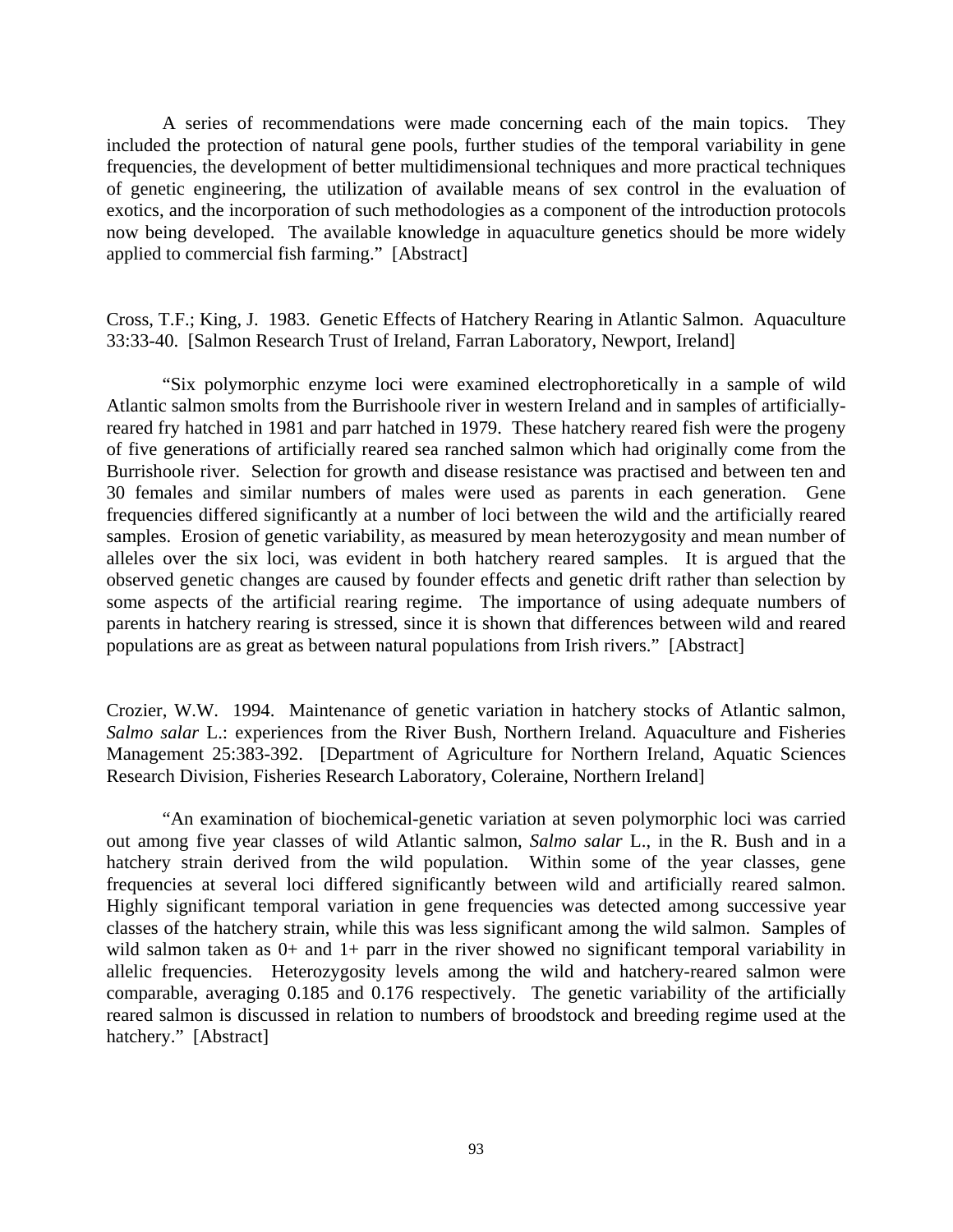Das, P.; Jhingran, A.G. (editors). 1989. Fish genetics in India. Proceedings of the Symposium on Conservation and Management of Fish Genetic Resources of India, Allahabad, India. Current Trends in Life Sciences 15.

Doyle, R.; Newkirk, G. 1988. A new net on ancient waters. World Aquaculture 19(3):13-15. [Department of Biology, Dalhousie University, Halifax, Nova Scotia, Canada]

 Details are given of activities conducted by the International Development Research Centre regarding the genetic improvement of fish stocks. The network links aquaculture projects in Asian countries with each other and also with Dalhousie University in Canada in order to produce strains of fish which grow much faster and which are disease resistant. Progress made in current projects in China, Indonesia, Philippines and Thailand is summarized. Techniques developed at Dalhousie University and their applications to the Asian projects are also outlined briefly.

Doyle, R.W. 1983. An approach to the quantitative analysis of domestication selection in aquaculture. Aquaculture 33:167-185.

 "Domestication selection is defined as natural selection on traits which affect survival and reproduction in a human-controlled (domestic) environment. By altering various aspects of the environment, domestication selection can be made to augment or oppose artificial selection on traits of commercial importance. A quantitative, analytical framework based on multiple regression is presented. The analytical techniques are illustrated with five examples of controllable selection in aquaculture environments:

(1) Selection on growth associated with fertility variation in *Salmo trutta* fed at different ration levels.

(2) Selection on growth in *Macrobrachium rosenbergii* associated with variable development rate and age-at-harvest.

(3) Selection on growth as it is influenced by the interaction between fertility and development rate in a continuously re-stocked population (*Gammarus lawrencianus*).

(4) Selection on growth caused by size-selective mortality in juvenile lobsters (*Homarus* spp.).

(5) Selection on growth confounded by phenotypic effects associated with stocking density (stunting) in *Pleuronectes platessa*.

 In each of the examples the selection differential is, or can easily be made to be, comparable to the intensity of artificial selection. Although genetic changes classifiable as domestication are known in aquaculture, the selection which causes it has not previously been analyzed quantitatively. It is concluded that management procedures can have strong selective effects and that genetic changes (for good or for ill) may be expected to rapidly if the obvious genetic conditions are met." [Abstract]

Doyle, R.W.; Talbot, A.J. 1986. Effective population size and selection in variable aquaculture stocks. Aquaculture 57:27-35. [Department of Biology, Dalhousie University, Halifax, Nova Scotia, Canada]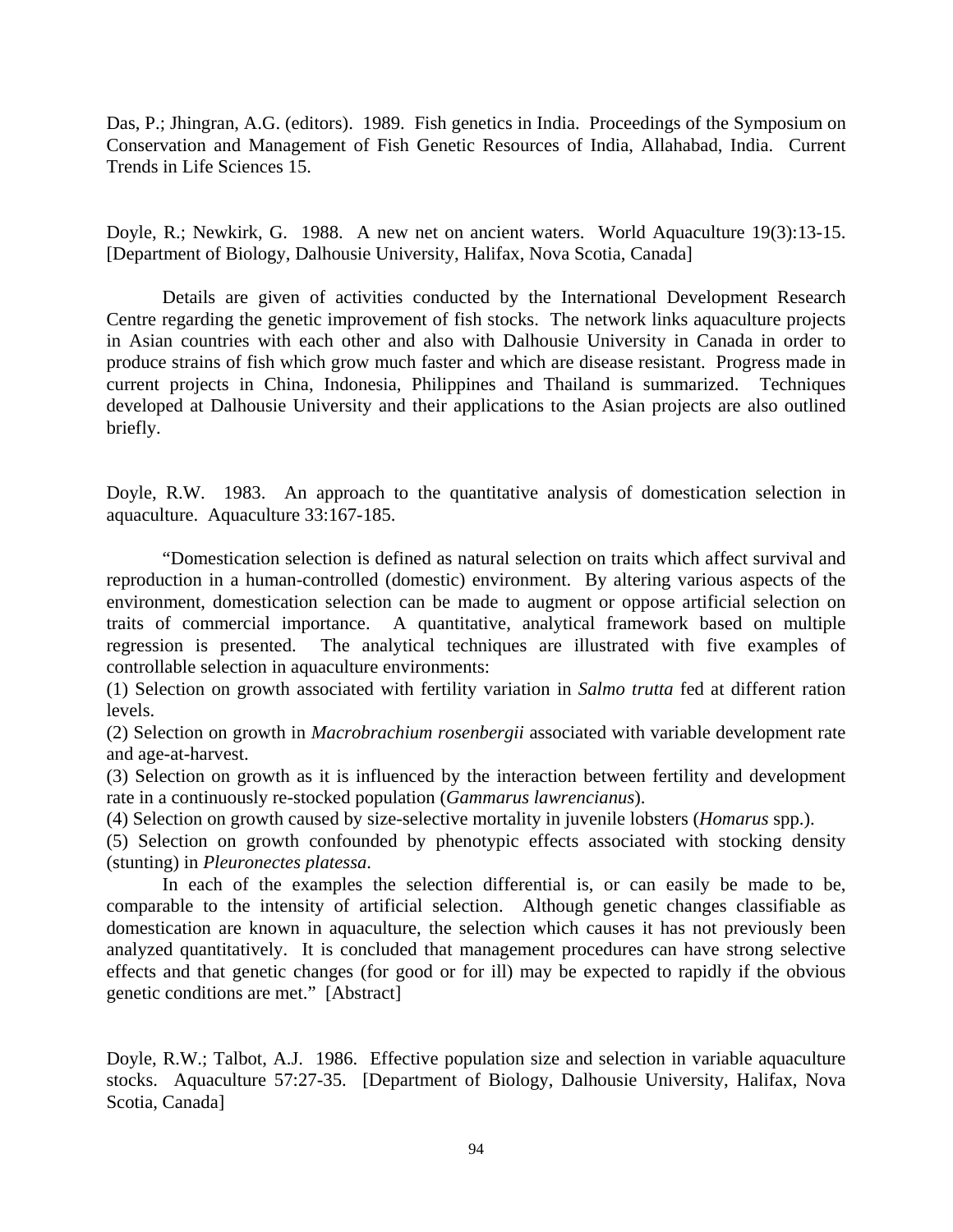"Effective population size and inbreeding rates are derived in terms of the variability of brood-stock replacement; the parameters are more useful for extensive aquaculture than the usual formulation. It is shown that response to mass selection may improve if variability in birth date and age is reduced by weight-specific rather than age-specific selection for growth rate. Current studies on domestication selection in Asia suggest that traditional broodstock management may be causing stocks to deteriorate." [Abstract]

Edds, D.R.; Echelle, A.A. 1989. Genetic Comparisons of Hatchery and Natural Stocks of Small Endangered Fishes: Leon Springs Pupfish, Comanche Springs Pupfish, and Pecos Gambusia. Transactions of the American Fisheries Society 118:441-446. [Department of Zoology, Oklahoma State University, Stillwater, Oklahoma, United States]

 "We used starch gel electrophoesis to assay 24-28 presumptive gene loci in captive and natural populations of three species of endangered fishes held in the Dexter (New Mexico) National Fish Hatchery. The species included two cyprinodontids, the Leon Springs Pupfish *Cyprinodon bovinus* and Comanche Springs pupfish *C. elegans,* and a poeccc, the Pecos gambusia *Gambusia nobilis.* Hatchery stocks had been founded with 30-80 wild fish and subsequently held in captivity for 6-8 years in 0.1-0.2 hectare ponds where spawning has occurred spontaneously. Heterozygosity and polymorphism of the hatchery stocks were similar to those of the populations from which they were derived. However, the captive populations apparently had lost some rare alleles, probably due to the small sizes of the founding populations. Managers should avoid complacency with small species that spawn spontaneously in hatcheries and, superficially, seem to require little special attention. Minimum requirements for management of such species include initiating captive stocks with hundreds of individuals from natural populations, monitoring genetic status and population size of captive stocks, and, where possible, periodically moculating genetic material from natural populations" [Abstract]

Eknath, A.E. 1990. A review of carp genetic research and possible approaches to genetic improvement of Asian carps. In: Hirano, R.; Hanyu, I. (editors). Proceedings of the Second Asian Fisheries Forum, Tokyo, Japan, 17-22 April 1989. The Asian Fisheries Society, Manila, Philippines. [ICLARM, Manila, Philippines]

 "Currently available information on all aspects of genetics relevant to improving the production efficiency of carps under various farming systems is reviewed...With the virtual closure of the life cycle of many of these carps within the culture environments and a rapid increase in artificial propagation, there is a need to monitor scientifically the broodstock management practices and possible genetic changes taking place in the cultured stocks... National breeding and selection programs should start sequentially by first documenting the amount and distribution of genetic variability within the species concerned; identification and estimation of genetic parameters for economically important traits such as growth rate, survival, maturity and disease resistance; identification and proper definition of present and future breeding objectives taking into consideration the anticipated technological developments in culture systems; and then make decisions concerning the choice of appropriate breeding and selection strategies." [Abstract]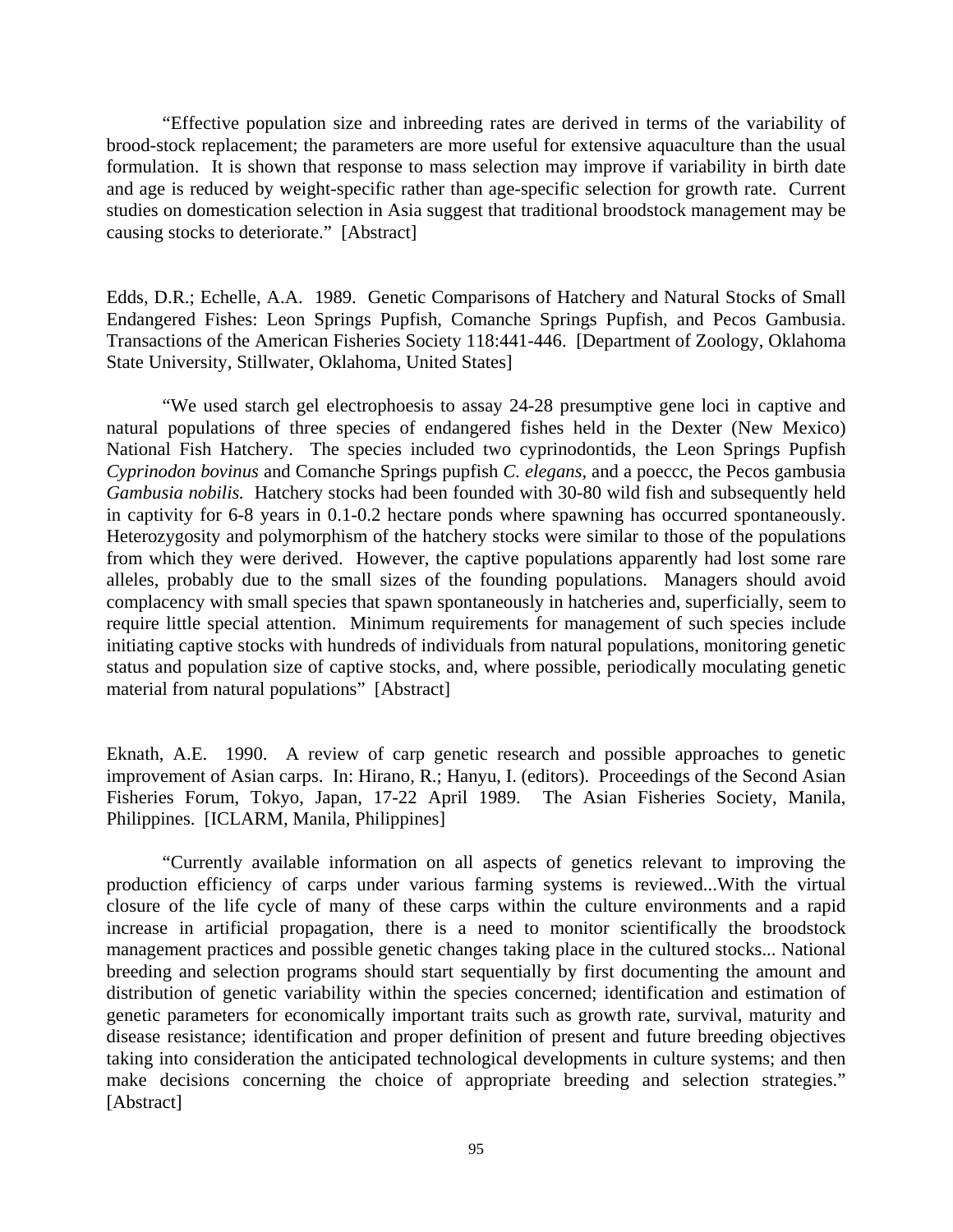Fletcher, G.L.; Davies, P.L. 1991. Transgenic Fish for Aquaculture. In: Setlow, J.K. (editor). Genetic Engineering, Vol. 13. Plenum Press, New York, United States. [Memorial University of Newfoundland, St. John's, Newfoundland, Canada]

 "This review focuses on the technology currently being applied to produce transgenic fish, fish containing novel gene constructs that were experimentally introduced into their genome. A number of excellent overviews on this subject have been published in recent years (1-5). Thus rather than repeat what has already been well stated we have, where possible, attempted to examine critically the published results in order to determine the factors that have or have not been established as being important to the efficient production of stable lines of transgenic fish. We hope that this exercise will be useful to researchers currently applying, or contemplating applying, transgenic technology to fish, and that it will assist all of us in the design of experiments that will enable the production of transgenic fish to be as successful as the production of transgenic mice." [from Introduction]

Hallerman, E.M.; Kapuscinski, A.R. 1992. Ecological implications of using transgenic fishes in aquaculture. In: Sindermann, C.; Steinmetz, B.; Hershberger, W. (editors). Introductions and Transfers of Aquatic Species. Selected papers from a Symposium held in Halifax, Nova Scotia, 12-13 June 1990. ICES marine Science Symposium 194:56-66. [Virginia Institute and State University, Blacksburg, Virginia, United States]

 "The development of gene transfer as a means of improving cultured fish stocks is progressing rapidly, and use of transgenic fish in aquaculture seems possible within the next decade. It is likely that some transgenic individuals will escape into natural systems; the nature and extent of subsequent impacts upon native stocks and aquatic communities are presently unknown. In this review, we identify likely mechanisms of ecological impacts and key gaps in knowledge needed to predict the extent of ecological risk associated with using transgenic fishes in aquaculture." [from Abstract]

Hew, C.L.; Fletcher, G.L. (editors). 1992. Transgenic Fish. World Scientific Publishing Co. Pte. Ltd., Singapore.

 "The monograph is divided into three sessions. The first session on oogenesis, models, gene transfer and detection techniques opens a brief description of the embryology of a model teleost, the desert pupfish. This is followed by two chapters (chapter 2 and 3) on the various approaches in gene transfer which includes direct injection, injection via the microphyle and electroporation. Chapter 4 and to a lesser extent, chapter 10 includes details of polymerase chain reaction strategies used for the detection of transgenesis, a technique which has greatly enhanced the sensitivity and ease of detection. Chapter 5 illustrates the attractive features of the Japanese medaka as a model fish for transgenic studies. Although not included in this monograph, the zebrafish shares many common features with the medaka. The second session focuses on transgene inheritance and expression. Chapters 6 to 10 summarize recent research results from a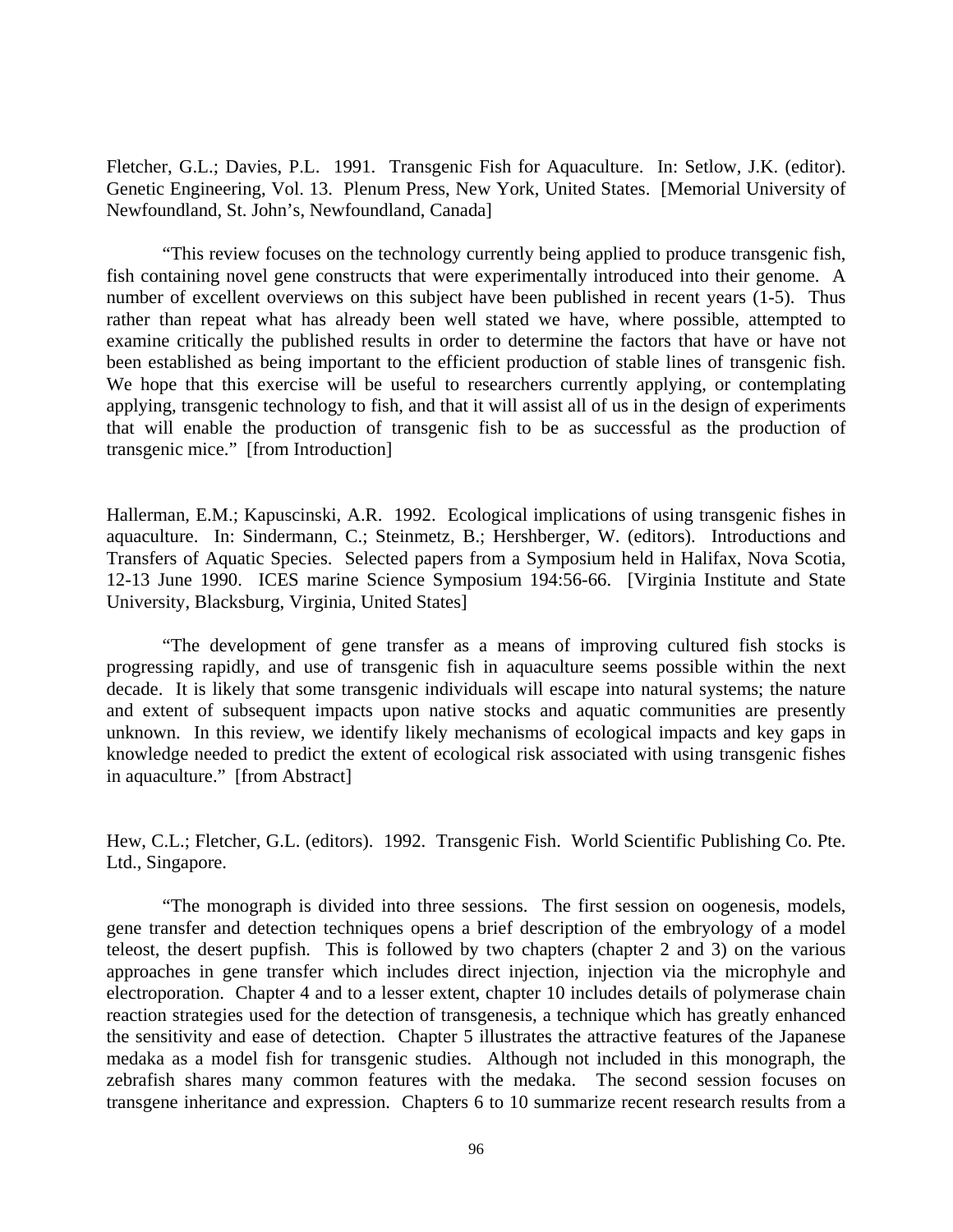wide variety of fish species with major emphasis on growth hormone gene transfer... Chapter 11 is a summary for antifreeze protein gene transfer...

 The farming of transgenic fish has raised many questions concerning their ecological impact due to accidental release. The final two chapters discuss these issues in terms of safety precautions, guidelines and methods of containment. Several approaches to sterilize transgenic fish are suggested." [from Preface]

Hindar, K.; Ryman, N.; Utter, F. 1991. Genetic effects of cultured fish on natural fish populations. Canadian Journal of Fisheries and Aquatic Sciences 48:945-957. [Norwegian Institute for Nature Research, Trondheim, Norway]

 "This paper addresses the genetic consequences of aquaculture on natural fish populations. The study is motivated by rapidly increasing numbers of intentionally and accidentally released fish and is based on empirical observations reported in the literature. A wide variety of outcomes, ranging from no detectable effect to complete introgression or displacement, has been observed following releases of cultured fish into natural settings. Where genetic effects on performance traits have been documented, they always appear to be negative in comparison with the unaffected native populations. These findings are consistent with theoretical considerations of the implications of elevated levels of gene flow between cultured and locally adapted natural populations; they raise concerns over the genetic future of many natural populations in the light of increasing numbers of released fish. Strategies for the genetic protection of native populations from the effects of aquaculture are outlined including more secure containment, the use of sterilized fish, and modifying the points of rearing and release. We recommend strong restrictions on gene flow from cultured to wild populations and effective monitoring of such gene flow." [Abstract]

Hynes, J.D.; Brown, Jr., E.H.; Helle, J.H.; Ryman, N.; Webster, D.A. 1981. Guidelines for the Culture of Fish Stocks for Resource Management. Canadian Journal of Fisheries and Aquatic Sciences 38:1867-1876. [Ministry of Natural Resources, Toronto, Ontario, Canada]

 "Examples of desired genetic changes produced in fish by selective breeding are contrasted with those of unintentional and often harmful genetic changes resulting from artificial propagation over prolonged periods, e.g. reduced longevity and reduced temperature tolerance. Evidence for undesired effects caused by the hatchery environment on captive fish stocks is also presented. e.g. precocity, inappropriate feeding behavior, and the risks posed by artificial rearing techniques are discussed. Methods for identifying both genetic and environmentally induced changes are outlined along with experimental designs for distinguishing between them. Some practical recommendations are offered for establishing, developing, and maintaining brood stocks in hatcheries and for managing wild fish populations in ways that maximize genetic variability while avoiding the occurrence of undesirable changes. Adherence to the recommended procedures will improve progress in fisheries rehabilitation efforts." [Abstract]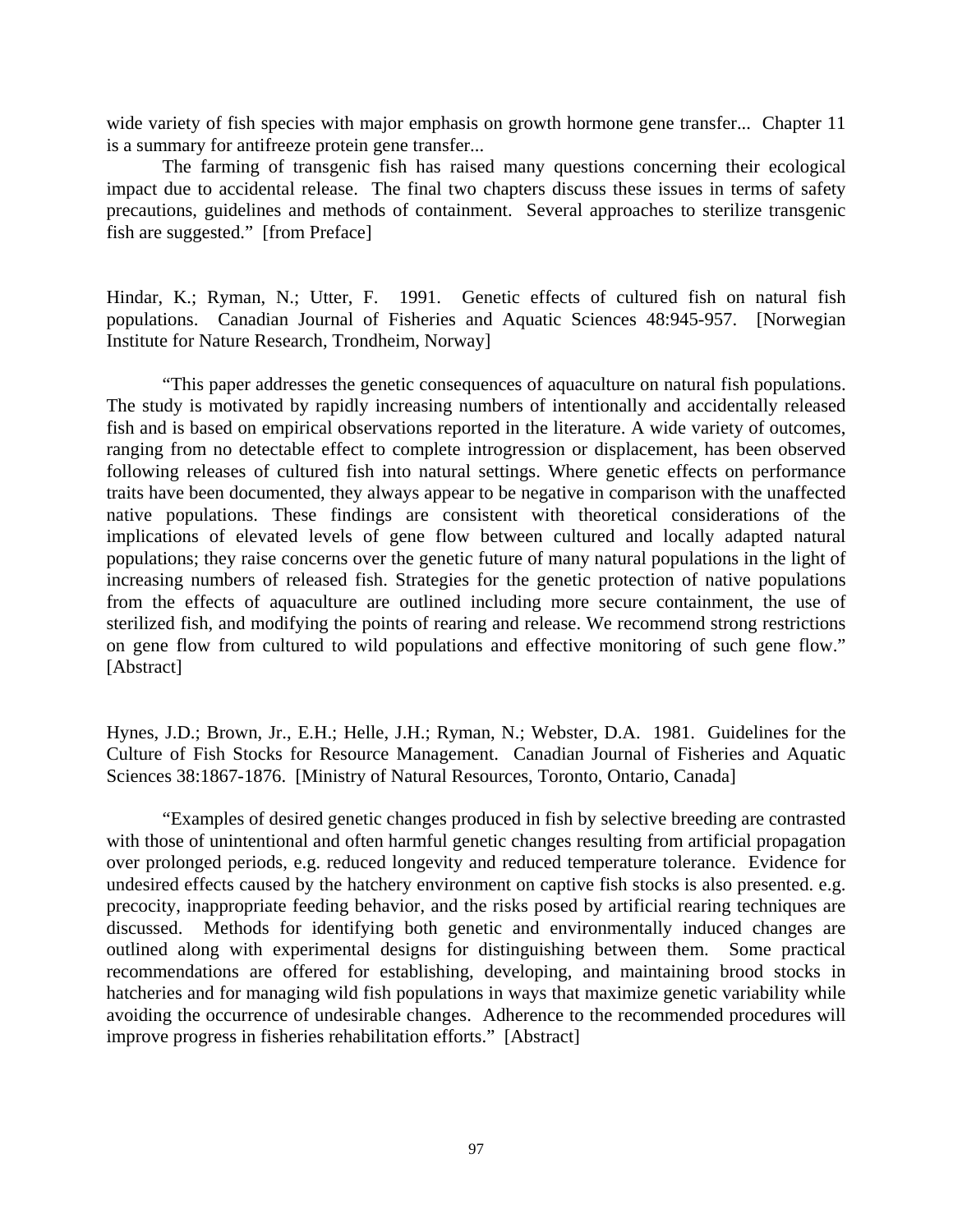Lannan, J.E.; Gall, G.A.; Thorpe, J.E.; Nash, C.E.; Ballachey, B.E. 1989. Genetic resource management of fish. Genome 31:798-804. [Department of Fisheries and Wildlife, Oregon State University, Hatfield Marine Science Center, Newport, Oregon, United States]

 "The diverse global ichthyofauna represents a wealth of genetic resources for adaptive evolution, for the development and harvest of present and future sources of human foods, and for germ plasm for aquaculture. Fish make an important contribution to human nutrition worldwide and the demand for fisheries products is increasing. Several production systems are employed in producing and harvesting fisheries products, including capture fisheries, aquaculture, and culturebased fisheries. There are risks of losing genetic variation inherent in each production system. However, genetic considerations are not widely applied to the management of fisheries. It is imperative that global strategies for the conservation of fish genetic resources be developed and implemented to ensure the richness of diversity for future generations." [Abstract]

Li, S. 1990. Genetic evaluation of Chinese carps. Ambio 19(8):411-415. [Department of Aquaculture, Shanghai Fisheries University, Shanghai, China]

 "This paper describes the major results of qualitative and quantitative genetic variation of wild and hatchery populations of Chinese carps (silver carp, bighead and grass carp). There is an obvious intraspecific divergence in morphometric characters among populations of these fishes from major Chinese rivers. Biochemical genetic variations among different populations of silver carp, bighead, and grass carp in the different river systems have been found. The range of average heterozygosity is 0.0484 - 0.0511 for silver carp, 0.1042 - 0.1133 for bighead, and 0.0454 - 0.1076 for grass carp. The range in proportion of polymorphic loci is 11.8 - 23.5% for silver carp, 29.4% for bighead, 20.0 - 33.3% for grass carp. The populations in the south have a higher proportion of polymorphic loci than those in the north. In the same cultivation environment, the growth of silver carp and bighead from the Changjiang River is 5 - 10% faster than those from the Zhujiang River. Similarly, the growth of the wild population of silver carp and bighead is only 5 - 10% higher than those from hatchery populations. The study shows that genetic factors have a great effect on growth variation. In the same cultivation environment, silver carp and bighead from Changjiang and Zhujiang Rivers reach maturity at the same time. Environmental factors have a major effect on their gonadal development and sexual maturity age. The results from this study have formed a guide to genetic conservation, selection and culture of Chinese carps." [Abstract]

MacLean, N.; Penman, D. 1990. The Application of Gene Manipulation to Aquaculture. Aquaculture 85:1-20. [Department of Biology, Southhampton University, Southhampton, United Kingdom]

 "Both finfish and shellfish are very suitable types of animals to use in terms of the introduction of novel genes into their genomes (transgenic induction). Genetic manipulations involving gynogenesis, androgenesis, triploidy, and sex reversal are already established, and future applications of DNA manipulations may well include population studies by DNA analysis and genetic tagging prior to release.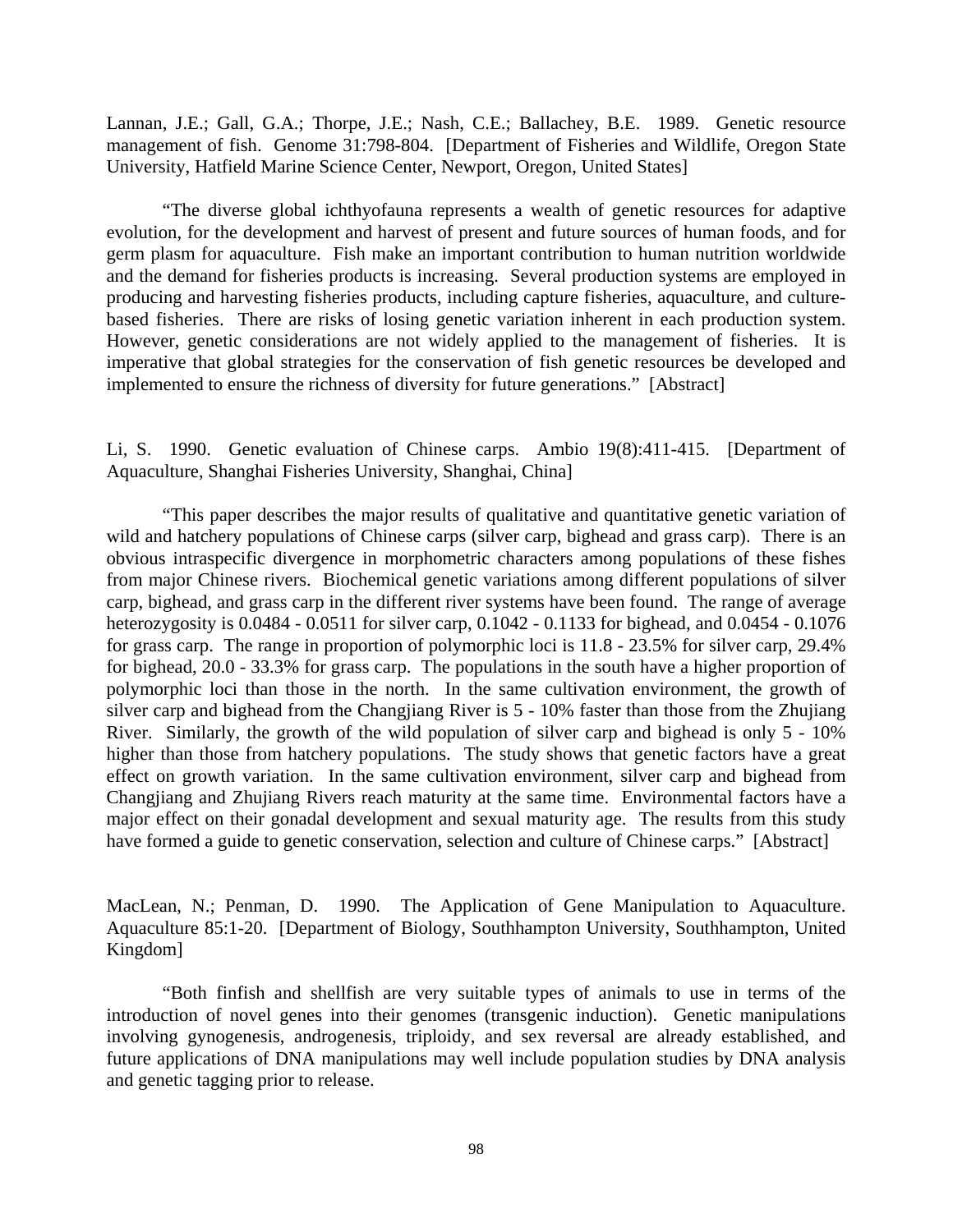Methods for the production of transgenic fish are considered and success to date with rainbow trout, Atlantic salmon, tilapia, channel catfish, medaka, zebrafish, goldfish, carp and loach is discussed. Transgenic induction techniques normally involve injection of cloned copies of the appropriate gene into the cytoplasm of the fertilized egg by microinjection. Ways of assaying for integration, expression and germ line transmission are reviewed.

 Candidate genes for transgenic induction in fish include those coding for somatotropin (growth hormone), somatotropin release factor, metallothionein, 'antifreeze' proteins, crystallin, esterases, and disease resistance factors (when available); useful promoter sequences include metallothionein, heat shock and those of other tissue-specific genes. The use of genes and promoters from piscine rather than mammalian sources will probably be advantageous both for effective expression and the market image of the product.

 Transgenic fish are also considered as potential expression systems for pharmaceutical products, and problems of containment and planned release are discussed." [Abstract]

Maitland, P.S.; Evans, D. 1986. The role of captive breeding in the conservation of fish species. International Zoology Yearbook 24-25:66-74. [Institute of Terrestrial Ecology, Edinburgh, Scotland]

 "The exact number of fish species occurring in the world is uncertain for not only are there many species yet to be discovered but others are undergoing extinction. It is likely that there are about 2500 living species of fishes included in some 450 families - indeed there are probably more fish in the world than all other vertebrates combined. The objective of this paper is to review the need for the conservation of fish species - both freshwater and marine - and discuss the contribution which captive breeding is making or could eventually make to this process." [from article]

McAndrew, B.J.; Rana, K.J.; Pennan, D.J. 1982. Conservation and preservation of genetic variation in aquatic organisms. In: Muir, J.F.; Roberts, R.J. (editors). Recent advances in aquaculture IV. Blackwell Scientific Publications, Oxford, United Kingdom.

 "In this paper the recent literature regarding genetic conservation will be reviewed with regard to aquaculture and gene banking. In particular, we will illustrate how recent advances in cryopreservation and genetic manipulation can be used to overcome some of the present problems of genetic conservation. Finally, we discuss the role of genetic manipulation in controlling the contamination of wild stocks by released hatchery products." [from Introduction]

McGregor Reid, G. 1990. Captive breeding for the conservation of cichlid fishes. Journal of Fish Biology 37(Supplement A):157-166. [Natural History Department, Horniman Museum and Public Park Trust, London, United Kingdom]

 "Cichlid fishes are by far the largest familial group of endangered vertebrates, especially the haplochromines. This paper concerns the organization and management of captive breeding of haplochromine cichlids. The setting up of a small-scale laboratory programme for the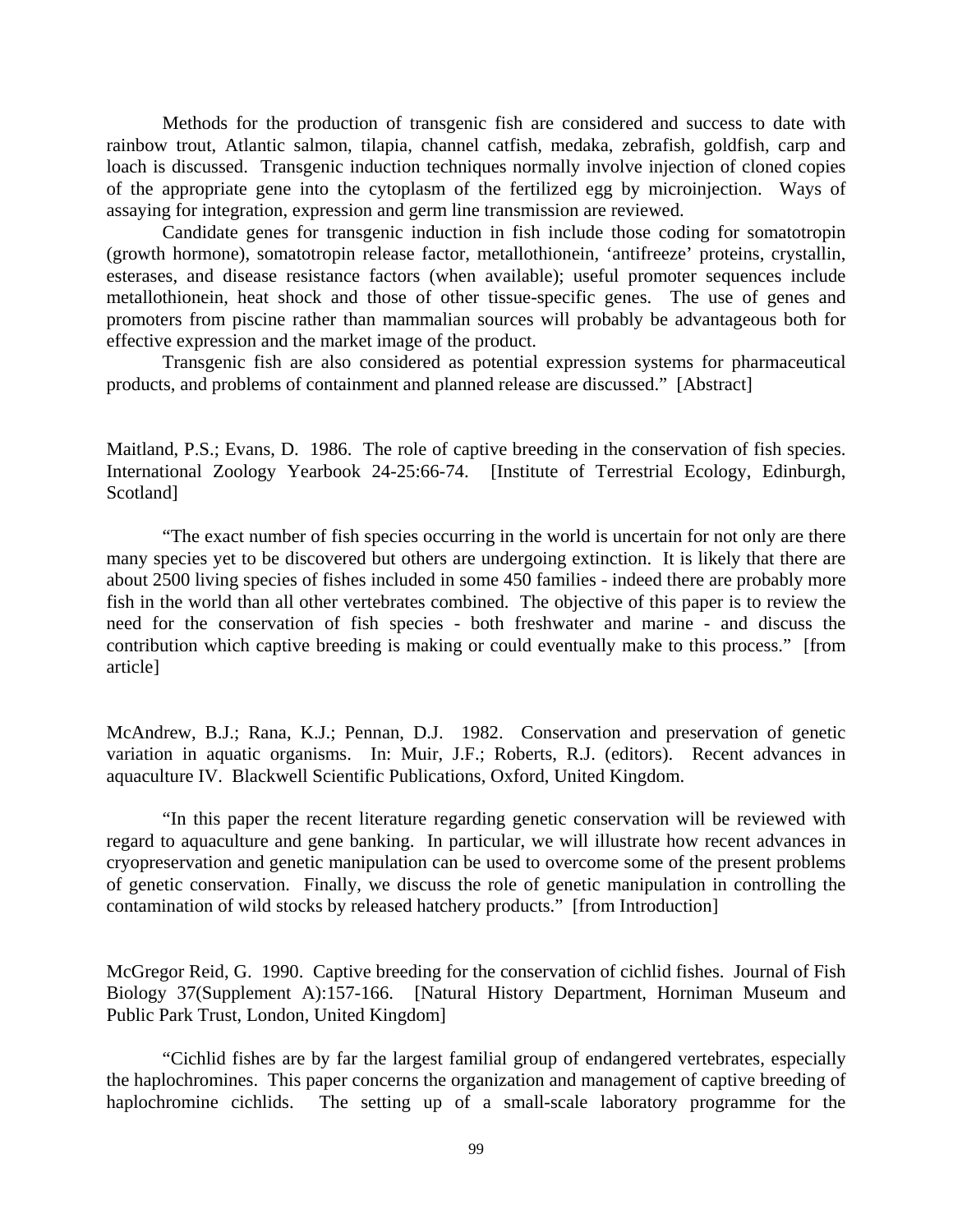conservation of endangered species is described in terms of funding, staffing, installation and livestock husbandry. Breeding is discussed in the context of the selection of broodstock, basic reproductive biology, rearing, disease, pathological disorders and the arrangements necessary for the transfer and documentation of progeny. There are already indications in Africa and elsewhere that the dramatic decline and demise of cichlid taxa in Lake Victoria will not be an isolated phenomenon. There is no prospect that the captive breeding of cichlids can alone resolve such large-scale problems in fisheries management and ecology, or prevent the loss of taxa in nature. Nevertheless, captive breeding provides conservation options which are otherwise limited or unavailable regarding the saving of individual 'heritage' species, restocking to the wild, fundamental laboratory research and, finally, public education on the grave issue of actual and prospective mass extinctions of cichilds and other rare fishes." [Abstract]

Moav, R. 1979. Genetic Improvement in Aquaculture Industry. In: Pillay, T.V.R.; Dill, Wm.A. (editors). Advances in Aquaculture: Papers presented at the FAO Technical Conference on Aquaculture, Kyoto, Japan, 26 May - 2 June 1976. Fishing News Books Ltd., Farnham, United Kingdom.

 "Selective breeding and supporting genetic research in aquaculture troughout the world are reviewed, including: intra-population selection (including selection for disease resistance and behaviour characters), biometrical analysis of quantitative characters, intraspecific hybridization, inter-specific hybridization including sterile and monosex hybrids, genotype \* environment interactions, genetic markers as tools in aquacultural genetic research and breeding, gynogenesis, polyploidy and mutagenesis. This review reveals that adequate genetic studies have not been undertaken, even with the most extensively studies fish such as common carp and trout." [from Abstract]

Morse, D.E. 1983. Biochemical and genetic engineering in marine aquaculture: The role of modern biotechnology in the production of food from the oceans. Proceedings Oceans '83. Effective Use of the Sea: An Update. San Francisco, August 29 - September 1, 1983. Volume 2: Technical papers. Mineral Resources and Energy, Non-Mineral Resources, Transportation.

 Intensification of production, modernization of techniques, and improvement of cultivars are needed to increase the economic efficiency of marine aquaculture industries in the United States and many other countries, to make these industries compatible with contemporary economic reality. Recently developed methods of biochemical and genetic engineering can be adapted for control of those biological processes which intrinsically limit the efficiency and yield of aquaculture production, to help achieve these necessary improvements. As illustrated by results obtained with abalones and other commercially valuable marine molluscs described here critical life-cycle stages which thus far have proved amenable to improved control by these methods include: reproduction, larval settlement, metamorphosis, and the acceleration of early growth.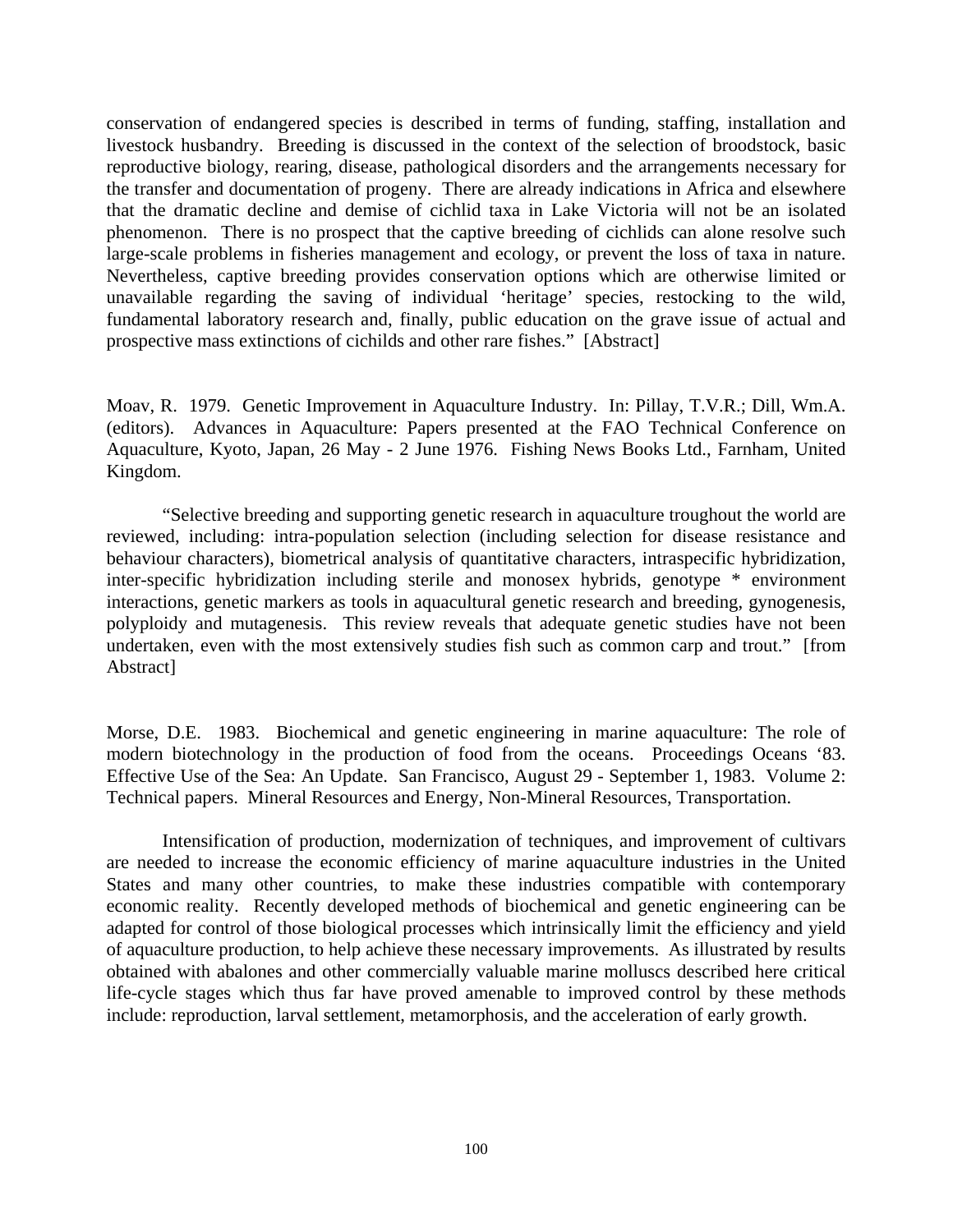Padhi, B.K.; Mandal, R.K. 1994. Improper fish breeding practices and their impact on aquaculture and fish biodiversity. Current Science 66(9):624-626. [Department of Biochemistry, Rose Institute, Calcutta, India]

 "Unfortunately, in India, in lieu of genetic improvement of fish stocks, the faulty breeding practices like mixed spawning, use of low number of spawners for breeding without considering the ratio of male and female breeders are practiced in carp hatcheries. The thoughtless and unjudicious ways of fish breeding are likely to affect the 'gene pools' of these prized food fishes badly. The possible adverse effects of these empirical breeding practices are focused here." [from article]

Philippart, J.C. 1995. Is Captive Breeding an Effective Solution for the Preservation of Endemic Species? Biological Conservation 72:281-295. [Zoological Institute, University of Liege, Liege, Belgium]

 "Captive breeding and the release of captive-bred individuals into the wild are among the techniques used for the conservation of rare and endangered fish species. After a brief description of the methods of captive breeding and the establishment of breeding stocks, this paper provides examples of the application of these techniques to endemic fish species of arid regions in southwestern USA and examines some current cases and the future possibilities for their use in the Mediterranean region. Special attention is given to the analysis of the strict constraints imposed on fish breeding for conservation purposes, in which the aim is to produce fish with all the morphological, behavioural and genetic characteristics of the taxa to be conserved, and which are capable of effectively adapting to the natural environment when introduced. In terms of genetic management of captive populations, the fundamental problems which are faced involve the categorization of the species-resources to be conserved (identification of cases of inter- and intraspecific introgression), the establishment of founder stocks that contain the maximum genetic diversity depending on the genetic structure of the species (strong intra- or interpopulation variability), and the retention of genetic variability during captive breeding (the need to reduce to the minimum the phenomena of genetic drift, inbreeding and unintentional selection of nonadapted genotypes). Because of these difficulties and risks in terms of genetic conservation, captive breeding should remain a temporary safeguard measure, while awaiting the implementation of measures for protecting species in their restored original habitat or translocation to strictly protected substitute habitats. With this aim in view and in conclusion, the paper suggests methods for organizing a critical plan to safeguard the most endangered species or subspecies in the Mediterranean region by captive breeding." [Abstract]

Ryman, N. 1991. Conservation genetics considerations in fishery management. Journal of Fish Biology 39(Supplement A):211-224. [Division of Population Genetics, Stockholm University, Stockholm, Sweden]

 "This paper discusses three aspects of genetic conservation relating to fishery management and fish culture, namely (1) the goal for conservation (what to conserve), (2) a guideline for assessing acceptable levels of gene flow among populations, and (3) the effect on the genetically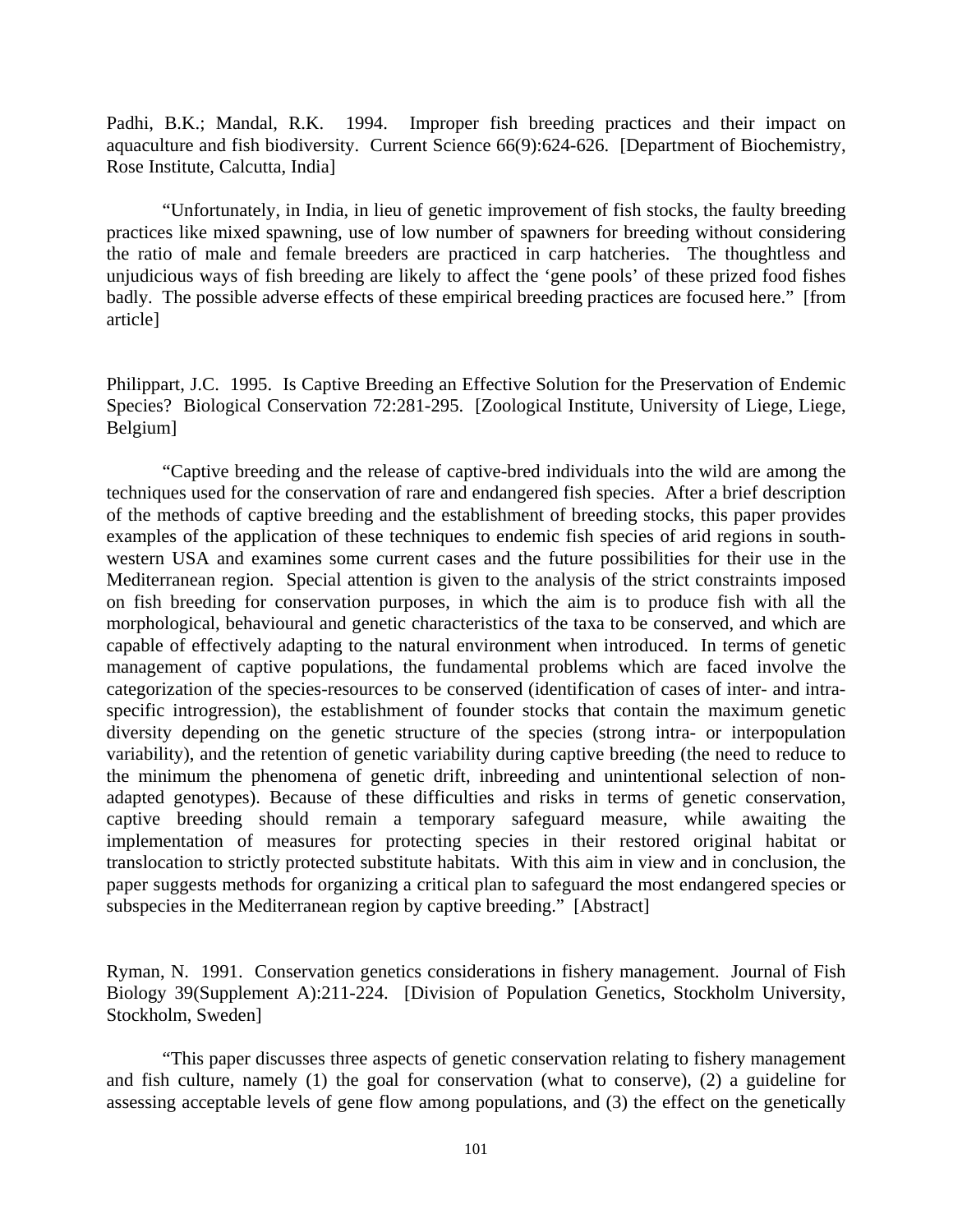effective population size resulting from stock enhancement. *Goal for conservation*: The goal for genetic conservation is to maintain genetic variability between and within populations. It has been suggested recently, as an alternative to that goal, that in the context of fisheries management conservation should strive at maintaining the variance or the distribution of fitness. The characteristics of this model are discussed from the perspective of population genetics. It is concluded that although the fitness approach may appear attractive it is not compatible with the more general objective of maintaining genetic diversity between and within populations. *Acceptable levels of gene flow*: A tension exists between the need for protection of natural fish populations and the rapidly expanding levels of aquaculture causing increased migration into those populations. Guidelines are needed for assessing levels of introgression that are acceptable in the context of genetic conservation. To avoid unrealistically restrictive recommendations it is suggested that acceptable levels of introgression are related to those occurring naturally. It is argued that assessments of acceptable levels of introgression should be made on the basis of spontaneously occurring gene flow estimated from genetic data using parameters such as Fst, or similar ones. *Stock enhancement and effective size*: In the context of genetic conservation previously published recommendations on stocking have focused on the need to identify the genetic structure within the region in question to ensure that the appropriate population is targeted for propagation and release. There is, however, an additional aspect that appears to have been largely unrecognized: the reduction of the genetically effective size of the total population that may result from breeding release programmes aimed at supporting wild stocks. The details of this problem are introduced and discussed." [Abstract]

Saint-Paul, U. 1989. Indigenous species promise increased yields. Naga, The ICLARM Quarterly 12(1):3-5. [Universitat Hamburg, Hamburg, Germany]

 In the recent past, aquaculture has gained attention in Latin America as traditional sources of fish become limited. This article presents a discussion of different species suited to farmed production on the basis of biology - adaptations to oxygen depletion, artificial reproduction, and nutrition and growth. In conclusion, the feasibility of this activity is discussed in terms of potential ecological problems and the needs of the people.

Tave, D. 1993. Genetics for Fish Hatchery Managers. An AVI Book, Van Nostrand Reinhold, New York, New York, United States.

 "The book is divided into six chapters: an introduction; a brief review about how genes are transmitted from generation to generation, coupled with a brief discussion about sex determination; the genetics and management of qualitative phenotypes, such as body color; the genetics and management of quantitative phenotypes, such as weight; non-traditional genetics, such as the production of sex-reversed broodstock, chromosomal manipulation, and genetic engineering; and a final chapter on how to incorporate the ideas that have been discussed into broodstock management." [from Preface]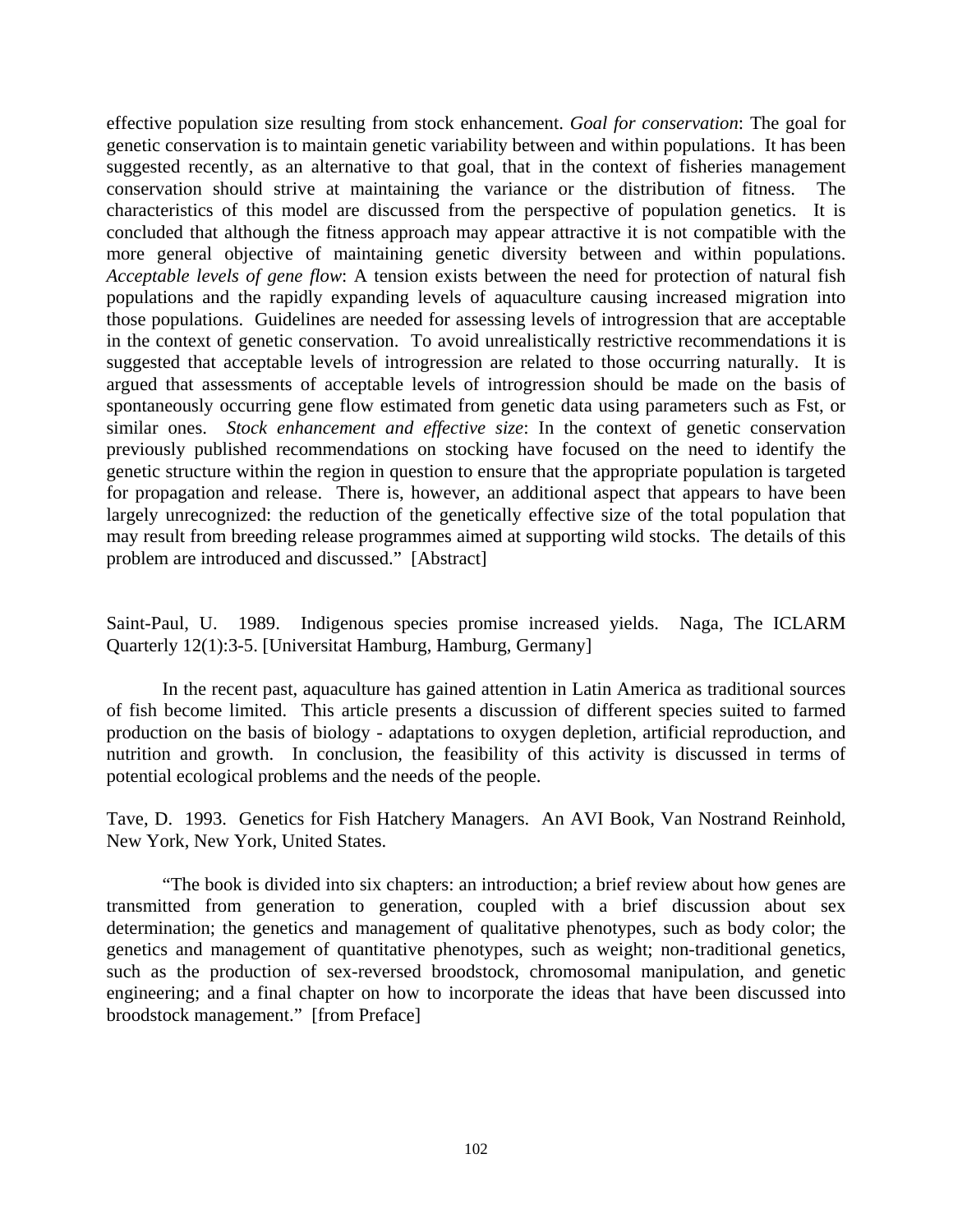Wohlfarth, G.W. 1994. The unexploited potential of tilapia hybrids in aquaculture. Aquaculture and Fisheries Management 25:781-788. [Agricultural Research Organization, Fish and Aquaculture Research Station, Dor D.N. Hof Hacarmel, Israel]

 "Hybridization between tilapia species, to produce all-male broods, was at one time considered a promising method to prevent uncontrolled reproduction (Hicking 1963). It has been tested with a number of tilapia species, but most attempts at large-scale hybrid production did not succeed. The major reason for this failure is the instability in production of all-male hybrids. Sooner or later the system broke down, and the females began to appear in increasing proportions among progenies which, up to then, had all been male. It appears that this breakdown is largely due to the infiltration of parental broodstock by individuals of a different genotype, predominantly hybrids between the two species involved, which are difficult to distinguish from their parents. This problem may be solved by a careful examination of the broodstock, often including thousands of individuals, and culling doubtful cases. It requires trained and permanent personnel. Hybridization has been largely superseded by hormonal sex inversion as a method of producing all-male tilapias. In this paper, the two methods are considered as alternatives, if problems of broodstock purity are solved. Establishing a pilot scheme for hybrid tilapia production is recommended." [Abstract]

Wohlfarth, G.W.; Moav, R. 1991. Genetic testing of common carp in cages. 1. Communal versus separate testing. Aquaculture 95(3-4):215-223. [Agricultural Research Organization, Fish and Aquaculture Research Station, Dor D.N. Hof Hacarmel, Israel]

 "Relative growth rates of different genetic groups of common carp were tested simultaneously in cages stocked with a given genetic group (separate cages), and in cages stocked communally with samples of different genetic groups. The results of three tests are described. A clear association between relative growth of different progenies, in communal and separate testing, was found in one of these tests. ...We suggest that, in cages, results from the convenient method of communal testing may serve as reliable predictors for relative growth of different genetic groups in separate testing. This should be confirmed in further, similar investigations.

 Previous tests in communally and separately stocked ponds generated a similar conclusion. On the other hand, genotype-environment interactions have been demonstrated when the same genetic groups were tested simultaneously in communal ponds and cages. This means that relative pond performance is not a reliable predictor for performance in cages, or vice versa.

 Cage culture is presently under consideration as a commercial production method for common carp. The investigations described here indicate that performance testing for choice of genetic stock for cage operations needs to be carried out in cages and not in ponds. Large scale production in cages is carried out, or planned, with several fish species. Genetic testing for these operations is carried out largely in communal cages. The methodology of this testing method has been investigated only in common carp, by simultaneously testing of the same genetic groups in communal and separate cages." [Abstract]

Wu, C. 1990. Retrospects and Prospects of Fish Genetics and Breeding Research in China. Aquaculture 85:61-68. [Institute of Hydrobiology, Academia Sinica, Wuhan, China]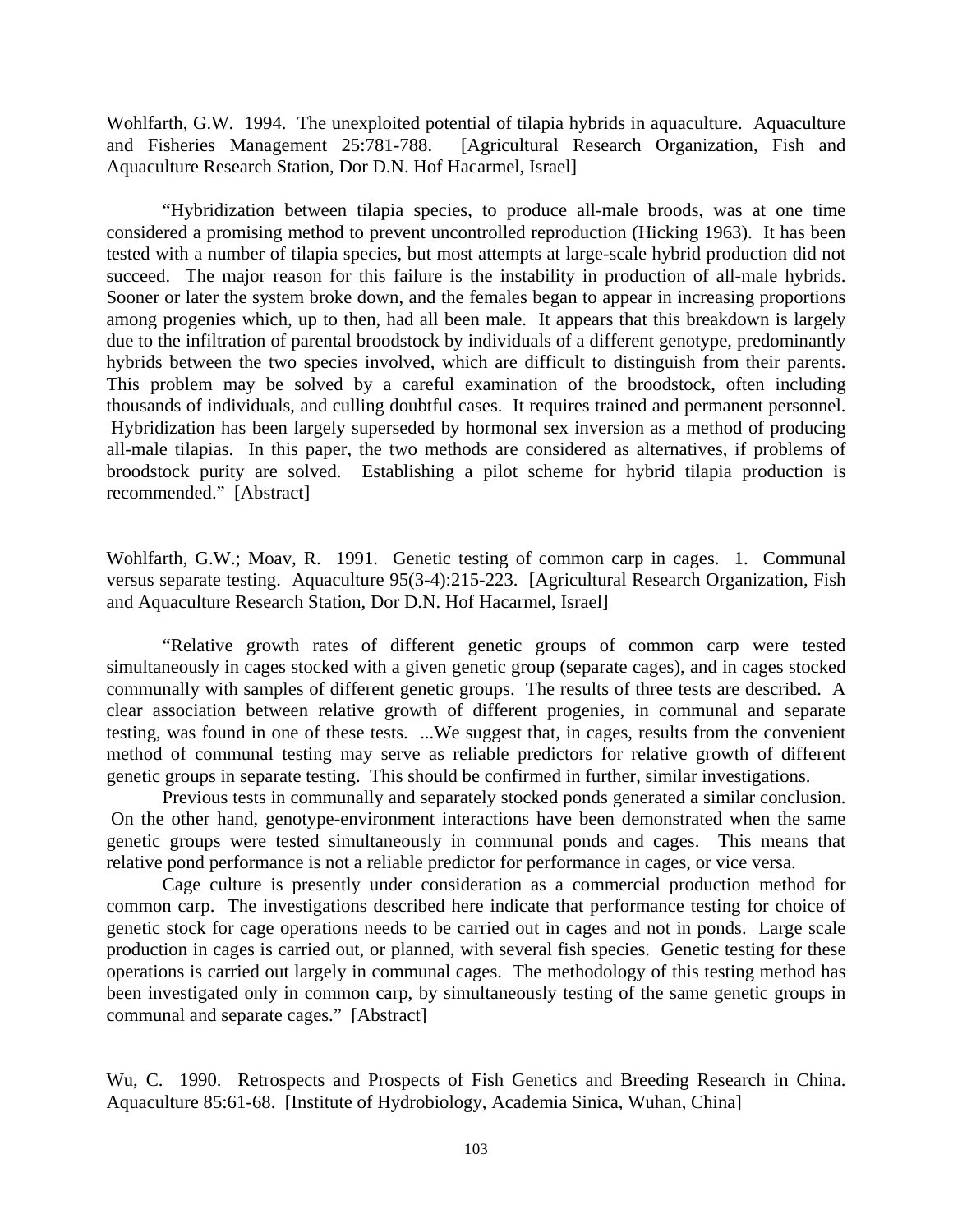"In this paper, fish genetics and breeding research in China over the last decade are reviewed. It includes acclimatization, hybridization, gynogenesis, artificially induced polyploidy, somatic cell breeding and gene transfer. Two wild species, *Megalobrama amblycephala* and *Plagiognathops microlepis*, were acclimatized. Five carp hybrids of obvious vigour were widely applied to fish culture. After looking through the results of hybridization of distantly related combinations of Chinese freshwater fish, three factors causing incompatibility were determined. By means of artificial gynogenesis and sex reversal, three pure lines of carp were established. Using serial nuclear transplantation techniques, Chinese genetics obtained a 'tube fish'. A number of novel growth hormone gene transgenic fishes, including goldfish, common carp, mirror carp, loach, crucian carp, mud carp and blunt snout bream, have been produced. The novel gene has been clearly detected in adult and second generation samples." [Abstract]

#### **Agriculture**

Bezdicek, D.F. 1986. Biotechnology and farming systems: on-farm applications and consequences. Biotechnology in agriculture: implications for sustainability: symposium proceedings, March 1986, Washington, D.C. Institute for Alternative Agriculture, Inc., Greenbelt, Md., United States.

Brush, S.B. 1992. Reconsidering the green revolution: diversity and stability in cradle areas of crop domestication. Human Ecology 20(2):145-168. [Department of Applied Behavioral Sciences, University of California, Davis, California, United States]

 "This paper reconsiders two widely held hypotheses about the effects of the green revolution, that it led to biological simplification and instability. The hypothesis of biological simplification (genetic erosion) is tested with evidence from Andean agriculture, where farmers maintain a significant degree of crop diversity even as they adopt modern crop varieties. The hypothesis of increased instability is tested with evidence from Asia where wheat and rice yields show no general pattern of increased instability. Neither of these hypotheses is confirmed. The conventional wisdom about the green revolution should be reconsidered with emphasis on resilience and variation in modernizing farming systems." [Abstract]

Brush, S. 1986. Genetic diversity and conservation in traditional farming systems. Journal of Ethnobiology 6(1):151-167.

Castillo, R.O. 1995. Plant Genetic Resources in the Andes: Impact, Conservation, and Management. Crop Science 35:355-360. [Departamento Nacional de Recursos Fitogeneticos y Biotecnologia, Instituto Nacional de Investigaciones Agropecuarias (INIAP), Quito, Ecuador]

 "The Andean region harbors a variety of ecological niches including tropical mountains, Pacific coastal and Amazonian humid lowlands, and many intermediate microclimates. These areas contain a great diversity of crops and their wild relatives. Much of this diversity is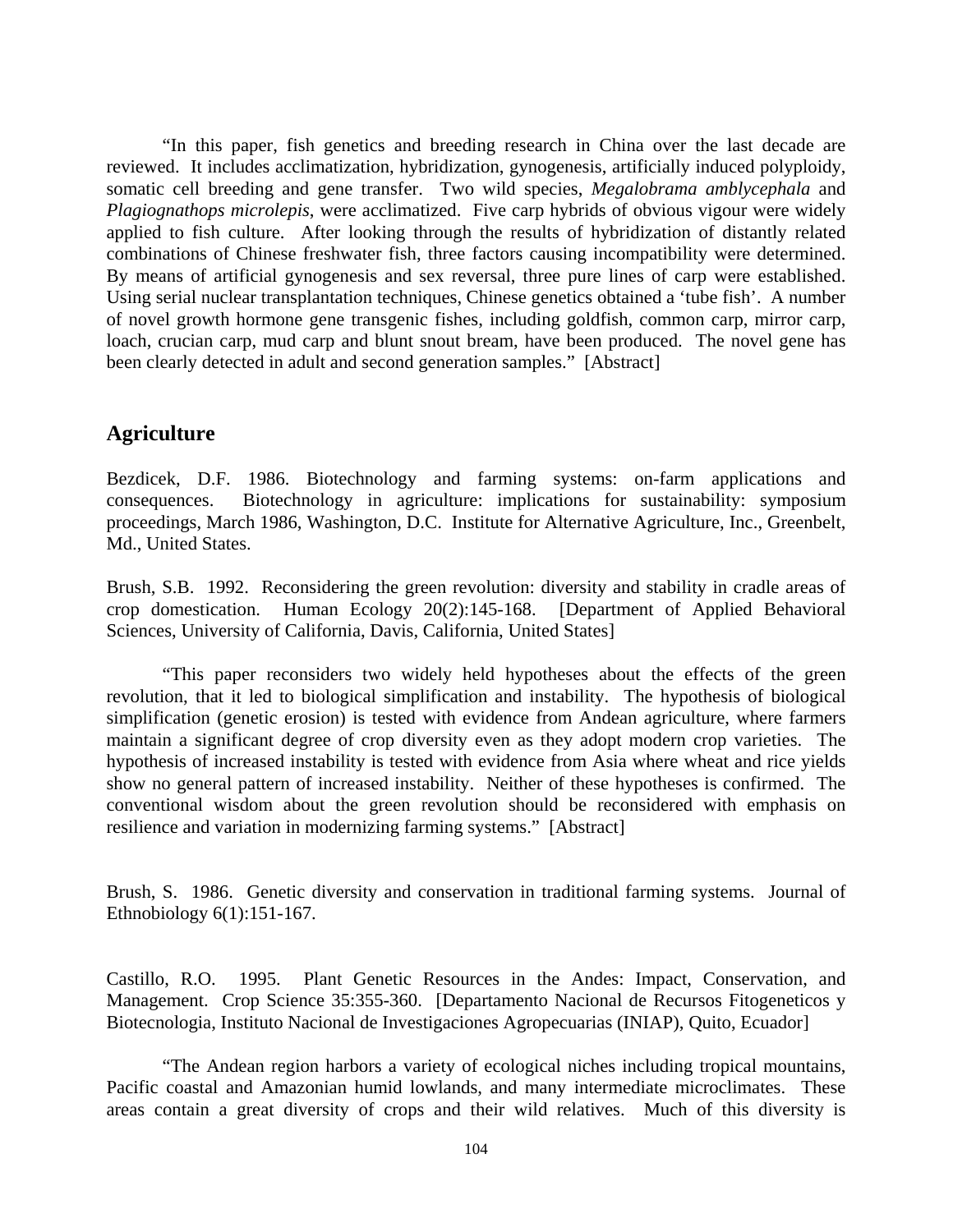indigenous and much has been selected by man. This genetic diversity includes food plants and their wild relatives, in addition to medicines, condiments, colorants, and spices. Both great empires and small indigenous groups have used various plants over thousands of years. Unfortunately, many landraces and their wild relatives have disappeared and others are near extinction. Although many collecting expeditions and some research projects have been conducted on these plants, more funding is needed for germplasm collection and conservation. National programs of plant genetic resources have been formed in the Andean countries to preserve and maintain this diversity and develop additional research. Both the Andean countries and the whole world win benefit from the discovery and market development of indigenous food, medicine, and industrial crops. These new agricultural products can be an important economic resource in emerging world markets and international trade." [Abstract]

Chang, T.T. 1984. The role and experience of an international crop-specific genetic resources center. In: Conservation of crop germplasm - an international perspective. Crop Science Society of America, Madison, Wisconsin, United States.

Davies, J.C. 1991. Global support and coordination: conserving germplasm of world crop species and their relatives. Biological Journal of the Linnean Society 43(1):61-71.

 "The awareness of the importance of plant biodiversity has been considerably raised in both developed and developing countries over the last decade. Some of the debate has not been helpful in fostering collaboration or progress towards a more rational support network. The paper attempts to identify and categorize existing efforts in operation in a wide range of institutions and bodies ranging from essentially environmentally oriented to crop-based organizations. Current funding and training initiatives are discussed." [Abstract]

Harlan, J.R. 1975. Our vanishing genetic resources. Science 188:618-621. [Agronomy Department, University of Illinois, Urbana, Illinois, United States]

 This article begins with a discussion of crop evolution, land races and their genetic integrity, and gene centers. A brief historical overview is taken of genetic erosion and the beginnings of genetic resource conservation through plant-breeding programs. Events and actions within the FAO are outlined and national programs within the United States.

Hawkes, J.G. 1990. What are genetic resources and why should they be conserved? Impact of science on society, no. 158; 40(2):97-106. [School of Continuing Studies, University of Birmingham, Birmingham, United Kingdom]

 "We are rapidly reaching a point where traditional agriculture will not be able to maintain the world's rapidly increasing population. The key to this problem is not to increase farming and grazing land at the expense of forests and semi-desert areas, but to improve agricultural technology on roughly the same farming areas.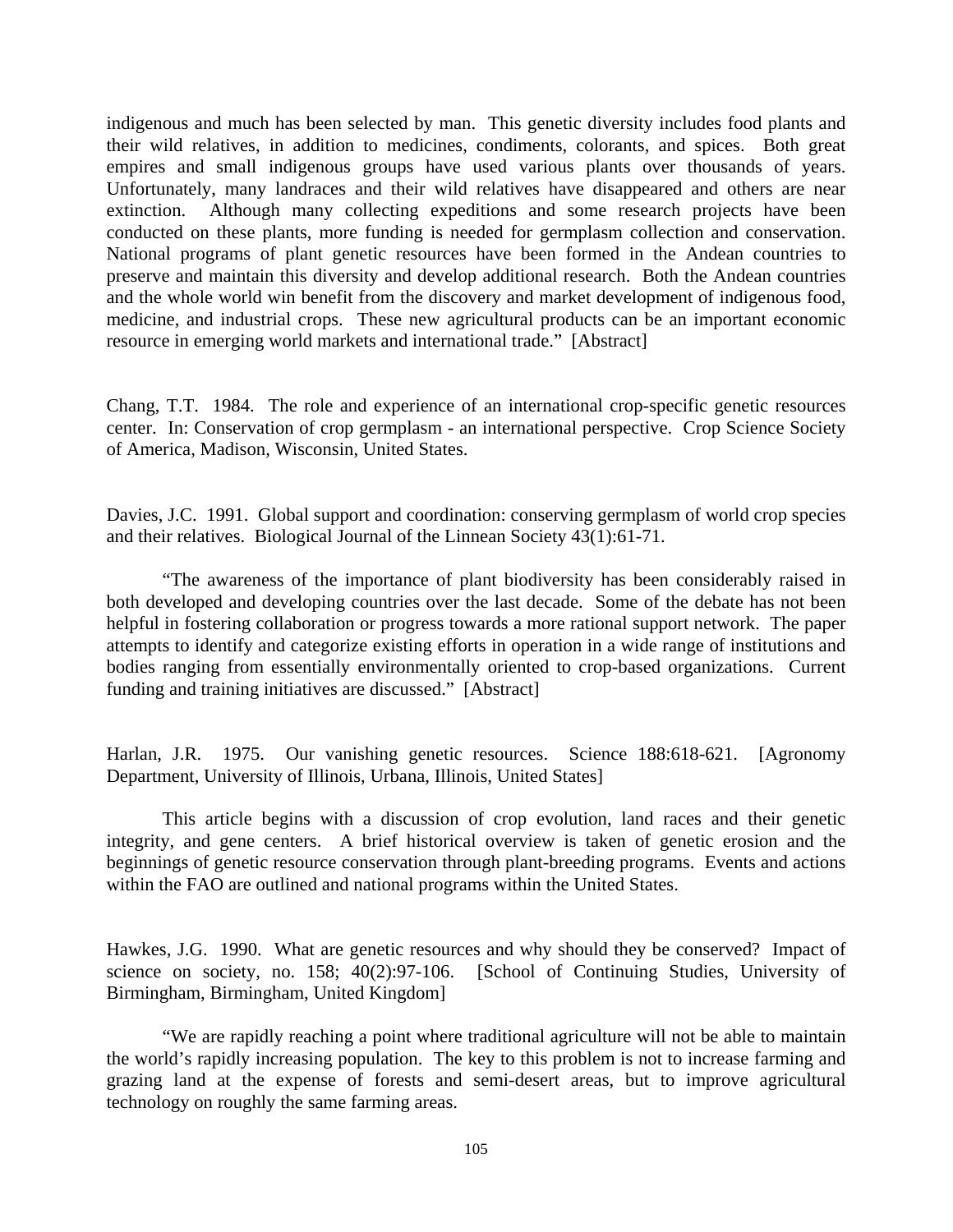This can be accomplished by better farming methods and by better varieties able to withstand the depredations of pests and diseases and more adapted to stress conditions such as heat, drought, salinity, etc. To produce such varieties plant breeders need genes for better resistance and adaptation. These are being found in conserved ancient farmers' varieties (or 'landraces') and related wild species." [Abstract]

Hindmarsh, R. 1991. The flawed "sustainable" promise of genetic engineering. The Ecologist 21(5):196-205.

 "The use of genetic engineering in agriculture is now on the brink of widespread commercial application. The chemical corporations which control the development of the technology claim that genetic engineering will be a linchpin of sustainable agriculture. In fact, not only will it exacerbate the problems of conventional agriculture, but it will also undermine ecological methods of farming. Furthermore, numerous large-scale releases of genetically engineered organisms risk eroding genetic diversity and distorting natural ecological processes. The green movement should be demanding a halt to the research and development of all ecologically unsustainable aspects of genetic engineering." [Abstract]

Hodges, J. 1984. Review of the FAO/UNEP programme on animal genetic resources conservation and management. Animal genetic resource conservation by management: data banks and training. FAO Animal Production and Health Paper 44/1. Food and Agriculture Organization of the United Nations, Rome, Italy.

International Rice Research Institute. 1989. Rice farming systems: New directions. Proceedings of an international symposium 31 January - 3 February 1987, Rice Research and Training Center, Sakha, Egypt. International Rice Research Institute, Manila, Philippines.

 Thirty-two papers examine how to improve the productivity, profitability, stability, and sustainability of rice farming systems, particularly in Egypt. Papers discuss Egyptian rice research; rice in Egyptian and global agriculture in 2000; new dimensions for genetic improvement in rice; strategies in rice crop management; new directions for rice farming systems; biotechnology and rice improvement; and postharvest technology and by-product uses for rice. Also examines recent accomplishments in rice research in Egypt.

Nabhan, G.P. 1985. Native crop diversity in Aridoamerica: conservation of regional gene pools. Economic Botany 39(4):387-399. [Office of Arid Lands Studies, University of Arizona, Tucson, Arizona, United States]

 "Scholars have seldom considered the native crop diversity in northwest Mexico and the U.S. Southwest as resources of the same cohesive ecological and cultural region. The term Aridoamerica is introduced to describe this overlooked centre of plant domestication and diversification, which is distinct from centres of Mesoamerica and the Mississippi Valley. To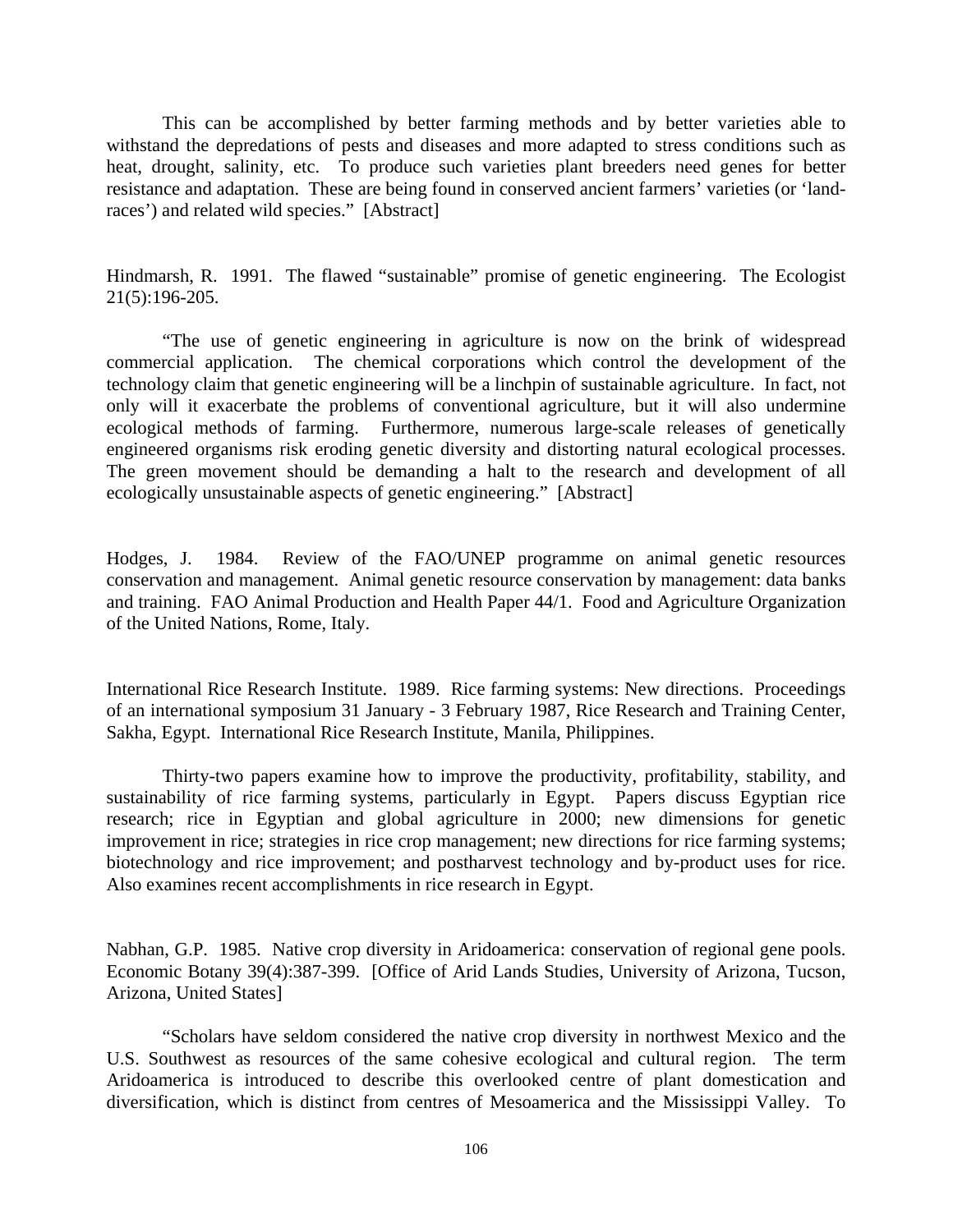understand why certain of its landraces are unique, the systematic relationships and gene-pool relations of crops found prehistorically and protohistorically in Aridoamerica are reviewed. Significant crop/weed introgression continues where indigenous agriculture persists, but native fields are being rapidly abandoned or converted. In planning *in situ* and *ex situ* conservation efforts to maintain this diversity, both cultural factors and plant population genetics must be considered." [Abstract]

Plucknett, D.L.; Smith, N.J.H.; Williams, J.T.; Anishetty, N.M. 1987. Gene banks and the world's food. Princeton University Press, Princeton, New Jersey, United States.

 "The first chapter, 'Gene Banks: A Global Resource,' provides the rationale for gene banks by outlining the dimensions of the world's growing population and the need to further boost agricultural productivity. ...In Chapter 2, 'Seeds in Due Season,' we explore the dynamic nature of modern farming by focusing on the rapid turnover or replacement of varieties...

 The history of germplasm preservation and exchange, from botanical gardens to modern cold-storage units, is explored in the third chapter, 'Plant Collectors and Gene Banks'...

 Principles guiding the modern collection and utilization of crop germplasm are covered in the fourth chapter, 'Gene Banks'...

 In Chapter 5, 'Biotechnology and Genetic Resources', we outline recent advances in recombinant DNA technologies as they apply to agriculture...

 The status and locations of gene banks are the focus of Chapter 6, 'Genes in the Bank', where we present the latest available information on germplasm holdings by crop...

 ...In Chapter 7, 'Gene Bank Dividends', we spotlight specific ways in which scientists draw material from germplasm collections to meet challenges to agricultural productivity, and we give examples of how gene banks have been tapped to upgrade pest and disease resistance and to mold crops to adverse soils and weather.

 ...The importance of wild species related to cultivated plants is thus highlighted in Chapter 8, 'Wild Species: The Wider Gene Pool'...

 Chapter 9, 'A Case Study in Rice Germplasm: IR36', presents a close-up of how plant breeders and other agricultural scientists have collaborated in using rice genetic stocks to produce a successful high-yielding variety, one of a series in the 'green revolution'...

 In the final chapter, 'Global Imperatives', we summarize how far germplasm conservation has come, and we outline future tasks..." [from Preface]

Plucknett, J.L.; Smith, N.J.H.; Williams, J.T.; Anishetty, N.M. 1983. Crop germplasm conservation and developing countries. Science 220:163-169. [Consultive Group on International Agricultural Research, The World Bank, Washington, DC, United States]

 "Loss of genetic diversity of some of the world's crops has accelerated in recent decades, with many crops becoming increasingly susceptible to diseases, pests, and environmental stresses. A global network of gene banks has therefore been established to provide plant breeders with the genetic resources necessary for developing more resistant crops that will enable farmers to maintain high yields. Most of these gene banks now store the germplasm of only the major crops such as cereals, potatoes, and grain legumes. Cultivated varieties of these crops are conserved as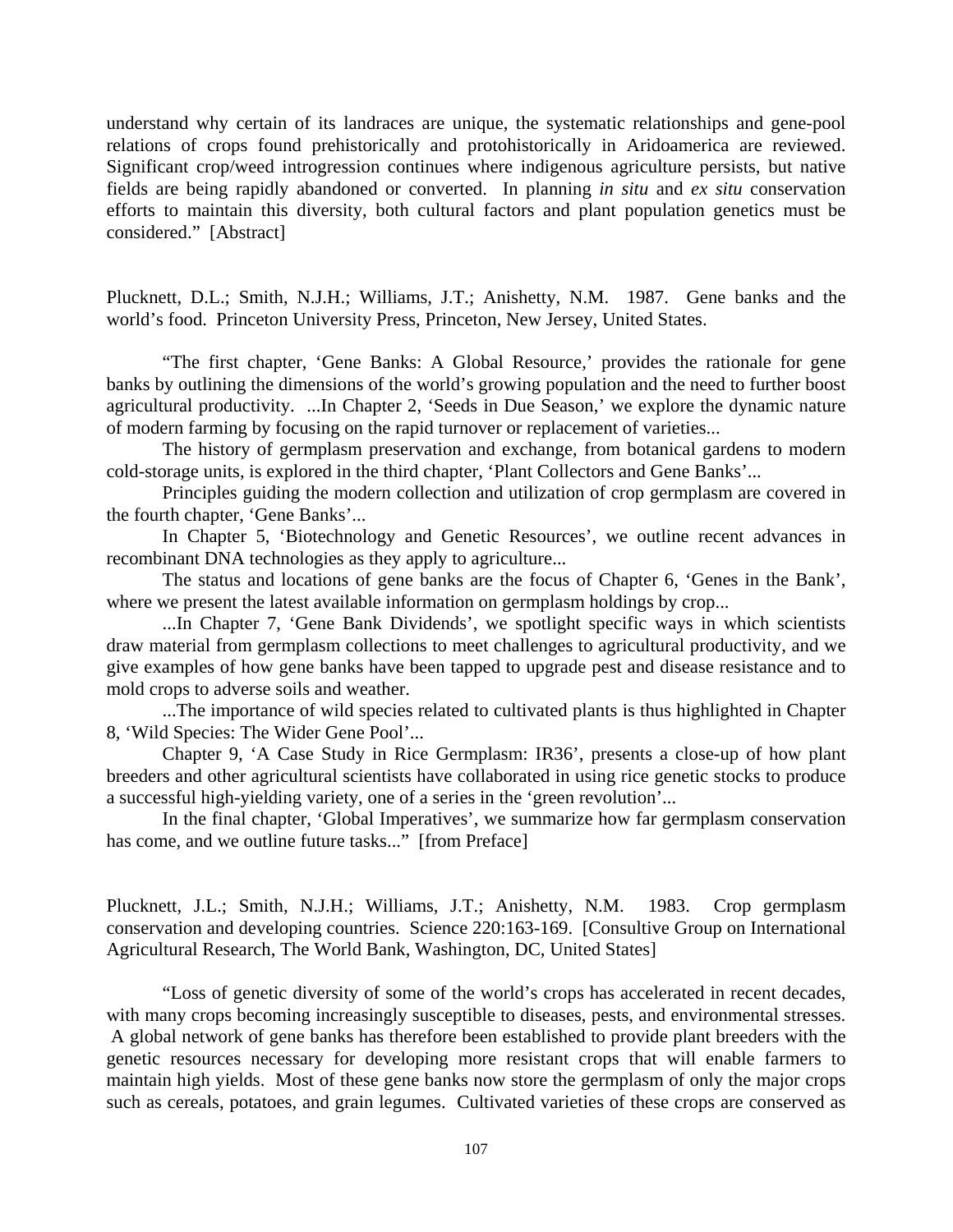well as wild species that might otherwise become extinct. Tropical cash crops such as bananas and coconuts are also important food crops in many Third World countries, and more effort needs to be made to conserve the germplasm of these crops as well as of other important plants such as plantation crops, medicinal herbs, and fruit and timber trees." [Summary]

Prescott-Allen, R.; Prescott-Allen, C. 1983. Genes from the wild: using wild genetic resources for food and raw materials. Earthscan Publications Ltd., London, United Kingdom.

 Chapter one of this book provides some definitions related to wild genetic resources. Chapter two discusses the contribution of these resources to the production of food and raw materials, giving examples of some of crop and livestock resources. Chapter three discusses the benefits of, the types used, and the future of wild genetic resources. Chapter four discusses where the wild genes are found and who it is that uses them. Chapter five discusses threats to these resources and chapter six discusses their conservation.

Vaughan, D.A.; Chang, T.-T. 1992. In Situ Conservation of Rice Genetic Resources. Economic Botany 46(4):368-383.

 "The diversity of rice conserved ex situ is impressive from both cultivated and wild species. However, to ensure the genetic base of one of the world's most important crops, a sound, complementary in situ conservation of rice genepools is necessary. This paper reviews habitat destruction, loss of traditional rice germplasm and limitations to ex situ conservation. Examples of in situ conservation of rice genepools are given based on the literature, herbarium specimens, as well as personal experience of the authors. Proposals for ways to enhance efforts to conserve these genetic resources in situ are given including priority setting, design, management and monitoring in situ conservation sites. The need to harmonize such efforts, particularly with local needs and national priorities in conservation, is stressed." [Abstract]

Villalobos, V.M.; Ferreira, P.; Mora, A. 1991. The use of biotechnology in the conservation of tropical germplasm. Biotechnol. Adv. 9(2):197-215.

 The rapid erosion of the genetic diversity of both wild and cultivated plants has recently attracted more and more international concern. As a consequence, germplasm conservation techniques have become accessible to protect the third world's germplasm diversity. Several approaches are used for germplasm conservation and utilization. The evaluation and use of these techniques has to be focused with one important objective; to preserve with as much integrity as possible, the genetic variability of the selected species. Consideration of plant germplasm as a base for genetic improvement has come a long way, but much remains to be done, particularly, with the plant diversity that exists in the tropics. All efforts to conserve and use genetic resources will contribute to the benefit of future human generations.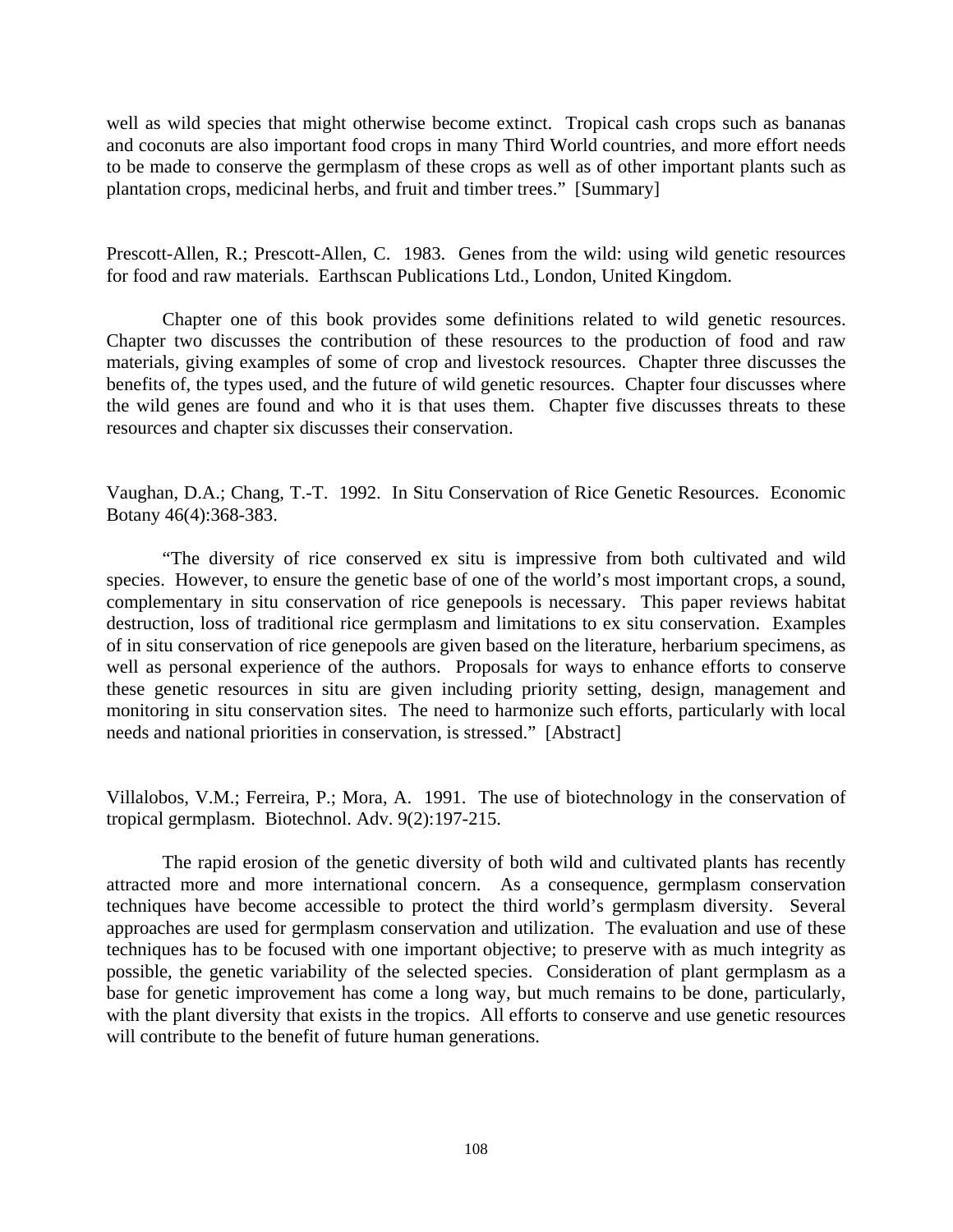Wilkes, G. 1991. In situ conservation of agricultural systems. In: Oldfield, M.L.; Alcorn, J.B. (editors). Biodiversity: culture, conservation and ecodevelopment. Westview Press, Boulder, Colorado, United States.

 This article begins with an examination of the three levels on which biological conservation can occur - conservation of entire biomes, *in situ* conservation, or *ex situ* conservation. It then carries on with an elaboration of *in situ* management, arguing that different levels of management are appropriate for different classes of genetic resources. Various country examples are provided.

Williams, J.T. 1990. Vavilov's centres of diversity and the conservation of genetic resources. Biological Journal of the Linnean Society 39(1):89-93.

 "Attention is drawn to Vavilov's agro-ecotype concept of cultivated plant adaptation, and genotype/environment interactions in crops. Vavilov developed an ecological classification of cultivated plants and stressed the need for national and international evaluation of collections and breeding lines, based on materials collected in areas of great genetic diversity. A discussion of Vavilov's centres of diversity highlights the importance of land races and wild crop relatives to breeders in Vavilov's day, and even more so at present.

 This if followed by a brief description of the work of the International Board of Plant Genetic Resources (IBPGR) in relation to Vavilov's philosophy, in its efforts to conserve the genetic diversity of crops and especially old land races, which have developed resistances to diseases and pests, and adaptation to a wide range of environmental conditions. Related wild species are also of great importance here, and one of IBPGR's tasks is to see that all these materials are evaluated with a view to building useful characters into new and better crop varieties." [Abstract]

Wood, D.; Lenne, J.M. 1997. The conservation of agrobiodiversity on-farm: questioning the emerging paradigm. Biodiversity and Conservation 6:109-129. [IGA, Milnthorpe, Cumbria, United Kingdom]

 "The genetic diversity of traditional varieties of crops is the most economically valuable part of global biodiversity and is of paramount importance for future world crop production. The Biodiversity Convention has given a clear mandate for on-farm conservation. However, very little formal research has been done and no agreed set of scientific principles yet exists for on-farm conservation of genetic resources. This lack of scientific knowledge has not prevented an explosion of recommendations on how to conserve agrobiodiversity on-farm and it is possible to identify an emerging paradigm. Through a review of some of the assumptions on which this paradigm is based, we clearly show that if attempts to conserve agrobiodiversity on-farm are based on these misconceptions, they are likely to fail. By assessing the present activities of farmers, we propose a research agenda to increase the diversity available to farmers and to enhance farmers capacity to manage this diversity dynamically. Increasing genetic diversification, combined with farmers experimental abilities, and underpinned by the formal system, will ensure greater on-farm conservation of more useful genetic resources." [Abstract]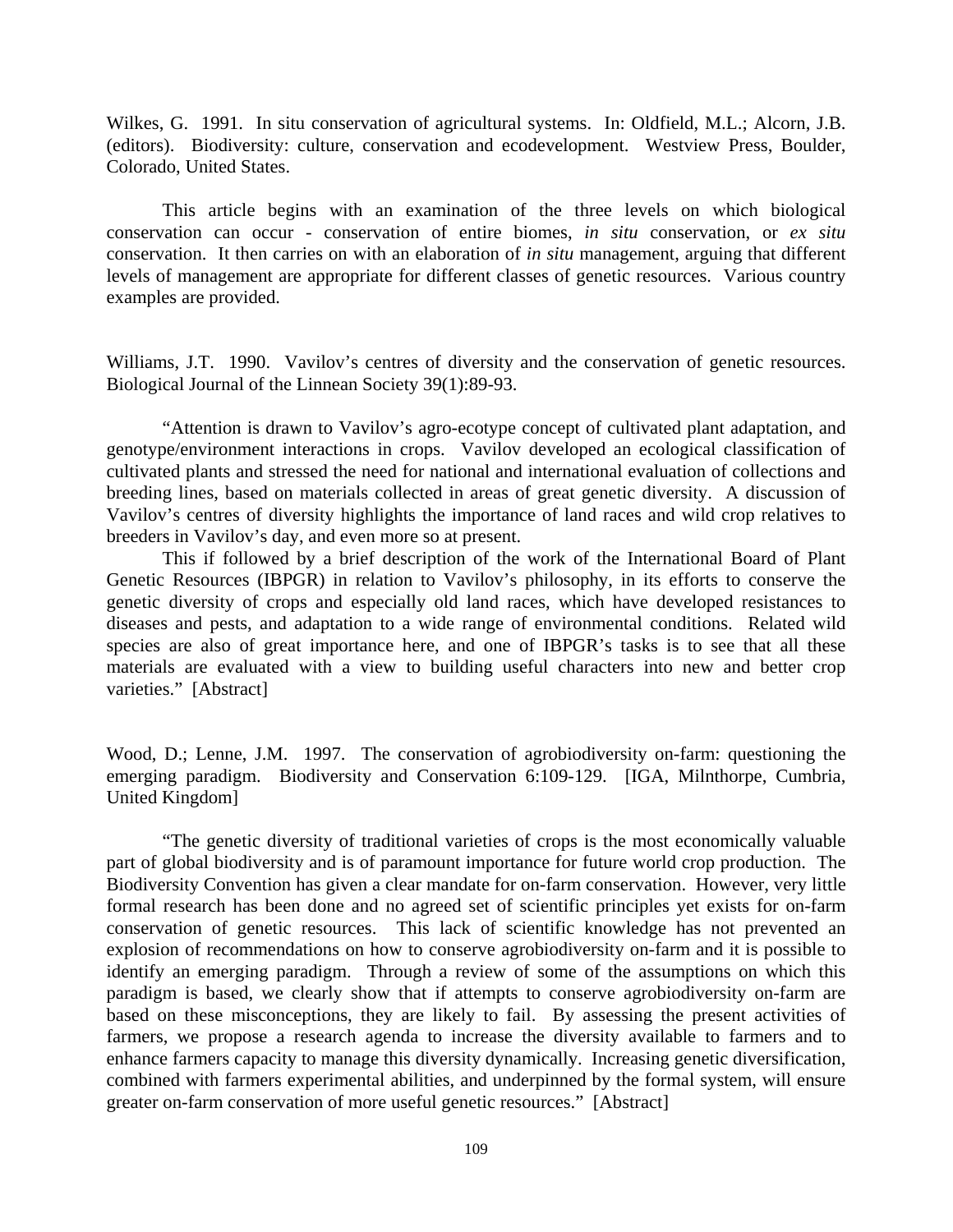Woodruff, D.S.; Gall, G.A.E. 1992. Genetics and conservation. Agriculture, Ecosystems and Environment 42(1-2):53-74.

 "The basic sciences of genetics and ecology have long played a vital role in agriculture. New technologies spawning a gene revolution promise to revolutionize agricultural genetics. The opportunities to utilize these new techniques, along with standard methods of animal and plant breeding, are great for agriculture, conservation biology, and their synergism. Biological diversity is inextricably linked to human welfare. Genetic engineering is viewed as having both promise and risk to agricultural and natural biological systems, suggesting that its application must be evaluated on a case-by-case basis. In order to adequately manage genetic resources, patterns of genetic variation must be documented and their relationship to the life-histories of species and the functioning of ecosystems understood. To achieve this goal, species to receive attention must be prioritized, possibly based on their usefulness as indicator species in defining genetic management strategies for biological groups of species. Particular attention should be given to invasive species, to the phenotypic plasticity of species, and the organizational complexity of populations, communities, and ecosystems. A return to greater scientific emphasis at the organismal and ecosystem level obviously is essential." [Abstract]

# **Natural Aquatic Systems**

Allendorf, F.W. 1991. Ecological and genetic effects of fish introductions: Synthesis and recommendations. Canadian Journal of Fisheries and Aquatic Sciences 48(supplement 1):178- 181. [Division of Biological Sciences, University of Montana, Missoula, Montana, United States]

 "The papers resulting from this symposium review the ecological and genetic effects of fish introductions throughout the world. Purposeful introductions rarely have achieved their objectives. Moreover, both intentional and unintentional introductions usually have been harmful to native fishes and other taxa through predation, competition, hybridization, and the introduction of diseases. We must learn from the past in order to avoid mistakes in the future. Introductions should not be used as a management tool without sufficient prior information and understanding to predict their effects. Introductions are often made or permitted because of the demands of certain interest groups (e.g., anglers or aquaculturists). Education of the public to the potential dangers and costs of such introductions is essential. Cooperation among management agencies is necessary to regulate and control both the purposeful and accidental introductions of fishes." [Abstract]

Arthington, A.H. 1991. Ecological and genetic impacts of introduced and translocated freshwater fishes in Australia. Canadian Journal of Fisheries and Aquatic Sciences 48(supplement 1):33-43.

 "The inland waters of Australia have been colonized successfully by 20 species of freshwater fishes introduced to the continent, including 6 poeciliids, 3 salmonids, 4 cyprinids, 5 cichlids, 1 percid and 1 cobitid, all of which reproduce there in the wild. The ecological and genetic consequences of fish introductions and translocations have concerned scientists and water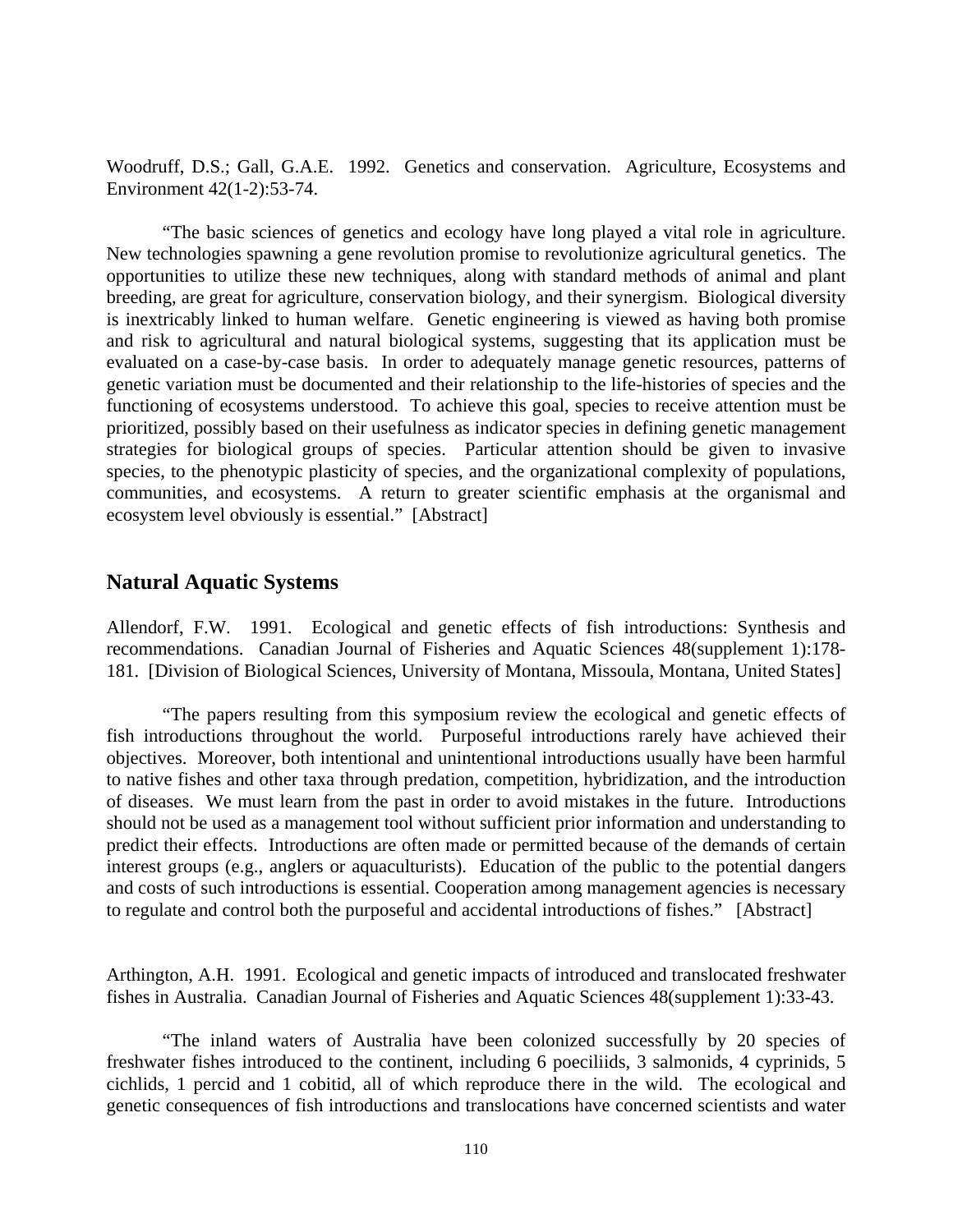authorities since the late 1960's, although the earliest introductions of salmonids for sport were made towards the end of the 19th century. Impacts of introduced fishes, including hybridization problems, habitat and water quality alterations, competition for space and food, predation and the introduction of exotic parasites and diseases are reviewed." [Abstract]

Cloud, J.G.; Thorgaard, G.H. (editors). 1993. Genetic Conservation of Salmonids. NATO ASI Series, Series A, Life Sciences Vol. 248. Proceedings of a NATO Advanced Study Institute on Genetic Conservation of Salmonid Fishes, June 23-July 5, 1991, Moscow, Idaho, and Pullman, Washington. Plenum Press, New York, New York, United States.

 Papers include: (1) Methods to Describe Fish Stocks; (2) Spatial Organization of Pacific Salmon: What to Conserve?; (3) Status of Biodiversity of Taxa and Nontaxa of Salmonid Fishes: Contemporary Problems of Classification and Conservation; (4) Requirements for Genetic Data on Adaptations to Environment and Habitats of Salmonids; (5) Impacts of Fishing on Genetic Structure of Salmonid Populations; (6) Genetic Change in Hatchery Populations; (7) Potential Impacts of Transgenic and Genetically Manipulated Fish on Natural Populations: Addressing the Uncertainties through Field Testing; (8) The Reproductive Containment of Genetically Altered Salmonids; (9) Germplasm Repositories for Plants; (10) Advances in the Cryopreservation of Embryos and Prospects for Application to the Conservation of Salmonid Fishes; (11) Genetic Resource Banks and Reproductive Technology for Wildlife Conservation; (12) Cryopreservation of Fish Spermatozoa; (13) The Norwegian Gene Bank Programme for Atlantic Salmon *(Salmo salar)*; (14) Reconstitution of Genetic Strains of Salmonids Using Biotechnical Approaches; (15) Genetic Components in Life History Traits Contribute to Population Structure; (16) Status and Plight of the Searum Cutthroat Trout; (17) Status of Genetic Conservation in Salmonid Populations from Asturian Rivers (North of Spain); (18) Genetic Status of Atlantic Salmon (*S. salar*) in Asturian Rivers (Northern Spain); (19) Genetic Management of Natural Fish Populations; (20) Genetics of Salmonids in Czechoslovakia: Current Status of Knowledge; (21) Occurrence, Distribution, and Potential Future of Yugoslavian Salmonids; (22) Genetic Differentiation and Relationship within and between Natural and Cultured Populations of *Oncorhynchus masou* Complex in Japan; (23) Data Base for Trout Brood Stocks; (24) The Use of Supplementation to Aid in Natural Stock Restoration; (25) Status of Genetic Resources of Pacific Rim Salmon; (26) Status of the Atlantic Salmon, *Salmo salar* L, Its Distribution and the Threats to Natural Populations; (27) Selective Breeding and Domestication.

Das, P.; Mahanta, P.C.; Kapoor, D.; Pandit, P.K.; Bhaumik, U. 1987. Fish germplasm conservation and genetic stock improvement. Symposium on the Impact of Current Land Use Pattern and Water Resources Development on Riverine Fisheries, April 25-27 1987.

 Destruction of fish habitat in India, by man-made interference of river systems, overfishing, pollution and domestic discharges has already brought both qualitative and quantitative changes that are reflected in dwindling fisheries of different ecosystems. Management measures such as judicious exploitation, improvement and conservation of natural fish resources are urgently needed. The conservation approach may be through preservation within nature/man-made ecosystems in which they occur or through perpetuating sample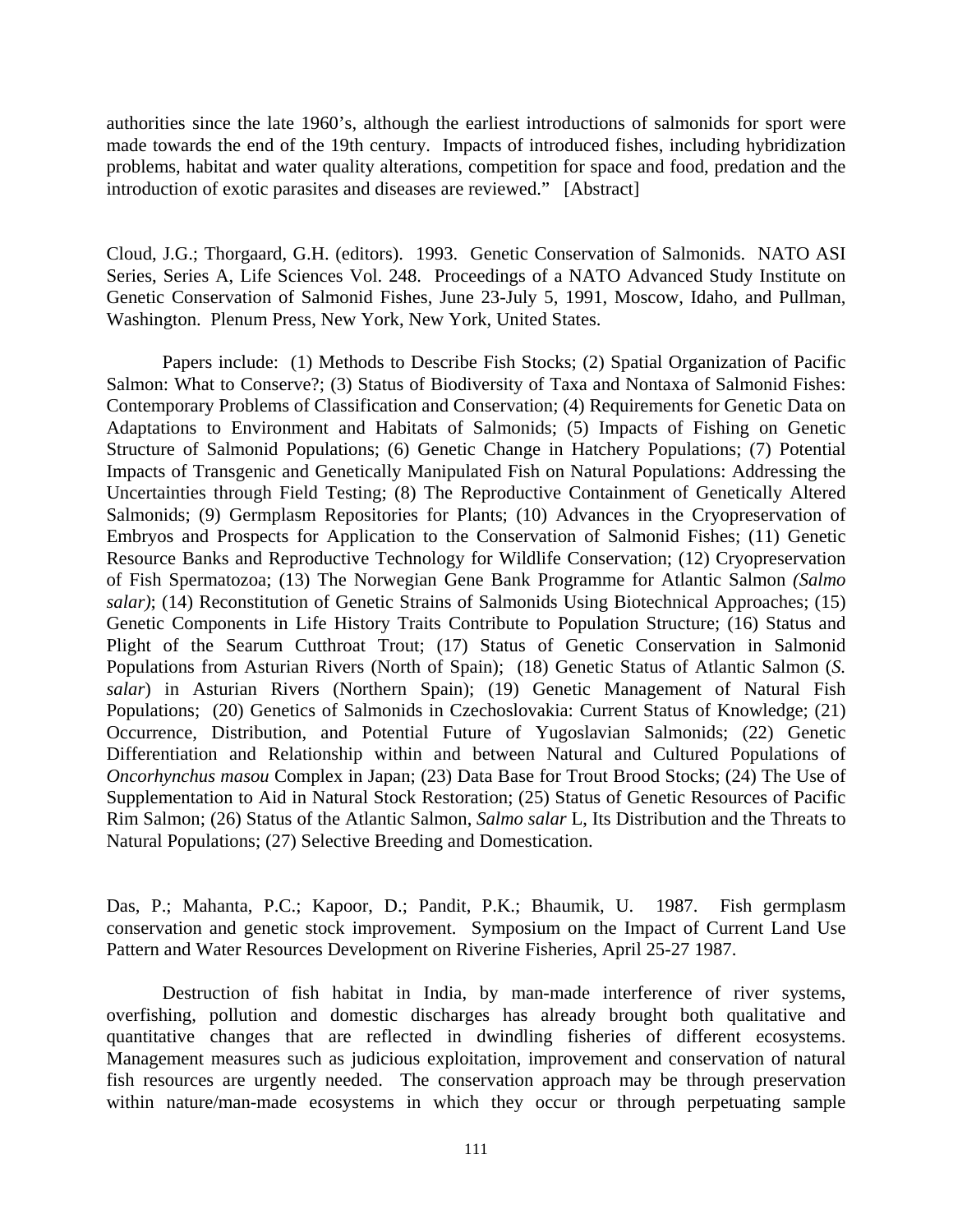population in genetic resource centre/gene pools of gamete storage, germplasm bank or through entire biomass preservation.

Fernando, C.H. 1991. Impacts of fish introductions in tropical Asia and America. Canadian Journal of Fisheries and Aquatic Sciences 48(supplement 1):24-32. [Department of Biology, University of Waterloo, Waterloo, Ontario, Canada]

 "Biotas are constantly being reshaped by invasions. Introduction is now an added route to invaders. Impacts must be viewed against the background of massive changes in type, extent and quality of freshwater habitats globally and in that freshwater fishes are almost living fossils. Also old lakes and lacustrine fishes are highly restricted geographically. Lakes are young while rivers are old. Riverine, marsh and pond fishes are not well adapted to lacustrine conditions now widespread due to reservoir construction. Some Clupeidae and Cichlidae are lacustrine-adapted and highly productive. They have therefore made major impacts on fish yields in lakes and reservoirs. In tropical Asia and America, there have been a series of overlapping waves of fish introductions during that past 150 years, culminating in the tilapias from Africa. These fishes now dominate capture and culture fisheries in many countries. Fish introductions are a fait accompli and will continue. They must be realistically assessed and carefully monitored. Contrary to some predictions, introductions have not caused severe damage to indigenous species except when piscivores were used. Yields of indigenous fishes have apparently been enhanced in some instances. Parasites pose a serious threat and only an effective quarantine will ensure their exclusion." [Abstract]

Gregory, R.S. 1988. A framework for managing the risks of deliberate releases of genetic material into aquatic ecosystems. Journal of Shellfish Resources 7(3):557.

 Releases of genetically-altered organisms into the environment constitute a concern because of their potential for adverse consequences to human health and the natural environment. There is a need for a rational, consistent program to assess the risks of genetic releases to the aquatic environment and to structure a meaningful dialogue with the public about this information. Risk assessments focusing on the expected physical damages of technologies have become commonplace, and much of this structure may be relevant for assessments of deliberate genetic releases to aquatic ecosystems. However, this transfer is likely to be only partial, for several reasons. This paper will examine these questions from the perspective of a potential regulator, emphasizing the use of risk assessments in developing a rational decision-making framework for evaluating the net social benefits of deliberate releases of genetic material to the aquatic environment.

Kapuscinski, A.R.; Hallerman, E.M. 1991. Implications of introduction of transgenic fish into natural ecosystems. Canadian Journal of Fisheries and Aquatic Sciences 48(supplement 1):99- 107. [Department of Fisheries and Wildlife, University of Minnesota, Minnesota, United States]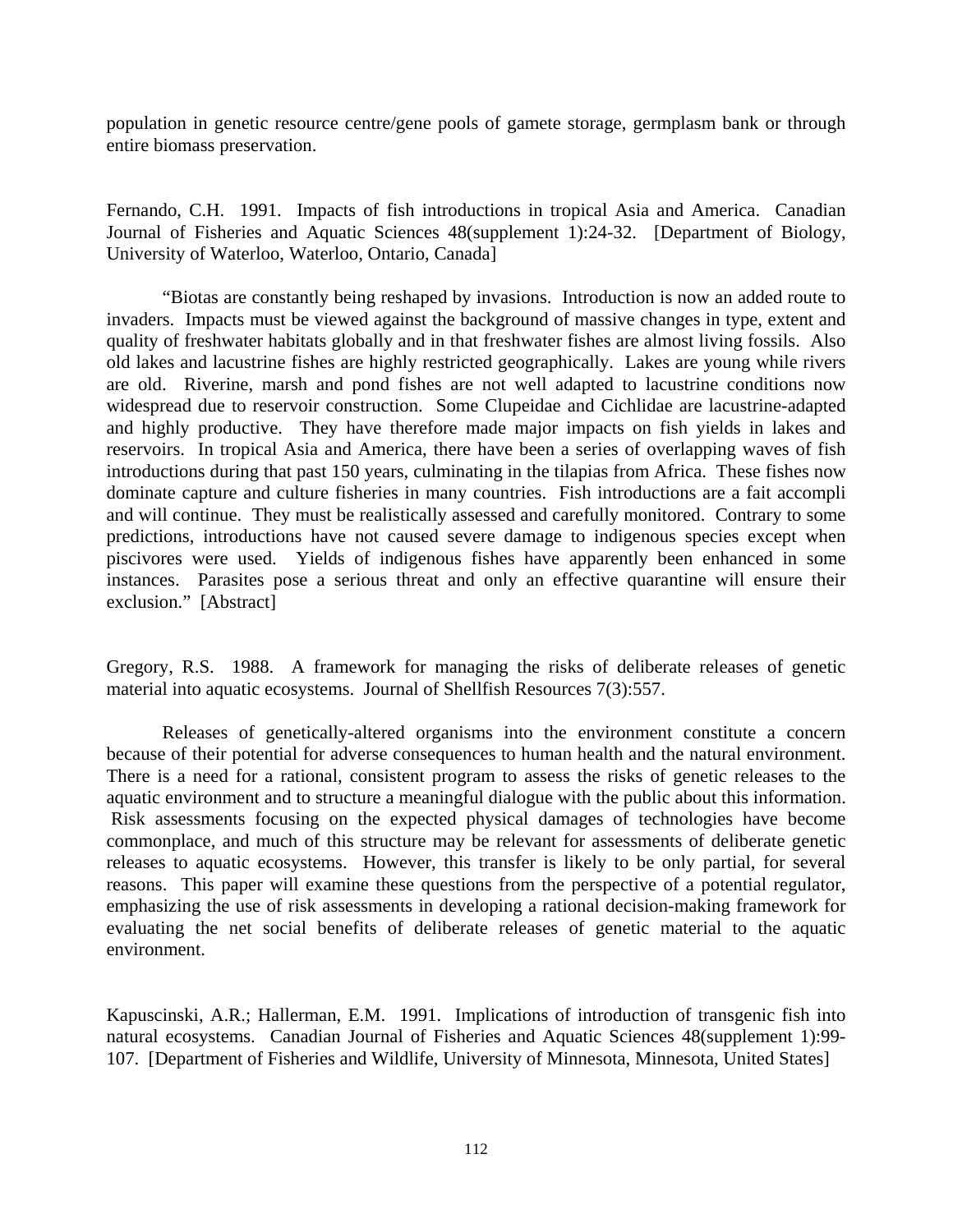"Production of transgenic fish has increased in scope, aimed at improving performance traits in economically important species or at creating model systems for basic biological problems. A variety of transgenic phenotypes will become possible as more genes are cloned and characterized. Categories of altered phenotypes include modified: metabolic rates; tolerance of physical factors; behavior; resource or substrate use; and resistance to disease, parasitism, or predation. Ecological impacts of transgenic fishes are uncertain but will depend primarily on their altered phenotypes and secondarily on the scale and frequency of their introduction into ecosystems. Production of ecologically noxious transgenic types is possible, because many fish varieties readily disperse and persist in aquatic ecosystems, are fit in natural settings, interact substantially with other organisms, and play a role in ecosystem processes. Releases of transgenic fishes may impact aspects of fisheries management. Because future uses of transgenic fish in commercial aquaculture or in stocking of natural waters are contemplated, interdisciplinary teams of fisheries biologists, ecologists, and resource managers must develop integrated approaches to assessing risks of ecological impacts. The current situation of uncertainty demands caution in expecting 'safe' uses of transgenic fishes." [Abstract]

Kapuscinski, A.R.; Hallerman, E.M. 1990. Transgenic fish and public policy: Anticipating environmental impacts of transgenic fish. Fisheries 15(1):2-11.

 Transfer of novel genes into fishes introduces a number of contentious issues into public policy debate among fisheries scientists and regulatory authorities. In the context of the technical status of development of transgenic strains of fishes, we discuss anticipated ecological impacts of releasing such fishes into natural environments. The major determinant of ecological impacts of transgenic fishes will be the phenotypic effect of the inserted genes. Three conceptual classes of phenotypic changes are anticipated, including changes in physiological rates, behavior, or tolerance of physical factors. We identify major research needs for formulation of quantitative risk analysis protocols and suggest items to include in a position statement on transgenic fishes for adoption by the American Fisheries Society.

Krueger, C.C.; Gharrett, A.J.; Dehring, T.R.; Allendorf, F.W. 1981. Genetic Aspects of Fisheries Rehabilitation Programs. Canadian Journal of Fisheries and Aquatic Sciences 38:1877-1881. [Department of Entomology, Fisheries, and Wildlife, University of Minnesota, St. Paul, Minnesota, United States]

 "The stocking of indigenous or exotic fish species is often a desirable aspect of fisheries rehabilitation programs. Two strategies are proposed for the choice of fish for stocking. The first plan involves making separate collections of fish from each of several genetically different populations, performing all possible crosses between the different sources, and then stocking the progeny. In contrast to selective breeding programs, this strategy maximizes genetic variability and then relies on the environment for the selection of the most appropriate genotypes. The second plan is to sample populations from waters environmentally similar to those being rehabilitated that may contain preadapted genotypes. Application of this strategy should consider the use of gene banks or natural refugia as a source of preadapted genetic variability. When gene flow may occur between stocked fish and local populations, the second strategy should be used in favor of the first to minimize the impact on native gene pools. When choosing fish to implement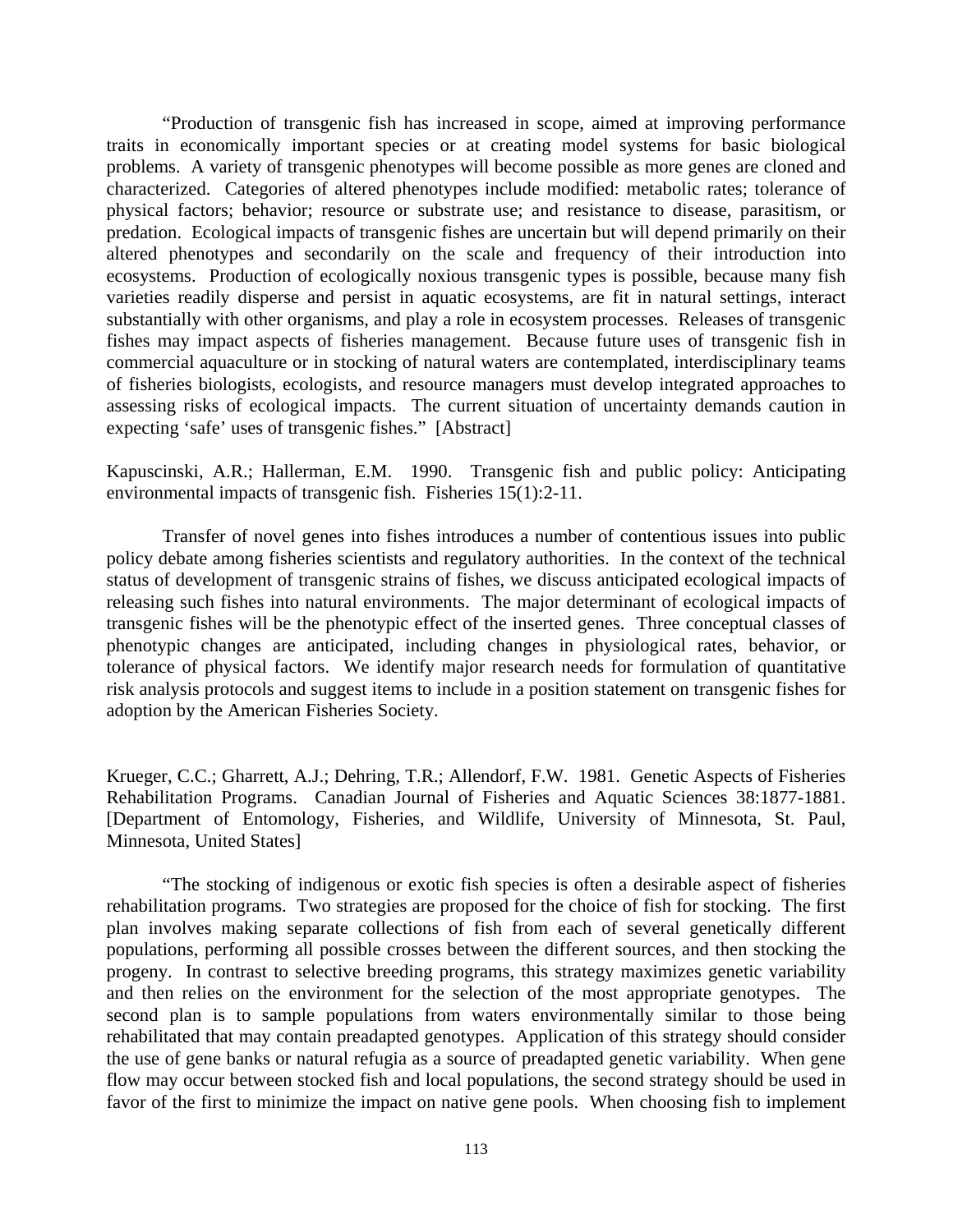either strategy, it is important to know the distribution of genetic variability within and between populations to sample adequately the variability present." [Abstract]

Leberg, P.L. 1990. Influence of genetic variability on population growth: Implications for conservation. Journal of Fish Biology 37(supplement A):193-195. [Savannah River Ecology Laboratory, Aiken, South Carolina, United States]

 Conservation biologists often assume that the genetic variation of a population may affect its short-term viability. This assumption is largely based on noting that individuals that have lost heterozygosity due to inbreeding, generally exhibit a depression of fitness traits, such as growth, survival and fecundity. An experiment was conducted to evaluate how a reduction in genetic variation affects characteristics of fish populations under field conditions. The eastern mosquitofish, Gambusia holbrooki, was used.

Meffe, G.K. 1987. Conserving fish genomes: Philosophies and practices. Environmental Biology of Fishes 18(1):3-9. [University of Georgia's Savannah River Ecology Lab, Aiken, South Carolina, United States]

 This essay focuses on the philosophical and practical aspects of the challenges of conserving fish genomes. Massive habitat change, introduction of exotic species careless disposal of toxin and anthropogenic pollutants have placed many species in potential or immediate danger of extinction. Conservation of genetic diversity and species diversity are considered.

Meffe, G.K. 1986. Conservation genetics and the management of endangered fishes. Fisheries 11(1):14-23. [University of Georgia's Savannah River Ecology Lab, Aiken, South Carolina, United States]

 "The emerging field of endangered fishes management has yet to fully incorporate conservation genetics into recovery programs. Genetic aspects of small populations must be considered at the outset of management programs in order to maximize probability of their longterm survival and continued adaptability. Total genetic variance of a species consists of within population genetic diversity, and the differences found among populations; both types of variance should be maintained to maximize adaptive flexibility of endangered fishes. Forces that erode genetic variation include small population size, population bottlenecks, genetic drift, inbreeding depression, artificial selection in captivity, and mixing of distinct genetic stocks. These can lead to increased homozygosity, loss of quantitative variation, and exposure of deleterious recessive alleles, all of which may reduce fitness. Suggestions for genetically sound management of endangered fishes include genetic monitoring of natural and captive populations, use of large numbers for captive breeding where feasible, selective mating to avoid inbreeding where necessary, minimization of time in captivity, and separate maintenance of distinct stocks." [Abstract]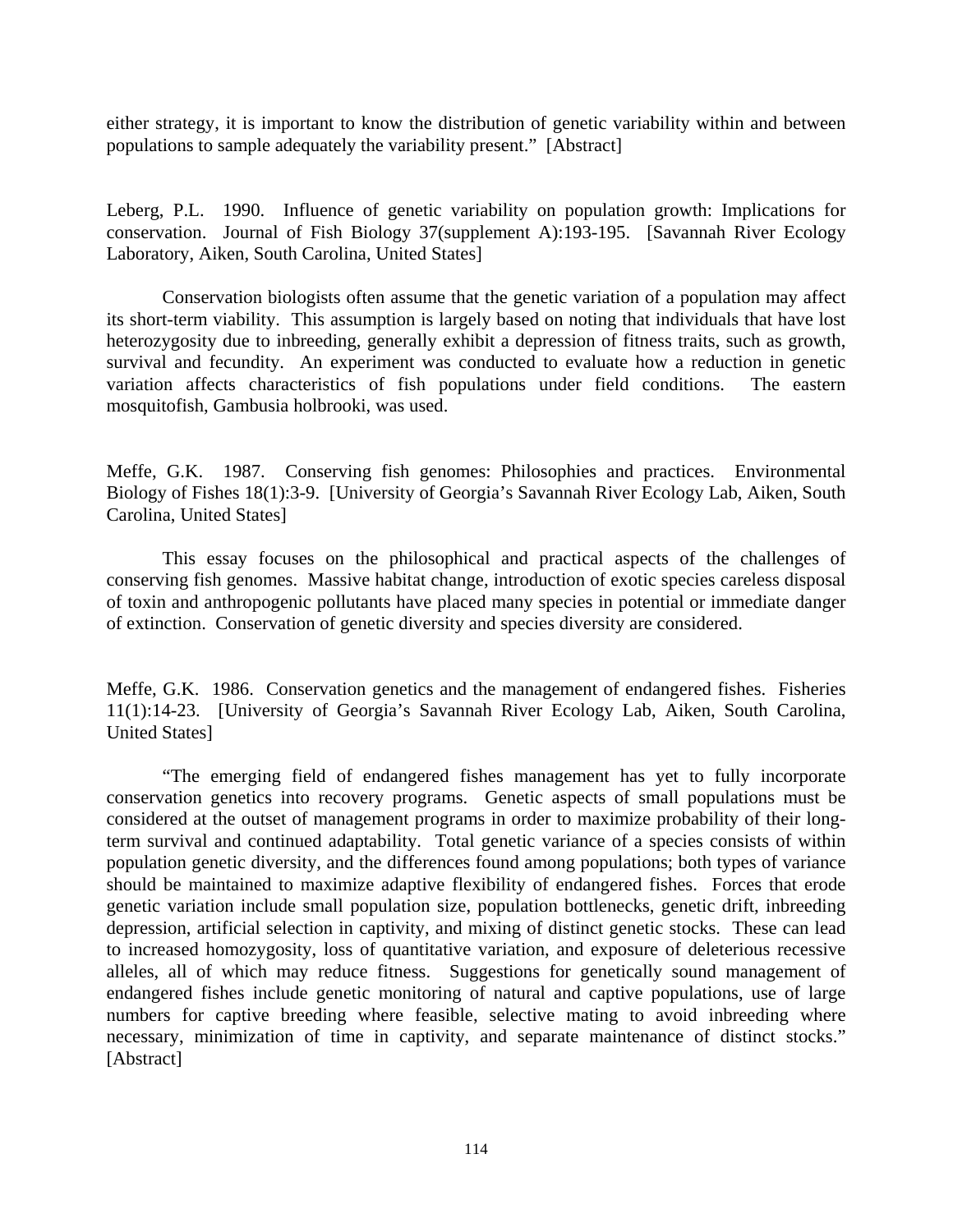Mork, J. 1991. One-generation effects of farmed fish immigration on the genetic differentiation of wild Atlantic salmon in Norway. Aquaculture 98:267-276. [Biological Station, Trondheim, Norway]

 "One-generation effects of various amounts of farmed fish immigration on the genetic differentiation among wild salmon stocks in Norway were examined. Known allele frequencies at three electrophoretic loci and population sizes of five Norwegian salmon stocks and one farmed fish strain were input in formulae for gene flow, and the results measured as reduction in *G-st* at electrophoretic loci.

 In general, a raised immigration rate from a common source will reduce the existing genetic differentiation between stocks. In absolute terms, the reduction in wild stock *G-st* will be the largest in the first generation, because the genetic differences between immigrant and recipient are largest then. Both the magnitude and pattern of immigration effects are substantially influenced by whether immigrant number is equal in all rivers (model I) or proportional to local population size (model II). Assuming equal fitness of immigrants and recipients, the currently reported farmed fish proportion among spawners of about 30% (the mean value in 50 Norwegian rivers as reported for 1989) was estimated to reduce existing genetic differentiation (measured as *G-st*) between the wild stocks involved by almost 70% in one generation under model I, and by more than 50% under model II. Each of the wild stocks will take on the genetic characteristics of farmed fish at corresponding rates. First-generation effects on *G-st* of burst immigrations in connection with rearing pen wrecks may be used to estimate farmed fish fitness in nature." [Abstract]

Moyle, P.B.; Leidy, R.A. 1992. Loss of biodiversity in aquatic ecosystems: Evidence from fish faunas. In: Fiedler, P.L.; Jain, S.K. (editors). Conservation Biology: The Theory and Practice of Nature Conservation, Preservation, and Management. Chapman and Hall, an imprint of Routledge, Chapman & Hall, Inc., New York, New York, United States.

 "Fishes are appropriate indicators of trends in aquatic biodiversity because their enormous variety reflects a wide range of environmental conditions. Fish also have a major impact on the distribution and abundance of other organisms in waters they inhabit. Examination of trends in freshwater fish faunas from different parts of the world indicate that most faunas are in serious decline and in need of immediate protection. Species most likely to be threatened with immediate extinction are either specialized for life in large rivers or are endemic species with very small distributions. We conservatively estimate that 20% of the freshwater fish species of the world (ca. 1800 species) are already extinct or in serious decline. Evidence for serious declines in marine fishes is limited largely to estuarine fishes, reflecting their dependence on freshwater inflows, or to fishes in inland seas." [from Abstract]

Nelson, K.; Soule, M. 1987. Genetical conservation of exploited fishes. In: Ryman, N.; Utter, F. (editors). Population Genetics and Fishery Management. Washington Sea Grant Program. Distributed by University of Washington Press, Seattle, Washington, United States.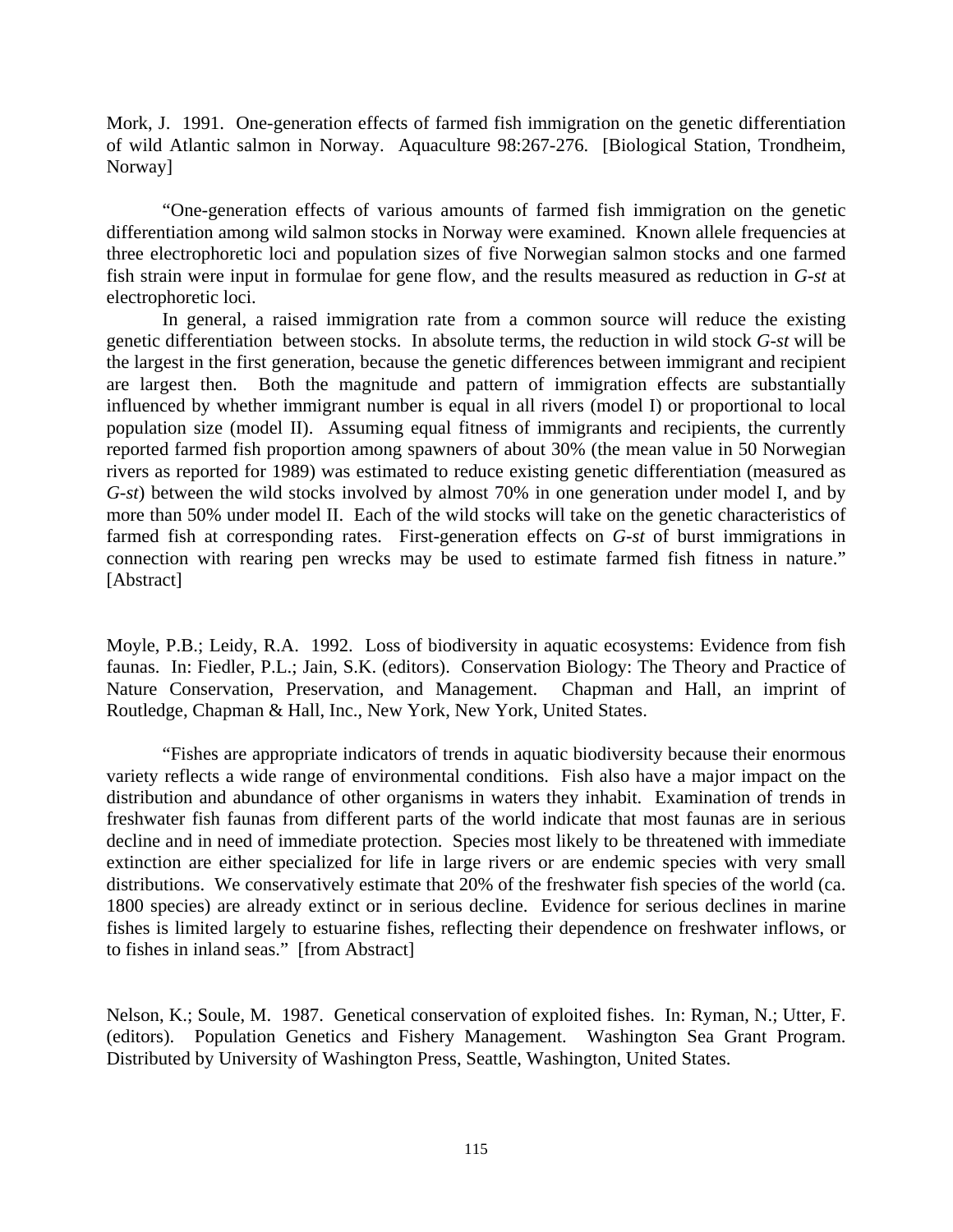An examination is made of the evidence for genetic changes in fish populations resulting from man's exploitative activities. Succession in intensive fisheries, undirected genetic erosion within stocks, changes resulting from selection, and hybridization and introduction are considered. Preventive and remedial measures suggested by quantitative and population genetics are discussed.

Nyman, L. 1991. Conservation of freshwater fish: Protection of biodiversity and genetic variability in aquatic ecosystems. Fisheries Development Series 56. National Swedish Board of Fisheries, Goeteborg, Sweden. [Institute of Freshwater Research, Drottingholm, Sweden]

 "This is an overview of the status of conservation of freshwater fishes in the context of the World Conservation Strategy launched jointly by WWF, IUCN and UNEP. This strategy aims to preserve genetic diversity, to maintain ecological processes and to ensure the sustainable use of species and ecosystems...

 This report sets out to explain why there is a need to protect freshwater fishes and their habitat, what has been achieved so far in the field of fish conservation and what types of threats fish are subjected to. The subject of conservation biology in a fish context is explained in some detail. Definitions of the basic scientific terms currently in use are provided, also with emphasis on the specific characteristics of fish taxa. After these introductory chapters follows a section on recommendations and guidelines how to protect fish. General considerations emphasize the challenge of conserving biodiversity rather than individual fish species, and to ensure the longterm viability of the aquatic communities of which fishes are vital components. In the concluding part of the report recommendations on theoretical and practical management of fish populations wild and cultured - are given. They address different levels of decision making and various user groups, but all bear on the wish to standardize and improve conservation of the world's genetic resources of freshwater fish." [from Summary]

Ogutu-Ohwayo, R.; Hecky, R.E. 1991. Fish Introductions in Africa and Some of Their Implications. Canadian Journal of Fisheries and Aquatic Sciences 48(supplement 1):8-12. [Uganda Freshwater Fisheries Research Organization, Jinja, Uganda]

 "Fish introductions in Africa have been made at various spatial scales from small fish ponds to the largest lakes, primarily to sustain or increase production, though some were to develop sport fisheries and to control unwanted organisms. Some introductions have fulfilled their objective in the short term, but several 'successful' introductions have created uncertainties about their long-term sustainability. *Lates niloticus, Oreochromis niloticus, O. leucostictus, Tilapia melanopleura, and T. zilli* were introduced into Lake Victoria and Kyoga in 1950's and early 1960's; by the 1980's *L. niloticus* and *O. niloticus* dominated the fisheries, having virtually eliminated a number of endemic species. In Lake Victoria, the loss of genetic diversity has been accompanied by a loss of trophic diversity; the transformation of the fish community coincided with profound eutrophication (algal blooms, fish kills, hypolimnetic anoxia) which might be related to alterations of the lake's food-web structure. By contrast, the introduction of a planktivore, *Limnothrissa miodon* into Lake Kivu and the Kariba reservoir has established highly successful fisheries with little effect on the pre-existing fish community or trophic ecology. The endemic species-rich African Great Lakes may be particularly sensitive to introductions. Species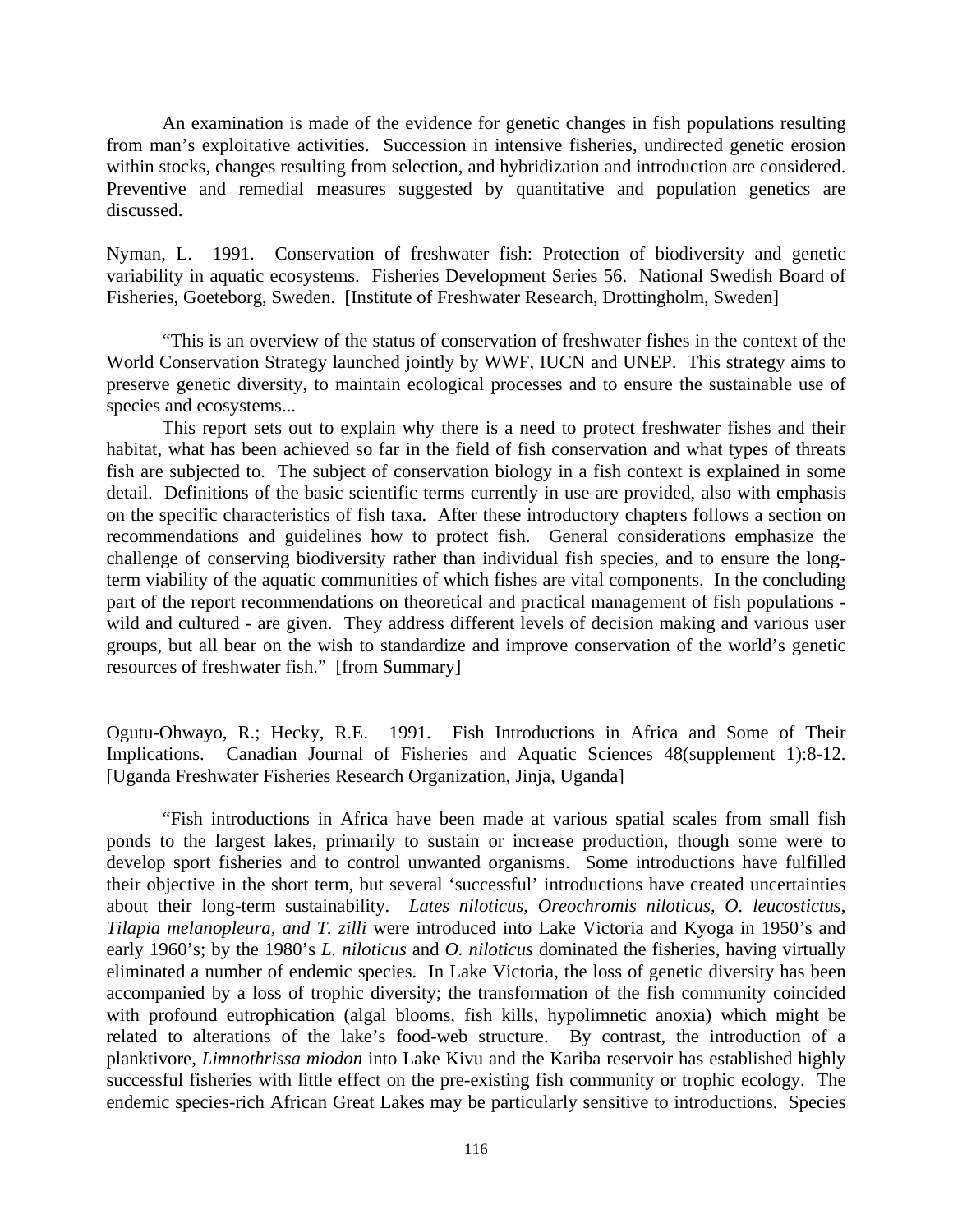extinctions, introgressive hybridization and ecosystem alterations may occur following introductions." [Abstract]

Rab, P. 1989. Genetic aspects of the conservation of fish gene resources. Pr. Vurh Vodany/Pap. Rifh Vodany (18):9-14.

 Management of endangered as well as commercial fishes is a new field that requires incorporation into the conservation programmes - if such programmes are elaborated - all pertinent genetic knowledge concerning gene pool conservation and use of the genetic aspects in the current practice of stocking open waters with the important commercial fishes. The total genetic variability consists of intra- and inter-population (components); both are necessary to keep the fixed adapting abilities. The processes that "erode" the width of genetic variability include, in particular, the low population size, sudden reduction of population size, genetic drift, inbred depression, artificial selection, and mixing of genetically different units within a species.

Scudder, G.G.E. 1989. The adaptive significance of marginal populations: A general perspective. In: Levings, C.D.; Holtby, L.B.; Henderson, M.A. (editors). Proceedings of the National Workshop on Effects of Habitat Alteration on Salmonid Stocks. Canadian Special Publication of Fisheries and Aquatic Sciences 105. Department of Fisheries and Oceans, Ottawa, Canada.

 "Populations of a species normally undergo successive expansions into less favourable, 'hard', marginal habitats, alternating with contractions into more favourable, central 'soft' refuges. These expansions and contractions are the inevitable consequences of density fluctuations. The 'hard', ecologically marginal habitats are characteristically spatially diverse and temporarily unstable. Selection in these is for colonization ability and adaptation to a diverse array of densityindependent factors. Centripetal gene flow from these marginal areas at times of contraction increases the genetic diversity of the central population, wherein selection usually favors densitydependent factors. Thus, central genetic diversity is found in the most ecologically versatile species. Studies of diverse organisms show that the greatest genetic diversity is found in the most ecologically versatile species. Marginal populations have a high adaptive significance to the species as a whole, and marginal habitat conservation, preservation and management is one of the 'best' ways to conserve the genetic diversity and resources of fish species. Marginal habitats are an essential prerequisite for the maintenance of this diversity and versatility." [Abstract]

Smith, P.J. 1994. Genetic diversity of marine fisheries resources: Possible impacts of fishing. FAO Fisheries Technical Paper 344. Food and Agriculture Organization, United Nations, Rome, Italy. [Fisheries Research Center, Ministry of Agriculture and Fisheries, Wellington, New Zealand]

 "This report reviews the evidence for the genetic impact of fishing on marine fisheries resources. The most widely used method for measuring genetic diversity in natural populations has been protein electrophoresis; marine teleosts have levels of genetic diversity ranging from 0.0 to 18% and marine invertebrates from 0.4 to 32%. Genetic studies have shown that populations of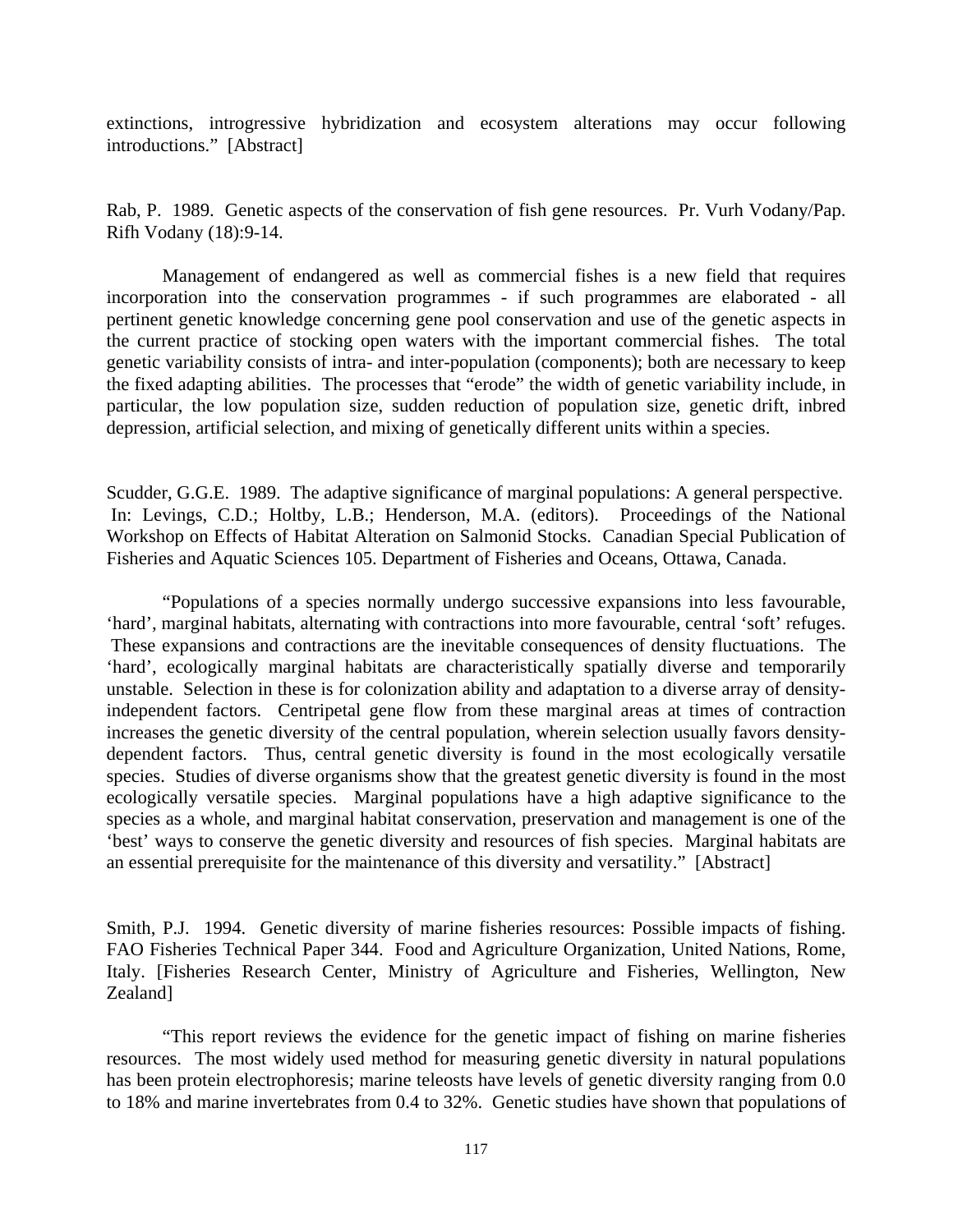marine species are less differentiated than freshwater species, experience temporal genetic changes, can be changed locally by pollution, and contain cryptic species.

 Genetic changes in populations occur through selection or drift. In natural populations fishing is a major source of mortality and is non random with respect to age and size of individuals. A common observation in heavily exploited teleost fisheries has been a decline in the age and/or size at sexual maturity. Size selective fishing would favor early maturity. However, growth rate in some fishes is density dependent and increases when the stock is reduced; faster growth rates leads to a reduction in the age or size at onset of sexual maturity. Thus it is not possible to determine if the observed changes are genetic or compensatory in response to reduced stock density.

 Genetic drift is unlikely to be a major factor influencing levels of genetic diversity in many marine fisheries, except for some populations, e.g. giant clams, which have been reduced to near extinction levels. Some rare and endangered freshwater fishes show low levels of genetic diversity. There is no evidence for loss of genetic diversity in collapsed stocks of pelagic species. While the stocks have collapsed from a commercial perspective most have maintained large population sizes at their lowest rate.

 The use of hatcheries to produce seed for aquaculture and enhancement could lead to loss of genetic diversity in natural populations through escape of farm stock or inappropriate choice of broodstock.

 Experimental studies are required to determine the heritability and the response to selection of life history characters of exploited species, and to determine if relaxation of fishing pressure allows the recovery of 'fast growing' and 'late maturing' genes or gene complexes in populations. Also it would be desirable to monitor levels of genetic diversity in recently exploited or highly exploited species. A combination of experimental and field studies would permit a more rigorous testing of genetic changes in exploited populations.

 If genetic changes are demonstrated in exploited species then changes to management would be needed to conserve natural levels of diversity." [Abstract]

Stahl, G. 1983. Differences in the Amount and Distribution of Genetic Variation Between Natural Populations and Hatchery Stocks of Atlantic Salmon. Aquaculture 33:23-32. [Department of Genetics, University of Stockholm, Stockholm, Sweden]

 "Tissue samples from a total of 1643 Atlantic salmon collected from naturally reproducing populations and hatchery stocks representing nine major river systems draining into the Baltic Sea were electrophoretically analyzed for 37 enzyme loci. Pronounced spatial genetic heterogeneity was generally observed among samples within as well as between different river systems. Samples representing hatchery stocks exhibit a significantly lower amount of genetic variability than natural populations. This is displayed as both a reduced variation within hatchery stocks and a lower amount of genetic divergence between them." [Abstract]

Utter, F.; Hindar, K.; Ryman, N. 1993. Genetic Effects of Aquaculture on Natural Salmonid Populations. In: Heen, K.; Monahan, R.L.; Utter, F. (editors). Salmon Aquaculture. Fishing News Books, Oxford, United Kingdom.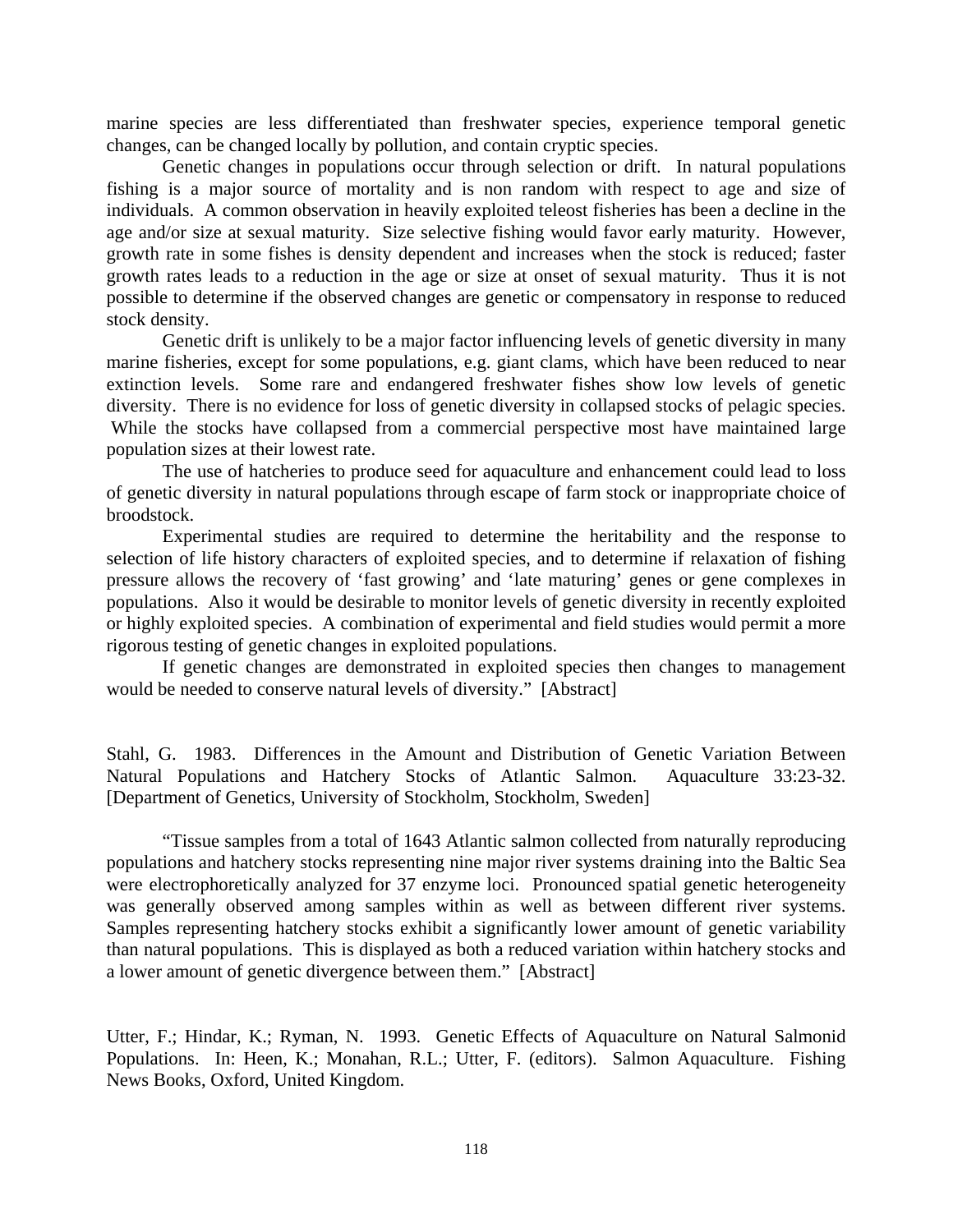"This chapter addresses concerns about genetic dangers to wild populations from aquaculture activities (see Fig. 5.1). We are particularly concerned about the dangers of indiscriminate accidental or intentional releases of cultured organisms into the natural environment. We maintain that the above noted tendency to react only after extensive damage has become apparent is a particularly inappropriate response to these problems. Our concerns are heightened for this specific issue because the genetic effects are irreversible, and by the time they are detected, the damage has already occurred. Therefore, our message is based on a goal of prevention as the only viable strategy to minimize losses of valuable and irreplaceable genetic resources." [from Introduction]

Waples, R.S.; Winans, G.A.; Utter, F.M.; Mahnken, C. 1990. Genetic Approaches to the Management of Pacific Salmon. Fisheries 15(5):19-25. [Coastal Zone and Estuarine Studies (CZES) Division, Northwest Fisheries Center, National Marine Fisheries Service, Seattle, Washington, United States]

 "The complex problems involved in managing Pacific salmon *(Oncorhynchtis* spp.) are largely a consequence of the unusual life history features of these species. The strong homing instinct leads to the formation of discrete, locally adapted spawning populations, each of which has the potential to evolve as an independent evolutionary unit. It is important, therefore, that the genetic consequences of different management policies be carefully evaluated. If current management goals (e.g., doubling the abundance of anadromous salmonids in the Columbia River basin through increased hatchery production and supplementation of natural populations) are realized, genetic issues will assume even greater importance in the future. To date, however, genetic concerns have not been adequately incorporated into the management process. We identify three genetic approaches, primarily based on easily obtained electrophoretic data, that can provide valuable information on which to base management decisions: (1) Using the Genetic Stock Identification method for identifying stocks contributing to oceanic, mixed-stock fisheries. Genetic Stock Identification has several advantages over traditional tagging methods, including cost-effectiveness and easy access to wild as well as hatchery stocks. (2) Monitoring genetic changes in hatchery stocks. Analysis of the nature and magnitude of such changes is the best means of identifying stocks in which potentially dangerous levels of inbreeding may be occurring. (3) Detecting mixtures of gene pools. The ability to detect hybridization and introgression is necessary for an evaluation of the genetic consequences of releasing artificially propagated fish into the wild." [Abstract]

# **Other Systems and General Studies**

Ashton, P.S. no date. Factors affecting the development and conservation of tree genetic resources in South-east Asia. Tropical Trees, Variation, Breeding and Conservation (2):189-198.

Brown, A.H.D. 1992. Human impact on plant gene pools and sampling for their conservation. OIKOS 63(1):109-118. [CSIRO, Canberra, Australia]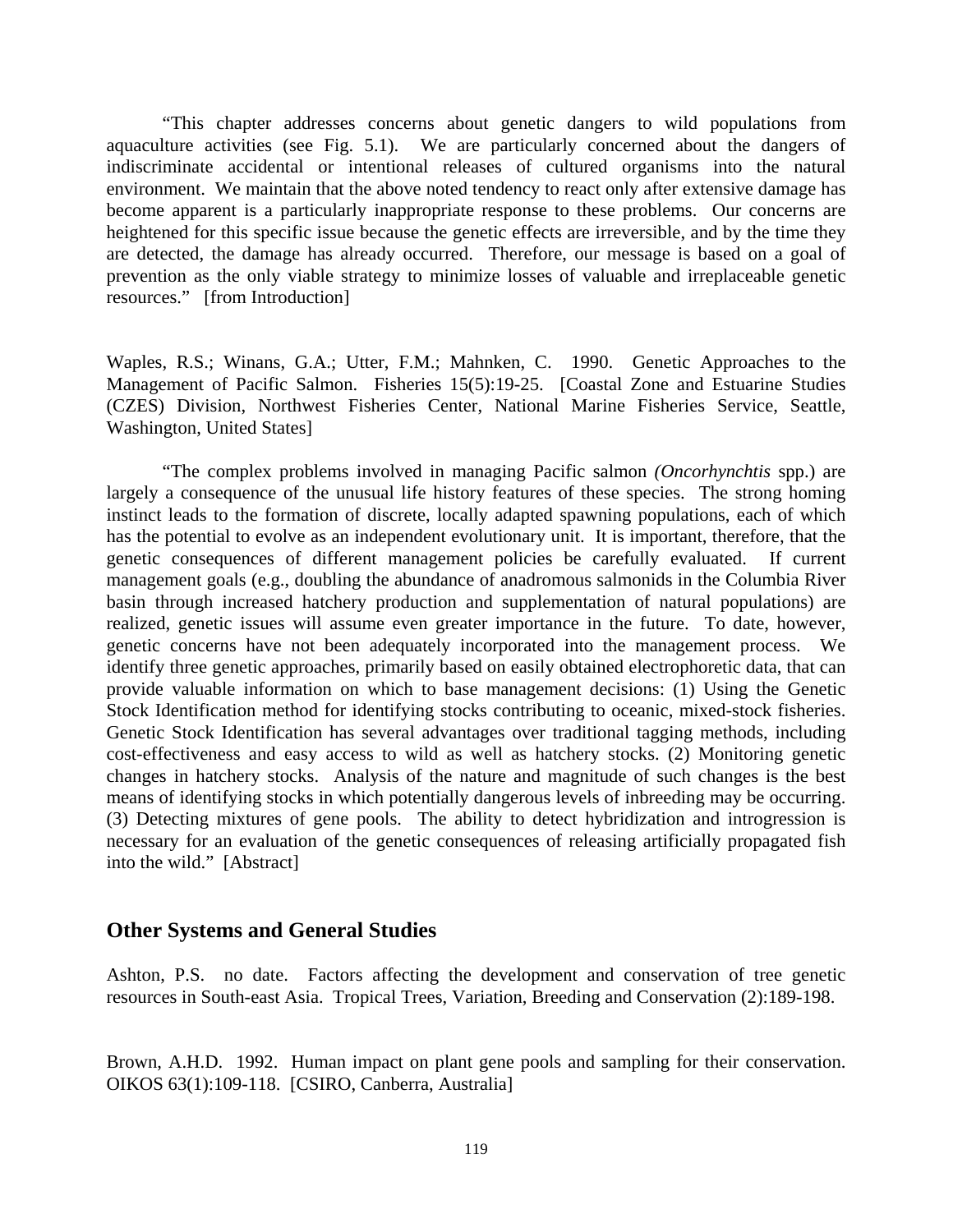"Many human activities distort the sample of genes that pass from one generation to the next of a plant population. These activities affect genetic structure either by markedly altering usually decreasing - the level of genetic diversity, or by causing large changes in specific allele frequencies. The former changes are due to such stochastic evolutionary forces as reduced population size, increased migration and recombination, and the latter changes are due to systematic selection pressure. The leading examples of each are habitat destruction and environmental degradation. Interaction between stochastic and deterministic evolution is well displayed by introduced colonizing weeds. To combat unwanted evolutionary changes in plant population genetic structure, conservation measures - both in situ and ex situ - should employ sampling strategies that meet both stochastic and systematic needs." [Abstract]

Chambers, S.M. 1983. Genetic principles for managers. In: Schonewald-Cox, C.M.; Chambers, S.M.; MacBryde, B.; Thomas, W.L. (editors). Genetics and conservation: a reference guide for managing wild animals and plant populations. The Benjamin / Cummings Publishing Company, Inc., Advanced Book Program, California, United States.

 This chapter provides an introduction to genetic principles such as heritability, chromosomes and cells, cellular reproduction, sex chromosomes and sex determination, molecular genetics, mutations, evolution by natural selection, population genetics, and evolutionary genetics and population management.

Cohen, J.I.; Bertram, R. 1989. Plant genetic resource initiatives in international development. In: Knutson, L.; Stoner, A.K. (editors). Biotic diversity and germplasm preservation, global imperatives. Kluwer Academic Publishers, Boston, Massachusetts, United States.

Cohen, J.I.; Williams, J.T.; Plucknett, D.L.; Shands, H. 1991. Ex situ conservation of plant genetic resources: global development and environmental concerns. Science 253(5022):866-872.

 Conservation of plant genetic resources is achieved by protection of populations in nature (in situ) or by preservation of samples in gene banks (ex situ). The latter are essential for users of germplasm who need ready access. Ex situ conservation also acts as a back-up for certain segments of diversity that might otherwise be lost in nature and in human-dominated ecosystems. The two methods are complementary, yet better understanding of this interrelation and the role of ex situ conservation in global environmental considerations is needed. Inclusion of ex situ conservation efforts within current environmental policies conserving global diversity would focus greater international attention on the safeguarding of these efforts.

Cook, L.M. 1992. Genetic and ecological diversity. The sport of nature. Chapman and Hall, New York, New York, United States.

 This book examines species diversity and the genetic diversity of species within populations of animals, discussing the factors generating the diversity. The ideas developed by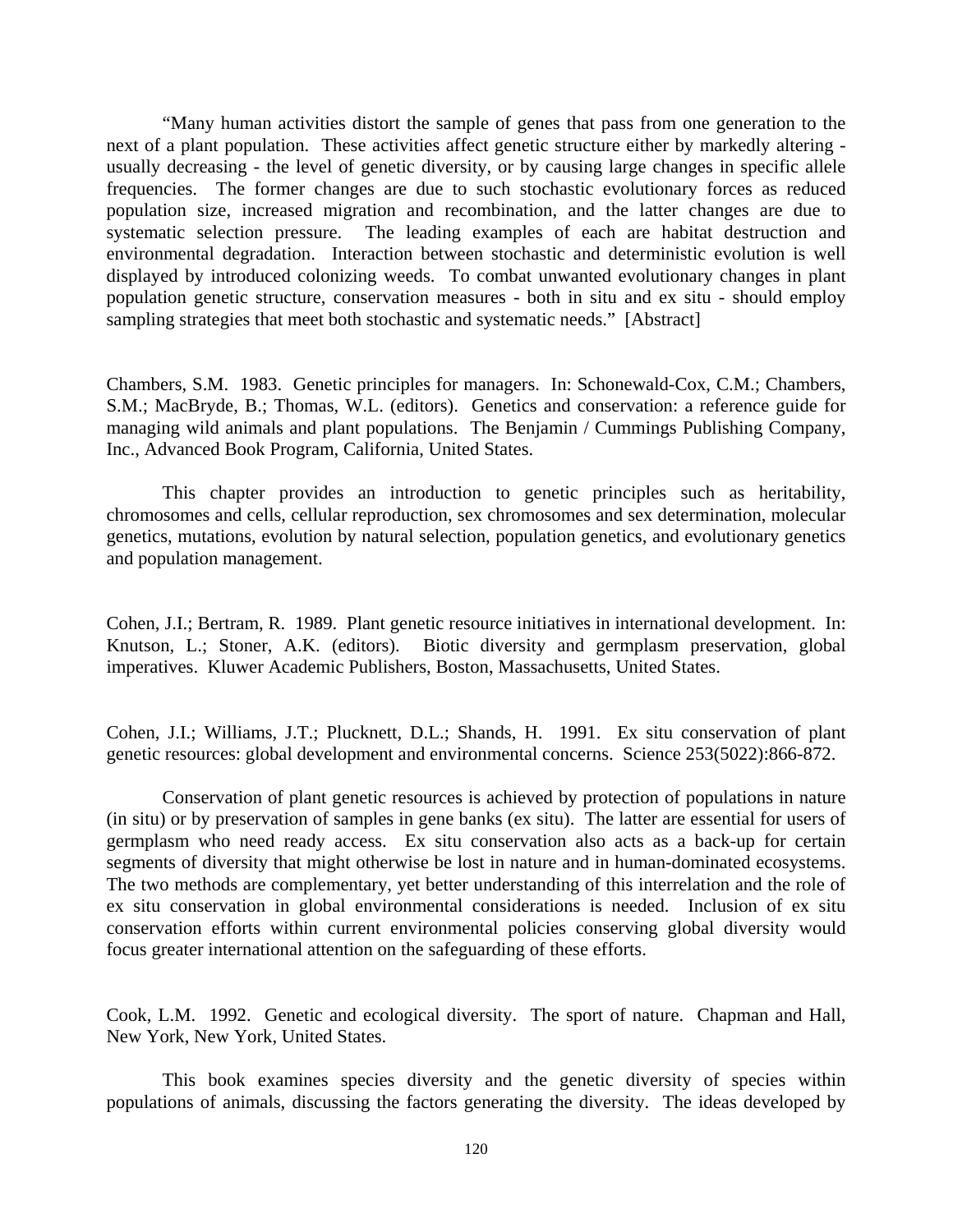ecologists and population geneticists have tended to remain separate, and one aim of this book is to bring together these two vital areas. The book has grown out of the author's years of experience in teaching evolution and population genetics.

Crozier, R.H. 1992. Genetic diversity and the agony of choice. Biological Conservation 61(1):11-15.

 "Vane-Wright *et al.* (Biol. Conserv., 55, 1991) correctly stress the importance of using the evolutionary distinctiveness of taxa when assigning them priorities for preservation - 'the agony of choice'. In the absence of other information, the crucial quantity is the preservation of genetic diversity. The method of Vane-Wright *et al.* uses exclusively the topology of the inferred phylogeny of the group. This cladistic method will err on occasion because it does not take into account the accumulation of genetic divergence along branches of the evolutionary tree, and because it relies on the three being rooted. When available, the use of reliable genetic data following tree construction is preferable. The species with the highest priority for conservation is then that with the highest overall probability of having unique character states. If there is a linear relationship between distance and the probability of character state change, the relative probability of uniqueness of a taxon may be estimated by the product of its genetic distances to other taxa along the branches of the dendrogram. Habitats or reserve systems can be ranked according either to the priorities assigned to their constituent species, or their preservation of biodiversity estimated by using a simple product rule applied to the lengths of the branches conserved." [Abstract]

Day, P.R. 1989. The impact of biotechnology on conventional germplasm conservation and use. In: Knuston, L.; Stoner, A.K. (editors). Biotic diversity and germplasm preservation, global imperatives. Kluwer Academic Publishers, Boston, Massachusetts, United States.

Fiedler, P.L.; Jain, S.K. (editors). 1992. Conservation biology. The theory and practice of nature conservation preservation and management. Chapman and Hall, an imprint of Routledge, Chapman & Hall, Inc., New York, New York, United States.

 The editors assembled a collection of papers dealing with many issues in the theory and application of conservation biology in the early 1990s. The book is divided into four main parts: the natural order of the biological world; processes and patterns of change; population biology and genetics; and the practice of conservation, preservation, and management. Thirteen chapters focus on the following topics: plant community species richness; vascular plant rarity; Latin American crop genetic resources; Holocene reptile extinctions; fish biodiversity loss; invertebrate biodiversity threats; forest fragmentation and biodiversity conservation; plant extinction stochastic modeling; inbreeding and minimum viable populations; Asian primate conservation; sensitive natural area management; park protection and public roads; and protecting plant diversity. Five essays consider conservation biology in relation to: higher taxonomic levels; scale; genetic and demographic issues for rare plants; the role of ecological restoration; and why humans should conserve species and wildlands.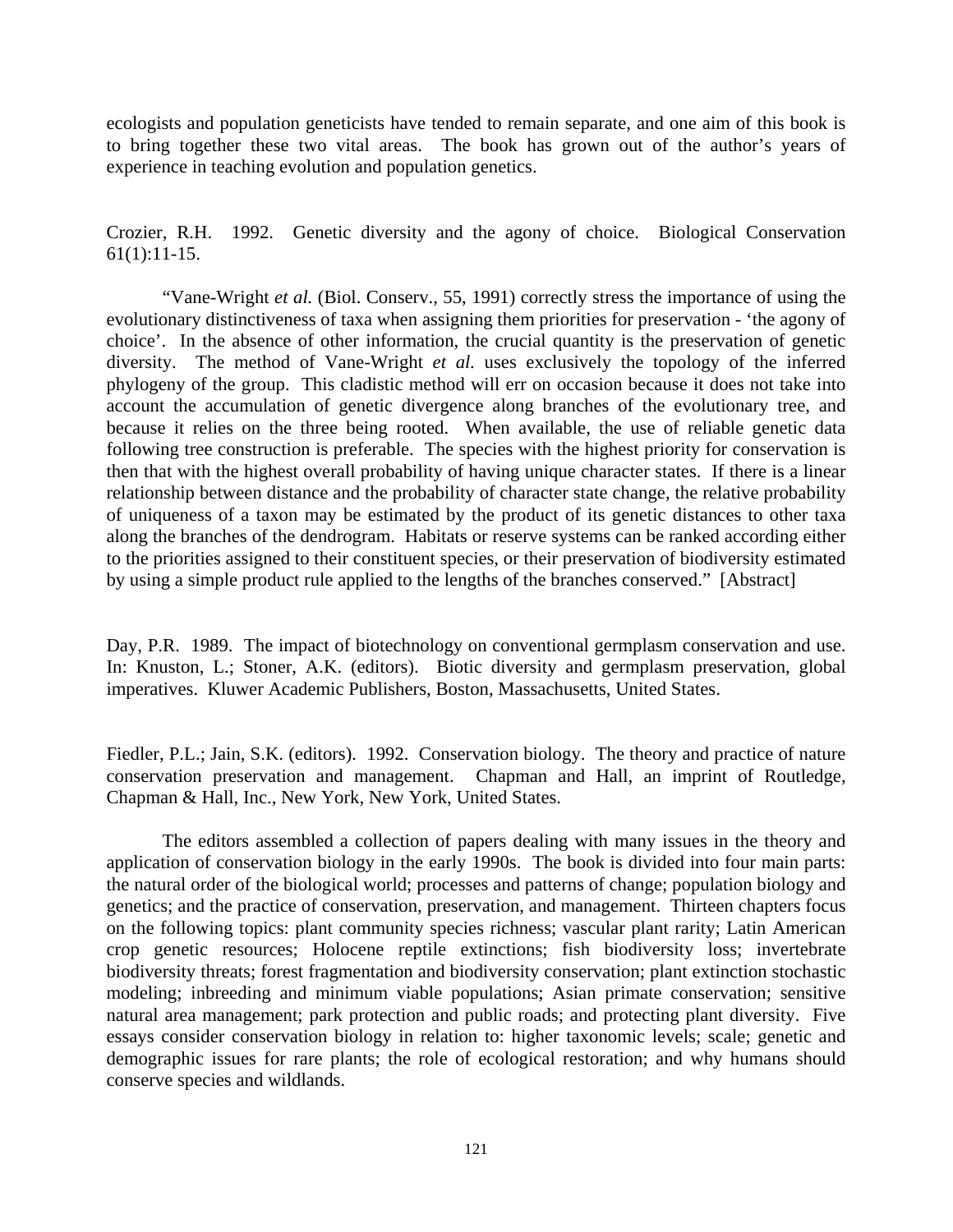Ford-Lloyd, B.V.; Jackson, M.T. 1991. Biotechnology and methods of conservation of plant genetic resources. Journal of Biotechnology 17(3):247-256.

Frankel, O.H. 1988. Genetic resources: evolutionary and social responsibilities. In: Kloppenburg, J.R.Jr. (editor). Seeds and sovereignty : the use and control of plant genetic resources. Duke University Press, Durham, North Carolina, United States.

 This chapter attempts to provide an overview of the genetic resources system and its biological basis. It examines the biological justification for claims involved with the politicization of genetic resources, as well as the biological and social consequences.

Frankel, O.H. 1970. Genetic conservation in perspective. In: Frankel, O.H.; Bennet, E. (editors). Genetic resources in plants: their exploration and conservation. International Biological Programme, London, and Blackwell Scientific Publications, Oxford, United Kingdom.

 "The need for conservation of genetic resources is widely recognized. But there has been little discussion on what one might call the strategy of conservation, i.e. its objectives and perspectives. This chapter is intended as a contribution to this discussion." [from article]

Goodman, M.M. 1990. Genetic and Germ Plasm Stocks Worth Conserving. Journal of Heredity 81:11-16. [Department of Crop Science, North Carolina State University, Raleigh, North Carolina, United States]

 "The relative costs and benefits of genetic stock collections and germ plasm collections are discussed. The status of national and international collections is compared with the needs of plant breeders and geneticists. There is an international need for germ plasm systems that emphasize the use and employment of materials rather than acquisition and storage. For base collections to function, they must provide for regeneration, characterization, documentation, and evaluation of their materials. The quality of a germ plasm system should be judged on the basis of the quality of the materials available to scientists. Adequate quantities of high-quality seed that are of known provenience, spanning the range of known genetic diversity, promptly delivered, and well described constitute the minimum that should be expected. All too often such minimal requirements are not met." [Abstract]

Gregorius, H-R. 1991. Gene Conservation and the Preservation of Adaptability. In: Seitz, A.; Loeschcke, V. (editors). Species Conservation: A Population-Biological Approach. Birkhauser Verlag, Basel, Switzerland.

 "Preservation of the adaptability of a resource population is emphasized as an indispensable objective of gene conservation. Therefore, methods of dynamic conservation deserve priority. Adaptability requires the existence of genetic variation that is either adaptively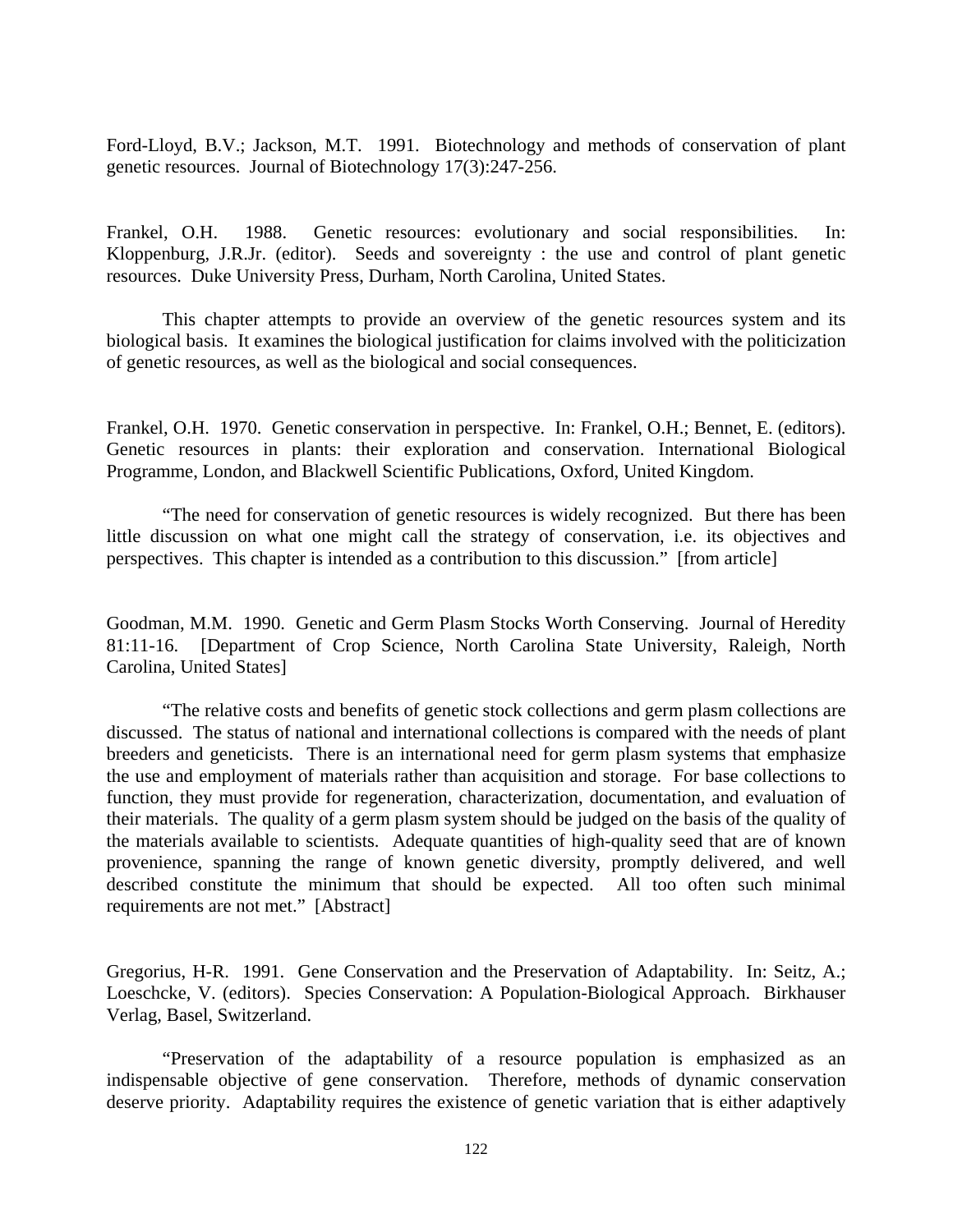inferior or neutral under the respectively prevailing environmental conditions. On this basis, the significance of genetic load and environmental heterogeneity for the maintenance of genetic variation in gene resource populations is discussed, and some elementary principles to be considered in gene conservation are pointed out. It is suggested that criteria for the determination of resource population sizes be oriented at the loss of genetic variation that can be tolerated over a specified number of generations as a consequence of random genetic drift. A model taking account of this aspect is presented, and the population sizes resulting for different systems of reproduction are computed. The relationships between dynamical gene conservation and population (species) protection are emphasized, and the necessity for ecosystem protection is argued." [Abstract]

Lacy, R.C. 1987. Loss of genetic diversity from managed populations: interacting effects of drift, mutation, immigration, selection, and population subdivision. Conservation Biology 1(2):143- 158. [Department of Conservation Biology, Chicago Zoological Society, Brookfield, Illinois, U.S.]

 "A computer simulation program was used to examine interacting effects of genetic drift, mutation, immigration from outside populations, directional and balancing selection, and population subdivision on the loss of genetic variability from small, managed populations..." [from Abstract]

Lleras, E. 1991. Conservation of genetic resources in situ. Diversity 7(1/2):72-74. [CENARGEN, Brazilian Enterprise for Agricultural Research, Brasilia, Brazil]

 This article defines *in situ* conservation and outlines various types. An integrated program for conservation is proposed and the activities of CENARGEN, Brazil's National Center for Research in Genetic Resources and Biotechnology are outlined.

McCusker, A. 1991. The global genetic resources dilemma: What to nurture and What to abandon. Diversity 7(3):36-37. [International Board for Plant Genetic Resources, Rome, Italy]

 This article discusses the debate that exists among scientists on the approach to conserve genetic resources - one global network or networks based on national programs.

Mlot, C. 1989. Blueprint for conserving plant diversity. Bioscience 39:364-368.

 This article discusses how to maximize genetic diversity among rare and endangered plants. Plants have on average twice the genetic variation of animals, and many are listed as threatened species. This combined with changing climate patterns makes the need for conservation a priority. Tools for assessing variation are given and methods of conservation, like seed collections and botanical gardens, are discussed.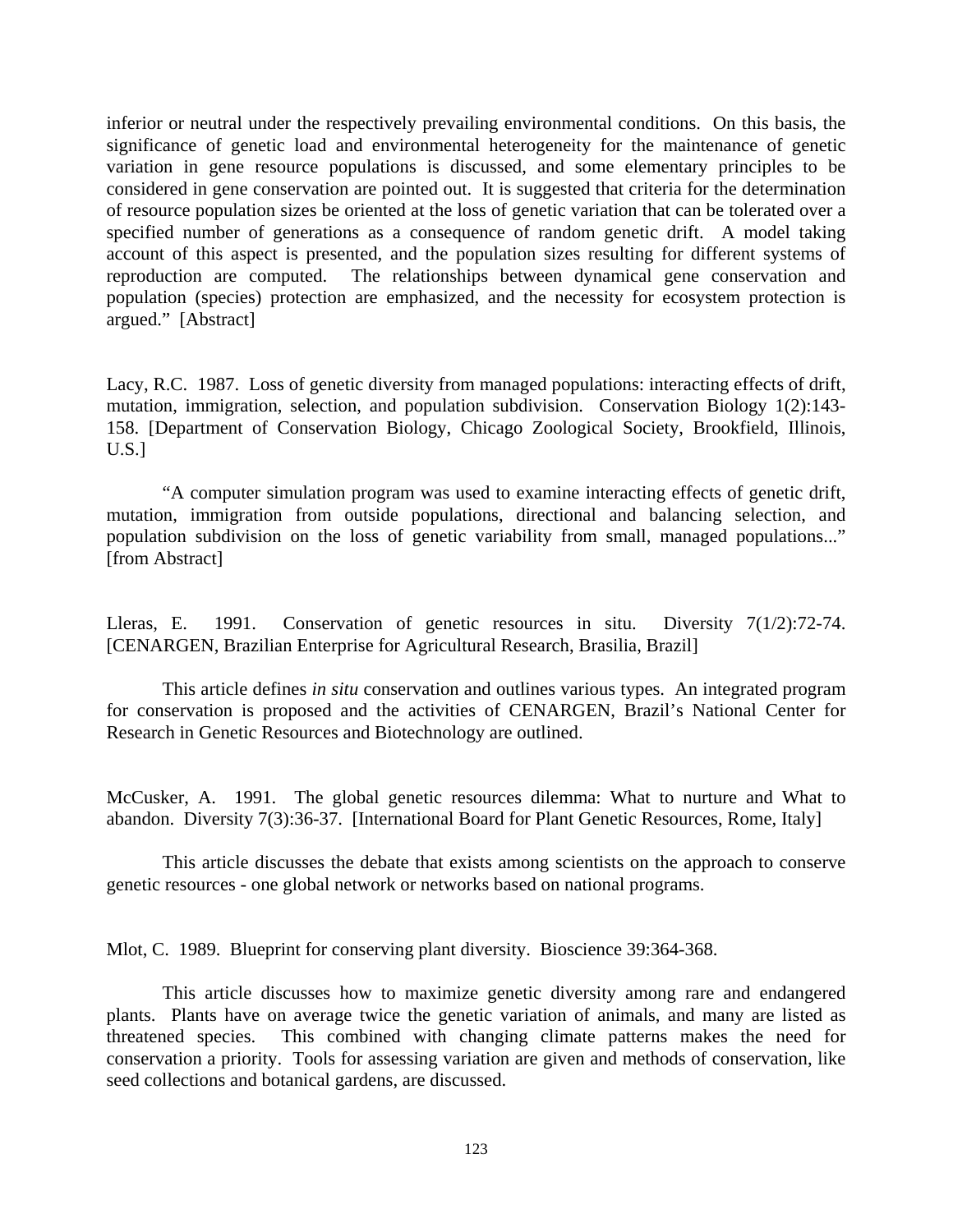Orton, T.J. 1988. New technologies and the enhancement of plant germplasm diversity. In: Kloppenburg, J.R.Jr. (editor). Seeds and sovereignty: the use and control of plant genetic resources. Duke University Press, Durham, North Carolina, United States.

 "This chapter presents an assessment of the potential impact of discrete biotechnological approaches on the total pool of biological diversity." [from article]

Rojas, M. 1992. The species problem and conservation: what are we protecting? Conservation Biology 6(2):170-178. [Fundacion Natura, Bogota, Colombia]

 "Although conservation biologists base most of their activities on species taxa, they have participated little in the debate of systematists and evolutionary biologists about the recognition and nature of species. It is clear from this debate that there is no agreement on what species are, how they should be delimited, or what they represent. But in conservation science, and particularly in selection, design and management of protected areas, species are either treated as types or evolutionary units. A typological view of species may lead to a failure to protect the real diversity of life in the long term, if conservation priorities are set on the basis of species numbers or on circumscriptions of endangered, threatened, or endemic species taxa that result from the use of different species concepts. Considering species as typological entities may also lead workers to disregard geographic variation and to neglect the problem of which level of variability to protect. It may even affect the goal of maintaining the evolutionary potential of organisms, if the focus is placed on the preservation of a sample of the existing types in populations that will persist little changed as possible. When species are considered evolutionary units, attention is shifted from the level of species to that of populations and metapopulations. Problems may still arise if these populations are considered in the context of species taxa, particularly if their composition is managed or if indicator species are used. A closer interaction between systematists and conservation biologists is suggested. Although the pressures of time and the difficulties faced by conservation biologists cannot be denied, considering the species problem more critically may result in recognizing the limitations of the taxonomic information used; it may also contribute to the refinement of the concepts and methods involved in their activities, making them more congruent with the nature of biological diversity." [Abstract]

Schonewald-Cox, C.M.; Chambers, S.M.; MacBryde, B.; Thomas, W.L. (editors). 1983. Genetics and conservation: a reference guide for managing wild animals and plant populations. The Benjamin/Cummings Publishing Company, Inc., Advanced Book Program, Menlo Park, California, United States.

 The chapters of this book are as follows: 1) The Place of Management in Conservation; 2) Genetic Principles for Managers; 3) Isolation, Gene Flow, and Genetic Differentiation among Populations; 4) Isolation by Distance: Relationship to the Management of Genetic Resources; 5) The Differentiation of Populations over Short Distances; 6) Sibling Species; 7) What Do We Really Know about Extinction?; 8) Extinction, Survival, and Genetic Variation; 9) Genetics and the Extinction of Butterfly Populations; 10) Extinction: Lessons from Zoos; 11) The Genetics of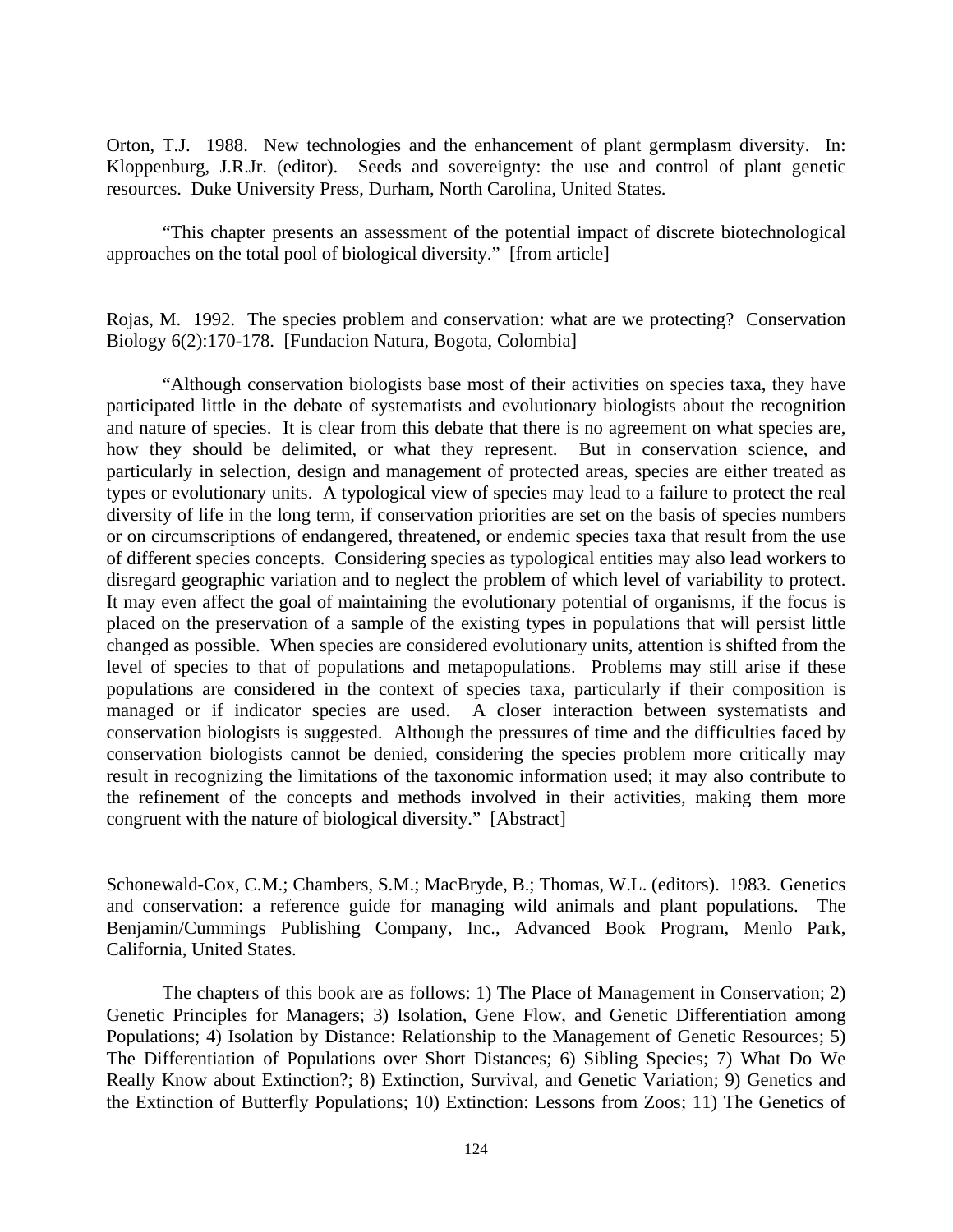the Founder Effect; 12) Evolutionary Consequences of Inbreeding; 13) The Founding of Plant Populations; 14) Molecular Approaches to Studying Founder Effects; 15) The Elimination of Inbreeding Depression in a Captive Herd of Speke's Gazelle; 16) Some Merging of Plant Populations; 17) Sea Turtles and the Problem of Hybridization; 18) Hybridization and Gene Exchange among Birds in Relation to Conservation; 19) Preserving Natural Diversity; 20) The Distribution of Genetic Variation within and among Natural Plant Populations; 21) Systematics, Conservation and the Measurement of Genetic Diversity; 22) Interspecific Interactions and the Maintenance of Genetic Diversity; 23) The Relevance of Captive Populations to the Conservation of Biotic Diversity; 24) The Impact of Research on the Propagation of Endangered Species in Zoos; 25) Conclusions: Guidelines to Management: A Beginning Attempt.

Templeton, A.R. 1991. Genetics and conservation biology. In: Seitz, A.; Loeschcke, V. (editors). Species conservation: a population-biological approach. Birkhauser Verlag, Basel, Switzerland. [Department of Biology, Washington University, St. Louis, Missouri, United States]

 "Genetics can be applied to many problems in the area of conservation biology, and four such uses will be illustrated in this paper. First is conservation forensics in which genetic techniques are used to aid the enforcement of laws concerning endangered species. ...A second application is in systematics. ...a third application of genetics in conservation [is] the detection and monitoring of hybridization. ...The final area is genetic management of natural and captive populations of endangered species." [from Abstract]

Widrlechner, M.P.; Clark, R.L.; Roath, W.W.; Wilson, R.L. 1992. An analysis of the literature of ex situ germplasm preservation. Plant Genetics Resource Newsletter 88/89:31-36.

Witt, S.C. 1985. Biotechnology and genetic diversity. BriefBook. California Agricultural Lands Project, San Francisco, California, United States.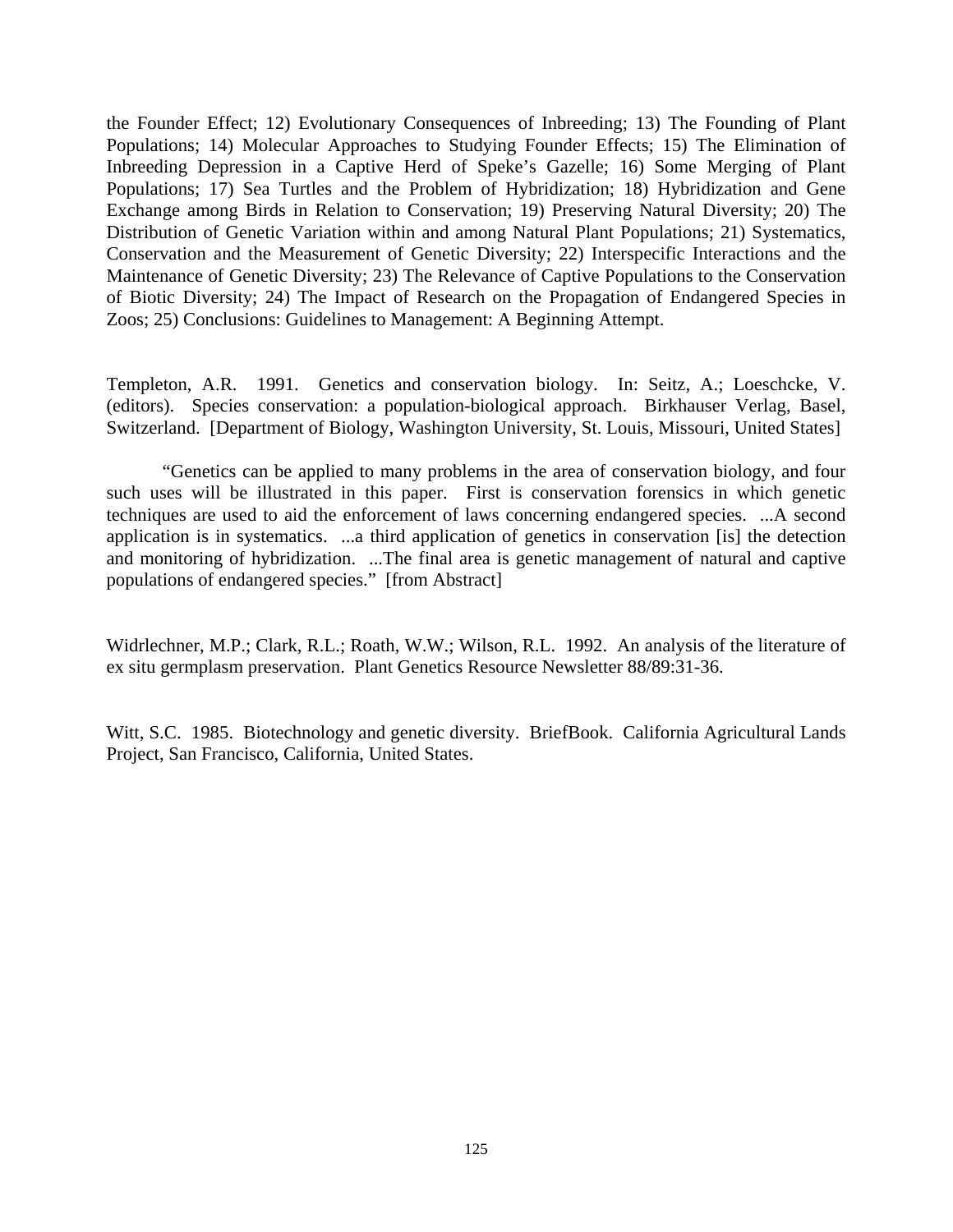#### **AUTHOR INDEX**

[Author name(s) followed by page number; numbers in parentheses indicate multiple references]

### **Chapter 2. SOCIAL AND ECONOMIC STUDIES ON BIODIVERSITY CONSERVATION IN AQUACULTURE**

Bartley, D.M., 6 Bartley, D.M.; Hallerman, E.M., 6 Bhaumik, U. et al, 6 De Iongh, H.H.; Van Zon, J.C.J., 7 Doyle, R.W. et al, 7 Eknath, A.E. et al, 8 FAO, 8 (2) Hu, B.; Chen, H., 9 MacLean, R.H.; Jones, R.W., 9 Pullin, R.S.V., 9 Pullin, R.S.V. et al, 9 Zhong, R.; Zheng, L., 10

### **Chapter 3. SOCIAL AND ECONOMIC STUDIES ON BIODIVERSITY CONSERVATION IN AGRICULTURE**

Altieri, M., 11 Altieri, M.A.; Anderson, M.K., 11 Altieri, M.A.; Merrick, C.L., 11 Altieri, M.A. et al, 12 Bedigian, D., 12 Broswimmer, F., 12 Brush, S.B., 13 (2) Buttel, F.H. et al, 13 Clawson, D.L., 14 Clawson, D.L.; Hoy, D.R., 14 Comstock, G., 14 Cooper, D., 15 Cooper, D. et al, 15 Cordova, V.G., 15 Cowan, J.T., 15 Dahlberg, K.A., 15 Feder, G.; O'Mara, G.T., 16 Fitzhugh, H.; Wilhelm, A.E., 16 Fowler, C., 16 Fowler, C. et al, 16 Fowler, C.; Mooney, P., 17 Gibbons, D.S. et al, 17 Hansra, B.S.; Shukla, A.N., 17 Harlan, J.R., 17 Herdt, R.W., 17 Hindmarsh, R., 17 Hobbelink, H., 18 (2) Hodges, J., 18 Holden, J.H.W.; Williams, J.T., 18 Hoyt, E., 18

Juma, C., 19 Kloppenburg, Jr., J., 19 (2), 20 Kloppenburg, Jr., J.; Kleinman, D.L., 20 Marks, L.A. et al, 20 Maurya, D.M. et al, 20 McNeely, J., 20 Merrick, L.C., 20 Munro, R.K.; Adams, D.B., 21 Ornate, B.T., 21 Paoletti, M.G. et al, 21 Pearse, A., 21 Perrolle, J.A., 22 Pray, C.E., 22 Rerkasem, B.; Rerkasem, K., 22 Research Information System for Non-aligned and Other Developing Countries, 22, 23 Rigg, J., 23 Shari, I.; Sundaram, J.K., 23 Shiva, V., 24 Simon, D.L., 24 Smith, N.J.H., 24 (2) Staub, W.J.; Blase, M.G., 25 Tisdell, C.A., 25 Vellve, R., 25 (2)

## **Chapter 4. SOCIAL AND ECONOMIC STUDIES ON BIODIVERSITY CONSERVATION IN NATURAL AQUATIC SYSTEMS**

Beatley, T., 26 Cairns, M.A.; Lackey, R.T., 26 Cognetti, G.; Curini-Galletti, M., 26 Colwell, R.R.; Greer, J.R., 27 Diegues, A.C., 27 Dixon, J.A., 27 Dixon, J.A. et al, 28 Gray, J.S., 28 Hallerman, E.M.; Kapuscinski, A.R., 28 Hammer, M. et al, 29 Heyman, A.M., 29 Hughes, R.M.; Noss, R.F., 29 Lee, S.Y., 29 Mathias, M.E.; Boyle, P., 30 Munthali, S.M., 30 Schweitzer, J., 31 Smith, P.J. et al, 31 Thorne-Miller, B.; Catena, J.G., 31 Upton, H.F., 31 Welcomme, R.L., 32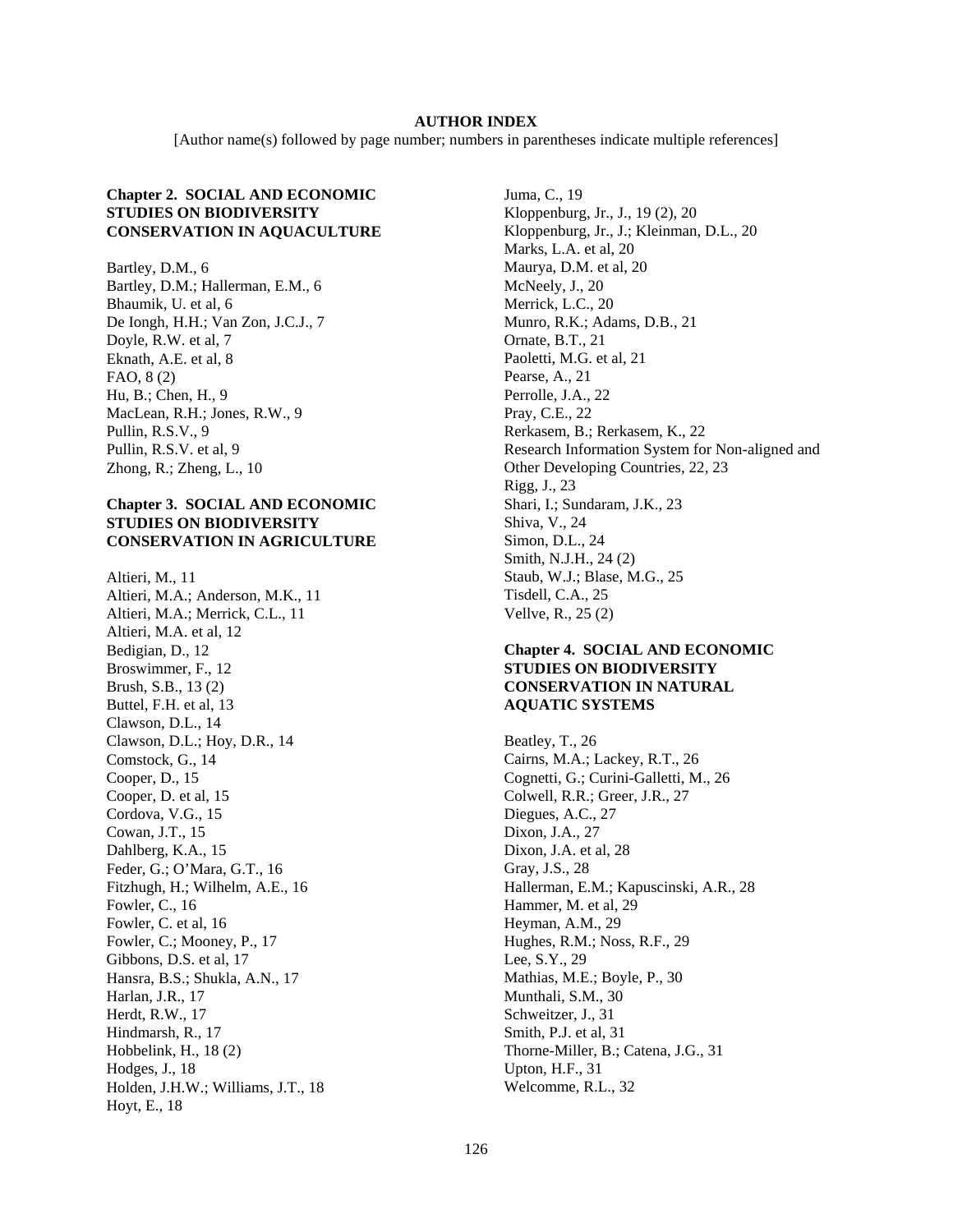#### **Chapter 5. ISSUES IN BIODIVERSITY CONSERVATION**

Bishop, R.C., 33 Blockhus, J.M. et al, 33 Dahl, K.; Nabhan, G.P., 33 Dasmann, R.F., 33 Ehrlich, P.R.; Daily, G.C., 34 Ehrlich, P.R.; Ehrlich, A.H., 34 Eiswerth, M.E. and Haney, J.C., 34 Gadgil, M., 35 (2) Gadgil, M.; Rao, P.R.S., 35 Gadgil, M. et al, 35 Hampicke, U., 36 Hanks, J., 36 Hanson, B.; Nelkin, D., 37 Kenney, M., 37 King, F.W., 37 Kloppenburg, J.; Kleinman, D.L., 37 Knutson, L.; Stoner, A.K., 38 Krattiger, A.F. et al, 38 Krimsky, S., 38 Kux, M.B., 38 Lohmann, L., 38 Machlis, G.E., 39 McNeely, J.A., 39, 40 McNeeley, J.A.; Dobias, R.J., 40 McNeely, J.A. et al, 40 McNeely, J.A.; Norgaard, R.B., 41 Montgomery, C.A.; Pollack, R.A., 41 Morowitz, H.J., 41 Munasinghe, M., 41, 42 Muchiru, S., 42 Myers, N., 42 Nelson, J.G.; Serafin, R., 43 Norton-Griffiths, M.; Southey, C., 43 Oldfield, M.L., 44 Oldfield, M.L.; Alcorn, J.B., 44 Palmberg, C.; Esquinas-Alcazar, J.T., 44 Pearce, D.; Moran, D., 45 Plucknett, D.L.; Horne, M.E., 45 Reid, W.V.; Miller, K.R., 45 Rice, K., 46 Riggs, L.A., 46 Rose, R., 46 Sandlund, O.T. et al, 46 Shiva, V. et al, 47 Smith, C., 47 Solow, A. et al, 47 Tisdell, C.A., 47 Tobey, J.A., 48 Wells, M., 48 Wells, M.P.; Brandon, K.E., 48 Wilson, E.O., 49 WRI, 49

## **Chapter 6. TECHNOLOGY TRANSFER AND ADOPTION**

**Aquaculture**  Ahmed, M.; Rab, M.A., 51 Bai, N.J.; Seshadri, C.V., 51 Bhaumik, U. et al, 51 Biswas, A.; et al, 52 Brown, J.H.; Prayitno, B., 52 Chong, K.C., 52 Costa-Pierce, B.A. et al, 52 Das, P. et al, 53 Dela Cruz, C.R. et al, 53 Gonzales, E.R., 53 Gupta, M.V. et al, 53 Harrison, E., 54 ICLARM; GTZ, 54 Jhocson, N.I. and Smith, I.R., 55 Leelapatra, W. et al, 55 Lovshin, L.L.; Pretto M., R., 55 Lovshin, L.L. et al, 55 Mandima, J.J., 56 Mathias, J.A. et al, 56 Mathur, S.K. et al, 56 McClellan, S., 56 McGoodwin, J.R., 57 Middendorp, A.J.; Verreth, J.A.J., 57 Mitra, A. et al, 57 Molnar, J. et al, 57 Nij, A., 58 Noble, R.P.; Rashidi, B., 58 Padilla, J.E., 58 Palm, R., 58 Pollnac, R.B., 59 Rubino, M.C.; Stoffle, R.W., 59 Ruddle, K., 60 Satia, B.P., 60 Smith, I.R.; Pestano-Smith, R., 60 Tengchumroon, D., 60 Thomas, D.H.L., 61 Weeks, P., 61 Wijkstrom, U.N., 61 Wijkstrom, U.N.; Aase, H., 62

## **Agriculture**

Ahmad, A., 62 Antle, J.M.; Crissman, C.C., 62 Campbell, M.J., 63 Das, J.K. et al, 63 Feder, G. et al, 63 Ganjanapan, L., 63 Haque, M.M., 64 Henry, C.M., 64 Herdt, R.W.; Mandac, A.M., 64 Herdt, R.W., 64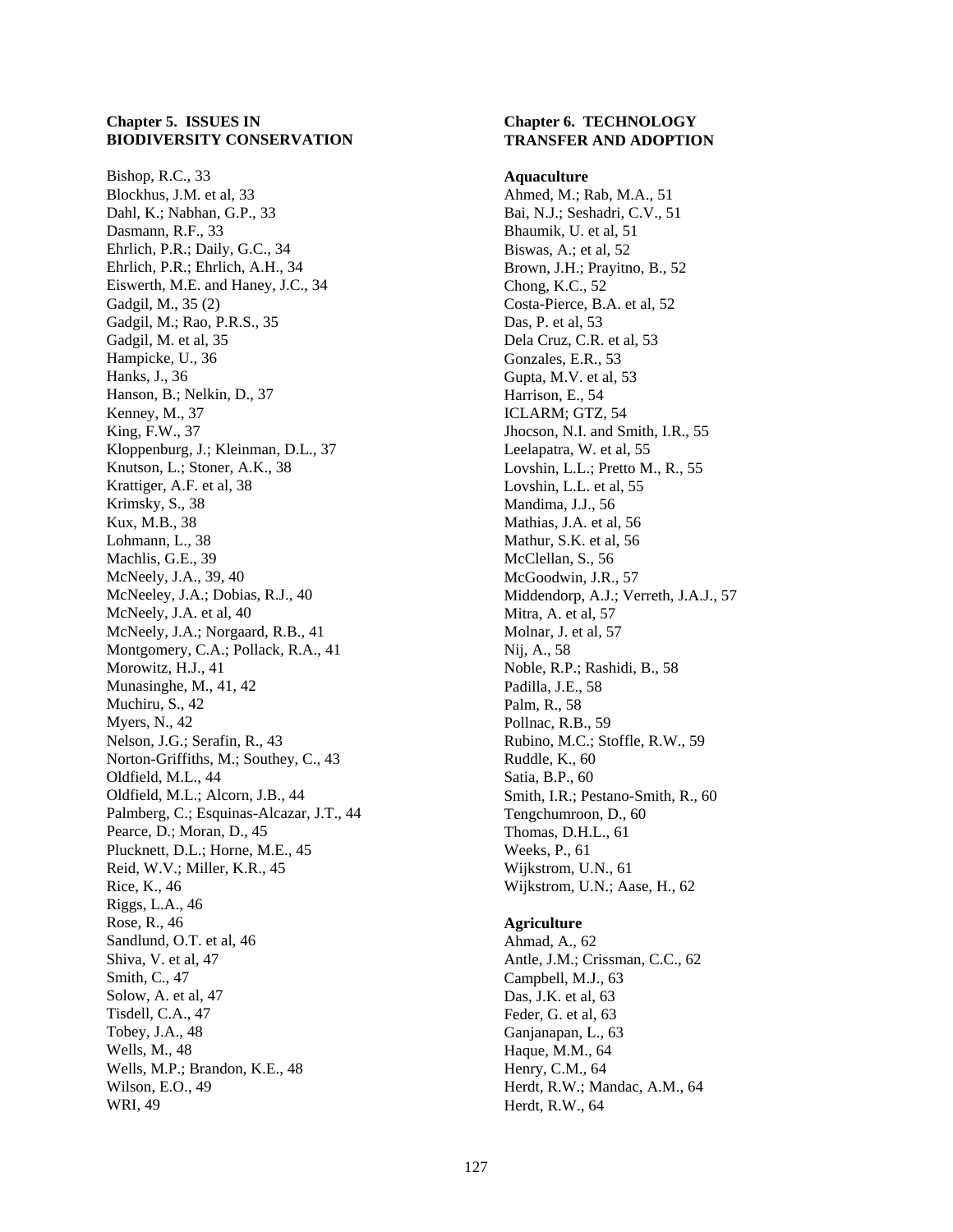Hossain, S.M.A.; Crouch, B.R., 64 Kikuchi, M.; Hayami, Y., 64 Lin, J.Y., 65 Molnar, J.J.; Clonts, H.A., 65 Napier, T.L., 65 Pachico, D.; Ashby, J., 65 Parayil, G., 66 Prattis, J.I., 66 Ruttan, V.W.; Hayami, Y., 66 Rymon, D.; Or, U., 66 Sharif, M.N.; Sundararajan, V., 67 Stone, B., 67 Tisdell, C.; Maitra, P., 67 Van Dusseldorf, D.B.W.M.; Box, L., 68

#### **Chapter 7. AQUACULTURE AND DEVELOPMENT**

ALCOM (Aquaculture for Local Community Development Programme), 69 Bailey, C. et al, 69 Bailey, C.; Skladany, M., 69 Baluyut, E., 70 Born, A.F. et al, 70 Burkey, S., 70 Cernea, M.M., 71 Costa-Pierce, B.A. et al, 71 Cross, D., 71 DeVoe, M.R.; Pomeroy, R., 72 Folke, C.; Kautsky, N., 72 Grivetti, L.E., 73 Hannig, W., 73 Henderson, H.F., 73 Lightfoot, C., 74 Little, D. et al, 74 Lovelace, G.W., 74 Mazur, R.E.; Titilola, T., 75 Meltzoff, S.K.; LiPuma, E., 75 Newkirk, G.F.; Field, B.A., 75 Nyman, L., 76 Pillay, T.V.R., 76 (2) Pollnac, R.B., 76 Pollnac, R.B. et al, 76 Rahman, M.A., 77 Rajasekaran, B. et al, 77 Schmidt, U.W., 77, 78 Shang, Y.C., 78, 79 Skladany, M., 79 Smith, L.J.; Peterson, S., 79 Turnbull, D.A., 79 Useem, M. et al, 79 Van der Mheen, H., 80 Warren, D.M., 80 World Bank et al, 80 Zweig, R.D., 80

### **Chapter 8. SOCIAL AND ECONOMIC RESEARCH METHODOLOGIES**

Baum, K.H.; Schertz, L.P., 81 Behnke, R.; Kerven, C., 81 Berg, T., 81 Bernacsek, G.; Powles, H., 81 Biggs, S.; Farrington, J., 81 Brosius, J.P. et al, 82 Cancian, F., 82 Carruthers, I.; Chambers, R., 82 Cernea, M.M. et al, 82 Cernea, M.M.; Gugenheim, S., 83 Chambers, R.; Jiggins, J., 83 Conway, G.R., 83 Conway, G.R.; McCracken, J.A., 84 den Biggelaar, C., 84 Dewalt, B.R., 85 Doorman, F., 85 FAO, 85 FAO and WCARRD (World Conference on Agrarian Reform and Rural Development), 85 Farrington, J.; Martin, A.M., 86 Finsterbusch, K. et al, 86 Fujisaka, S., 87 Gladwin, C.H., 87 Gliessman, S.R., 87 Grandin, B.E., 88 International Development Research Centre, 88 Jones, J.R.; Wallace, B.J., 88 Lightfoot, C.; Minnick, D.R., 89 McCracken, J.A. et al, 89 Molnar, J.J. et al, 89 Posey, D.A. et al, 89 Rocheleau, D.E., 89 Sands, B.N., 89 Shahabuddin, Q. et al, 90 Sutherland, A., 90 UNEP, 90 Voss, J., 90 Wijkstrom, U.N., 90 Wijkstrom, U.N.; Aase, H., 91

### **TECHNICAL APPENDIX: GENETIC IMPROVEMENT AND CONSERVATION**

**Aquaculture**  Allendorf, F.W.; Phelps, S.R., 92 Cataudella, S.; Crosetti, D., 92 Chevassus, B.; Coche, A.G., 92 Cross, T.F.; King, J., 93 Crozier, W.W., 93 Das, P.; Jhingran, A.G., 94